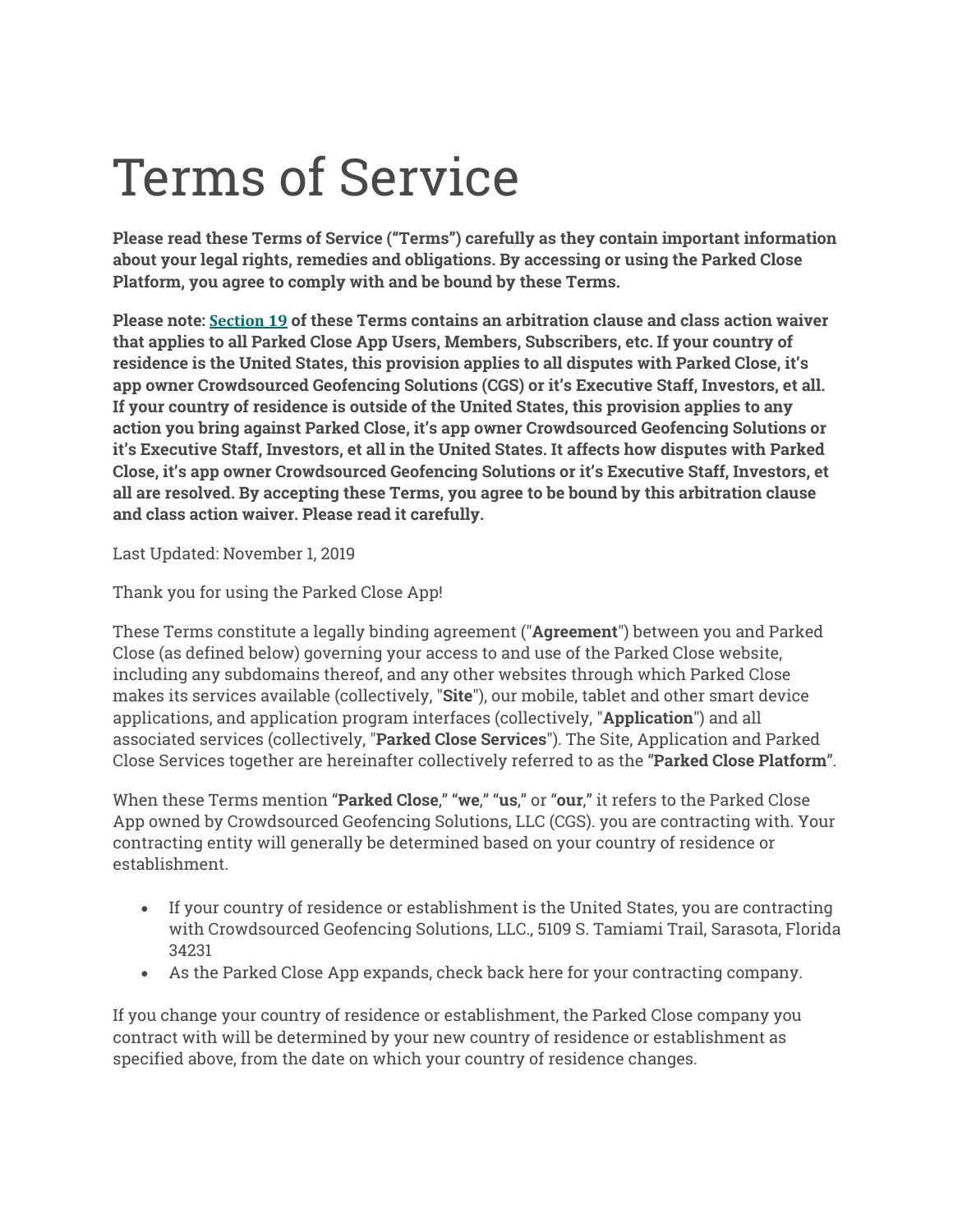Our collection and use of personal information in connection with your access to and use of the Parked Close Platform is described in our Privacy Policy.

Any and all payment processing services through or in connection with your use of the Parked Close Platform ("**Payment Services**") are provided to you by one or more Parked Close Payments entities (individually and collectively, as appropriate, "**Parked Close Payments**") as set out in the **Payments Terms** of Service ("Payments Terms").

Parking Hosts alone are responsible for identifying, understanding, and complying with all laws, rules and regulations that apply to their Listings and Parking Host Services (as defined below). For example, some cities have laws that restrict their ability to advertise, sell and host parking. In many cities, Parking Hosts may have to register, get a permit or obtain a license before providing certain Parking Host Services. Parking Host are alone responsible for identifying and obtaining any required licenses, permits, or registrations for any Parking Host Services they offer. Certain types of Parking Host Services may be prohibited altogether. Penalties may include fines or other enforcement. We provide some information in our Help Center to help you identify some of the obligations that apply to you. If you have questions about how local laws apply to your Listing(s) and Parking Host Service(s) on Parked Close, you should always seek legal guidance.

## **Table of Contents**

- 1. Scope of Parked Close Services
- 2. Eligibility, Using the Parked Close Platform, Member Verification
- 3. Modification of these Terms
- 4. Account Registration
- 5. Content
- 6. Service Fees
- 7. Terms specific for Hosts
- 8. Terms specific for Guests
- 9. Booking Modifications, Cancellations and Refunds, Resolution Center
- 10. Ratings and Reviews
- 11. Damage to Accommodations, Disputes between Members
- 12. Rounding off, Currency conversion
- 13. Taxes
- 14. Prohibited Activities
- 15. Term and Termination, Suspension and other Measures
- 16. Disclaimers
- 17. Liability
- 18. Indemnification
- 19. Dispute Resolution
- 20. Feedback
- 21. Applicable Law and Jurisdiction
- 22. General Provisions

## **1. Scope of Parked Close Services**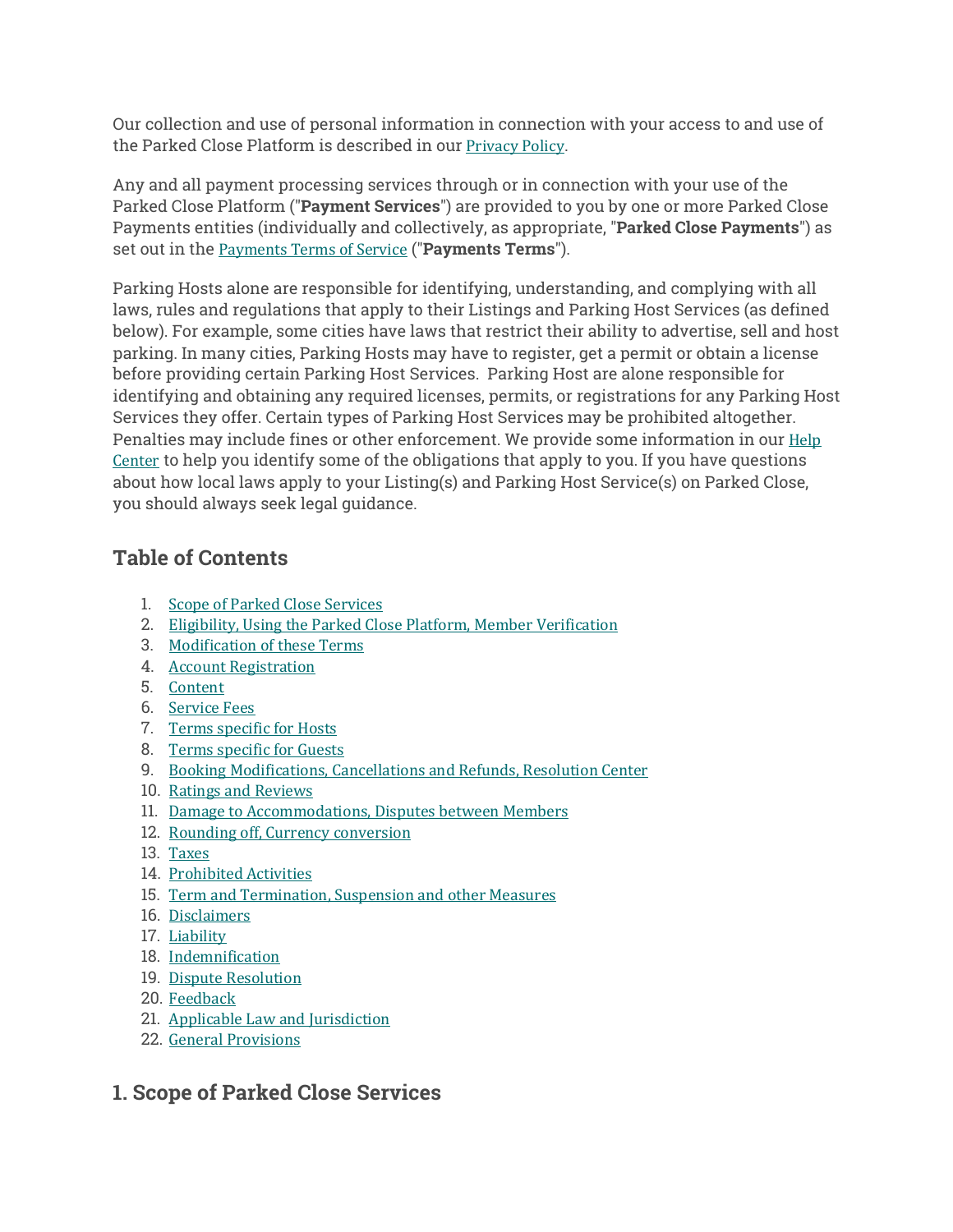1.1 The Parked Close Platform is an online marketplace that enables registered users ("**Members**") and certain third parties who offer services (Members and third parties who offer services are "**Parking Hosts**" and the services they offer are "**Parking Host Services**") to publish such Parking Host Services on the Parked Close Platform ("**Listings**") and to communicate and transact directly with Members that are seeking to book such Parking Host Services (Members using Parking Host Services are "**Parking Guests**"). Parking Host Services may include the offering of commercial or resident parking spaces for use ("**Parking Accommodations**").

1.2 As the provider of the Parked Close Platform, Parked Close does not own, create, sell, resell, provide, control, manage, offer, deliver, or supply any Listings or Parking Host Services. Parking Hosts alone are responsible for their Listings and Parking Host Services. When Members make or accept a booking, they are entering into a contract directly with each other. Parked Close is not and does not become a party to or other participant in any contractual relationship between Members, nor is Parked Close a broker of any type or insurer. Parked Close is not acting as an agent in any capacity for any Member, except as specified in the Payments Terms.

1.3 While we may help facilitate the resolution of disputes, Parked Close has no control over and does not guarantee (i) the existence, quality, safety, suitability, or legality of any Listings or Parking Host Services, (ii) the truth or accuracy of any Listing descriptions, Ratings, Reviews, or other Member Content (as defined below), or (iii) the performance or conduct of any Member or third party. Parked Close does not endorse any Member, Listing or Parking Host Services. Any references to a Member being "verified" (or similar language) only indicate that the Member has completed a relevant verification or identification process and nothing else. Any such description is not an endorsement, certification or guarantee by Parked Close about any Member, including of the Member's identity or background or whether the Member is trustworthy, safe or suitable. You should always exercise due diligence and care when deciding whether to use a Parking Accommodation or use other Parking Host Services, accept a booking request from a Parking Guest, or communicate and interact with other Members, whether online or in person. Verified Images (as defined below) are intended only to indicate a photographic representation of a Listing at the time the photograph was taken and are therefore not an endorsement by Parked Close of any Parking Host or Listing.

1.4 If you choose to use the Parked Close Platform as a Parking Host or Parking Co-Host (as defined below), your relationship with Parked Close is limited to being an independent, thirdparty contractor, and not an employee, agent, joint venturer or partner of Parked Close for any reason, and you act exclusively on your own behalf and for your own benefit, and not on behalf, or for the benefit, of Parked Close. Parked Close does not, and shall not be deemed to, direct or control you generally or in your performance under these Terms specifically, including in connection with your provision of the Parking Host Services. You acknowledge and agree that you have complete discretion whether to list Parking Host Services or otherwise engage in other business or employment activities.

1.5 To promote the Parked Close Platform and to increase the exposure of Listings to potential Parking Guests, Listings and other Member Content may be displayed on other websites, in applications, within emails, and in online and offline advertisements. To assist Members who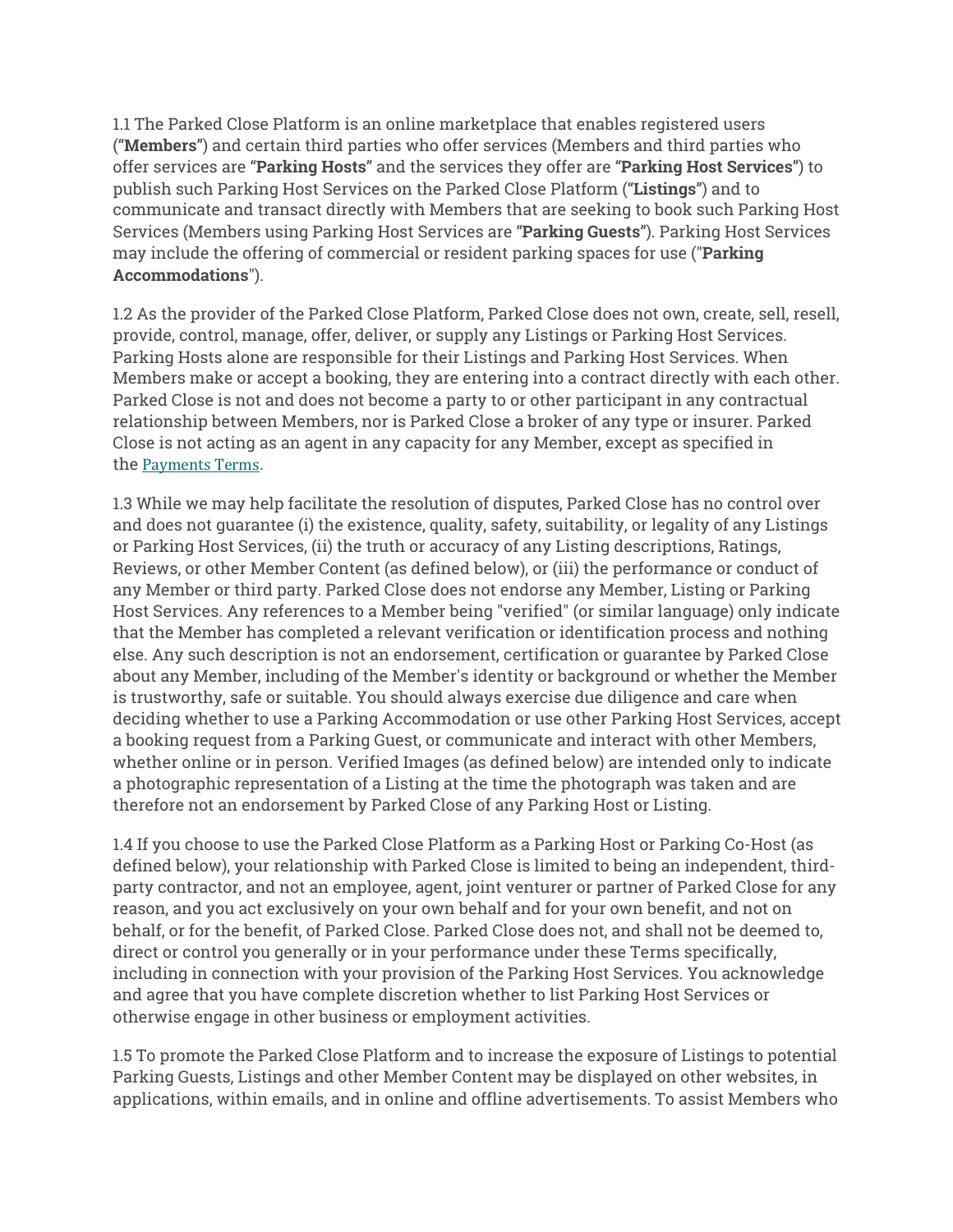speak different languages, Listings and other Member Content may be translated, in whole or in part, into other languages. Parked Close cannot guarantee the accuracy or quality of such translations and Members are responsible for reviewing and verifying the accuracy of such translations. The Parked Close Platform may contain translations powered by Google. Google disclaims all warranties related to the translations, express or implied, including any warranties of accuracy, reliability, and any implied warranties for merchantability, fitness for a particular purpose and non-infringement.

1.6 The Parked Close Platform may contain links to third-party websites or resources ("**Third-Party Services**"). Such Third-Party Services may be subject to different terms and conditions and privacy practices. Parked Close is not responsible or liable for the availability or accuracy of such Third-Party Services, or the content, products, or services available from such Third-Party Services. Links to such Third-Party Services are not an endorsement by Parked Close of such Third-Party Services.

1.7 Due to the nature of the Internet, Parked Close cannot guarantee the continuous and uninterrupted availability and accessibility of the Parked Close Platform. Parked Close may restrict the availability of the Parked Close Platform or certain areas or features thereof, if this is necessary in view of capacity limits, the security or integrity of our servers, or to carry out maintenance measures that ensure the proper or improved functioning of the Parked Close Platform. Parked Close may improve, enhance and modify the Parked Close Platform and introduce new Parked Close Services from time to time.

# **2. Eligibility, Using the Parked Close Platform, Member Verification**

2.1 In order to access and use the Parked Close Platform or register an Parked Close Account you must be an individual at least 18 years old or a duly organized, validly existing business, organization or other legal entity in good standing under the laws of the city, state and country you are established and able to enter into legally binding contracts.

2.2 You will comply with any applicable export control laws in your local jurisdiction. You also represent and warrant that (i) neither you nor your Parking Host Service(s) are located or take place in a country that is subject to a U.S. Government embargo, or that has been designated by the U.S. Government as a "terrorist supporting" country, and (ii) you are not listed on any U.S. Government list of prohibited or restricted parties.

2.3 Parked Close may make access to and use of the Parked Close Platform, or certain areas or features of the Parked Close Platform, subject to certain conditions or requirements, such as completing a verification process, meeting specific quality or eligibility criteria, meeting Ratings or Reviews thresholds, or a Member's booking and cancellation history.

2.4 User verification on the Internet is difficult and we do not assume any responsibility for the confirmation of any Member's identity. Notwithstanding the above, for transparency and fraud prevention purposes, and as permitted by applicable laws, we may, but have no obligation to (i) ask Members to provide a form of government identification or other information or undertake additional checks designed to help verify the identities or backgrounds of Members, (ii) screen Members against third party databases or other sources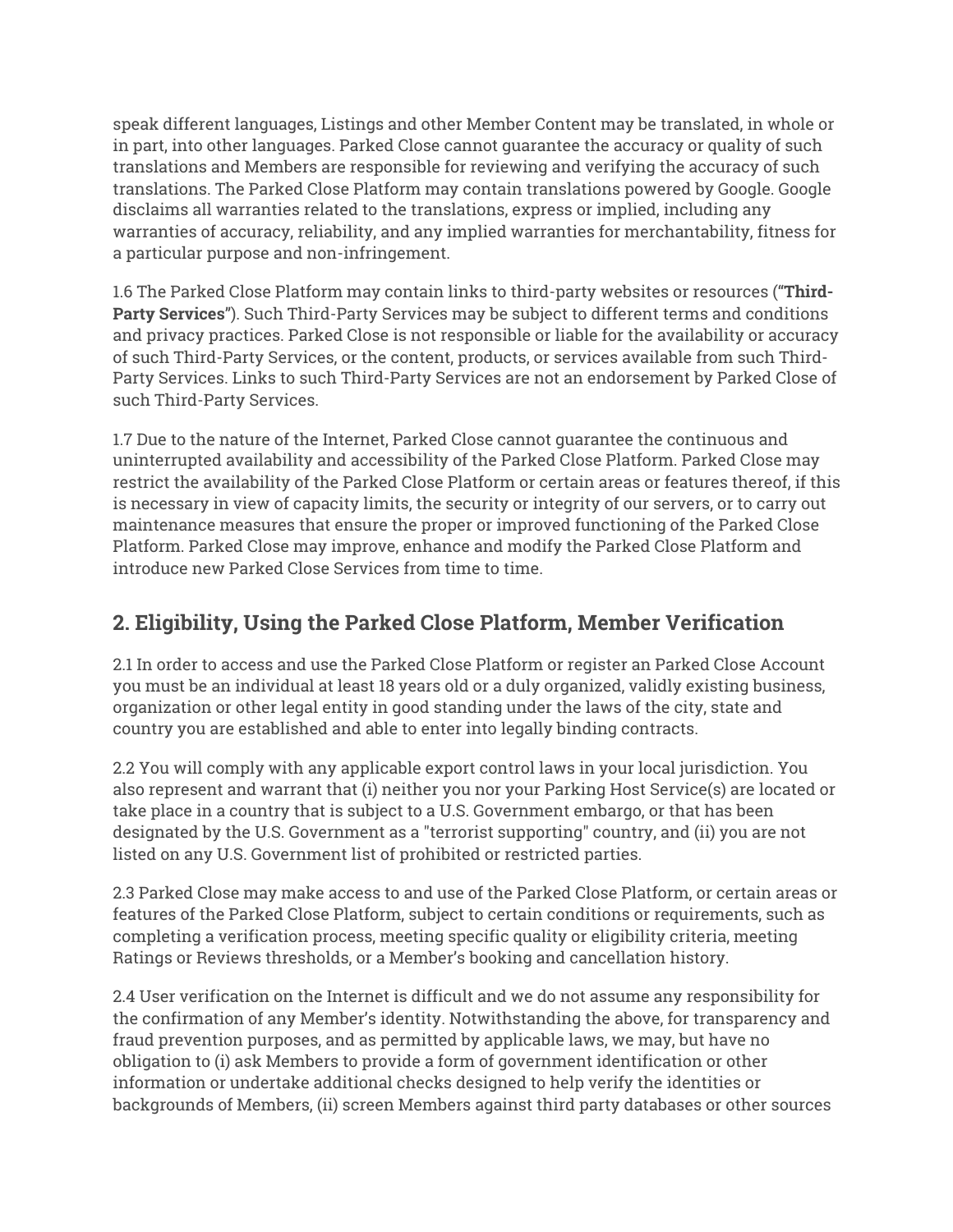and request reports from service providers, and (iii) where we have sufficient information to identify a Member, obtain reports from public records of criminal convictions or sex offender registrations or an equivalent version of background or registered sex offender checks in your local jurisdiction (if available).

2.5 The access to or use of certain areas and features of the Parked Close Platform may be subject to separate policies, standards or guidelines, or may require that you accept additional terms and conditions, before you can access the relevant areas or features of the Parked Close Platform. If there is a conflict between these Terms and terms and conditions applicable to a specific area or feature of the Parked Close Platform, the latter terms and conditions will take precedence with respect to your access to or use of that area or feature, unless specified otherwise in the latter terms and conditions.

2.6 If you access or download the Application from the Apple App Store, you agree to Apple's Licensed Application End User License Agreement. Some areas of the Parked Close Platform implement Google Maps/Earth mapping services, including Google Maps API(s). Your use of Google Maps/Earth is subject to the Google Maps/Google Earth Additional Terms of Service.

# **3. Modification of these Terms**

Parked Close reserves the right to modify these Terms at any time in accordance with this provision. If we make changes to these Terms, we will post the revised Terms on the Parked Close Platform and update the "Last Updated" date at the top of these Terms. We will also provide you with notice of the modifications by email, whenever possible, at least thirty (30) days before the date they become effective. If you disagree with the revised Terms, you may terminate this Agreement with immediate effect. We will inform you about your right to terminate the Agreement in the notification email. If you do not terminate your Agreement before the date the revised Terms become effective, your continued access to or use of the Parked Close Platform will constitute acceptance of the revised Terms.

## **4. Account Registration**

4.1 You must register an account ("**Parked Close Account**") to access and use certain features of the Parked Close Platform, such as publishing or booking a Listing. If you are registering a Parked Close Account for a business, organization or other legal entity, you represent and warrant that you have the authority to legally bind that entity and grant us all permissions and licenses provided in these Terms.

4.2 You can register a Parked Close Account using an email address and creating a password, or through your account with certain third-party social networking services, such as Facebook or Google ("**SNS Account**"). You have the ability to disable the connection between your Parked Close Account and your SNS Account at any time, by accessing the "Settings" section of the Parked Close Platform.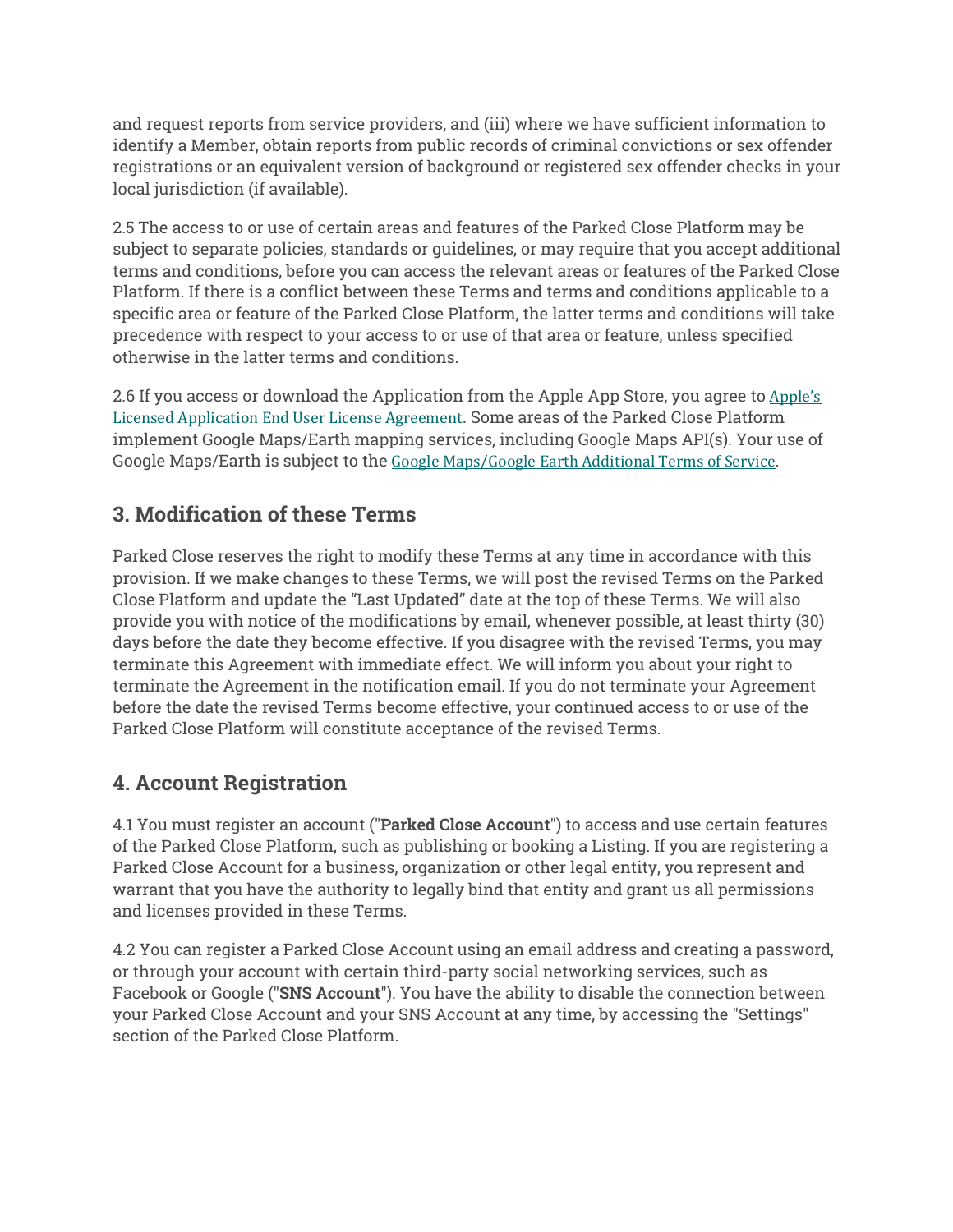4.3 You must provide accurate, current and complete information during the registration process and keep your Parked Close Account and public Parked Close Account profile page information up-to-date at all times.

4.4 You may not register more than one (1) Parked Close Account unless Parked Close authorizes you to do so. You may not assign or otherwise transfer your Parked Close Account to another party.

4.5 You are responsible for maintaining the confidentiality and security of your Parked Close Account credentials and may not disclose your credentials to any third party. You must immediately notify Parked Close if you know or have any reason to suspect that your credentials have been lost, stolen, misappropriated, or otherwise compromised or in case of any actual or suspected unauthorized use of your Parked Close Account. You are liable for any and all activities conducted through your Parked Close Account, unless such activities are not authorized by you and you are not otherwise negligent (such as failing to report the unauthorized use or loss of your credentials).

4.6 Parked Close may enable features that allow you to authorize other Members or certain third parties to take certain actions that affect your Parked Close Account. For example, we may enable Members to link their Parked Close Accounts to businesses and take actions for those businesses, we may enable eligible Members or certain third parties to book Listings on behalf of other Members, or we may enable Hosts to add other Members as Parking Co-Hosts (as defined below) to help manage their Listings. These features do not require that you share your credentials with any other person. No third party is authorized by Parked Close to ask for your credentials, and you shall not request the credentials of another Member.

## **5. Content**

5.1 Parked Close may, at its sole discretion, enable Members to (i) create, upload, post, send, receive and store content, such as text, photos, audio, video, or other materials and information on or through the Parked Close Platform ("**Member Content**"); and (ii) access and view Member Content and any content that Parked Close itself makes available on or through the Parked Close Platform, including proprietary Parked Close content and any content licensed or authorized for use by or through Parked Close from a third party ("**Parked Close Content**" and together with Member Content, "**Collective Content**").

5.2 The Parked Close Platform, Parked Close Content, and Member Content may in its entirety or in part be protected by copyright, trademark, and/or other laws of the United States and other countries. You acknowledge and agree that the Parked Close Platform and Parked Close Content, including all associated intellectual property rights, are the exclusive property of Parked Close and/or its licensors or authorizing third-parties. You will not remove, alter or obscure any copyright, trademark, service mark or other proprietary rights notices incorporated in or accompanying the Parked Close Platform, Parked Close Content or Member Content. All trademarks, service marks, logos, trade names, and any other source identifiers of Parked Close used on or in connection with the Parked Close Platform and Parked Close Content are trademarks or registered trademarks of Parked Close in the United States and abroad. Trademarks, service marks, logos, trade names and any other proprietary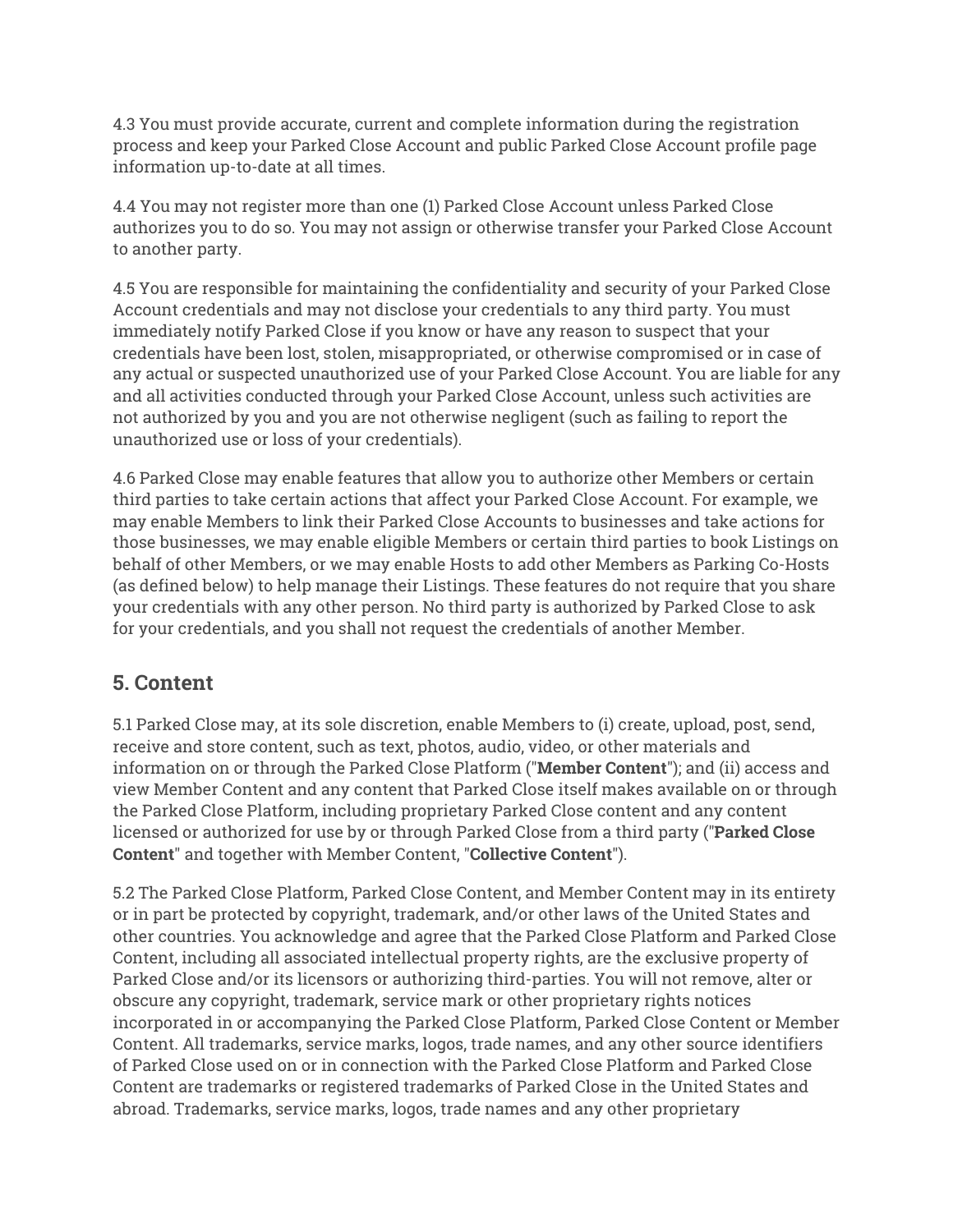designations of third parties used on or in connection with the Parked Close Platform, Parked Close Content, and/or Collective Content are used for identification purposes only and may be the property of their respective owners.

5.3 You will not use, copy, adapt, modify, prepare derivative works of, distribute, license, sell, transfer, publicly display, publicly perform, transmit, broadcast or otherwise exploit the Parked Close Platform or Collective Content, except to the extent you are the legal owner of certain Member Content or as expressly permitted in these Terms. No licenses or rights are granted to you by implication or otherwise under any intellectual property rights owned or controlled by Parked Close or its licensors, except for the licenses and rights expressly granted in these Terms.

5.4 Subject to your compliance with these Terms, Parked Close grants you a limited, nonexclusive, non-sublicensable, revocable, non-transferable license to (i) download and use the Application on your personal device(s); and (ii) access and view any Collective Content made available on or through the Parked Close Platform and accessible to you, solely for your personal and non-commercial use.

5.5 By creating, uploading, posting, sending, receiving, storing, or otherwise making available any Member Content on or through the Parked Close Platform, you grant to Parked Close a non-exclusive, worldwide, royalty-free, irrevocable, perpetual (or for the term of the protection), sub-licensable and transferable license to such Member Content to access, use, store, copy, modify, prepare derivative works of, distribute, publish, transmit, stream, broadcast, and otherwise exploit in any manner such Member Content to provide and/or promote the Parked Close Platform, in any media or platform. Insofar as Member Content (including Verified Images) includes personal information, such Member Content will only be used for these purposes if such use complies with applicable data protection laws in accordance with our **Privacy Policy.** Unless you provide specific consent, Parked Close does not claim any ownership rights in any Member Content and nothing in these Terms will be deemed to restrict any rights that you may have to use or exploit your Member Content.

5.6 Parked Close may offer Parking Hosts the option of having professional photographers take photographs of their Parking Host Services, which are made available by the photographer to Parking Hosts to include in their Listings with or without a watermark or tag bearing the words "ParkedClose.com Verified Photo" or similar wording ("**Verified Images**"). You are responsible for ensuring that your Parking Host Service is accurately represented in the Verified Images and you will stop using the Verified Images on or through the Parked Close Platform if they no longer accurately represent your Listing, if you stop hosting the Host Service featured, or if your Parked Close Account is terminated or suspended for any reason. You acknowledge and agree that Parked Close shall have the right to use any Verified Images in accordance with Section 5.5 for advertising, marketing and/or any other business purposes in any media or platform, whether in relation to your Listing or otherwise, without further notice or compensation to you. Where Parked Close is not the exclusive owner of Verified Images, by using such Verified Images on or through the Parked Close Platform, you grant to Parked Close an exclusive, worldwide, royalty-free, irrevocable, perpetual (or for the term of the protection), sub-licensable and transferable license to use such Verified Images for advertising, marketing and/or any other business purposes in any media or platform, whether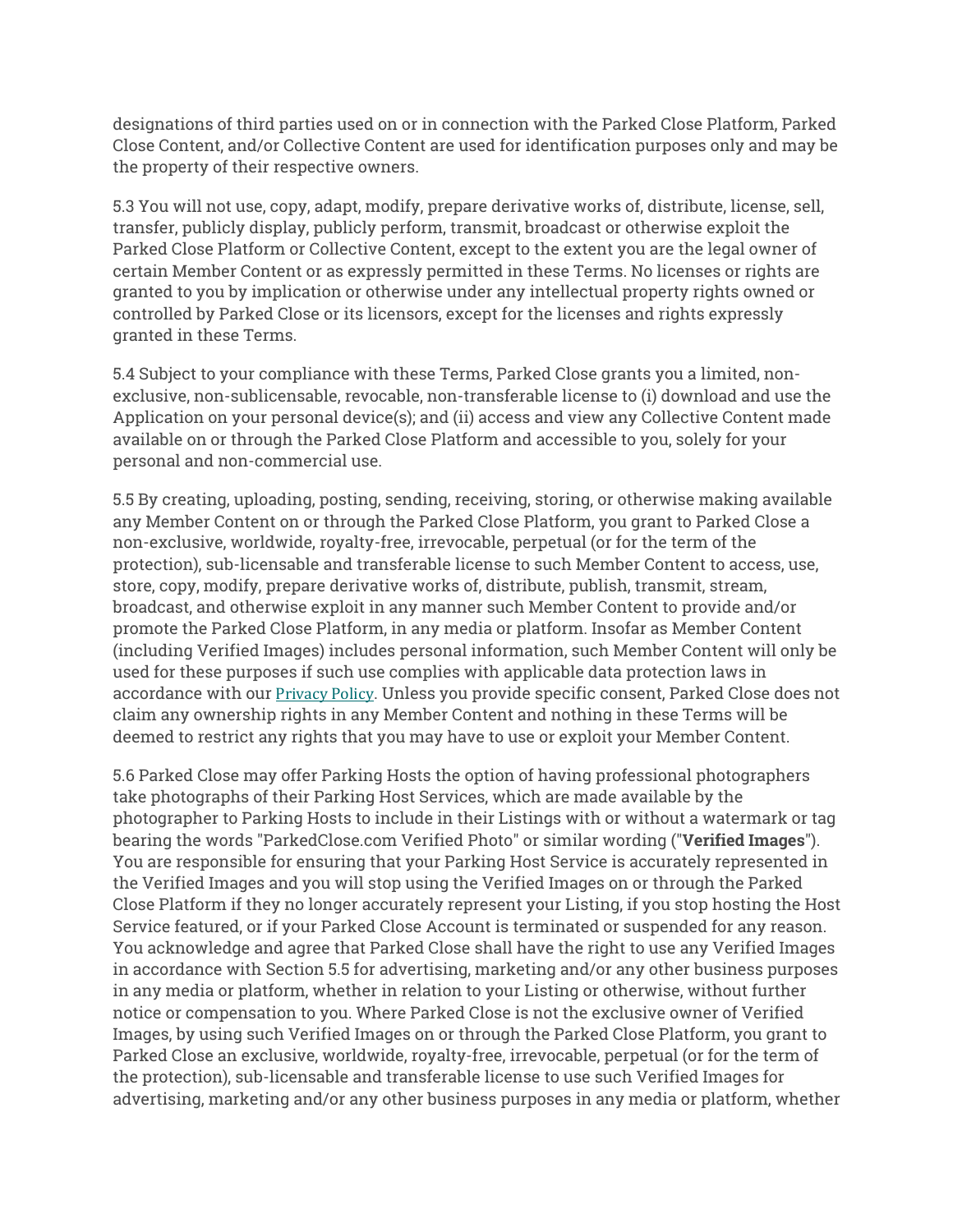in relation to your Listing or otherwise, without further notice or compensation to you. Parked Close in turn grants you a limited, non-exclusive, non-sublicensable, revocable, nontransferable license to use Verified Images outside of the Parked Close Platform solely for your personal and non-commercial use.

5.7 You are solely responsible for all Member Content that you make available on or through the Parked Close Platform. Accordingly, you represent and warrant that: (i) you either are the sole and exclusive owner of all Member Content that you make available on or through the Parked Close Platform or you have all rights, licenses, consents and releases that are necessary to grant to Parked Close the rights in and to such Member Content, as contemplated under these Terms; and (ii) neither the Member Content nor your posting, uploading, publication, submission or transmittal of the Member Content or Parked Close's use of the Member Content (or any portion thereof) as contemplated under these Terms will infringe, misappropriate or violate a third party's patent, copyright, trademark, trade secret, moral rights or other proprietary or intellectual property rights, or rights of publicity or privacy, or result in the violation of any applicable law or regulation.

5.8 You will not post, upload, publish, submit or transmit any Member Content that: (i) is fraudulent, false, misleading (directly or by omission or failure to update information) or deceptive; (ii) is defamatory, libelous, obscene, pornographic, vulgar or offensive; (iii) promotes discrimination, bigotry, racism, hatred, harassment or harm against any individual or group; (iv) is violent or threatening or promotes violence or actions that are threatening to any other person or animal; (v) promotes illegal or harmful activities or substances; or (vi) violates Parked Close's Content Policy or any other Parked Close policy. Parked Close may, without prior notice, remove or disable access to any Member Content that Parked Close finds to be in violation of applicable law, these Terms or Parked Close's thencurrent Policies or Standards, or otherwise may be harmful or objectionable to Parked Close, its Members, third parties, or property.

5.9 Parked Close respects copyright law and expects its Members to do the same. If you believe that any content on the Parked Close Platform infringes copyrights you own, please notify us in accordance with our Copyright Policy.

## **6. Service Fees**

6.1 Parked Close may charge fees to Parking Hosts ("**Host Fees**") and/or other fees ("**Other Fees**") (collectively, "**Service Fees**") in consideration for the use of the Parked Close Platform. More information about when Service Fees apply and how they are calculated can be found on our Service Fees page.

6.2 Any applicable Service Fees (including any applicable Taxes) will be displayed to a Parking Host or Parking Guest prior to publishing or booking a Listing. Parked Close reserves the right to change the Service Fees at any time and will provide Members adequate notice, if reasonably possible, of any fee changes before they become effective. Such fee changes will not affect any bookings made prior to the effective date of the fee change.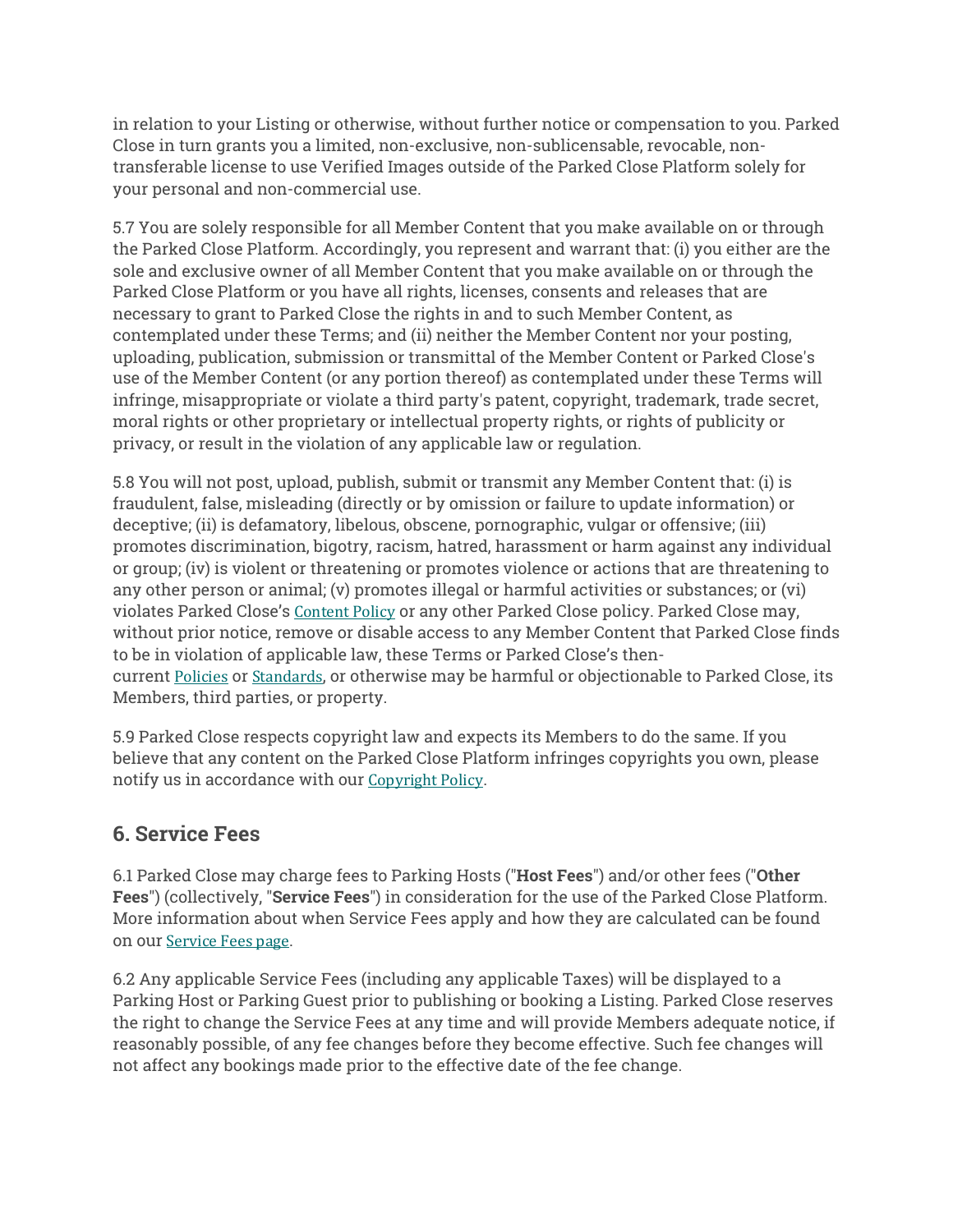6.3 You are responsible for paying any Service Fees that you owe to Parked Close. The applicable Service Fees (including any applicable Taxes) are collected by Parked Close Payments. Parked Close Payments will deduct any Parking Host Fees from the Listing Fee before remitting the payout to the Parking Host. Except as otherwise provided on the Parked Close Platform, Service Fees are non-refundable.

# **7. Terms specific for Parking Hosts**

## 7.1 Terms applicable to all Listings

7.1.1 When creating a Listing through the Parked Close Platform you must (i) provide complete and accurate information about your Parking Host Service (such as listing description, location, and calendar availability), (ii) disclose any deficiencies, restrictions (such as lighting) and requirements that apply (such as small or light weight vehicles) and (iii) provide any other pertinent information requested by Parked Close. You are responsible for keeping your Listing information (including calendar availability) up-to-date at all times.

7.1.2 You are solely responsible for setting a price (including any Taxes if applicable, or charges such as other fees) for your Listing ("**Listing Fee**"). Once a Parking Guest requests a booking of your Listing, you may not request that the Guest pays a higher price than in the booking request. Additionally, you many not request additional funds from the Parking Guest upon their arrival for the Listing.

7.1.3 Any terms and conditions included in your Listing, in particular in relation to cancellations, must not conflict with these Terms or the relevant cancellation policy for your Listing.

7.1.4 Parked Close may enable certain Parking Hosts to participate in its "**Open Parking Program**." The Open Parking Program enables Parking Hosts to provide Listings to certain Parking Guests, such as refugees or evacuees, for free. You acknowledge that if you choose to participate in the Open Parking Program, your ability to restrict your Listing to certain Parking Guests, such as Parking Guests with previous positive Reviews, may be limited.

7.1.5 Pictures, animations or videos (collectively, "**Images**") used in your Listings must accurately reflect the quality and condition of your Parking Host Services. Parked Close reserves the right to require that Listings have a minimum number of Images of a certain format, size and resolution.

7.1.6 The placement and ranking of Listings in search results on the Parked Close Platform may vary and depend on a variety of factors, such as Parking Guest search parameters and preferences, Parking Host requirements, price and calendar availability, number and quality of Images, customer service and cancellation history, Reviews and Ratings, type of Parking Host Service, and/or ease of booking. More information about the factors that determine how your Listing appears in search results can be found on our help center.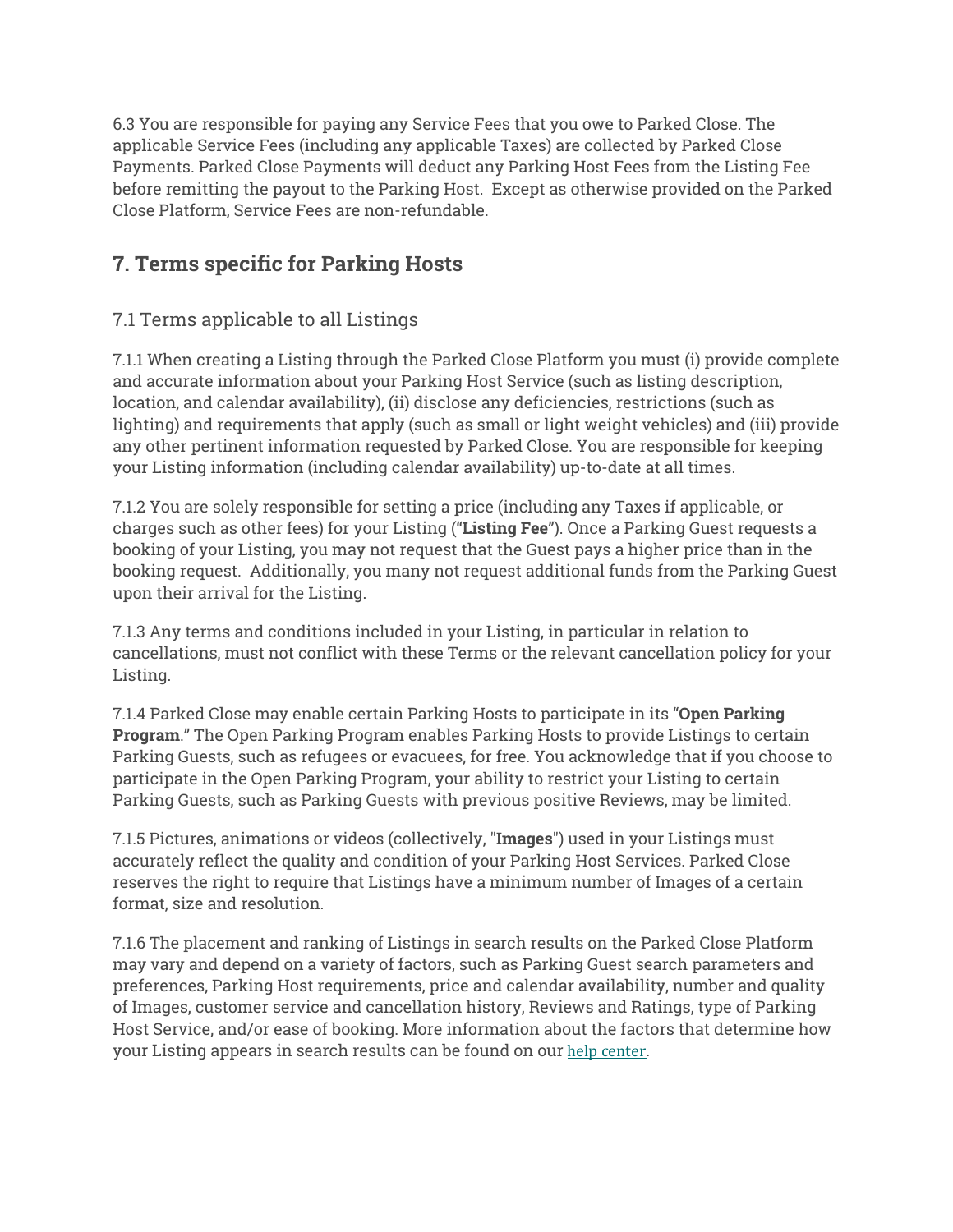7.1.7 When you accept or have pre-approved a booking request by a Parking Guest, you are entering into a legally binding agreement with the Parking Guest and are required to provide your Parking Host Service(s) to the Parking Guest as described in your Listing when the booking request is made. You also agree to pay the applicable Parking Host Fee and any applicable Taxes.

7.1.8 Parked Close recommends that Parking Hosts obtain appropriate insurance for their Parking Host Services. Please review any respective insurance policy carefully, and in particular make sure that you are familiar with and understand any exclusions to, and any deductibles that may apply for, such insurance policy, including, but not limited to, whether or not your insurance policy will cover the actions or inactions of Parking Guests (and the individuals the Parking Guest has booked for, if applicable) while using your Parking Accommodation.

### 7.2 Listing Accommodations

7.2.1 Unless expressly allowed by Parked Close, you may not list more than one Accommodation per Listing unless the Parking Host can reasonably fulfill each Listing. Example: If you only have space for 5 vehicles, you make not create, advertise or sell a Listing for 6 or more Parking Accommodations. Doing so will result in penalties that include the potential removal from the Parked Close Platform.

7.2.2 If you choose to require a security deposit for your Accommodation, you must specify this in your Listing ("**Security Deposit**"). Parking Hosts are not allowed to ask for a Security Deposit (i) after a booking has been confirmed or (ii) outside of the Parked Close Platform.

7.2.3 You represent and warrant that any Listing you post and the booking of, or a Parking Guest's use of an Accommodation will (i) not breach any agreements you have entered into with any third parties, such as homeowners association, business or corporate regulations, condominium, or other agreements, and (ii) comply with all applicable laws (such as parking and zoning laws), Tax requirements, and other rules and regulations (including having all required permits, licenses and registrations). As a Parking Host, you are responsible for your own acts and omissions and are also responsible for the acts and omissions of any individuals who reside at or are otherwise present at the Accommodation at your request or invitation, excluding the Parking Guest and any individuals the Parking Guest transports to, invites to or brings to the Accommodation.

7.3 Future Statement, Feature, Technology or Offering [Purposely Left Blank at this time]

### 7.4 Parking Co-Hosts

7.4.1 Parked Close may enable Parking Hosts to authorize other Members ("**Parking Co-Hosts**") to administer the Parking Host's Listing(s), and to bind the Parking Host and take certain actions in relation to the Listing(s) as permitted by the Parking Host, such as accepting booking requests, messaging and welcoming Parking Guests, and updating the Listing Fee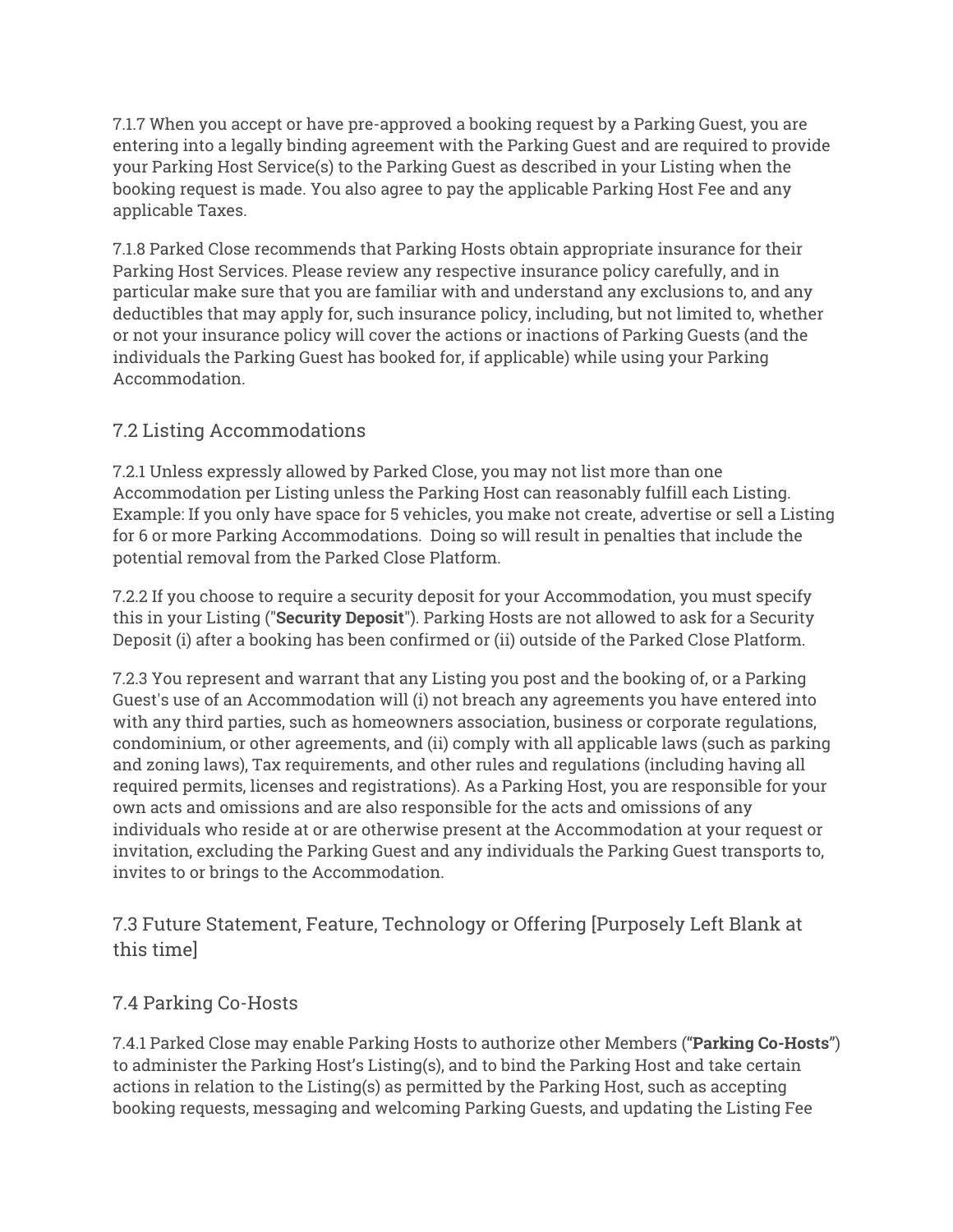and calendar availability (collectively, "**Co-Parking Host Services**"). Any agreement formed between Parking Host and Parking Co-Host may not conflict with these Terms, the Payments Terms, or any other Policies applicable to your Parking Host Service(s). Parking Co-Hosts may only act in an individual capacity and not on behalf of a company or other organization, unless expressly authorized by Parked Close. Parked Close reserves the right, in our sole discretion, to limit the number of Parking Co-Hosts a Parking Host may invite for each Listing and to limit the number of Listings a Parking Co-Host may manage.

7.4.2 Parking Hosts should exercise due diligence and care when deciding who to add as a Parking Co-Host to their Listing(s). Parking Hosts remain solely responsible and liable for any and all Listings and Member Content published on the Parked Close Platform, including any Listing created by a Parking Co-Host on their behalf. Further, Parking Hosts remain responsible and liable for their own acts and omissions, including, but not limited to, conduct that causes harm or damage to the Parking Co-Host(s). Parking Co-Hosts remain responsible and liable for their own acts and omissions when engaging in their roles and responsibilities as a Parking Co-Host, including, but not limited to, conduct that causes harm or damage to the Host. In addition, both Parking Host and Parking Co-Host are jointly responsible and severally liable for third party claims, including Parking Guest claims, arising from the acts and omissions of the other person as related to hosting activities, communications with Parking Guests, and the provision of any Parking Co-Parking Host Services.

7.4.3 Unless agreed otherwise by Parking Host and Parking Co-Host, Parking Host and Parking Co-Host may terminate the Parking Co-Host agreement at any time. In addition, both Parking Host and Parking Co-Host acknowledge that their Parking Co-hosting relationship will terminate in the event that Parked Close (i) terminates the Parking Co-Host service or (ii) terminates either party's participation in the Parking Co-Host service. When the Parking Co-Host agreement is terminated, the Parking Host will remain responsible for all of the Parking Co-Host's actions prior to the termination, including the responsibility to fulfill any pending or future bookings initiated prior to the termination. When a Member is removed as a Parking Co-Host, that Member will no longer have access to any Parking Host or Parking Guest information related to the applicable Parking Host's Listing(s).

7.4.4 As a Parking Co-Host, you will not be reviewed by Parking Guests, meaning that your Parking Co-Host activities will not affect your Reviews or Ratings for other Listings for which you are a Parking Host. Instead, the Parking Host of such Listing(s) will be reviewed by Parking Guests (including potentially on the basis of the Parking Co-Host's conduct and performance). Parking Hosts acknowledge that Reviews and Ratings from Parking Guests for their Listing(s) may be impacted by a Parking Co-Host's conduct and performance.

## **8. Terms specific for Parking Guests**

## 8.1 Terms applicable to all bookings

8.1.1 Subject to meeting any requirements (such as completing any verification processes) set by Parked Close and/or the Parking Host, you can book a Listing available on the Parked Close Platform by following the respective booking process. All applicable fees, including the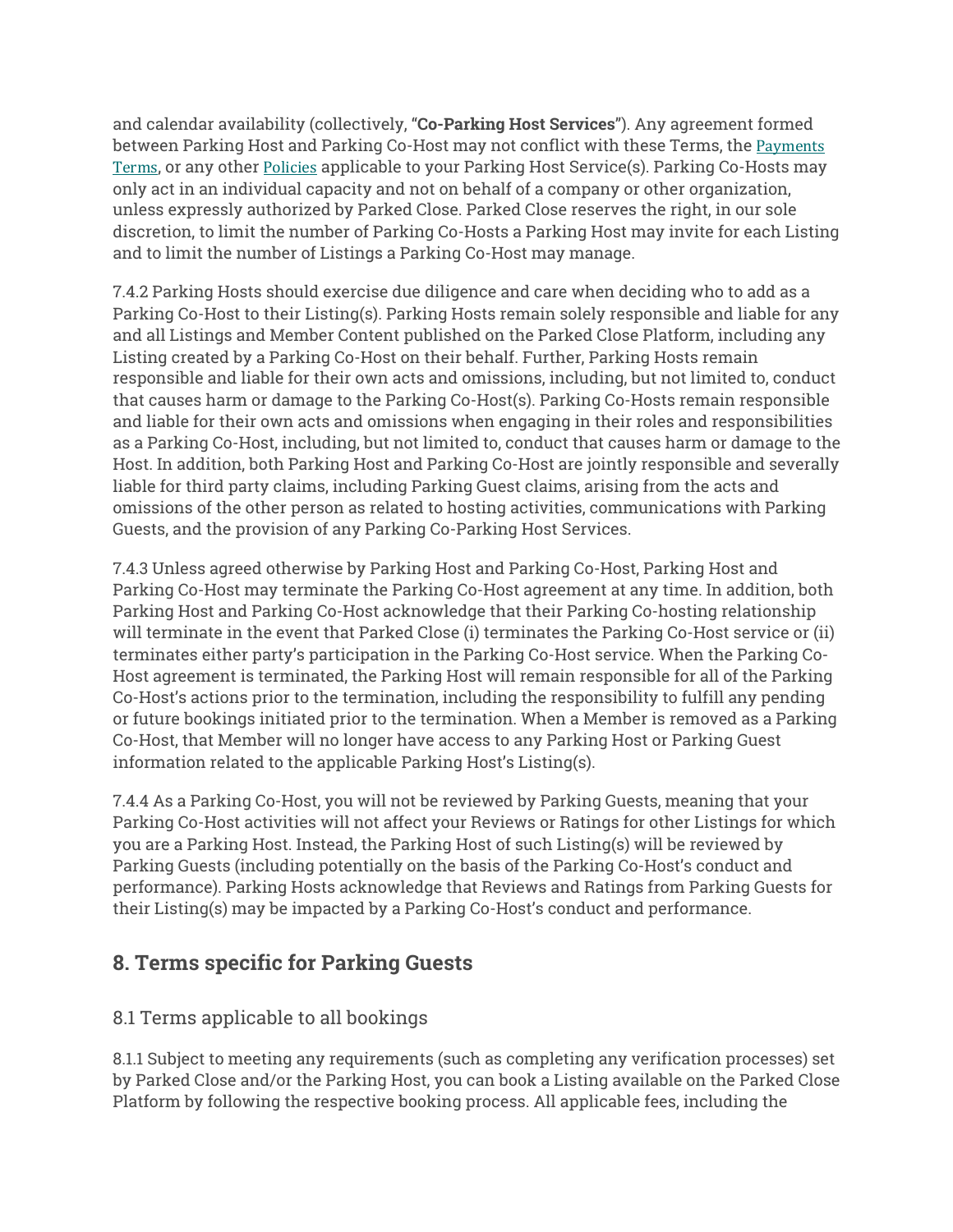Listing Fee, Security Deposit (if applicable), Parking Guest Fee and any applicable Taxes (collectively, "**Total Fees**") will be presented to you prior to booking a Listing. You agree to pay the Total Fees for any booking requested in connection with your Parked Close Account.

8.1.2 Upon receipt of a booking confirmation from Parked Close, a legally binding agreement is formed between you and your Parking Host, subject to any additional terms and conditions of the Parking Host that apply, including in particular the applicable cancellation policy and any rules and restrictions specified in the Listing. Parked Close Payments will collect the Total Fees at the time of the booking request or upon the Parking Host's confirmation pursuant to the Payments Terms. For certain long term bookings, Parking Guests may be required to pay or have the option to pay in multiple installments.

### 8.2 Booking Accommodations

8.2.1 You understand that a confirmed booking of an Accommodation ("**Accommodation Booking**") is a limited license granted to you by the Parking Host to enter, occupy and use the Accommodation for the duration of your stay, during which time the Parking Host (only where and to the extent permitted by applicable law) retains the right to visit, inspect and manage the Accommodation, in accordance with your agreement with the Parking Host.

8.2.2 You agree to leave the Accommodation no later than the end time that the Parking Host specifies in the Listing or such other time as mutually agreed upon between you and the Host. If you stay past the agreed upon end time without the Parking Host's consent ("**Overstay**"), you no longer have a license to occupy the Accommodation and the Parking Host is entitled to make you leave in a manner consistent with applicable law, including but not limited to the removal of your vehicle, its contents, trailers, et all. In addition, you agree to pay, if requested by the Parking Host, for each one (1) hour period (or any portion thereof) that you Overstay, an additional fee of up to two (2) times the average Listing Fee originally paid by you to cover the inconvenience suffered by the Parking Host, plus all applicable Service Fees, Taxes, and any legal expenses incurred by the Parking Host to make you leave (collectively, "**Overstay Fees**"). Overstay Fees for a late exit from the premises on the checkout date that do not impact upcoming bookings may be limited to the additional costs incurred by the Parking Host as a result of such Overstay. If you Overstay at an Accommodation, you authorize Parked Close (via Parked Close Payments) to charge you to collect Overstay Fees.

#### 8.3 Future Statement, Feature, Technology or Offering [Purposely Left Blank at this time]

#### **8.4 Parked Close Travel Credits**

Parked Close Travel Credits may be redeemed for eligible bookings via the Parked Close Platform as specified in the terms and conditions provided with the Travel Credit. You may only redeem Parked Close Travel Credits after the Parked Close Travel Credits are reflected in your Parked Close Account.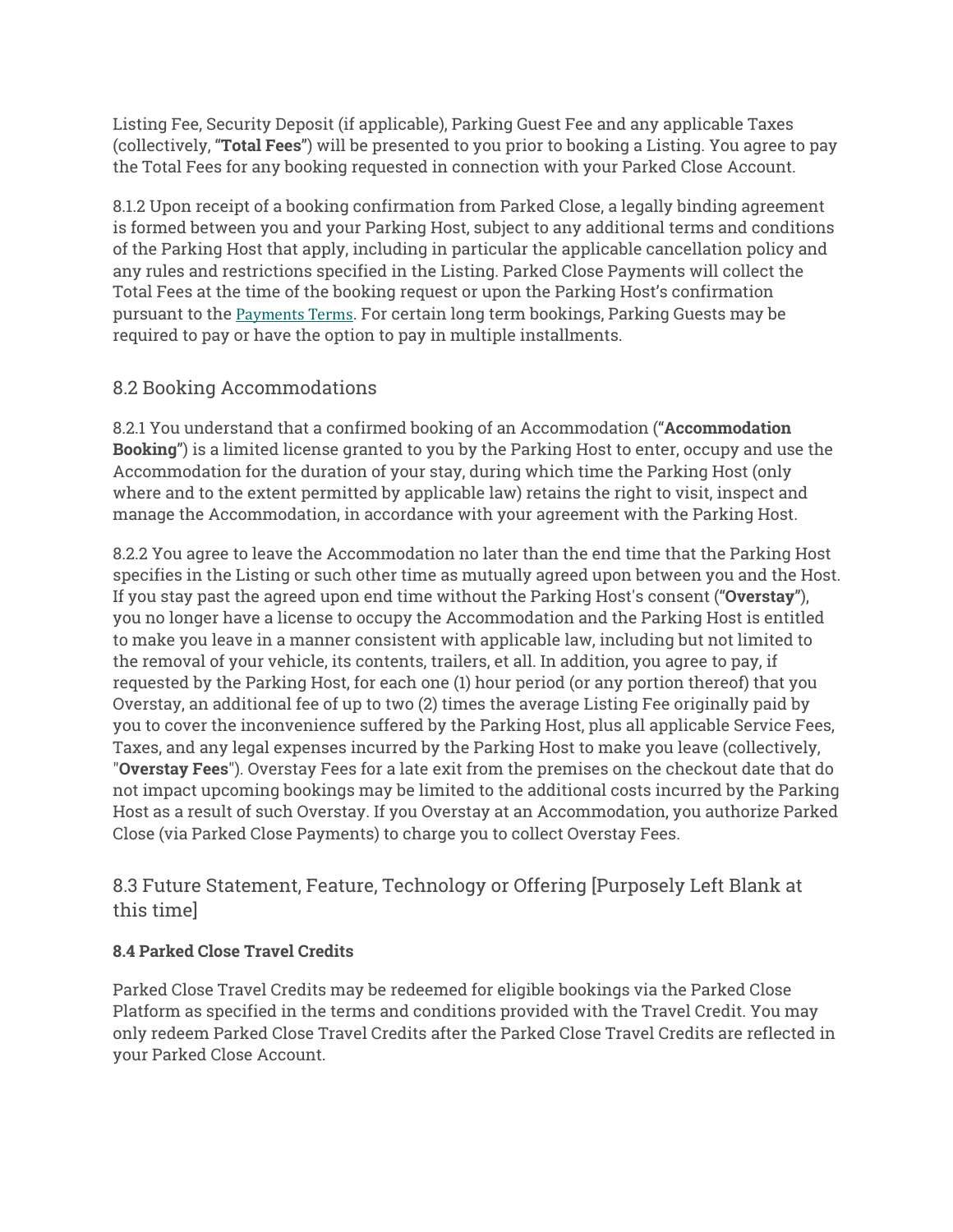# **9. Booking Modifications, Cancellations and Refunds, Resolution Center**

9.1 Parking Hosts and Parking Guests are responsible for any modifications to a booking that they make via the Parked Close Platform or direct Parked Close customer service to make ("**Booking Modifications**"), and agree to pay any additional Listing Fees, Parking Host Fees or Parking Guest Fees and/or Taxes associated with such Booking Modifications.

9.2 Parking Guests can cancel a confirmed booking at any time pursuant to the Listing's cancellation policy set by the Parking Host, and Parked Close Payments will refund the amount of the Total Fees due to the Parking Guest in accordance with such cancellation policy. Unless extenuating circumstances exist, any portion of the Total Fees due to the Parking Host under the applicable cancellation policy will be remitted to the Parking Host by Parked Close Payments pursuant to the Payments Terms.

9.3 If a Parking Host cancels a confirmed booking, the Parking Guest will receive a full refund of the Total Fees for such booking. In some instances, Parked Close may allow the Parking Guest to apply the refund to a new booking, in which case Parked Close Payments will credit the amount against the Parking Guest's subsequent booking at the Parking Guest's direction. Further, Parked Close may publish an automated review on the Listing cancelled by the Parking Host indicating that a booking was cancelled. In addition, Parked Close may (i) keep the calendar for the Listing unavailable or blocked for the dates of the cancelled booking, and/or (ii) impose a cancellation fee, unless the Parking Host has a valid reason for cancelling the booking pursuant to Parked Close's Extenuating Circumstances Policy or has legitimate concerns about the Parking Guest's behavior.

9.4 Future Statement, Feature, Technology or Offering [Purposely Left Blank at this time]

9.5 In certain circumstances, Parked Close may decide, in its sole discretion, that it is necessary to cancel a pending or confirmed booking and initiate corresponding refunds and payouts. This may be for reasons set forth in Parked Close's Extenuating Circumstances Policy or (i) where Parked Close believes in good faith, while taking the legitimate interests of both parties into account, this is necessary to avoid significant harm to Parked Close, other Members, third parties or property, or (ii) for any of the reasons set out in these Terms.

9.6 If a Parking Guest who books an Accommodation suffers a Travel Issue as defined in the Parking Guest Refund Policy, Parked Close may determine, in its sole discretion, to refund the Parking Guest part or all of the Total Fees in accordance with the Parking Guest Refund Policy. If a Parking Guest who books an Experience, Event or other Host Service suffers a Travel Issue as defined in the Experiences Parking Guest Refund Policy, Parked Close may determine, in its sole discretion, to refund the Parking Guest part or all of the Total Fees in accordance with the Experiences Parking Guest Refund Policy.

9.7 If a Guest or Parked Close cancels a confirmed booking, and the Guest receives a refund in accordance with the Parking Guest Refund Policy, Experiences Guest Refund Policy, Extenuating Circumstances Policy, or the applicable cancellation policy set by the Host and mentioned in the Listing, after the Host has already been paid, Parked Close Payments will be entitled to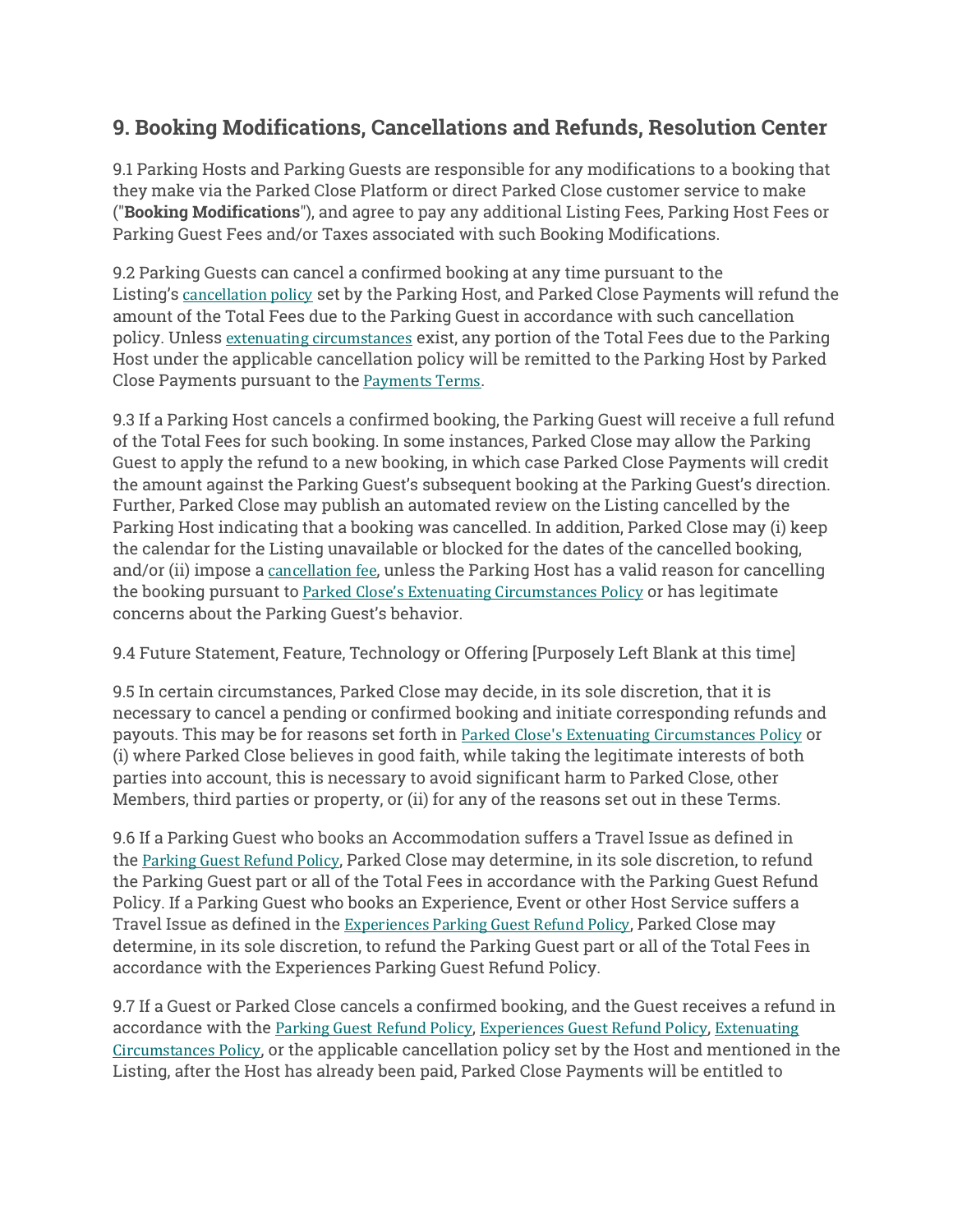recover the amount of any such refund from the Parking Host, including by subtracting such refund amount out from any future Payouts due to the Parking Host.

9.8 Except as otherwise set out in these Terms, Members may use the Resolution Center to send or request money for refunds, additional Parking Host Services or Damage Claims related to bookings. You agree to pay all amounts sent through the Resolution Center in connection with your Parked Close Account, and Parked Close Payments will handle all such payments.

# **10. Ratings and Reviews**

10.1 Within a certain timeframe after completing a booking, Parking Guests and Parking Hosts can leave a public review ("**Review**") and submit a star rating ("**Rating**") about each other. Ratings or Reviews reflect the opinions of individual Members and do not reflect the opinion of Parked Close. Ratings and Reviews are not verified by Parked Close for accuracy and may be incorrect or misleading.

10.2 Ratings and Reviews by Parking Guests and Parking Hosts must be accurate and may not contain any offensive or defamatory language. Ratings and Reviews are subject to Section 5 and must comply with Parked Close's Content Policy and Extortion Policy.

10.3 Members are prohibited from manipulating the Ratings and Reviews system in any manner, such as instructing a third party to write a positive or negative Review about another Member.

10.4 Ratings and Reviews are part of a Member's public profile and may also be surfaced elsewhere on the Parked Close Platform (such as the Listing page) together with other relevant information such as number of bookings, number of cancellations, average response time and other information.

## **11. Damage to Accommodations, Disputes between Members**

11.1 As a Parking Guest, you are responsible for leaving the Accommodation (including surrounds at the Accommodation) in the condition it was in when you arrived. You are responsible for your own acts and omissions and are also responsible for the acts and omissions of any individuals whom you invite to, or otherwise provide access to, the Accommodation, excluding the Parking Host (and the individuals the Parking Host invites to the Accommodation, if applicable).

11.2 If a Parking Host claims and provides evidence that you as a Parking Guest have damaged an Accommodation or any personal or other property at an Accommodation ("**Damage Claim**"), the Parking Host can seek payment from you through the Resolution Center. If a Parking Host escalates a Damage Claim to Parked Close, you will be given an opportunity to respond. If you agree to pay the Parking Host, or Parked Close determines in its sole discretion that you are responsible for the Damage Claim, Parked Close via Parked Close Payments will, after the end of your stay, collect any such sums from you required to cover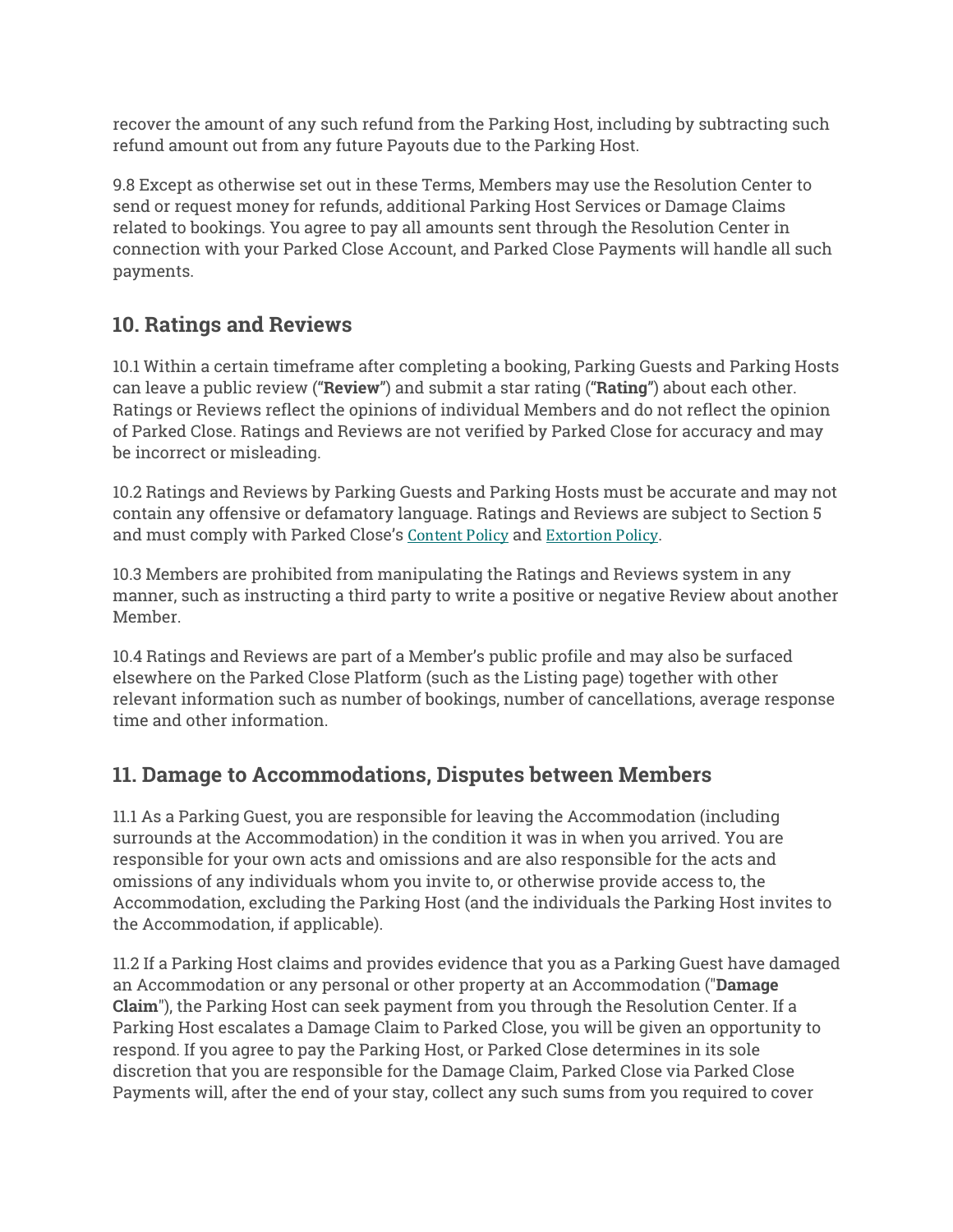the Damage Claim pursuant to the Payments Terms. Parked Close also reserves the right to otherwise collect payment from you and pursue any remedies available to Parked Close in this regard in situations in which you are responsible for a Damage Claim, including, but not limited to, in relation to any payment requests made by Parking Hosts.

11.3 Members agree to cooperate with and assist Parked Close in good faith, and to provide Parked Close with such information and take such actions as may be reasonably requested by Parked Close, in connection with any Damage Claims or other complaints or claims made by Members relating to (i) Accommodations or any personal or other property located at an Accommodation, (ii) Parking Co-Host agreements, or (iII) a Group Payment Booking. A Member shall, upon Parked Close's reasonable request and at no cost to the Member, participate in mediation or a similar resolution process with another Member, which process will be conducted by Parked Close or a third party selected by Parked Close or its insurer, with respect to losses for which a Member is requesting payment from Parked Close.

11.4 If you are a Parking Guest or a Parking Co-Host, you understand and agree that Parked Close may make a claim under your homeowner's, renter's or other insurance policy related to any damage or loss that you may have caused, or been responsible for, to any personal or other property (including an Accommodation) of the Parking Host. You agree to cooperate with and assist Parked Close in good faith, and to provide Parked Close with such information as may be reasonably requested by Parked Close, to make a claim under your homeowner's, renter's or other insurance policy, including, but not limited to, executing documents and taking such further acts as Parked Close may reasonably request to assist Parked Close in accomplishing the foregoing.

# **12. Rounding off**

Parked Close generally supports payment amounts that are payable from or to Parking Guests or Parking Hosts to the smallest unit supported by a given currency (i.e., U.S. cents, Euro cents or other supported currencies). Where Parked Close's third-party payment services provider does not support payments in the smaller unit supported by a given currency, Parked Close may, in its sole discretion, round up or round down the displayed amounts that are payable from or to Parking Guests or Parking Hosts to the nearest whole functional base unit in which the currency is denominated (i.e. to the nearest dollar, Euro or other supported currency); for example, Parked Close may round up an amount of \$101.50 to \$102.00, and round down an amount of \$101.49 to \$101.00.

## **13. Taxes**

13.1 As a Parking Host you are solely responsible for determining your obligations to report, collect, remit or include in your Listing Fees any applicable VAT or other indirect sales taxes, occupancy tax, tourist or other visitor taxes or income taxes ("**Taxes**").

13.2 Tax regulations may require us to collect appropriate Tax information from Parking Hosts, or to withhold Taxes from payouts to Parking Hosts, or both. If a Parking Host fails to provide us with the required documentation under applicable law (e.g., a tax number) that we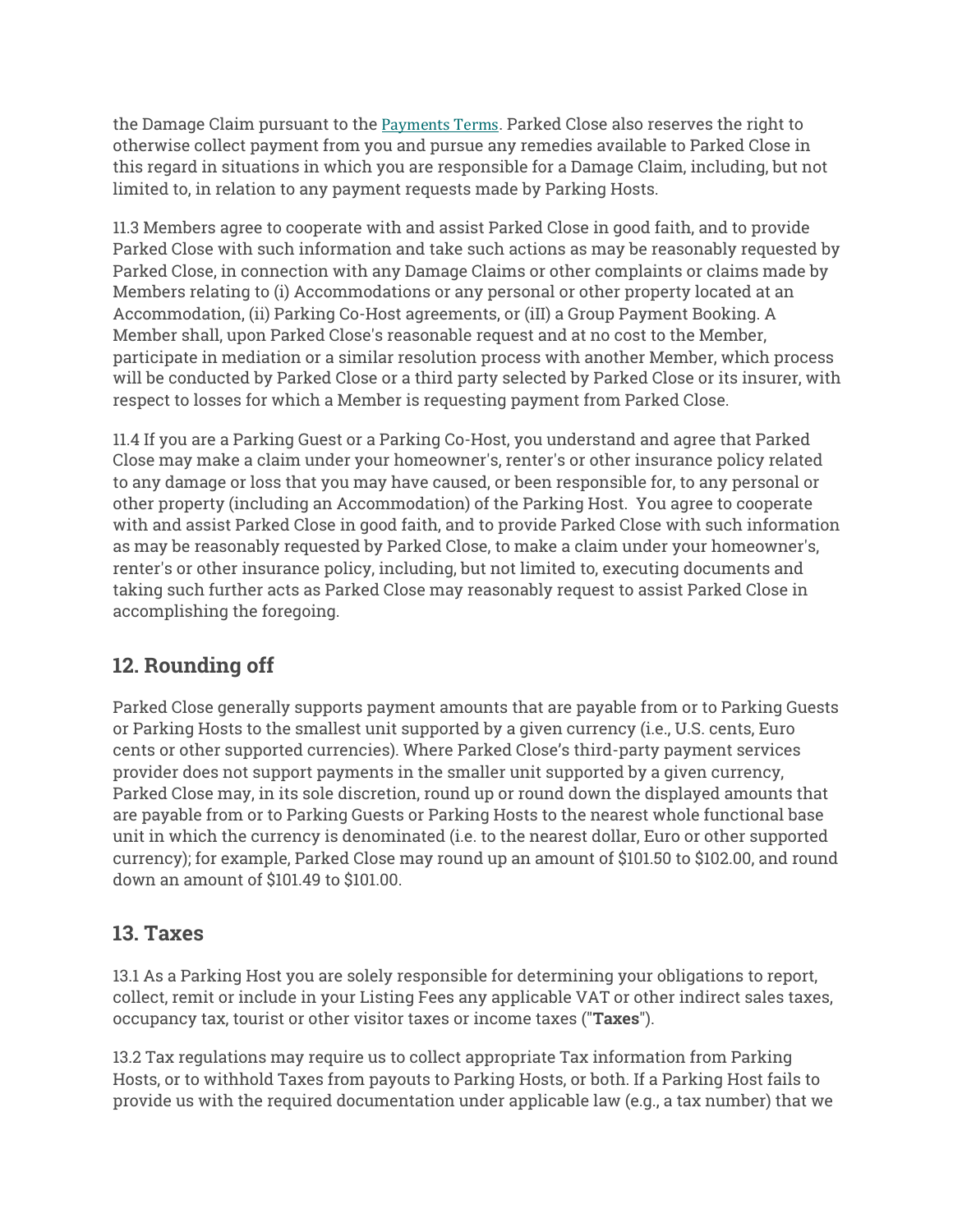determine to be sufficient to alleviate our obligation (if any) to withhold Taxes from payouts to you, we reserve the right to withhold payouts up to the tax-relevant amount as required by law, until resolution.

13.3 You understand that any appropriate governmental agency, department and/or authority ("**Tax Authority**") where your Accommodation is located may require Taxes to be collected from Parking Guests or Parking Hosts on Listing Fees, and to be remitted to the respective Tax Authority. The laws in jurisdictions may vary, but these Taxes may be required to be collected and remitted as a percentage of the Listing Fees set by Parking Hosts, a set amount per day, or other variations.

13.4 Future Statement, Feature, Technology or Offering [Purposely Left Blank at this time]

13.5 You agree that any claim or cause of action relating to Parked Close's facilitation of Collection and Remittance of Occupancy Taxes shall not extend to any supplier or vendor that may be used by Parked Close in connection with facilitation of Collection and Remittance, if any. Parking Guests and Parking Hosts agree that we may seek additional amounts from you in the event that the Taxes collected and/or remitted are insufficient to fully discharge your obligations to the Tax Authority, and agree that your sole remedy for Occupancy Taxes collected is a refund of Occupancy Taxes collected by Parked Close from the applicable Tax Authority in accordance with applicable procedures set by that Tax Authority.

13.6 Parked Close reserves the right, with or without prior notice to Parking Hosts, to cease the Collection and Remittance in any jurisdiction for any reason at which point Parking Hosts and Parking Guests are once again solely responsible and liable for the collection and/or remittance of any and all Occupancy Taxes that may apply to Accommodations in that jurisdiction.

# **14. Prohibited Activities**

14.1 You are solely responsible for compliance with any and all laws, rules, regulations, and Tax obligations that may apply to your use of the Parked Close Platform. In connection with your use of the Parked Close Platform, you will not and will not assist or enable others to:

- breach or circumvent any applicable laws or regulations, agreements with thirdparties, third-party rights, or our Terms, Policies or Standards;
- use the Parked Close Platform or Collective Content for any commercial or other purposes that are not expressly permitted by these Terms or in a manner that falsely implies Parked Close endorsement, partnership or otherwise misleads others as to your affiliation with Parked Close;
- copy, store or otherwise access or use any information, including personally identifiable information about any other Member, contained on the Parked Close Platform in any way that is inconsistent with Parked Close's Privacy Policy or these Terms or that otherwise violates the privacy rights of Members or third parties;
- use the Parked Close Platform in connection with the distribution of unsolicited commercial messages ("spam");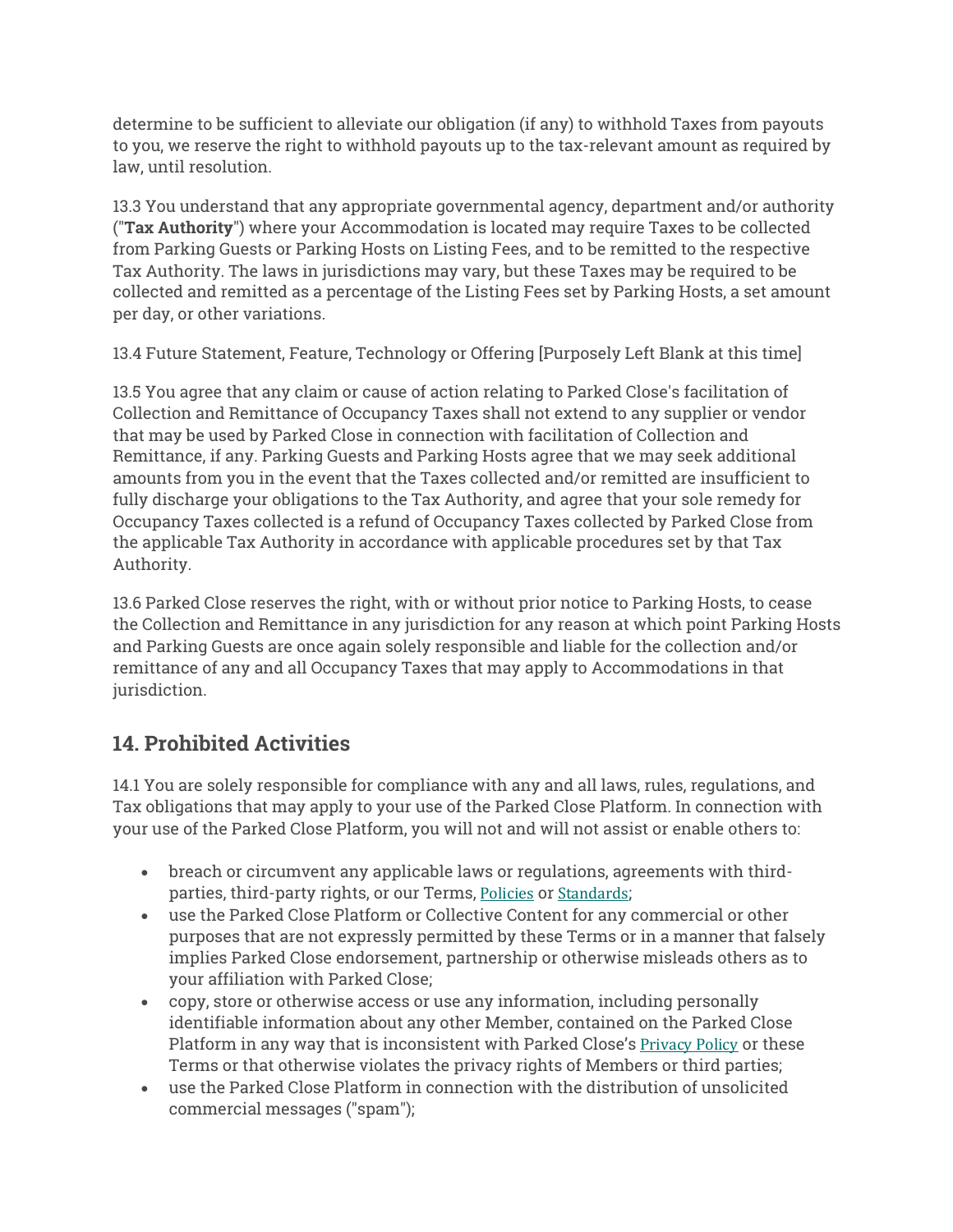- offer, as a Host, any Accommodation that you do not yourself own or have permission to make available as a residential or other property through the Parked Close Platform;
- unless Parked Close explicitly permits otherwise, book any Listing if you will not actually be using the Parking Host Services yourself;
- contact another Member for any purpose other than asking a question related to a your own booking, Listing, or the Member's use of the Parked Close Platform, including, but not limited to, recruiting or otherwise soliciting any Member to join third-party services, applications or websites, without our prior written approval;
- use the Parked Close Platform to request, make or accept a booking independent of the Parked Close Platform, to circumvent any Service Fees or for any other reason;
- request, accept or make any payment for Listing Fees outside of the Parked Close Platform or Parked Close Payments. If you do so, you acknowledge and agree that you: (i) would be in breach of these Terms; (ii) accept all risks and responsibility for such payment, and (iii) hold Parked Close harmless from any liability for such payment;
- discriminate against or harass anyone on the basis of race, national origin, religion, gender, gender identity, physical or mental disability, medical condition, marital status, age or sexual orientation, or otherwise engage in any violent, harmful, abusive or disruptive behavior;
- misuse or abuse any Listings or services associated with the Parked Close Open Homes program as determined by Parked Close in its sole discretion.
- use, display, mirror or frame the Parked Close Platform or Collective Content, or any individual element within the Parked Close Platform, Parked Close's name, any Parked Close trademark, logo or other proprietary information, or the layout and design of any page or form contained on a page in the Parked Close Platform, without Parked Close's express written consent;
- dilute, tarnish or otherwise harm the Parked Close brand in any way, including through unauthorized use of Collective Content, registering and/or using Parked Close or derivative terms in domain names, trade names, trademarks or other source identifiers, or registering and/or using domains names, trade names, trademarks or other source identifiers that closely imitate or are confusingly similar to Parked Close domains, trademarks, taglines, promotional campaigns or Collective Content;
- use any robots, spider, crawler, scraper or other automated means or processes to access, collect data or other content from or otherwise interact with the Parked Close Platform for any purpose;
- avoid, bypass, remove, deactivate, impair, descramble, or otherwise attempt to circumvent any technological measure implemented by Parked Close or any of Parked Close's providers or any other third party to protect the Parked Close Platform;
- attempt to decipher, decompile, disassemble or reverse engineer any of the software used to provide the Parked Close Platform;
- take any action that damages or adversely affects, or could damage or adversely affect the performance or proper functioning of the Parked Close Platform;
- export, re-export, import, or transfer the Application except as authorized by United States law, the export control laws of your jurisdiction, and any other applicable laws; or
- violate or infringe anyone else's rights or otherwise cause harm to anyone.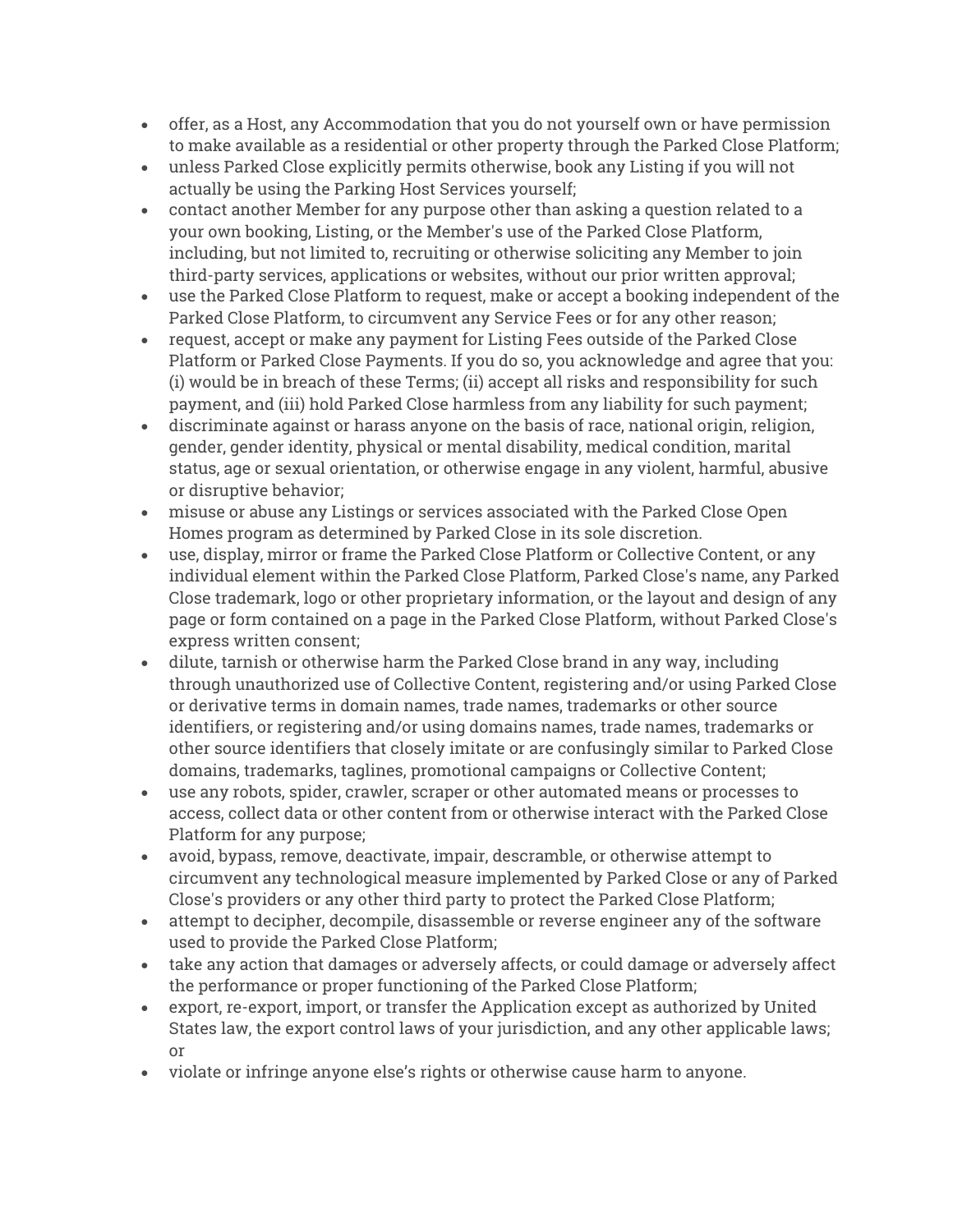14.2 You acknowledge that Parked Close has no obligation to monitor the access to or use of the Parked Close Platform by any Member or to review, disable access to, or edit any Member Content, but has the right to do so to (i) operate, secure and improve the Parked Close Platform (including without limitation for fraud prevention, risk assessment, investigation and customer support purposes); (ii) ensure Members' compliance with these Terms; (iii) comply with applicable law or the order or requirement of a court, law enforcement or other administrative agency or governmental body; (iv) respond to Member Content that it determines is harmful or objectionable; or (v) as otherwise set forth in these Terms. Members agree to cooperate with and assist Parked Close in good faith, and to provide Parked Close with such information and take such actions as may be reasonably requested by Parked Close with respect to any investigation undertaken by Parked Close or a representative of Parked Close regarding the use or abuse of the Parked Close Platform.

14.3 If you feel that any Member you interact with, whether online or in person, is acting or has acted inappropriately, including but not limited to anyone who (i) engages in offensive, violent or sexually inappropriate behavior, (ii) you suspect of stealing from you, or (iii) engages in any other disturbing conduct, you should immediately report such person to the appropriate authorities and then to Parked Close by contacting us with your police station and report number (if available). You agree that any report you make will not obligate us to take any action (beyond that required by law, if any).

## **15. Term and Termination, Suspension and other Measures**

15.1 This Agreement shall be effective for a 30-day term, at the end of which it will automatically and continuously renew for subsequent 30-day terms until such time when you or Parked Close terminate the Agreement in accordance with this provision.

15.2 You may terminate this Agreement at any time by sending us an email. If you cancel your Parked Close Account as a Parking Host, any confirmed booking(s) will be automatically cancelled and your Parking Guests will receive a full refund. If you cancel your Parked Close Account as a Parking Guest, any confirmed booking(s) will be automatically cancelled and any refund will depend upon the terms of the Listing's cancellation policy.

15.3 Without limiting our rights specified below, Parked Close may terminate this Agreement for convenience at any time by giving you thirty (30) days' notice via email to your registered email address.

15.4 Parked Close may immediately, without notice, terminate this Agreement and/or stop providing access to the Parked Close Platform if (i) you have materially breached your obligations under these Terms, the Payments Terms, our Policies or Standards, (ii) you have violated applicable laws, regulations or third party rights, or (iii) Parked Close believes in good faith that such action is reasonably necessary to protect the personal safety or property of Parked Close, its Members, or third parties (for example in the case of fraudulent behavior of a Member).

15.5 In addition, Parked Close may take any of the following measures (i) to comply with applicable law, or the order or request of a court, law enforcement or other administrative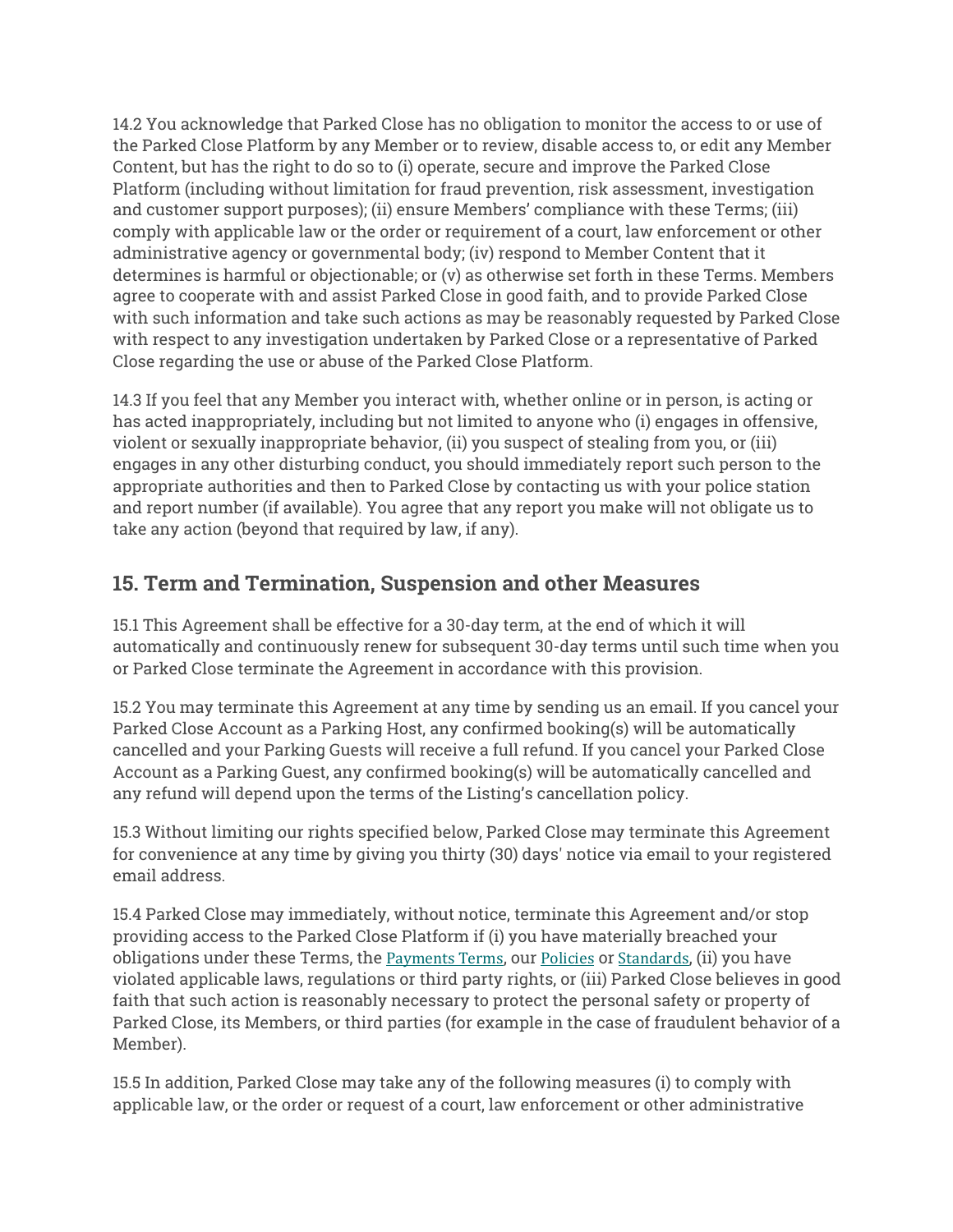agency or governmental body, or if (ii) you have breached these Terms, the Payments Terms, our Policies or Standards, applicable laws, regulations, or third party rights, (iii) you have provided inaccurate, fraudulent, outdated or incomplete information during the Parked Close Account registration, Listing process or thereafter, (iv) you and/or your Listings or Parking Host Services at any time fail to meet any applicable quality or eligibility criteria, (v) you have repeatedly received poor Ratings or Reviews or Parked Close otherwise becomes aware of or has received complaints about your performance or conduct, (vi) you have repeatedly cancelled confirmed bookings or failed to respond to booking requests without a valid reason, or (vii) Parked Close believes in good faith that such action is reasonably necessary to protect the personal safety or property of Parked Close, its Members, or third parties, or to prevent fraud or other illegal activity:

- refuse to surface, delete or delay any Listings, Ratings, Reviews, or other Member Content;
- cancel any pending or confirmed bookings;
- limit your access to or use of the Parked Close Platform;
- temporarily or permanently revoke any special status associated with your Parked Close Account;
- temporarily or in case of severe or repeated offenses permanently suspend your Parked Close Account and stop providing access to the Parked Close Platform.

In case of non-material breaches and where appropriate, you will be given notice of any intended measure by Parked Close and an opportunity to resolve the issue to Parked Close's reasonable satisfaction.

15.6 If we take any of the measures described above (i) we may refund your Parking Guests in full for any and all confirmed bookings that have been cancelled, irrespective of preexisting cancellation policies, and (ii) you will not be entitled to any compensation for pending or confirmed bookings that were cancelled.

15.7 When this Agreement has been terminated, you are not entitled to a restoration of your Parked Close Account or any of your Member Content. If your access to or use of the Parked Close Platform has been limited or your Parked Close Account has been suspended or this Agreement has been terminated by us, you may not register a new Parked Close Account or access and use the Parked Close Platform through an Parked Close Account of another Member.

15.8 Sections 5 and 16 to 22 of these Terms shall survive any termination or expiration of this Agreement.

## **16. Disclaimers**

**If you choose to use the Parked Close Platform or Collective Content, you do so voluntarily and at your sole risk. The Parked Close Platform and Collective Content is provided "as is", without warranty of any kind, either express or implied.**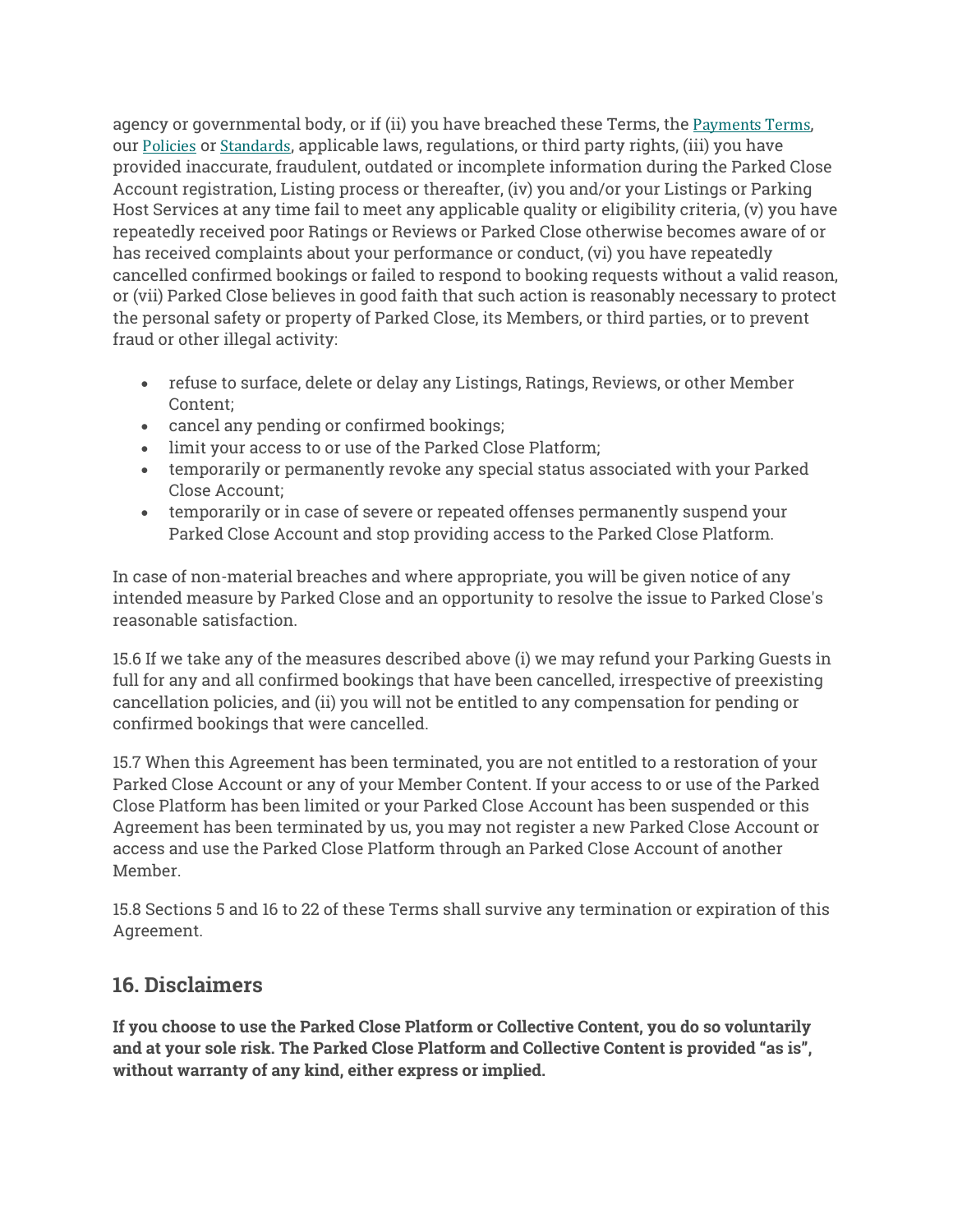**You agree that you have had whatever opportunity you deem necessary to investigate the Parked Close Services, laws, rules, or regulations that may be applicable to your Listings and/or Parking Host Services you are receiving and that you are not relying upon any statement of law or fact made by Parked Close relating to a Listing.**

**If we choose to conduct identity verification or background checks on any Member, to the extent permitted by applicable law, we disclaim warranties of any kind, either express or implied, that such checks will identify prior misconduct by a Member or guarantee that a Member will not engage in misconduct in the future.**

**The foregoing disclaimers apply to the maximum extent permitted by law. You may have other statutory rights. However, the duration of statutorily required warranties, if any, shall be limited to the maximum extent permitted by law.**

## **17. Liability**

**You acknowledge and agree that, to the maximum extent permitted by law, the entire risk arising out of your access to and use of the Parked Close Platform and Collective Content, your publishing or booking of any Listing via the Parked Close Platform, your use of any Accommodation, or any other interaction you have with other Members whether in person or online remains with you. Neither Parked Close nor any other party involved in creating, producing, or delivering the Parked Close Platform or Collective Content will be liable for any incidental, special, exemplary or consequential damages, including lost profits, loss of data or loss of goodwill, service interruption, computer damage or system failure or the cost of substitute products or services, or for any damages for personal or bodily injury or emotional distress arising out of or in connection with (i) these Terms, (ii) from the use of or inability to use the Parked Close Platform or Collective Content, (iii) from any communications, interactions or meetings with other Members or other persons with whom you communicate, interact or meet with as a result of your use of the Parked Close Platform, or (iv) from your publishing or booking of a Listing, including the provision or use of a Listing's Parking Host Services, whether based on warranty, contract, tort (including negligence), product liability or any other legal theory, and whether or not Parked Close has been informed of the possibility of such damage, even if a limited remedy set forth herein is found to have failed of its essential purpose. Except for our obligations to pay amounts to applicable Parking Hosts pursuant to these Terms or an approved payment request under the Parked Close Host Guarante, in no event will Parked Close's aggregate liability arising out of or in connection with these Terms and your use of the Parked Close Platform including, but not limited to, from your publishing or booking of any Listings via the Parked Close Platform, or from the use of or inability to use the Parked Close Platform or Collective Content and in connection with any Accommodation, or interactions with any other Members, exceed the amounts you have paid or owe for bookings via the Parked Close Platform as a Guest in the twelve (12) month period prior to the event giving rise to the liability, or if you are a Parking Host, the amounts paid by Parked Close to you in the twelve (12) month period prior to the event giving rise to the liability, or one hundred U.S. dollars (US \$100), if no such payments have been made, as applicable. The limitations of damages set forth above are fundamental elements of the basis of the bargain between Parked Close and you. Some jurisdictions do not allow the**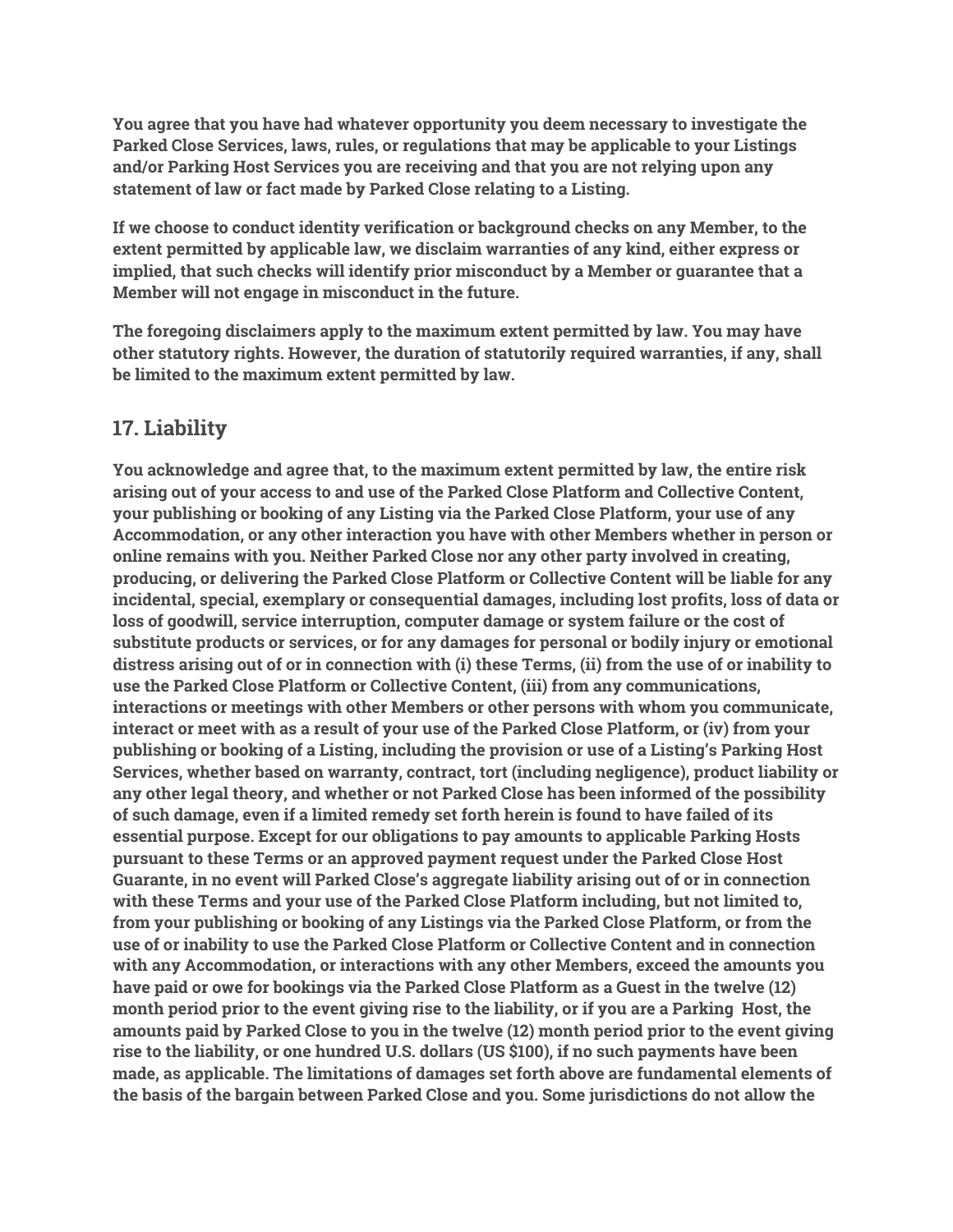**exclusion or limitation of liability for consequential or incidental damages, so the above limitation may not apply to you. If you reside outside of the U.S., this does not affect Parked Close's liability for death or personal injury arising from its negligence, nor for fraudulent misrepresentation, misrepresentation as to a fundamental matter or any other liability which cannot be excluded or limited under applicable law.**

# **18. Indemnification**

To the maximum extent permitted by applicable law, you agree to release, defend (at Parked Close's option), indemnify, and hold Parked Close and its affiliates and subsidiaries, including but not limited to, Parked Close Payments, and their officers, directors, employees and agents, harmless from and against any claims, liabilities, damages, losses, and expenses, including, without limitation, reasonable legal and accounting fees, arising out of or in any way connected with (i) your breach of these Terms or our Policies or Standards, (ii) your improper use of the Parked Close Platform or any Parked Close Services, (iii) your interaction with any Member, use of an Accommodation, including without limitation any injuries, losses or damages (whether compensatory, direct, incidental, consequential or otherwise) of any kind arising in connection with or as a result of such interaction, use, (iv) Parked Close's Collection and Remittance of Taxes, or (v) your breach of any laws, regulations or third party rights.

# **19. Dispute Resolution and Arbitration Agreement**

19.1 This Dispute Resolution and Arbitration Agreement shall apply if your (i) country of residence or establishment is in the United States; or (ii) your country of residence or establishment is not in the United States, but bring any claim against Parked Close in the United States (to the extent not in conflict with Section 21).

19.2 Overview of Dispute Resolution Process. Parked Close is committed to participating in a consumer-friendly dispute resolution process. To that end, these Terms provide for a two-part process for individuals to whom Section 19.1 applies: (1) an informal negotiation directly with Parked Close's customer service team, and (2) a binding arbitration administered by the American Arbitration Association ("**AAA**") using its specially designed Consumer Arbitration Rules (as modified by this Section 19 and except as provided in Section 19.6). Specifically, the Consumer Arbitration Rules provide:

- Claims can be filed with AAA online (www.adr.org);
- Arbitrators must be neutral, and no party may unilaterally select an arbitrator;
- Arbitrators must disclose any bias, interest in the result of the arbitration, or relationship with any party;
- Parties retain the right to seek relief in small claims court for certain claims, at their option;
- The initial filing fee for the consumer is capped at \$200;
- The consumer gets to elect the hearing location and can elect to participate live, by phone, video conference, or, for claims under \$25,000, by the submission of documents;
- The arbitrator can grant any remedy that the parties could have received in court to resolve the party's individual claim.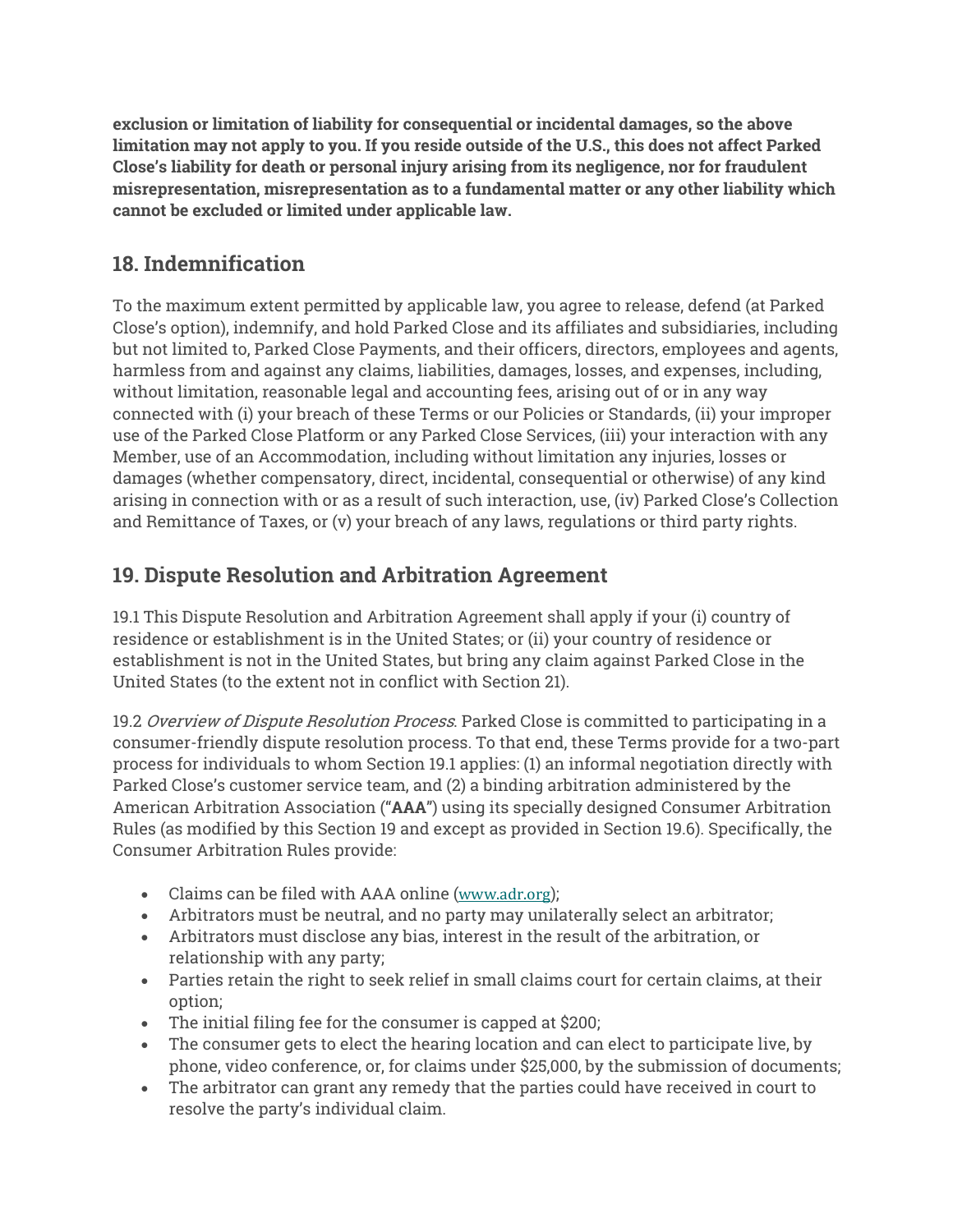19.3 Pre-Arbitration Dispute Resolution and Notification. Prior to initiating an arbitration, you and Parked Close each agree to notify the other party of the dispute and attempt to negotiate an informal resolution to it first. We will contact you at the email address you have provided to us; you can contact Parked Close's customer service team by emailing us. If after a good faith effort to negotiate one of us feels the dispute has not and cannot be resolved informally, the party intending to pursue arbitration agrees to notify the other party via email prior to initiating the arbitration. In order to initiate arbitration, a claim must be filed with the AAA and the written Demand for Arbitration (available at www.adr.org) provided to the other party, as specified in the AAA Rules.

**19.4 Agreement to Arbitrate. You and Parked Close mutually agree that any dispute, claim or controversy arising out of or relating to these Terms or the applicability, breach, termination, validity, enforcement or interpretation thereof, or to the use of the Parked Close Platform, the Parking Host Services, the Group Payment Service, or the Collective Content (collectively, "Disputes") will be settled by binding individual arbitration (the "Arbitration Agreement"). If there is a dispute about whether this Arbitration Agreement can be enforced or applies to our Dispute, you and Parked Close agree that the arbitrator will decide that issue.**

19.5 Exceptions to Arbitration Agreement. You and Parked Close each agree that the following claims are exceptions to the Arbitration Agreement and will be brought in a judicial proceeding in a court of competent jurisdiction: (i) Any claim related to actual or threatened infringement, misappropriation or violation of a party's copyrights, trademarks, trade secrets, patents, or other intellectual property rights; (ii) Any claim seeking emergency injunctive relief based on exigent circumstances (e.g., imminent danger or commission of a crime, hacking, cyber-attack).

19.6 Arbitration Rules and Governing Law. This Arbitration Agreement evidences a transaction in interstate commerce and thus the Federal Arbitration Act governs the interpretation and enforcement of this provision. The arbitration will be administered by AAA in accordance with the Consumer Arbitration Rules and/or other AAA arbitration rules determined to be applicable by the AAA (the "**AAA Rules**") then in effect, except as modified here. The AAA Rules are available at www.adr.org or by calling the AAA at 1–800–778–7879.

19.7 Modification to AAA Rules - Arbitration Hearing/Location. In order to make the arbitration most convenient to you, Parked Close agrees that any required arbitration hearing may be conducted, at your option, (a) in the county where you reside; (b) in Sarasota County; (c) in any other location to which you and Parked Close both agree; (d) via phone or video conference; or (e) for any claim or counterclaim under \$25,000, by solely the submission of documents to the arbitrator.

19.8 Modification of AAA Rules - Attorney's Fees and Costs. You and Parked Close agree that Parked Close will be responsible for payment of the balance of any initial filing fee under the AAA Rules in excess of \$200 for claims of \$75,000 or less. You may be entitled to seek an award of attorney fees and expenses if you prevail in arbitration, to the extent provided under applicable law and the AAA rules. Unless the arbitrator determines that your claim was frivolous or filed for the purpose of harassment, Parked Close agrees it will not seek, and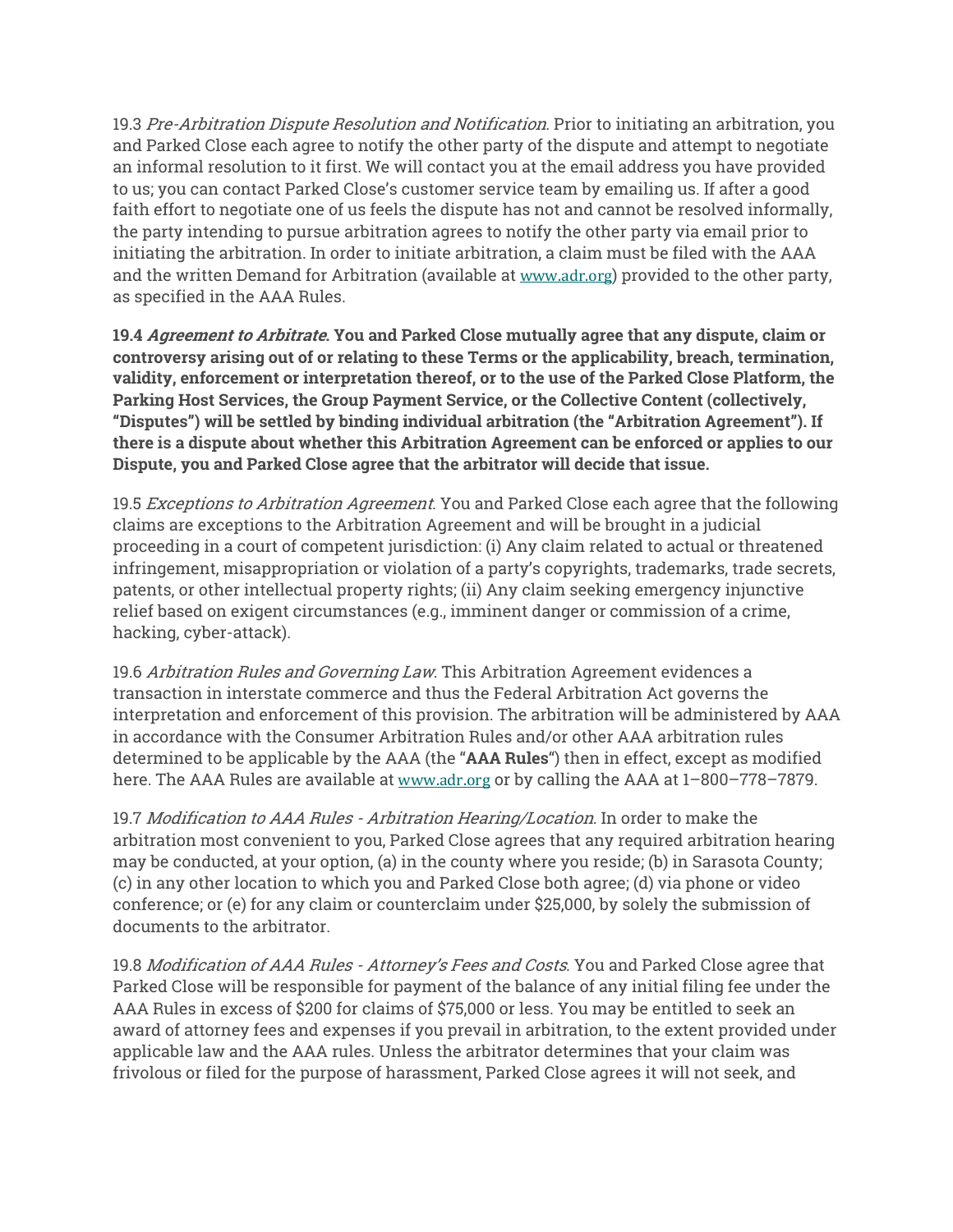hereby waives all rights it may have under applicable law or the AAA Rules, to recover attorneys' fees and expenses if it prevails in arbitration.

19.9 Arbitrator's Decision. The arbitrator's decision will include the essential findings and conclusions upon which the arbitrator based the award. Judgment on the arbitration award may be entered in any court with proper jurisdiction. The arbitrator may award declaratory or injunctive relief only on an individual basis and only to the extent necessary to provide relief warranted by the claimant's individual claim.

**19.10 Jury Trial Waiver. You and Parked Close acknowledge and agree that we are each waiving the right to a trial by jury as to all arbitrable Disputes.**

**19.11 No Class Actions or Representative Proceedings. You and Parked Close acknowledge and agree that, to the fullest extent permitted by law, we are each waiving the right to participate as a plaintiff or class member in any purported class action lawsuit, class-wide arbitration, private attorney general action, or any other representative proceeding as to all Disputes. Further, unless you and Parked Close both otherwise agree in writing, the arbitrator may not consolidate more than one party's claims and may not otherwise preside over any form of any class or representative proceeding. If the "class action lawsuit" waiver or the "class-wide arbitration" waiver in this Section 19.11 is held unenforceable with respect to any Dispute, then the entirety of the Arbitration Agreement will be deemed void with respect to such Dispute and the Dispute must proceed in court. If the "private attorney general action" waiver or the "representative proceeding" waiver in this Section 19.11 is held unenforceable with respect to any Dispute, those waivers may be severed from this Arbitration Agreement and you and Parked Close agree that any private attorney general claims and representative claims in the Dispute will be severed and stayed, pending the resolution of any arbitrable claims in the Dispute in individual arbitration.**

19.12 Severability. Except as provided in Section 19.11, in the event that any portion of this Arbitration Agreement is deemed illegal or unenforceable, such provision shall be severed and the remainder of the Arbitration Agreement shall be given full force and effect.

19.13 *Changes*. Notwithstanding the provisions of Section 3 ("Modification of these Terms"), if Parked Close changes this Section 19 ("Dispute Resolution and Arbitration Agreement") after the date you last accepted these Terms (or accepted any subsequent changes to these Terms), you may reject any such change by sending us written notice (including by email) within thirty (30) days of the date such change became effective, as indicated in the "Last Updated" date above or in the date of Parked Close's email to you notifying you of such change. Rejecting a new change, however, does not revoke or alter your prior consent to any earlier agreements to arbitrate any Dispute between you and Parked Close (or your prior consent to any subsequent changes thereto), which will remain in effect and enforceable as to any Dispute between you and Parked Close.

19.14 Survival. Except as provided in Section 19.12 and subject to Section 15.8, this Section 19 will survive any termination of these Terms and will continue to apply even if you stop using the Parked Close Platform or terminate your Parked Close Account.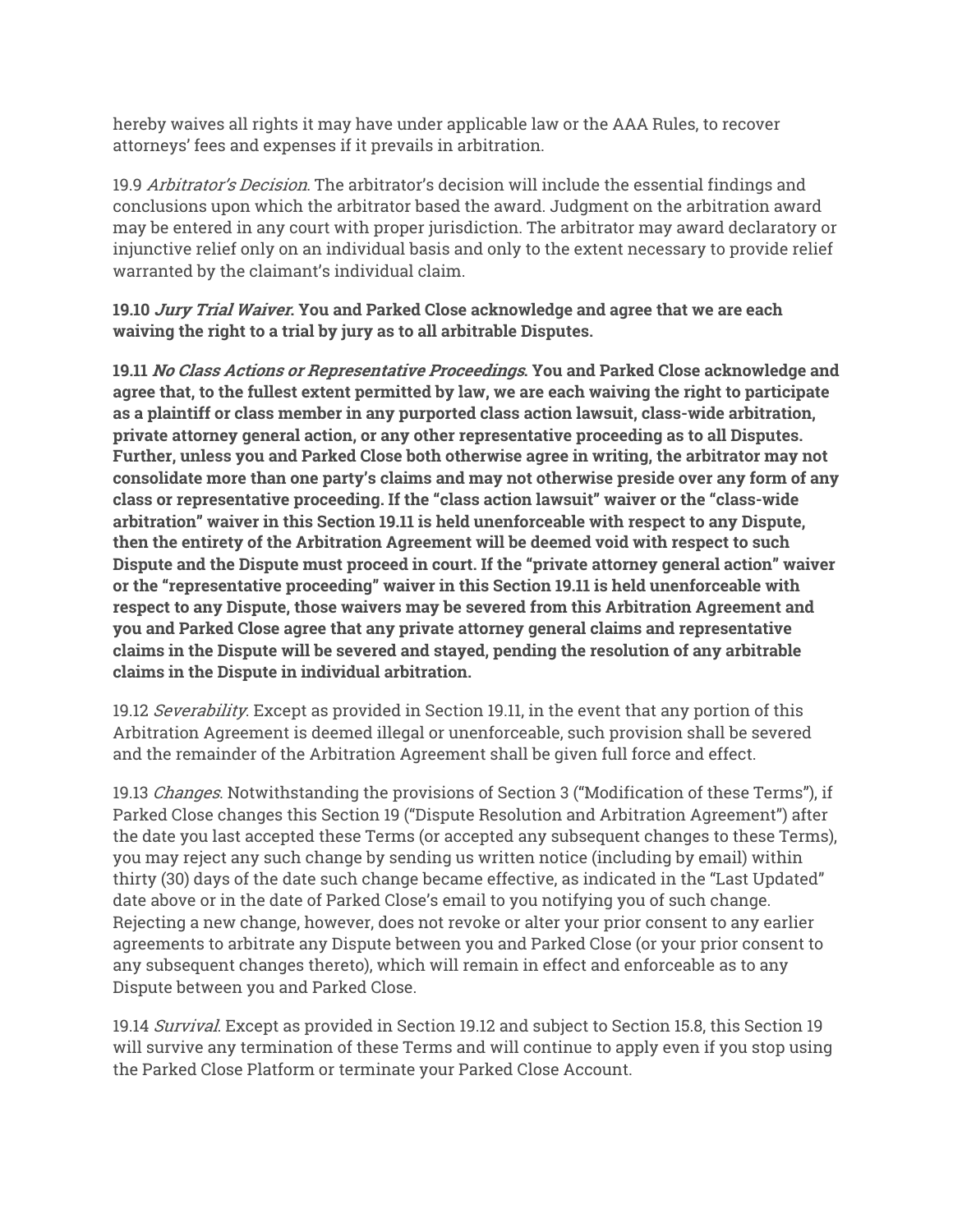## **20. Feedback**

We welcome and encourage you to provide feedback, comments and suggestions for improvements to the Parked Close Platform ("**Feedback**"). You may submit Feedback by emailing us, through the "Contact" section of the Parked Close Platform, or by other means of communication. Any Feedback you submit to us will be considered non-confidential and non-proprietary to you. By submitting Feedback to us, you grant us a non-exclusive, worldwide, royalty-free, irrevocable, sub-licensable, perpetual license to use and publish those ideas and materials for any purpose, without compensation to you.

# **21. Applicable Law and Jurisdiction**

21.1 If your country of residence or establishment is the United States, these Terms will be interpreted in accordance with the laws of the State of Florida and the United States of America, without regard to conflict-of-law provisions. Judicial proceedings (other than small claims actions) that are excluded from the Arbitration Agreement in Section 19 must be brought in state or federal court in Sarasota, Florida, unless we both agree to some other location. You and we both consent to venue and personal jurisdiction in Sarasota, Florida.

21.2 Future Statement, Feature, Technology or Offering [Purposely Left Blank at this time]

21.3 Future Statement, Feature, Technology or Offering [Purposely Left Blank at this time]

## **22. General Provisions**

22.1 Except as they may be supplemented by additional terms and conditions, policies, guidelines or standards, these Terms constitute the entire Agreement between Parked Close and you pertaining to the subject matter hereof, and supersede any and all prior oral or written understandings or agreements between Parked Close and you in relation to the access to and use of the Parked Close Platform.

22.2 No joint venture, partnership, employment, or agency relationship exists between you and Parked Close as a result of this Agreement or your use of the Parked Close Platform.

22.3 These Terms do not and are not intended to confer any rights or remedies upon any person other than the parties.

22.4 If any provision of these Terms is held to be invalid or unenforceable, such provision will be struck and will not affect the validity and enforceability of the remaining provisions.

22.5 Parked Close's failure to enforce any right or provision in these Terms will not constitute a waiver of such right or provision unless acknowledged and agreed to by us in writing. Except as expressly set forth in these Terms, the exercise by either party of any of its remedies under these Terms will be without prejudice to its other remedies under these Terms or otherwise permitted under law.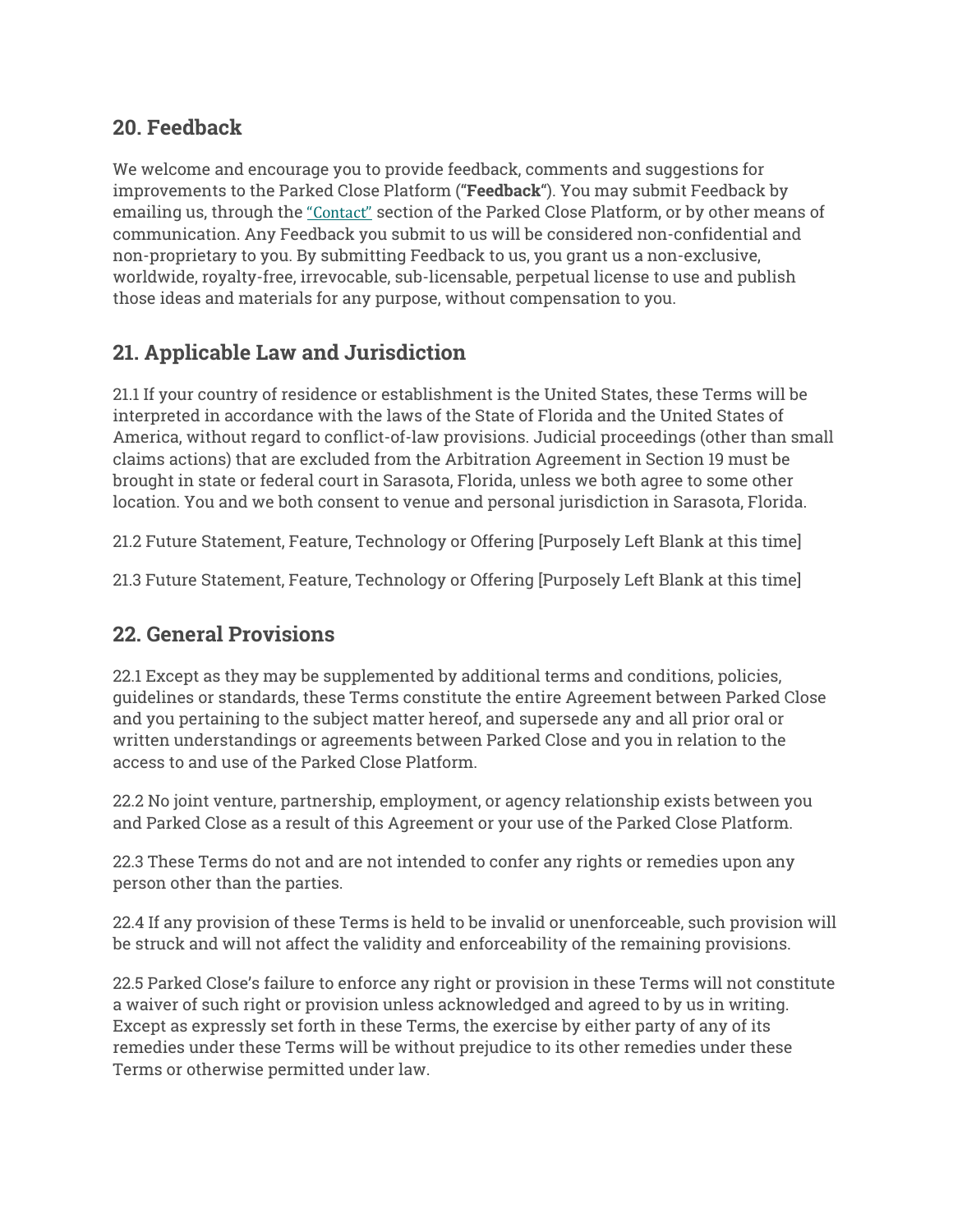22.6 You may not assign, transfer or delegate this Agreement and your rights and obligations hereunder without Parked Close's prior written consent. Parked Close may without restriction assign, transfer or delegate this Agreement and any rights and obligations hereunder, at its sole discretion, with 30 days prior notice. Your right to terminate this Agreement at any time remains unaffected.

22.7 Unless specified otherwise, any notices or other communications to Members permitted or required under this Agreement, will be provided electronically and given by Parked Close via email, Parked Close Platform notification, or messaging service (including SMS).

# Privacy Statements

## **1. INTRODUCTION**

Thank you for using Parked Close! Your trust is important to us and we're committed to protecting the privacy and security of your personal information. The information that's shared with us helps us to provide a great experience with Parked Close. We have a dedicated privacy team that's committed to protecting all the personal information we collect and help ensure that personal information is handled properly worldwide.

This Privacy Policy describes how we collect, use, process, and disclose your personal information, in conjunction with your access to and use of the Parked Close Platform and the Payment Services. This privacy policy describes our privacy practices for all websites, platforms and services that link to it. Please read the privacy policy on the applicable site.

#### **1.1 Definitions**

If you see an undefined term in this Privacy Policy (such as "Listing" or "Parked Close Platform"), it has the same definition as in our Terms of Service ("Terms").

#### **1.2 Data Controller**

When this policy mentions "Parked Close," "we," "us," or "our," it refers to the Parked Close company that is responsible for your information under this Privacy Policy (the "Data Controller").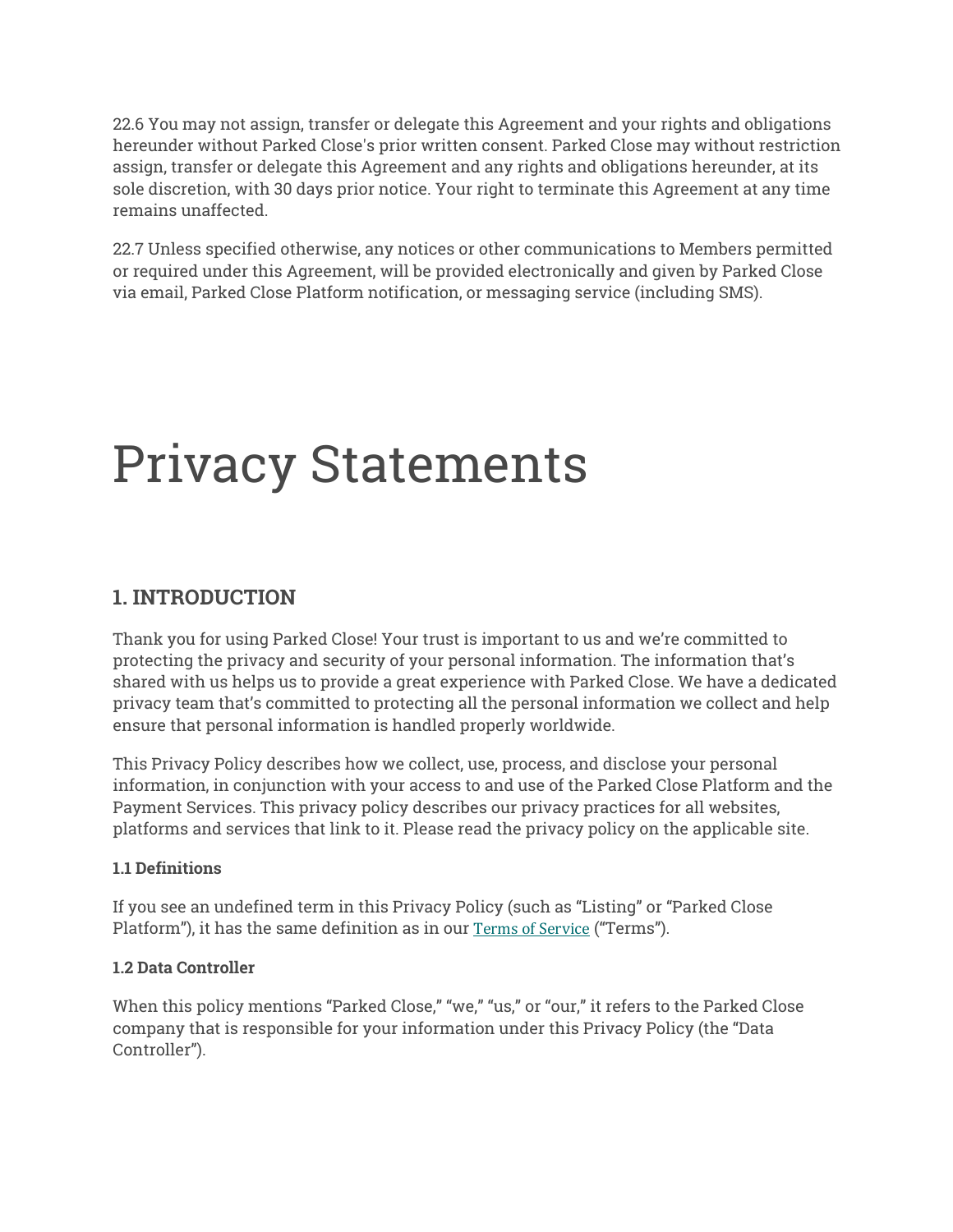• If your country of residence is the United States, the Data Controller is Crowdsourced Geofencing Solutions, LLC.

#### **1.3 Applicability to Payments**

This Privacy Policy also applies to the Payment Services provided to you by Parked Close Payments pursuant to the Payments Terms of Service ("Payments Terms"). When using the Payment Services, you will be also providing your information, including personal information, to one or more Parked Close Payments entities, which will also be the Data Controller (the "Payments Data Controller") of your information related to the Payment Services, generally depending on your country of residence.

• If your country of residence is the United States, the Payments Data Controller is Crowdsourced Geofencing Solutions, LLC.

If you change your country of residence, the Data Controller and/or Payments Data Controller will be determined by your new country of residence as specified above, from the date on which your country of residence changes. To this end the Data Controller and/or Payment Data Controller that originally collected your personal information will need to transfer such personal information to the new applicable Data Controller and/or Payments Data Controller due to the fact that such transfer is necessary for the performance of the contractual relationship with you.

Please see the Contact Us section below for contact details of the Data Controllers and Payments Data Controllers.

## **2. INFORMATION WE COLLECT**

There are three general categories of information we collect.

#### **2.1 Information You Give to Us.**

#### 2.1.1 Information that is necessary for the use of the Parked Close Platform.

We ask for and collect the following personal information about you when you use the Parked Close Platform. This information is necessary for the adequate performance of the contract between you and us and to allow us to comply with our legal obligations. Without it, we may not be able to provide you with all the requested services.

- **Account Information**. When you sign up for an Parked Close Account, we require certain information such as your first name, last name, email address, and date of birth.
- **Profile and Listing Information**. To use certain features of the Parked Close Platform (such as booking or creating a Listing), we may ask you to provide additional information, which may include your address, phone number, and a profile picture.
- **Identity Verification Information**. To help create and maintain a trusted environment, we may collect identity verification information (such as images of your government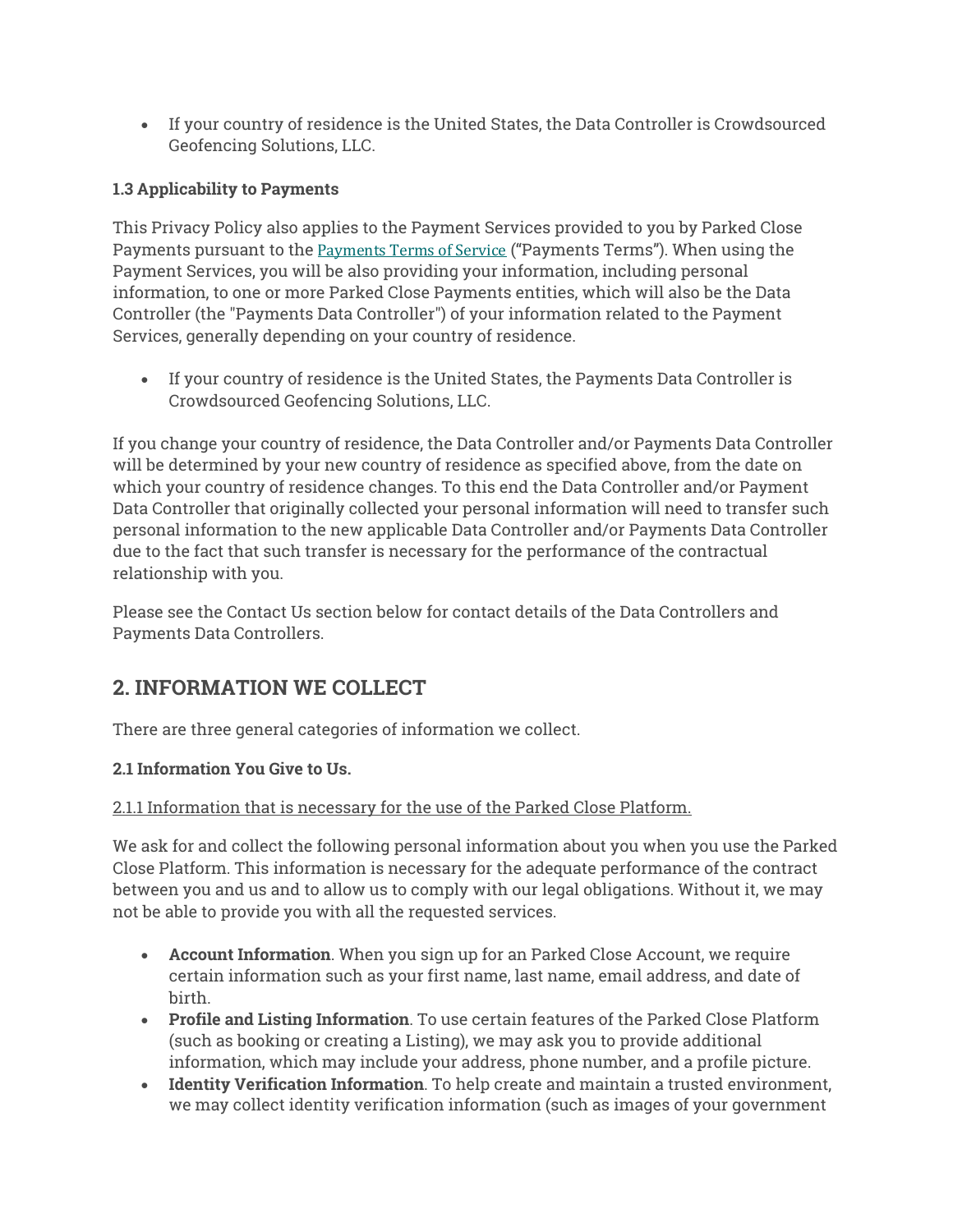issued ID, passport, national ID card, or driving license, as permitted by applicable laws) or other authentication information. To learn more, see our Help Center article about providing identification on Parked Close.

- **Payment Information**. To use certain features of the Parked Close Platform (such as booking or creating a Listing), we may require you to provide certain financial information (like your bank account or credit card information) in order to facilitate the processing of payments (via Parked Close Payments).
- **Communications with Parked Close and other Members**. When you communicate with Parked Close or use the Parked Close Platform to communicate with other Members, we collect information about your communication and any information you choose to provide.

#### 2.1.2 Information you choose to give us.

You may choose to provide us with additional personal information in order to obtain a better user experience when using Parked Close Platform. This additional information will be processed based on our legitimate interest or when applicable, your consent.

- **Additional Profile Information**. You may choose to provide additional information as part of your Parked Close profile (such as gender, preferred language(s), city, and a personal description). Some of this information as indicated in your Account settings is part of your public profile page and will be publicly visible to others.
- **Address Book Contact Information**. You may choose to import your address book contacts or enter your contacts' information manually to access certain features of the Parked Close Platform, like inviting them to use Parked Close.
- **Other Information**. You may otherwise choose to provide us information when you fill in a form, update or add information to your Parked Close Account, respond to surveys, post to community forums, participate in promotions, communicate with our customer care team, share your experience with us (such as through Parking Host Stories), or use other features of the Parked Close Platform.

#### 2.1.3 Information that is necessary for the use of the Payment Services.

The Payments Data Controller needs to collect the following information necessary for the adequate performance of the contract with you and to comply with applicable law (such as anti-money laundering regulations). Without it, you will not be able to use Payment Services:

- **Payment Information**. When you use the Payment Services, the Payments Data Controller requires certain financial information (like your bank account or credit card information) in order to process payments and comply with applicable law.
- **Identity Verification and Other Information**. If you are a Parking Host, the Payments Data Controller may require identity verification information (such as images of your government issued ID, passport, national ID card, or driving license) or other authentication information, your date of birth, your address, email address, phone number and other information in order to verify your identity, provide the Payment Services to you, and to comply with applicable law.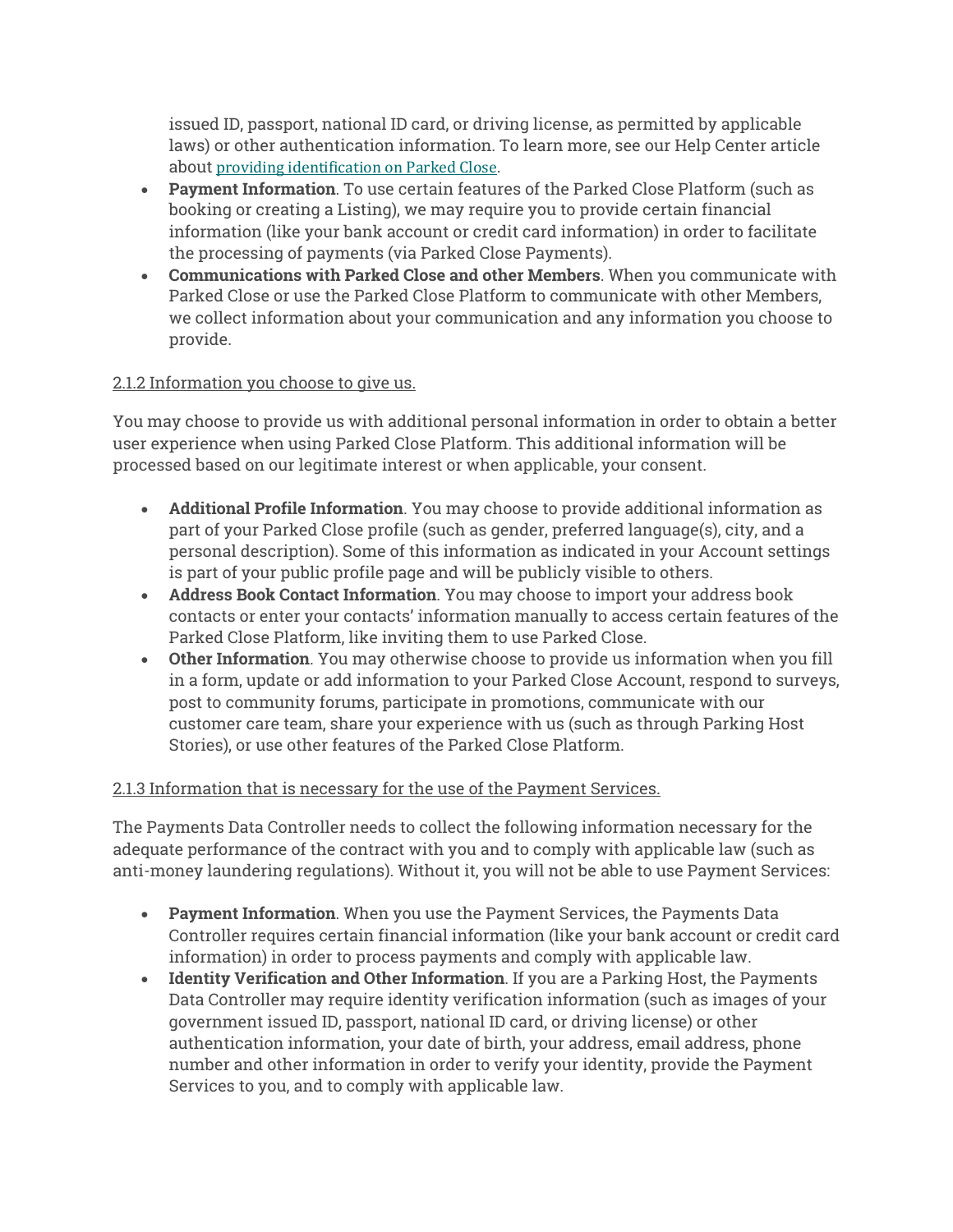#### 2.1.4 Information We Automatically Collect from Your Use of the Parked Close Platform and Payment Services.

When you use the Parked Close Platform and the Payment Services, we automatically collect personal information about the services you use and how you use them. This information is necessary for the adequate performance of the contract between you and us, to enable us to comply with legal obligations and given our legitimate interest in being able to provide and improve the functionalities of the Parked Close Platform and Payment Services.

- **Geo-location Information**. When you use certain features of the Parked Close Platform, we may collect information about your precise or approximate location as determined through data such as your IP address or mobile device's GPS to offer you an improved user experience. Most mobile devices allow you to control or disable the use of location services for applications in the device's settings menu. Parked Close may also collect this information even when you are not using the app if this connection is enabled through your settings or device permissions.
- **Usage Information**. We collect information about your interactions with the Parked Close Platform such as the pages or content you view, your searches for Listings, bookings you have made, and other actions on the Parked Close Platform.
- **Log Data and Device Information**. We automatically collect log data and device information when you access and use the Parked Close Platform, even if you have not created an Parked Close Account or logged in. That information includes, among other things: details about how you've used the Parked Close Platform (including if you clicked on links to third party applications), IP address, access dates and times, hardware and software information, device information, device event information, unique identifiers, crash data, cookie data, and the pages you've viewed or engaged with before or after using the Parked Close Platform.
- **Cookies and Similar Technologies**. We use cookies and other similar technologies when you use our platform, use our mobile app, or engage with our online ads or email communications. We may collect certain information by automated means using technologies such as cookies, web beacons, pixels, browser analysis tools, server logs, and mobile identifiers. In many cases the information we collect using cookies and other tools is only used in a non-identifiable without reference to personal information. For example, we may use information we collect to better understand website traffic patterns and to optimize our website experience. In some cases we associate the information we collect using cookies and other technology with your personal information. Our business partners may also use these tracking technologies on the Parked Close Platform or engage others to track your behavior on our behalf.
- **Pixels and SDKs.** Third parties, including Facebook, may use cookies, web beacons, and other storage technologies to collect or receive information from our websites and elsewhere on the internet and use that information to provide measurement services and target ads. For apps, that third parties, including Facebook, may collect or receive information from your app and other apps and use that information to provide measurement services and targeted ads. Users can opt-out of the collection and use of information for ad targeting by updating their Facebook account ad settings and by contacting opt-out@ParkedClose.com with a description of your request and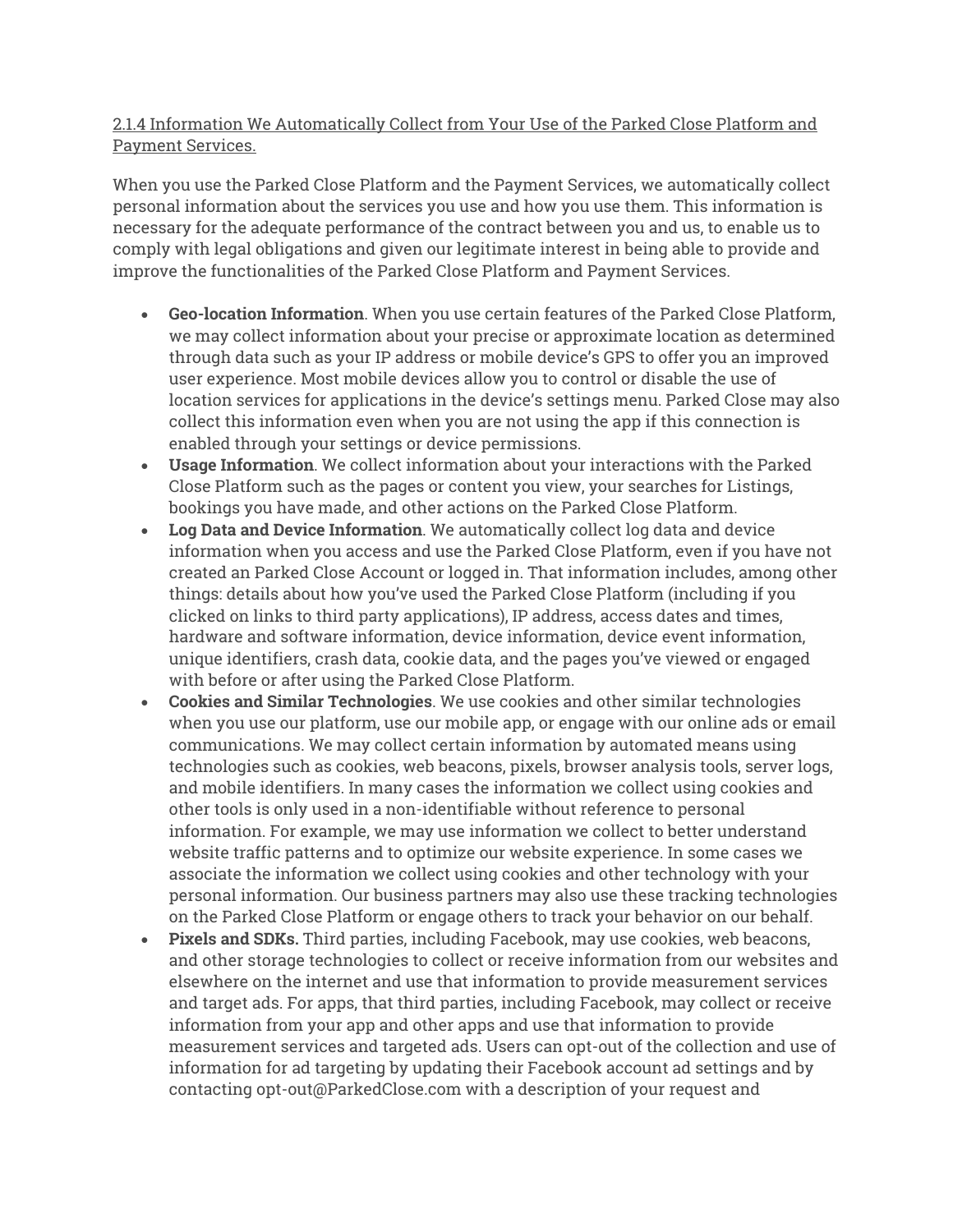validation information. Users can access a mechanism for exercising such choice by going to http://www.aboutads.info/choices and http://www.youronlinechoices.eu/. For more information on our use of these technologies, see our Cookie Policy.

- **Do Not Track Signals**. While you may disable the usage of cookies through your browser settings, the Parked Close Platform currently does not respond to a "Do Not Track" signal in the HTTP header from your browser or mobile application due to lack of standardization regarding how that signal should be interpreted.
- **Payment Transaction Information**. Parked Close Payments collects information related to your payment transactions through the Parked Close Platform, including the payment instrument used, date and time, payment amount, payment instrument expiration date and billing postcode, PayPal email address, IBAN information, your address and other related transaction details. This information is necessary for the adequate performance of the contract between you and Parked Close Payments and to allow the provision of the Payment Services.

#### 2.1.5 Information We Collect from Third Parties.

Parked Close and Parked Close Payments may collect information, including personal information, that others provide about you when they use the Parked Close Platform and the Payment Services, or obtain information from other sources and combine that with information we collect through the Parked Close Platform and the Payment Services. We do not control, supervise or respond for how the third parties providing your information process your Personal Information, and any information request regarding the disclosure of your personal information to us should be directed to such third parties.

- **Third Party Services**. If you link, connect, or login to your Parked Close Account with a third party service (e.g. Google, Facebook, WeChat), the third party service may send us information such as your registration, friends list, and profile information from that service. This information varies and is controlled by that service or as authorized by you via your privacy settings at that service.
- **Your References**. If someone has written a reference for you, it will be published on your Parked Close public profile page with your consent. To learn more, see our Help Center article about References.
- **Background Information**. For Members in the United States, to the extent permitted by applicable laws, Parked Close and Parked Close Payments may obtain reports from public records of criminal convictions or sex offender registrations. For Members outside of the United States, to the extent permitted by applicable laws and with your consent where required, Parked Close and Parked Close Payments may obtain the local version of police, background or registered sex offender checks. We may use your information, including your full name and date of birth, to obtain such reports.
- **Enterprise Product Invitations and Account Management**. Organizations that use our Enterprise products (such a Parked Close for work and programs with property managers and owners) may submit personal information to facilitate account management and invitations to use enterprise products.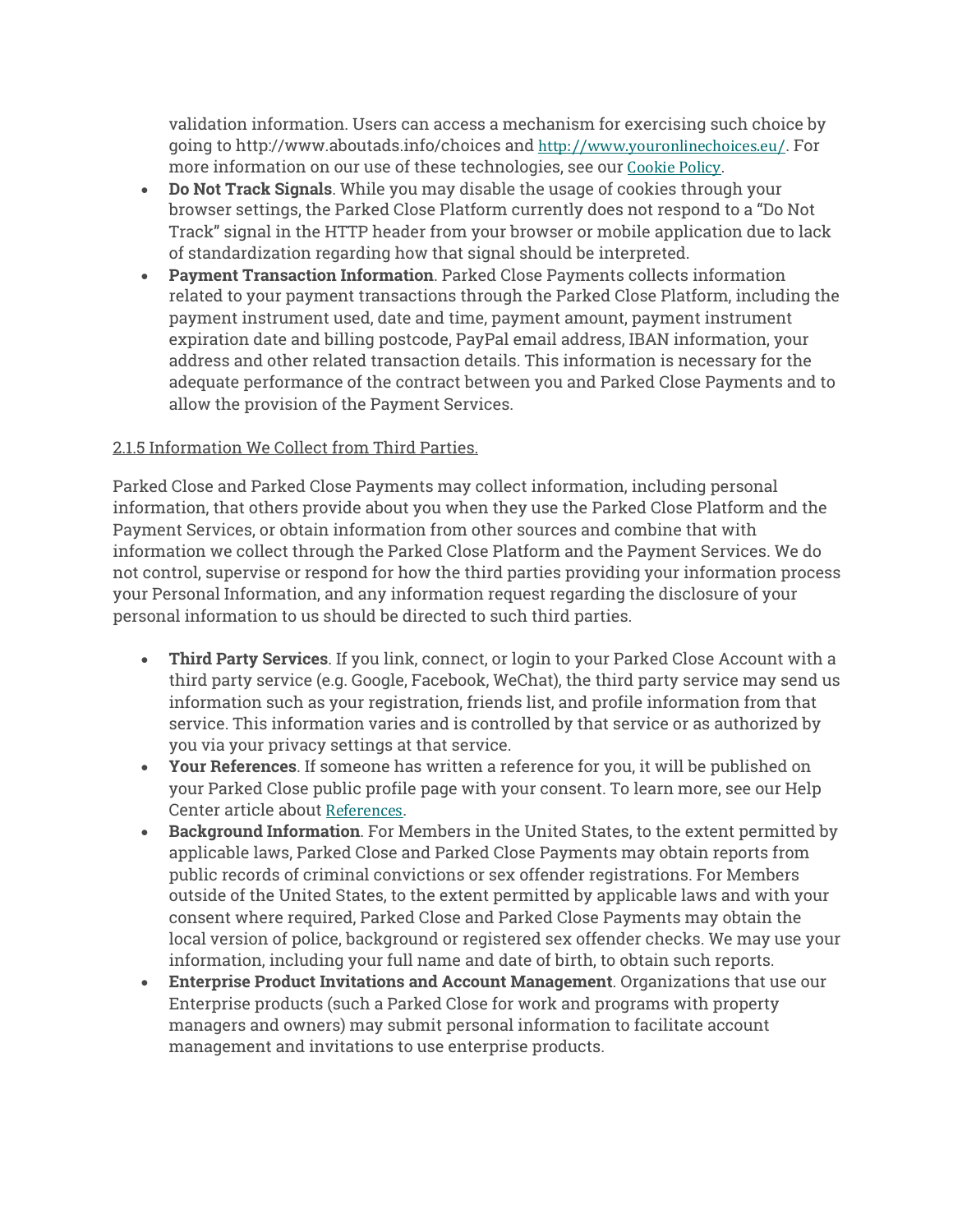- **Referrals.** If you are invited to Parked Close, the person who invited you may submit personal information about you such as your email address or other contact information.
- **Other Sources**. To the extent permitted by applicable law, we may receive additional information about you, such as demographic data or information to help detect fraud and safety issues, from third party service providers and/or partners, and combine it with information we have about you. For example, we may receive background check results (with your consent where required) or fraud warnings from service providers like identity verification services for our fraud prevention and risk assessment efforts. We may receive information about you and your activities on and off the Parked Close Platform through partnerships, or about your experiences and interactions from our partner ad networks.

#### **2.2 Children's Data.**

Our websites and applications are not directed to children under 16 and we do not knowingly collect any personal information directly from children under 16. If you believe that we processing the personal information pertaining to a child inappropriately, we take this very seriously and urge you to contact us using the information provided under the "Contact Us" section below.

## **3. HOW WE USE INFORMATION WE COLLECT**

We may use, store, and process personal information to (1) provide, understand, improve, and develop the Parked Close Platform, (2) create and maintain a trusted and safer environment (such as to comply with our legal obligations and ensure compliance with Parked Close Policies) and (3) provide, personalize, measure, and improve our advertising and marketing.

**3.1 Provide, Improve, and Develop the Parked Close Platform.** We may use the personal information to provide, improve, and develop the Parked Close Platform such as to:

- enable you to access and use the Parked Close Platform,
- enable you to communicate with other Members,
- operate, protect, improve, and optimize the Parked Close Platform and experience, such as by performing analytics and conducting research,
- provide customer service,
- send you service or support messages, updates, security alerts, and account notifications,
- if you provide us with your contacts' information, we may process this information: (i) to facilitate your referral invitations, (ii) send your requests for references, (iii) for fraud detection and prevention, and (iv) for any purpose you authorize at the time of collection,
- to operate, protect, improve, and optimize the Parked Close Platform and experience, and personalize and customize your experience (such as making Listing suggestions, ranking search results).
- enable your use of our enterprise products.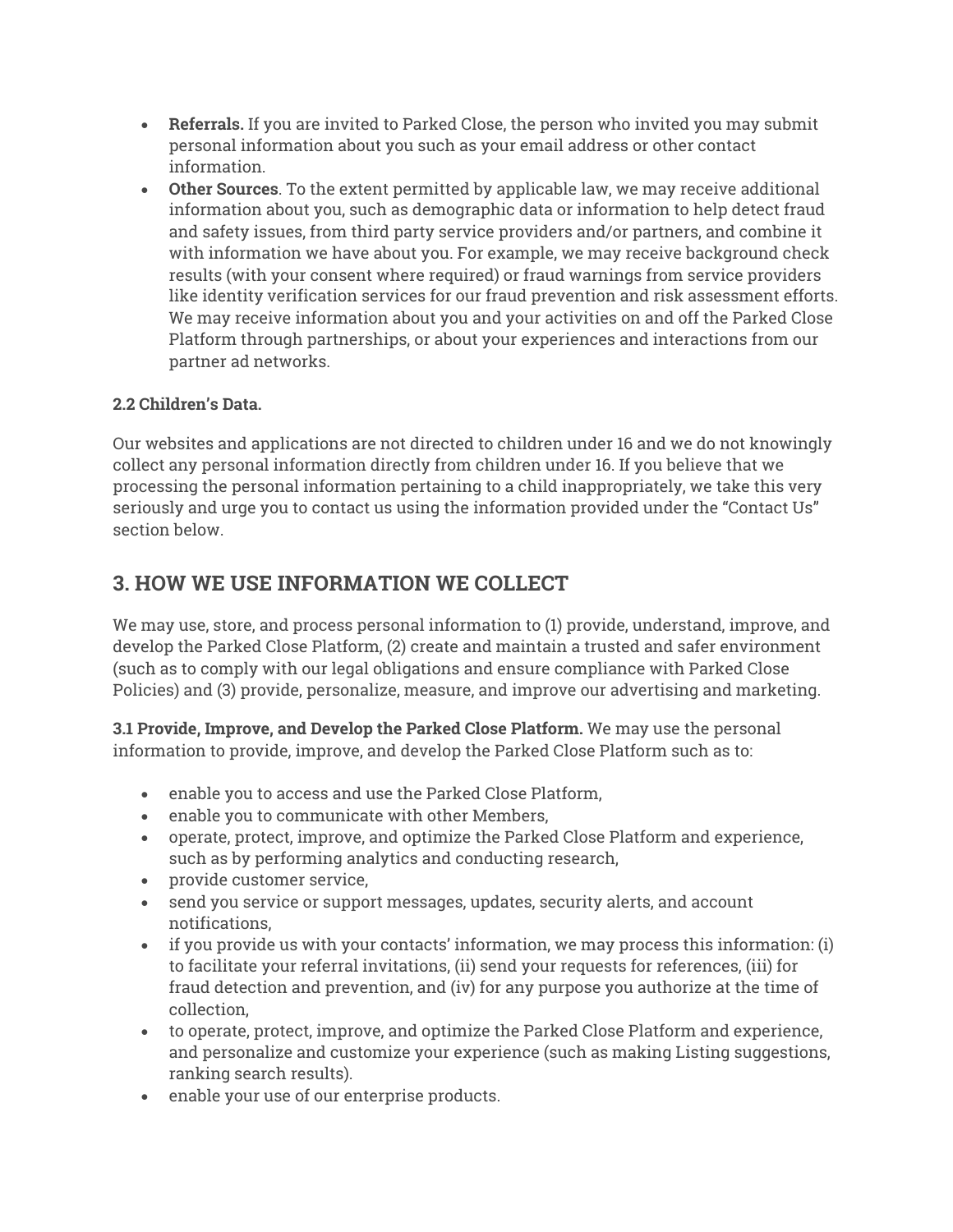We process this personal information for these purposes given our legitimate interest in improving the Parked Close Platform and our Members' experience with it, and where it is necessary for the adequate performance of the contract with you.

**3.2 Create and Maintain a Trusted and Safer Environment.** We may use the personal information to create and maintain a trusted and safer environment such as to:

- detect and prevent fraud, spam, abuse, security incidents, and other harmful activity,
- conduct security investigations and risk assessments,
- verify or authenticate information or identifications provided by you (such as to verify your Accommodation address or compare your identification photo to another photo you provide),
- conduct checks against databases and other information sources, including background or police checks, to the extent permitted by applicable laws and with your consent where required,
- comply with our legal obligations,
- Resolve any disputes with any of our Members and enforce our agreements with third parties,
- enforce our Terms of Service and other policies, and
- in connection with the activities above, we may conduct profiling based on your interactions with the Parked Close Platform, your profile information and other content you submit to the Parked Close Platform, and information obtained from third parties. In limited cases, automated processes may restrict or suspend access to the Parked Close Platform if such processes detect activity that we think poses a safety or other risk to the Parked Close Platform, our community, or third parties. If you challenge the decisioning based on the automated process, please contact us as provided in the Contact Us section below.

We process this personal information for these purposes given our legitimate interest in protecting the Parked Close Platform, to measure the adequate performance of our contract with you, and to comply with applicable laws.

**3.3 Provide, Personalize, Measure, and Improve our Advertising and Marketing.** We may use the personal information to provide, personalize, measure, and improve our advertising and marketing such as to:

- send you promotional messages, marketing, advertising, and other information that may be of interest to you based on your preferences (including information about Parked Close or partner campaigns and services) and social media advertising through social media platforms such as Facebook or Google),
- personalize, measure, and improve our advertising,
- Administer referral programs, rewards, surveys, sweepstakes, contests, or other promotional activities or events sponsored or managed by Parked Close or its third party partners,
- conduct profiling on your characteristics and preferences (based on the information you provide to us, your interactions with the Parked Close Platform, information obtained from third parties, and your search and booking history) to send you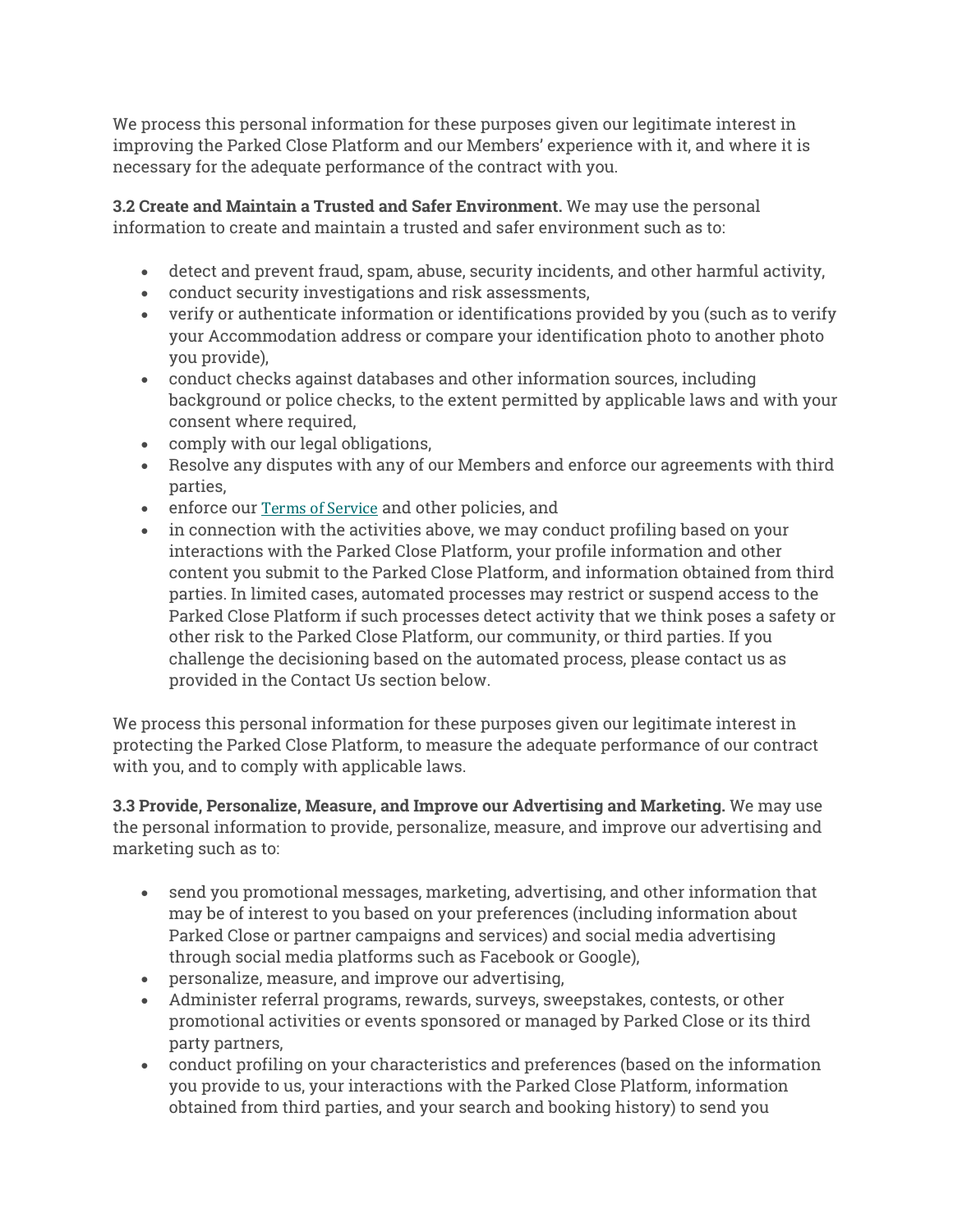promotional messages, marketing, advertising and other information that we think may be of interest to you,

- enrolling in an email subscription will not affect the frequency of administrative emails that we may send in connection with any Parked Close Account. No fee is charged for sending promotional emails to you, but third-party data rates may apply. Note that you may not be able to take advantage of certain promotions if you do not have an Parked Close Account, and
- invite you to events and relevant opportunities (for example, when you share your Parking Host story, we may use the information provided to reach out to you to invite you to relevant events).

We will process your personal information for the purposes listed in this section given our legitimate interest in undertaking marketing activities to offer you products or services that may be of your interest.

**3.4 How the Payments Data Controller uses the Personal Information Collected**. We may use the personal information as a part of Payment services such as to:

- Enable you to access and use the Payment Services.
- Detect and prevent fraud, abuse, security incidents, and other harmful activity.
- Conduct security investigations and risk assessments.
- Conduct checks against databases and other information sources.
- Comply with legal obligations (such as anti-money laundering regulations).
- Enforce the Payment Terms and other payment policies.
- With your consent, send you promotional messages, marketing, advertising, and other information that may be of interest to you based on your preferences.

The Payments Data Controller processes this personal information given its legitimate interest in improving the Payment Services and its users' experience with it, and where it is necessary for the adequate performance of the contract with you and to comply with applicable laws.

#### **3.5 SMS Terms for U.S.**

For text messaging in the United States, by requesting, joining, agreeing to, enrolling in, signing up for, acknowledging, or otherwise consenting to receive one or more text messages ("Opting In") or using a Parked Close arrangement in which Parked Close sends (or indicates that it may send, or receives a request that it send) one or more text messages ("Text Message Service"), you accept these SMS Terms for U.S. ("SMS Terms"), consent to the handling of your personal information as described in the Parked Close Privacy Policy, and agree to resolve disputes with Parked Close as described in our Terms of Service. Message and data rates may apply.

Parked Close will use reasonable commercial efforts to deliver the automated marketing text messages to the number you provide through compatible wireless carriers. Carriers and Parked Close are not liable for delayed or undelivered messages. The short code we use for some Text Message Services may not be supported on all U.S. carriers.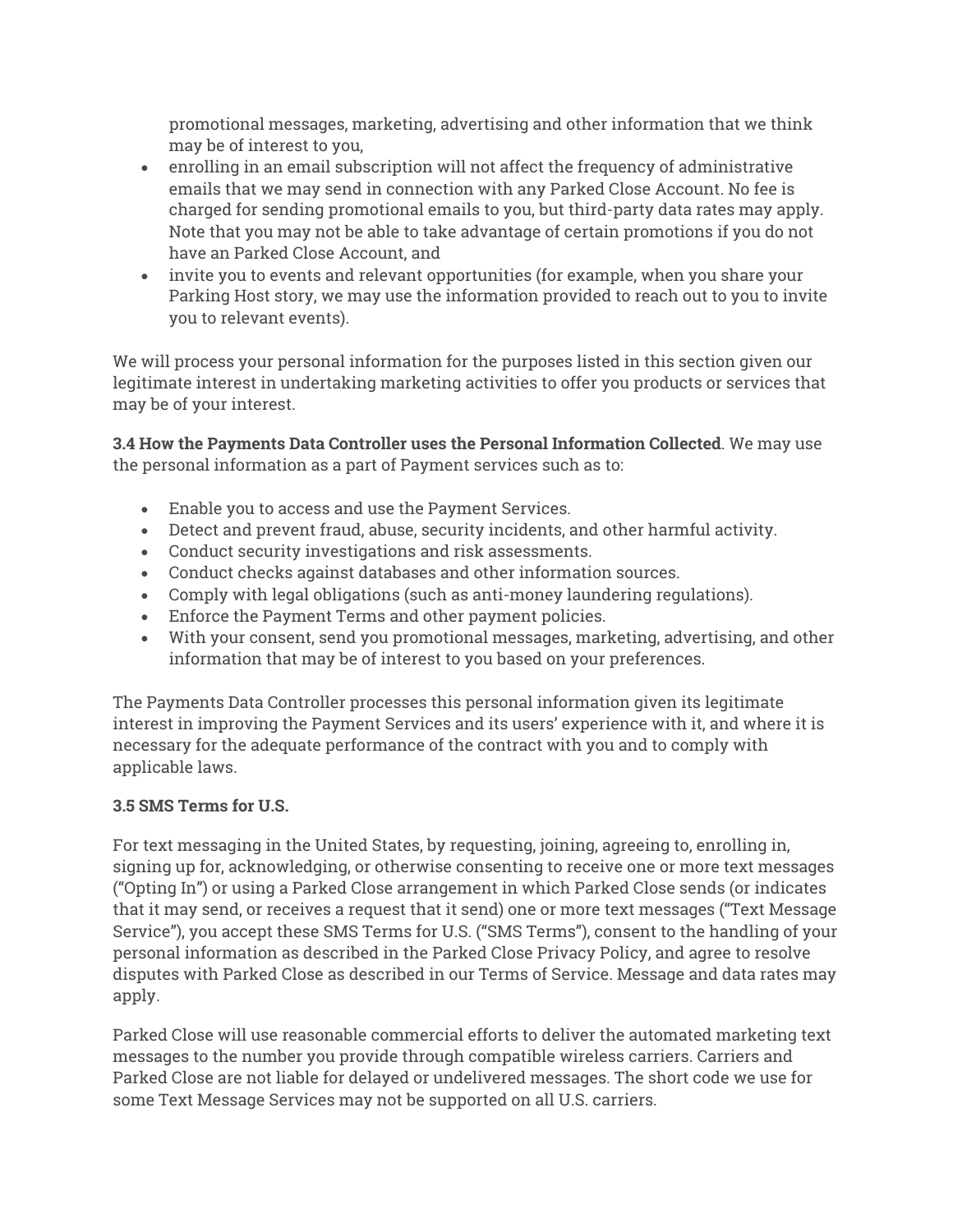#### Opting In

By Opting In to a Text Message Service:

- You expressly authorize Parked Close to use autodialer or non-autodialer technology to send text messages to the cell phone number associated with your Opt-In (i.e., the number listed on the Opt-In form or instructions, or, if none, the number from which you send the Opt-In, or, if none, the number on file for your account). You also authorize Parked Close to include marketing content in any such messages. You do not have to Opt In or agree to Opt In as a condition of purchase.
- You consent to the use of an electronic record to document your Opt-In. To withdraw that consent, request a free paper or email copy of the Opt-In, or to update our records with your contact information, please contact us via the methods described in the Contact Us section. To view and retain an electronic copy of these SMS Terms or the rest of your Opt-In, you will need (i) a device (such as a computer or cell phone) with internet access, and (ii) either a printer or storage space on such device. If you withdraw your consent, certain features of our service may not be available to you. To update information on how we would contact you electronically, visit your Notification settings in your account settings.
- You confirm that you are the subscriber to the relevant phone number or that you are the customary user of that number on a family or business plan and that you are authorized to Opt In.
- You consent to the use of an electronic record to document your Opt-In. To withdraw that consent, update our records with your contact information, please visit your Parked Close account Notifications settings or contact customer support.
- These SMS Terms still will apply if you withdraw the consent mentioned above or opt out of the Text Message Service.

After Opting In, in addition to the main messages the service offers, you may receive one or more welcome messages or administrative messages, such as (in some cases) a request to confirm your Opt-In.

#### About the Text Message Services and Opting Out

Message and data rates may apply. Unless otherwise noted, Text Message Services send multiple, recurring messages. Parked Close may terminate any Text Message Service or your participation in it at any time with or without notice, including, for example, before you have received any or all messages that you otherwise would have received, but these SMS Terms still will apply. Text STOP to any promotional message to Opt Out or if applicable update your "Notification" settings on your Parked Close account.

For additional help, text HELP in response to a marketing message or contact customer service.

#### **3.6 Your Choices**

You have choices on the promotional messages that you choose to receive.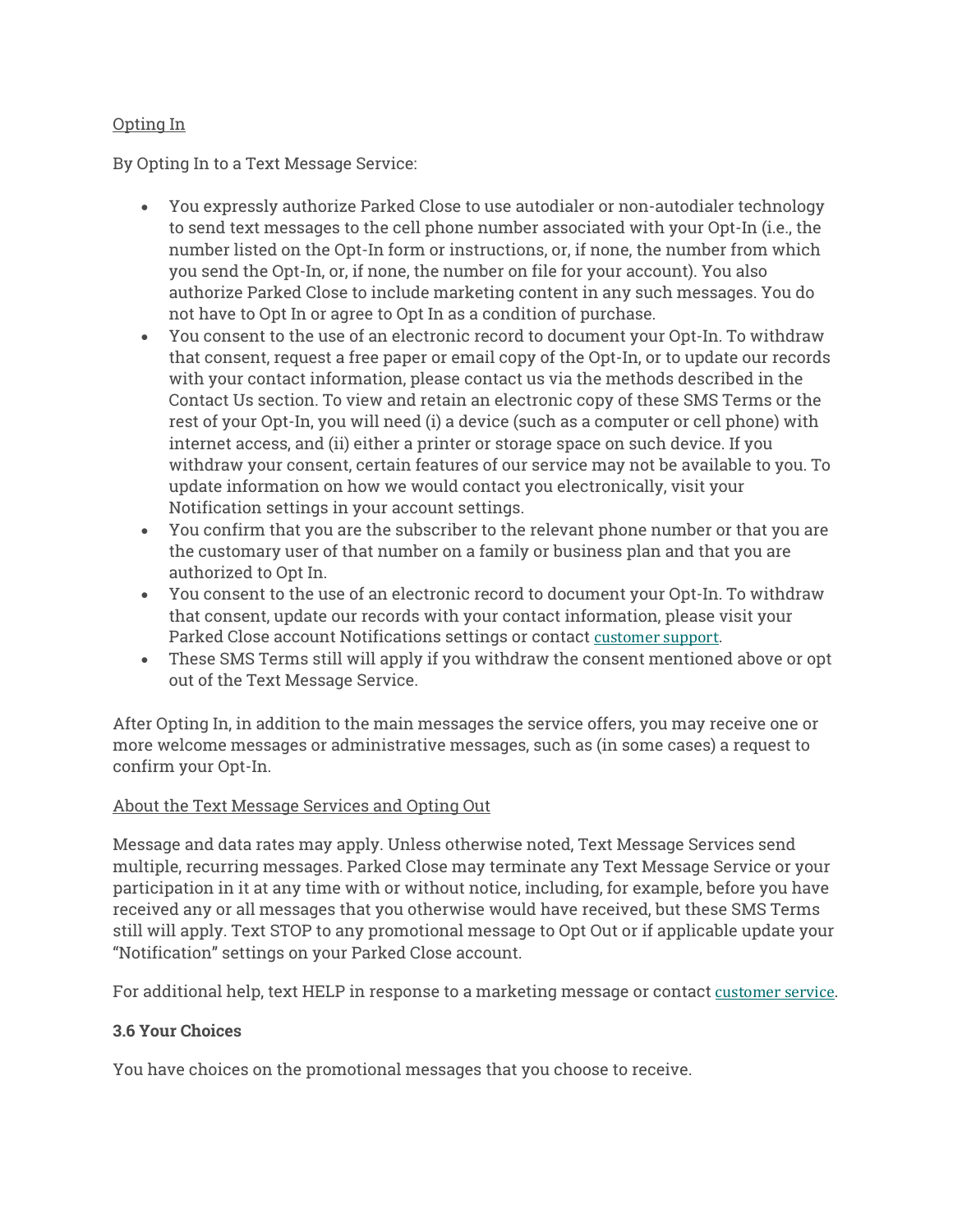- You can limit the information you provide to Parked Close. Participation in promotions and marketing programs is voluntary.
- You can limit the communications that Parked Close sends to you.
	- o To opt-out of marketing emails, simply click the link labeled "unsubscribe" at the bottom of any marketing email we send you or access the notification settings in your Parked Close Account.
	- $\circ$  To revoke permissions that you may have given to send promotional text messages, text STOP in response to any message.
	- $\circ$  You can always update your notification settings within your Parked Close Account by visiting the Notifications section of your Parked Close Account. Please note that even if you opt-out of marketing communications, we may still need to contact you with important transactional information about your account. For example, even if you opt-out of emails, we may still send you activity confirmations or fraud alerts.

## **4. SHARING & DISCLOSURE**

#### **4.1 Advertising and Social Media; Sharing With Your Consent**.

Where you have provided consent, we share your information, including personal information, as described at the time of consent, such as when you authorize a third party application or website to access your Parked Close Account or when you participate in promotional activities conducted by Parked Close partners or third parties.

Where permissible according to applicable law we may use certain limited personal information about you, such as your email address, to hash it and to share it with social media platforms, such as Facebook or Google, to generate leads, drive traffic to our websites or otherwise promote our products and services or the Parked Close Platform. These processing activities are based on our legitimate interest in undertaking marketing activities to offer you products or services that may be if your interest.

The social media platforms with which we may share your personal information are not controlled or supervised by Parked Close. Therefore, any questions regarding how your social media platform service provider processes your personal information should be directed to such provider.

Please note that you may, at any time ask Parked Close to cease processing your data for these direct marketing purposes by sending an e-mail to opt-out@ParkedClose.com.

#### **4.2 Sharing between Members**.

To help facilitate bookings or other interactions between Members, we may need to share certain information, including personal information, with other Members, as it is necessary for the adequate performance of the contract between you and us, as follows:

• When you as a Parking Guest submit a booking request, certain information about you is shared with the Parking Host (and Parking Co-Host, if applicable), including your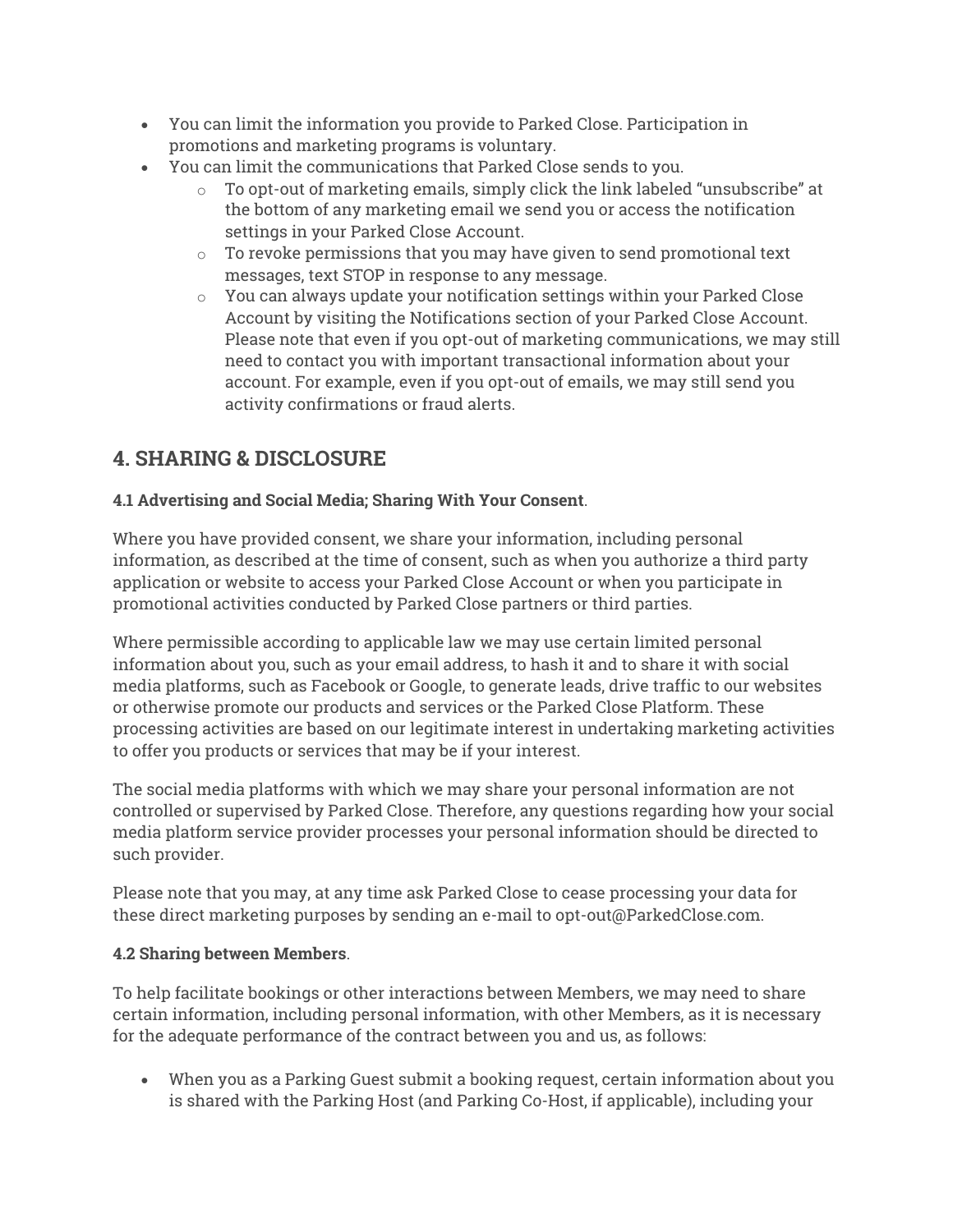profile, full name, the full name of any additional Parking Guests, your cancellation history, and other information you agree to share. When your booking is confirmed, we will disclose additional information to assist with coordinating the trip, like your phone number.

- When you as a Parking Host (or Parking Co-Host, if applicable) have a confirmed booking, certain information is shared with the Parking Guest (and the additional Parking Guests they may invite, if applicable) to coordinate the booking, such as your profile, full name, phone number, and Accommodation or Experience address.
- When you as a Parking Host invite another Member to become a Parking Co-Host, you authorize the Parking Co-Host to access and update your information and Member Content, including but not limited to certain information like your full name, phone number, Accommodation address, calendar, Listing information, Listing photos, and email address.
- When you as a Parking Guest invite additional Parking Guests to a booking, your full name, travel dates, Parking Host name, Listing details, the Accommodation address, and other related information will be shared with each additional Parking Guest.
- When you as a Parking Guest initiate a Group Payment Booking Request certain information about each participant such as first name, last initial, profile picture as well as the booking details is shared among all participants of the Group Payment Booking Request.

We don't share your billing and payout information with other Members.

#### **4.3 Profiles, Listings, and other Public Information.**

The Parked Close Platform lets you publish information, including personal information, that is visible to the general public. For example:

- Parts of your public profile page, such as your first name, your description, and city, are publicly visible to others.
- Listing pages are publicly visible and include information such as the Accommodation or Experience's approximate location (neighborhood and city) or precise location (where you have provided your consent), Listing description, calendar availability, your public profile photo, aggregated demand information (like page views over a period of time), and any additional information you choose to share.
- After completing a booking, Parking Guests and Parking Hosts may write Reviews and rate each other. Reviews and Ratings are a part of your public profile page and may also be surfaced elsewhere on the Parked Close Platform (such as the Listing page).
- If you submit content in a community or discussion forum, blog or social media post, or use a similar feature on the Parked Close Platform, that content is publicly visible.

Based on our legitimate interest to promote the Parked Close Platform we may display parts of the Parked Close Platform (e.g., your Listing page) on sites operated by Parked Close's business partners, using technologies such as widgets or APIs. If your Listings are displayed on a partner's site, information from your public profile page may also be displayed.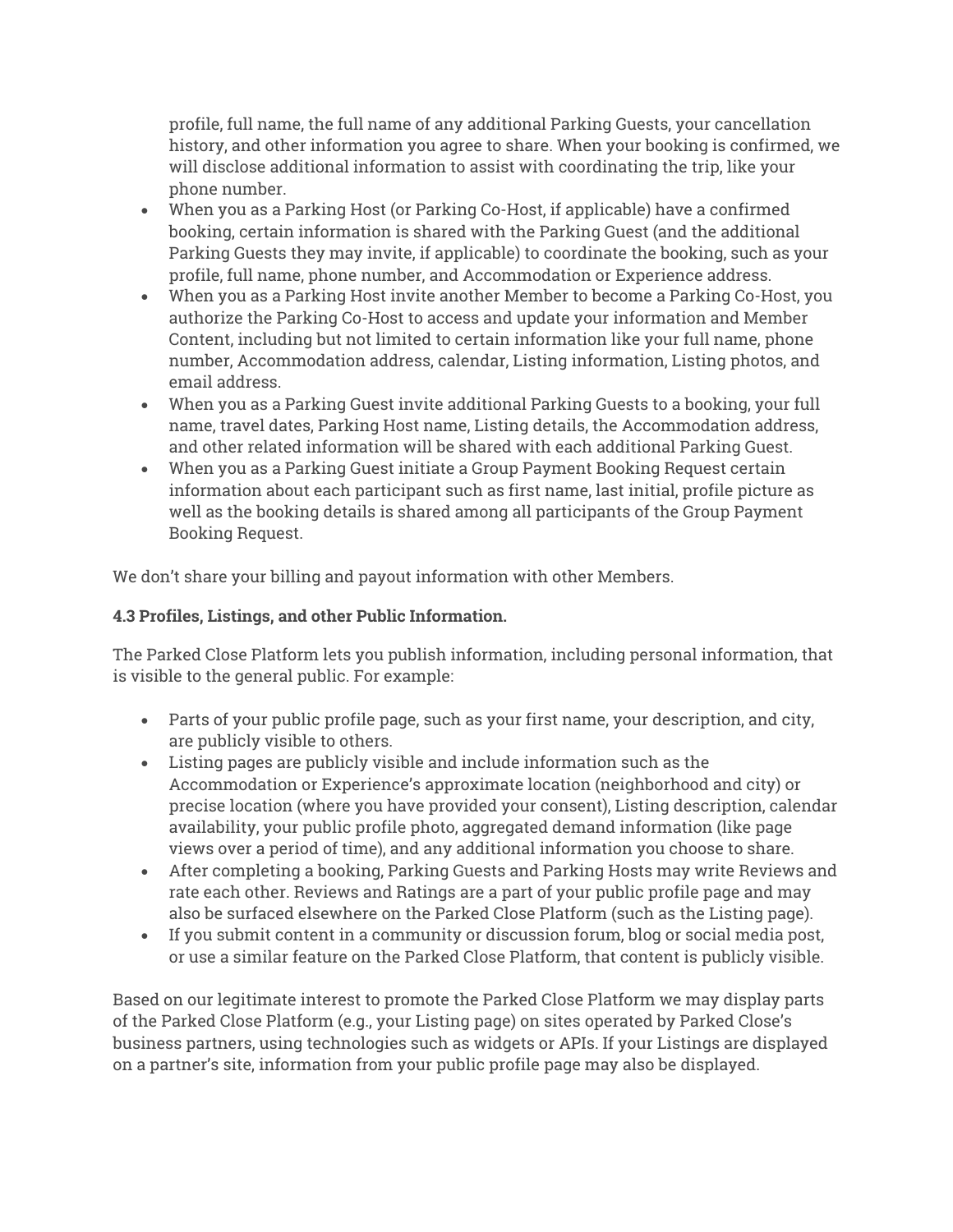Information you share publicly on the Parked Close Platform may be indexed through third party search engines. In some cases, you may opt-out of this feature in your Account settings. If you change your settings or your public-facing content, these search engines may not update their databases. We do not control the practices of third party search engines, and they may use caches containing your outdated information.

#### **4.4 Additional Services by Parking Hosts.**

Parking Hosts may need to use third party services available through the Parked Close Platform to assist with managing their Accommodation or providing additional services requested by you, such as cleaning services or lock providers. Parking Hosts may use features on the Parked Close Platform to share information about the Parking Guest (like check-in and check-out dates, Parking Guest name, Parking Guest phone number) with such third party service providers for the purposes of coordinating the stay, managing the Accommodation, or providing other services. Parking Hosts are responsible for third party service providers they use and ensuring those service providers process Parking Guest information securely and in compliance with applicable law including data privacy and data protection laws.

#### **4.5 Compliance with Law, Responding to Legal Requests, Preventing Harm and Protection of our Rights.**

Parked Close and Parked Close Payments may disclose your information, including personal information, to courts, law enforcement, governmental authorities, tax authorities, or authorized third parties, if and to the extent we are required or permitted to do so by law or if such disclosure is reasonably necessary: (i) to comply with our legal obligations, (ii) to comply with a valid legal request or to respond to claims asserted against Parked Close, (iii) to respond to a valid legal request relating to a criminal investigation or alleged or suspected illegal activity or any other activity that may expose us, you, or any other of our users to legal liability (See more information on Parked Close's Law Enforcement Guidelines here), (iv) to enforce and administer our Terms of Service, the Payment Terms or other agreements with Members, or (v) to protect the rights, property or personal safety of Parked Close, its employees, its Members, or members of the public. For example, if permitted due to the forgoing circumstances, Parking Host tax information may be shared with tax authorities or other governmental agencies.

These disclosures may be necessary to comply with our legal obligations, for the protection of your or another person's vital interests or for the purposes of our or a third party's legitimate interest in keeping the Parked Close Platform secure, preventing harm or crime, enforcing or defending legal rights, facilitating the collection of taxes and prevention of tax fraud or preventing damage.

Where appropriate, we may notify Members about legal requests unless: (i) providing notice is prohibited by the legal process itself, by court order we receive, or by applicable law, or (ii) we believe that providing notice would be futile, ineffective, create a risk of injury or bodily harm to an individual or group, or create or increase a risk of fraud upon Parked Close's property, its Members and the Parked Close Platform. In instances where we comply with legal requests without notice for these reasons, we may attempt to notify that Member about the request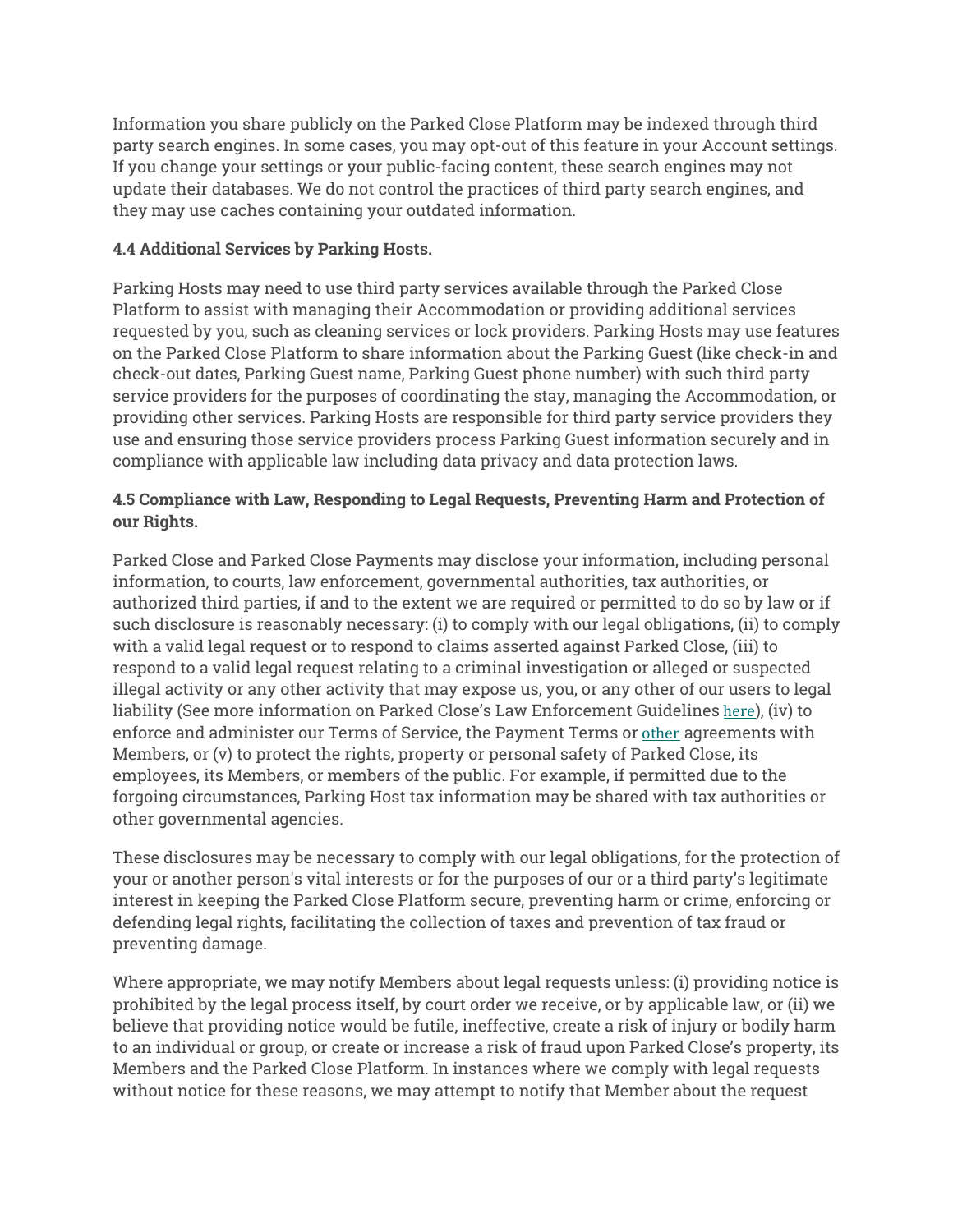after the fact where appropriate and where we determine in good faith that we are no longer prevented from doing so.

#### **4.6 Service Providers.**

Parked Close and Parked Close Payments uses a variety of third-party service providers to help us provide services related to the Parked Close Platform and the Payment Services. Service providers may be located inside or outside of the European Economic Area ("EEA"). In particular, our service providers are based in Europe, India, Asia Pacific and North and South America.

For example, service providers may help us: (i) verify your identity or authenticate your identification documents, (ii) check information against public databases, (iii) conduct background or police checks, fraud prevention, and risk assessment, (iv) perform product development, maintenance and debugging, (v) allow the provision of the Parked Close Services through third party platforms and software tools (e.g. through the integration with our APIs), (vi) provide customer service, advertising, or payments services, or (vii) process, handle or assess insurance claims or other similar claims. These providers have limited access to your personal information to perform these tasks on our behalf, and are contractually bound to protect the personal information and only use the personal information in accordance with our instructions .

Parked Close and the Parked Close Payments will need to share your information, including personal information, in order to ensure the adequate performance of our contract with you.

#### **4.7 Corporate Affiliates.**

To enable or support us in providing the Parked Close Platform and the Payment Services, we may share your information, including personal information, within our corporate family of companies (both financial and non-financial entities) that are related by common ownership or control.

- **Sharing with Parked Close, Inc.** Even if your country of residence is not the United States, your information may be shared with Parked Close, Inc. which provides the technical infrastructure for the Parked Close Platform, product development and maintenance, customer support, trust and safety and other business operation services to other Parked Close entities. The data sharing is necessary for the performance of the contract between you and us and is based on our legitimate interests in providing the Parked Close Platform globally.
- **Sharing with Parked Close Payments.** In order to facilitate payments on or through the Parked Close Platform, certain information as described above in "Information that is necessary for the use of the Payment Services" section above, may be shared with the relevant Parked Close Payments entity. The data sharing is necessary for the performance of the contract between you and us.
- **Sharing with Parked Close Ireland.** If your country of residence is the United States, some of your information may be shared with Parked Close Ireland when you create a Listing or when you book a Parking Host Service located outside of the United States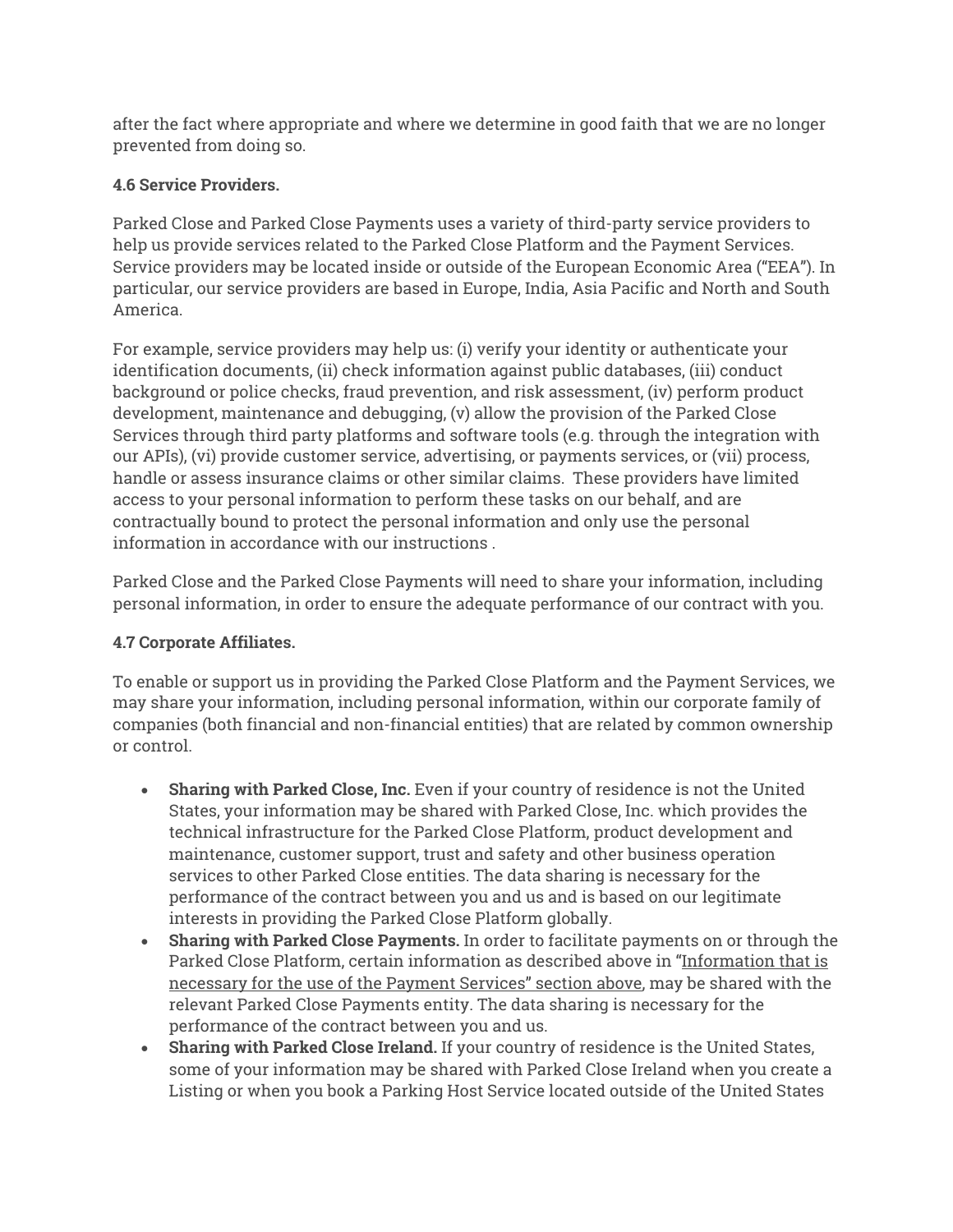(other than in China). The information shared in these circumstances may include: (i) your name, e-mail address and phone number, (ii) information relating to the Listing or Parking Host Service, including its address, (iii) booking information for the Listing or Parking Host Service, including but not limited to booking dates and payment amounts, and (iv) the names, nationalities, and identification details (including passport/national ID numbers and expiry dates) of any Parking Guests. Additionally, when you send a message to a Parking Host or Parking Guest outside of the United States (other than China), your first name, profile picture and message content sent via the Parked Close Platform will be shared with Parked Close Ireland. The data sharing is necessary for the performance of the contract between you and us.

Additionally, we share your information, including personal information, with our corporate affiliates in order to support and integrate, promote, and to improve the Parked Close Platform and our affiliates' services.

#### **4.8 Collection and Remittance of Occupancy Taxes.**

In jurisdictions where Parked Close facilitates the Collection and Remittance of Occupancy Taxes as described in the "Taxes" section of the Terms of Service, Parking Hosts and Parking Guests, where legally permissible according to applicable law, expressly grant us permission, without further notice, to disclose Parking Hosts' and Parking Guests' data and other information relating to them or to their transactions, bookings, Accommodations and Occupancy Taxes to the relevant tax authority, including, but not limited to, the Parking Host's or Parking Guest's name, Listing addresses, transaction dates and amounts, tax identification number(s), the amount of taxes received (or due) by Parking Hosts from Parking Guests, and contact information.

#### **4.9 Government Registration.**

In jurisdictions where Parked Close facilitates or requires a registration, notification, permit, or license application of a Parking Host with a local governmental authority through the Parked Close Platform in accordance with local law, we may share information of participating Parking Hosts with the relevant authority, both during the application process and, if applicable, periodically thereafter, such as the Parking Host's full name and contact details, Accommodation address, tax identification number, Listing details, and number of nights booked.

#### **4.10 Information Provided to Enterprise Customers.**

If you have linked your Parked Close Account to the Parked Close Account of a company or other organization (an "Enterprise"), added your work email address, or have a booking facilitated via another party (such as the future employer or other entity) or used a coupon in a similar capacity in connection with an Enterprise (such as using a coupon to pay for an accommodation for an enterprise related event like employment onboarding, orientation, meetings, etc.) through one of our Enterprise products, that Enterprise will have access to your name, contact details, permissions and roles, and other information as required to enable use by you and the Enterprise of such Enterprise products.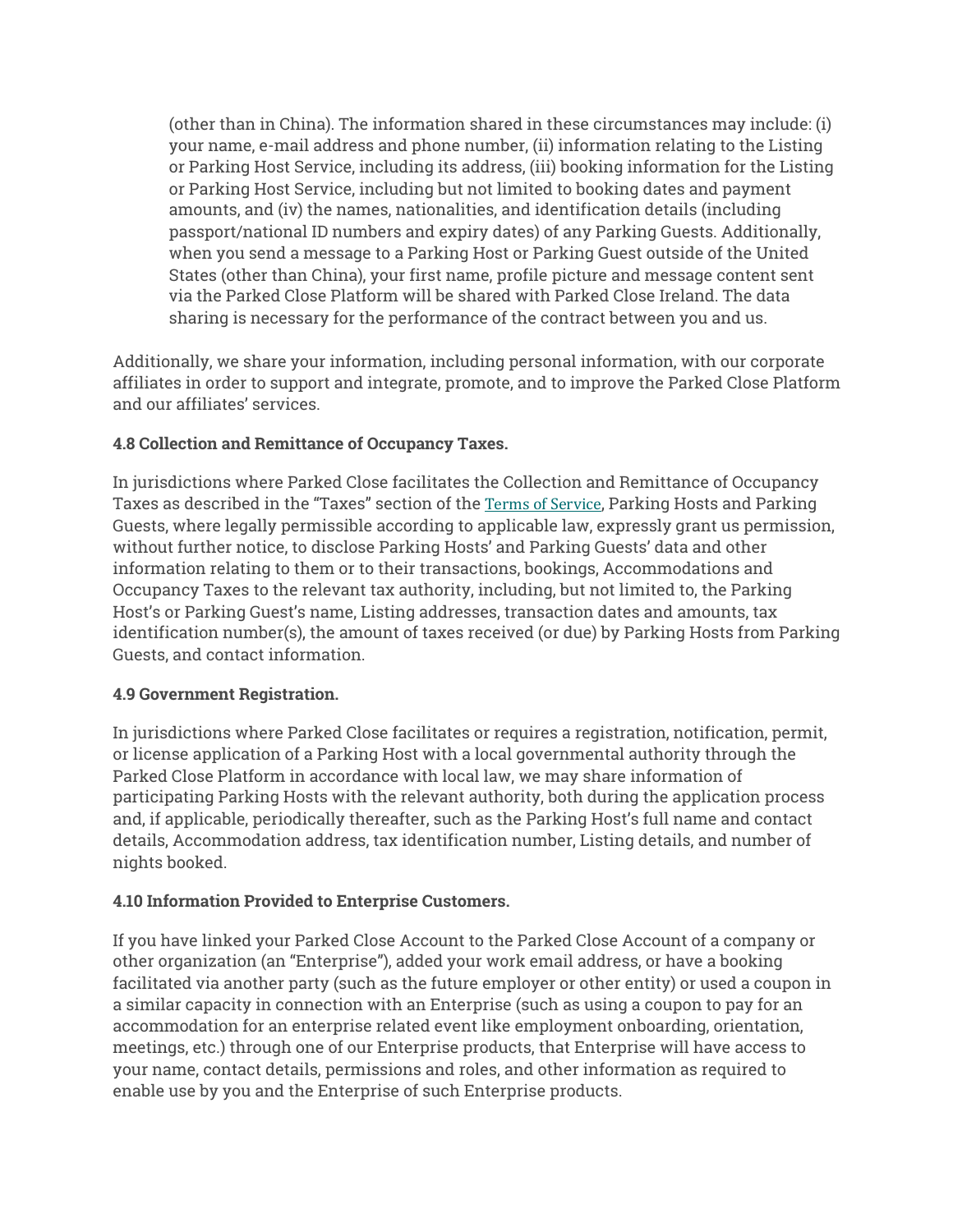#### **4.11 Parking Host Information Provided to Parked Close for Work Customers.**

If a booking is designated as being for business purposes and made by a Parking Guest affiliated with an Enterprise, and the Enterprise is enrolled in our Parked Close for Work , such as a booking made for business purposes using a coupon provided by an Enterprise, we may disclose information related to the booking to the Enterprise, such as the name of the Parking Host, the Accommodation address, booking dates, pricing, Listing details, and other related information, to the extent necessary for the adequate performance of Parked Close's contract with the Enterprise and to provide the services. . At the request of the Enterprise or the Parking Guest, we may also share this information with third parties engaged by the Enterprise to provide travel management, travel planning, financial reporting, personnel management, crisis management, or other services.

#### **4.12 Parking Guest Information Provided to Parked Close for Work Customers.**

If you have linked your Parked Close Account with an Enterprise, and you are included on a booking designated as being for business purposes, we may disclose information related to the booking to the Enterprise to the extent necessary for the adequate performance of Parked Close's contract with the Enterprise. Typically, this includes information related to the booking, such as your name, dates of the booking, number of Parking Guests, pricing, Listing details, the Accommodation address, and other related information. At the request of you or your Enterprise, we may also disclose this information to service providers engaged by it, such as companies that provide travel management, financial reporting, personnel management, crisis management, or other services. In the event of a dispute, emergency, or similar situation involving a booking identified as being for business purposes, Parked Close may also share additional relevant information it believes is necessary to safely and quickly address the situation.

#### **4.13 Programs with Managers and Owners.**

We may share personal information and booking information with landlords, management companies, and/or property owners in order to facilitate programs with these partners. For example, Parking Guest booking and personal information may be shared with owners and property managers of the building, complex, or planned community where a parking host lives and/or the listing is to facilitate parking hosting services, security, billing, and other services that may be provided.

#### **4.14 Business Transfers.**

If Parked Close undertakes or is involved in any merger, acquisition, reorganization, sale of assets, bankruptcy, or insolvency event, then we may sell, transfer or share some or all of our assets, including your information in connection with such transaction or in contemplation of such transaction (e.g., due diligence). In this event, we will notify you before your personal information is transferred and becomes subject to a different privacy policy.

#### **4.15 Aggregated Data.**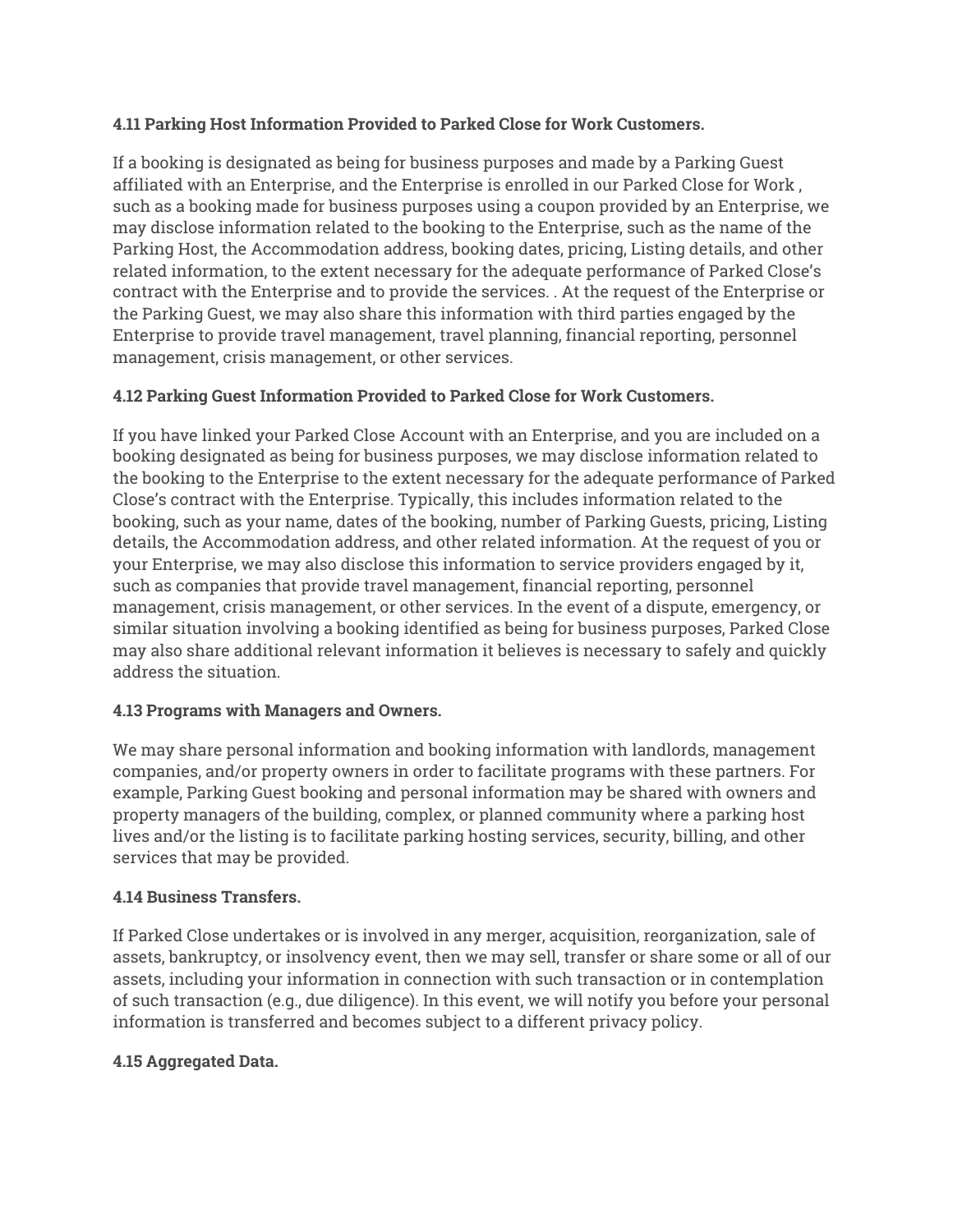We may also share aggregated information (information about our users that we combine together so that it no longer identifies or references an individual user) and other anonymized information for regulatory compliance, industry and market analysis, research, demographic profiling, marketing and advertising, and other business purposes.

## **5. OTHER IMPORTANT INFORMATION**

#### **5.1 Analyzing your Communications.**

We may review, scan, or analyze your communications on the Parked Close Platform for fraud prevention, risk assessment, regulatory compliance, investigation, product development, research, analytics, and customer support purposes. For example, as part of our fraud prevention efforts, we scan and analyze messages to mask contact information and references to other websites. In some cases, we may also scan, review, or analyze messages to debug, improve, and expand product offerings. We use automated methods where reasonably possible. However, occasionally we may need to manually review some communications, such as for fraud investigations and customer support, or to assess and improve the functionality of these automated tools. We will not review, scan, or analyze your messaging communications to send third party marketing messages to you, and we will not sell reviews or analyses of these communications.

These activities are carried out based on Parked Close's legitimate interest in ensuring compliance with applicable laws and our Terms, preventing fraud, promoting safety, and improving and ensuring the adequate performance of our services.

#### **5.2 Linking Third Party Accounts.**

You may link your Parked Close Account with your account at a third party social networking service. Your contacts on these third party services are referred to as "Friends." When you create this link:

- some of the information you provide to us from the linking of your accounts may be published on your Parked Close Account profile;
- your activities on the Parked Close Platform may be displayed to your Friends on the Parked Close Platform and/or that third party site;
- a link to your public profile on that third party social networking service may be included in your Parked Close public profile;
- other Parked Close users may be able to see any common Friends that you may have with them, or that you are a Friend of their Friend if applicable;
- other Parked Close users may be able to see any schools, hometowns or other groups you have in common with them as listed on your linked social networking service;
- the information you provide to us from the linking of your accounts may be stored, processed and transmitted for fraud prevention and risk assessment purposes; and
- the publication and display of information that you provide to Parked Close through this linkage is subject to your settings and authorizations on the Parked Close Platform and the third party site.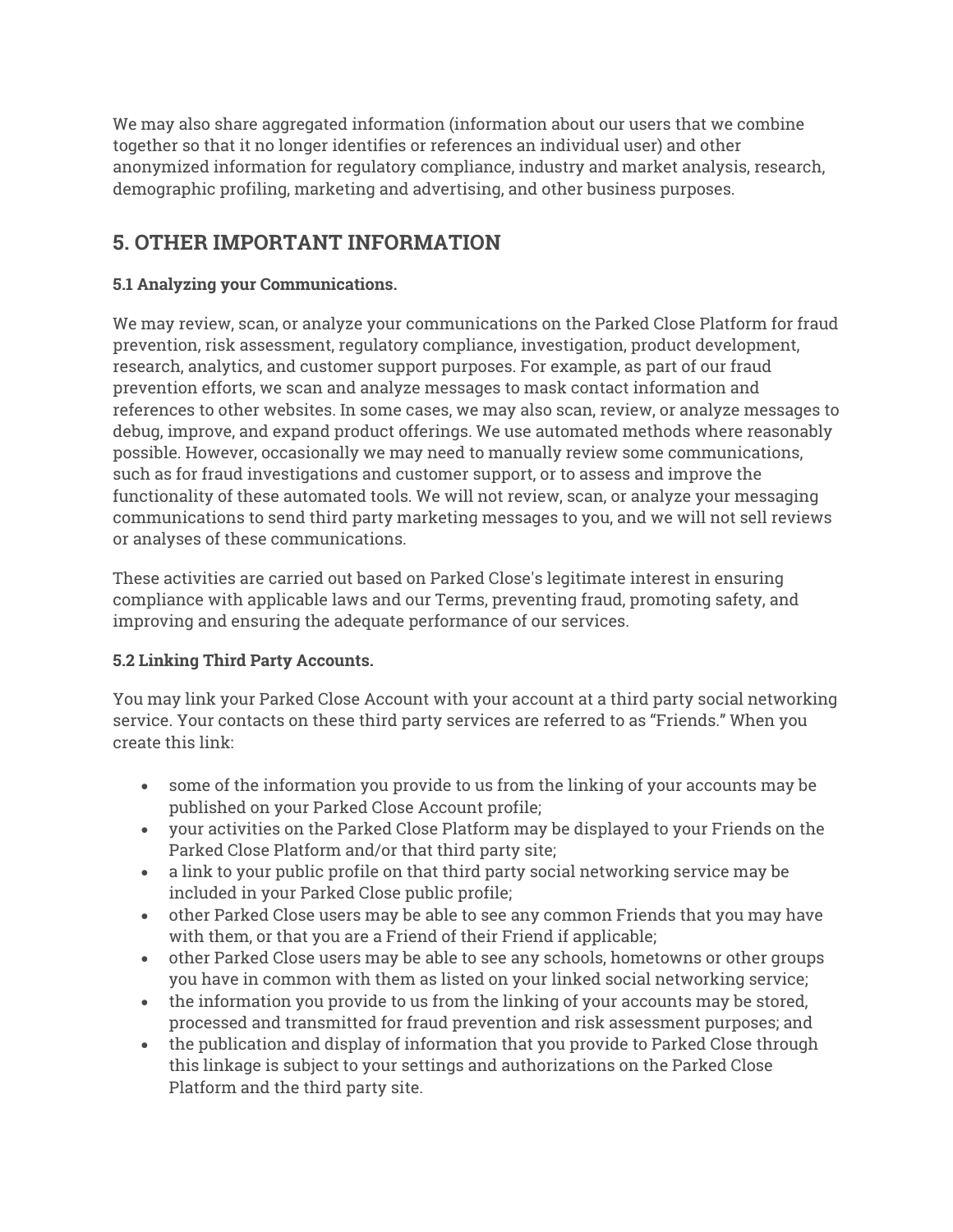We only collect your information from linked third party accounts to the extent necessary to ensure the adequate performance of our contract with you, or to ensure that we comply with applicable laws, or with your consent.

#### **5.3 Third Party Partners & Integrations**

The Parked Close Platform may contain links to third party websites or services, such as third party integrations, co-branded services, or third party-branded services ("Third Party Partners"). Parked Close doesn't own or control these Third Party Partners and when you interact with them, you may be providing information directly to the Third Party Partner, Parked Close, or both. These Third Party Partners will have their own rules about the collection, use, and disclosure of information. We encourage you to review the privacy policies of the other websites you visit.

Parts of the Parked Close Platform may use third party services such as Google Maps/Earth services, including the Google Maps API(s), and Citibank for Parked Close Payments. Use of these respective services is subject to their privacy policies such as Google Maps/Earth Additional Terms of Use, and the Google Privacy Policy, Citi Privacy Policy.

## **6. YOUR RIGHTS**

Consistent with applicable law, you may exercise any of the rights described in this section before your applicable Parked Close Data Controller and Payments Data Controller. See here for information on data subject rights requests and how to submit a request. . Please note that we may ask you to verify your identity and request before taking further action on your request.

#### **6.1 Managing Your Information.**

You may access and update some of your information through your Account settings. If you have chosen to connect your Parked Close Account to a third-party application, like Facebook or Google, you can change your settings and remove permission for the app by changing your Account settings. You are responsible for keeping your personal information up-to-date.

#### **6.2 Rectification of Inaccurate or Incomplete Information.**

You have the right to ask us to correct inaccurate or incomplete personal information about you (and which you cannot update yourself within your Parked Close Account).

#### **6.3 Data Access and Portability.**

In some jurisdictions, applicable law may entitle you to request certain copies of your personal information held by us. You may also be entitled to request copies of personal information that you have provided to us in a structured, commonly used, and machinereadable format and/or request us to transmit this information to another service provider (where technically feasible).

#### **6.4 Data Retention and Erasure.**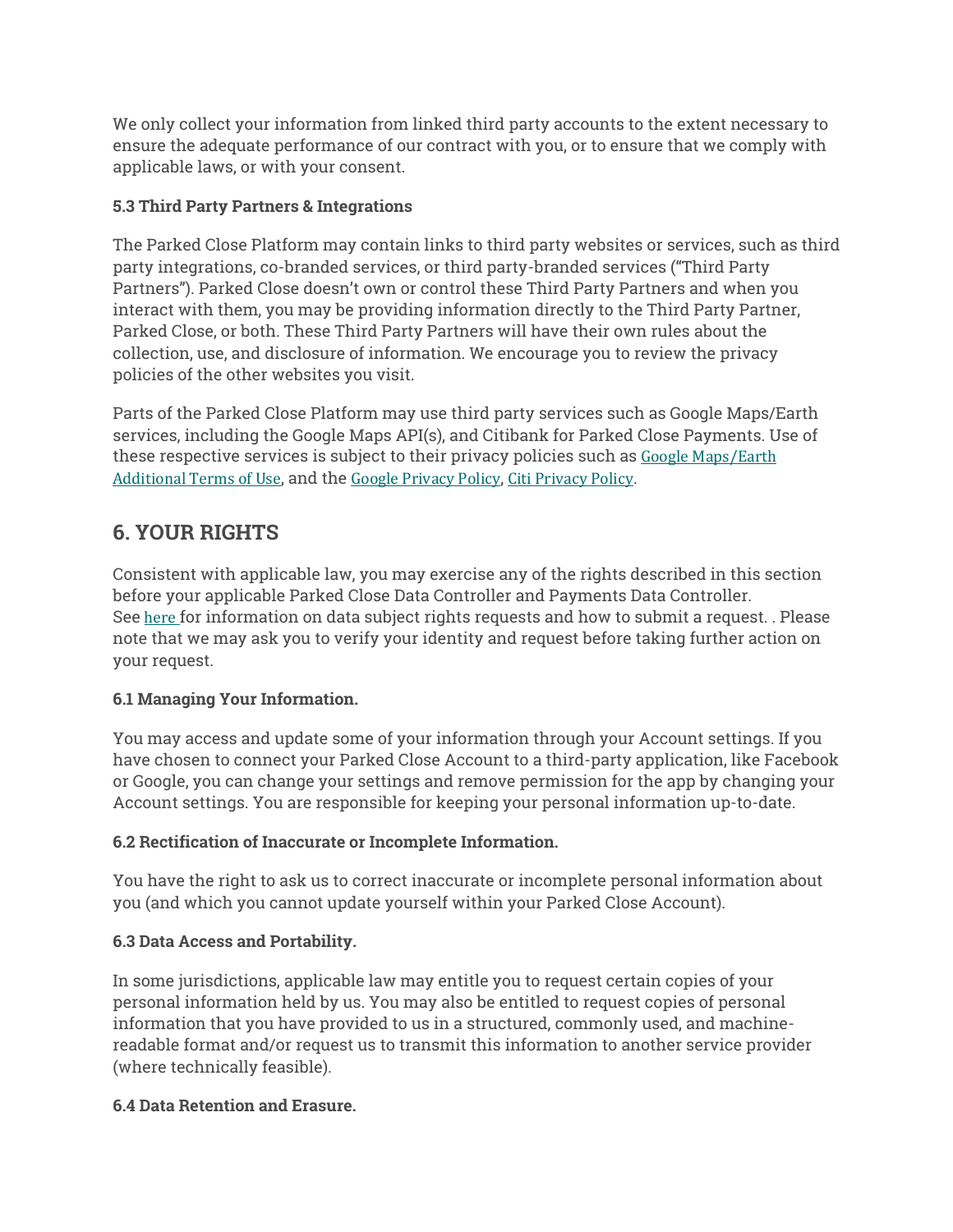We generally retain your personal information for as long as is necessary for the performance of the contract between you and us and to comply with our legal obligations. In certain jurisdictions, you can request to have all your personal information deleted entirely." Please note that if you request the erasure of your personal information:

- We may retain some of your personal information as necessary for our legitimate business interests, such as fraud detection and prevention and enhancing safety. For example, if we suspend an Parked Close Account for fraud or safety reasons, we may retain certain information from that Parked Close Account to prevent that Member from opening a new Parked Close Account in the future.
- We may retain and use your personal information to the extent necessary to comply with our legal obligations. For example, Parked Close and Parked Close Payments may keep some of your information for tax, legal reporting and auditing obligations.
- Information you have shared with others (e.g., Reviews, forum postings) may continue to be publicly visible on the Parked Close Platform, even after your Parked Close Account is cancelled. However, attribution of such information to you will be removed. Additionally, some copies of your information (e.g., log records) may remain in our database, but are disassociated from personal identifiers.
- Because we maintain the Parked Close Platform to protect from accidental or malicious loss and destruction, residual copies of your personal information may not be removed from our backup systems for a limited period of time.

#### **6.5 Withdrawing Consent and Restriction of Processing.**

If we are processing your personal information based on your consent you may withdraw your consent at any time by changing your Account settings or by sending a communication to Parked Close specifying which consent you are withdrawing. Please note that the withdrawal of your consent does not affect the lawfulness of any processing activities based on such consent before its withdrawal. Additionally, in some jurisdictions, applicable law may give you the right to limit the ways in which we use your personal information, in particular where (i) you contest the accuracy of your personal information; (ii) the processing is unlawful and you oppose the erasure of your personal information; (iii) we no longer need your personal information for the purposes of the processing, but you require the information for the establishment, exercise or defense of legal claims; or (iv) you have objected to the processing pursuant to Section 6.6 and pending the verification whether the legitimate grounds of Parked Close override your own.

#### **6.6 Objection to Processing.**

In some jurisdictions, applicable law may entitle you to require Parked Close and Parked Close Payments not to process your personal information for certain specific purposes (including profiling) where such processing is based on legitimate interest. If you object to such processing Parked Close and/or Parked Close Payments will no longer process your personal information for these purposes unless we can demonstrate compelling legitimate grounds for such processing or such processing is required for the establishment, exercise or defense of legal claims.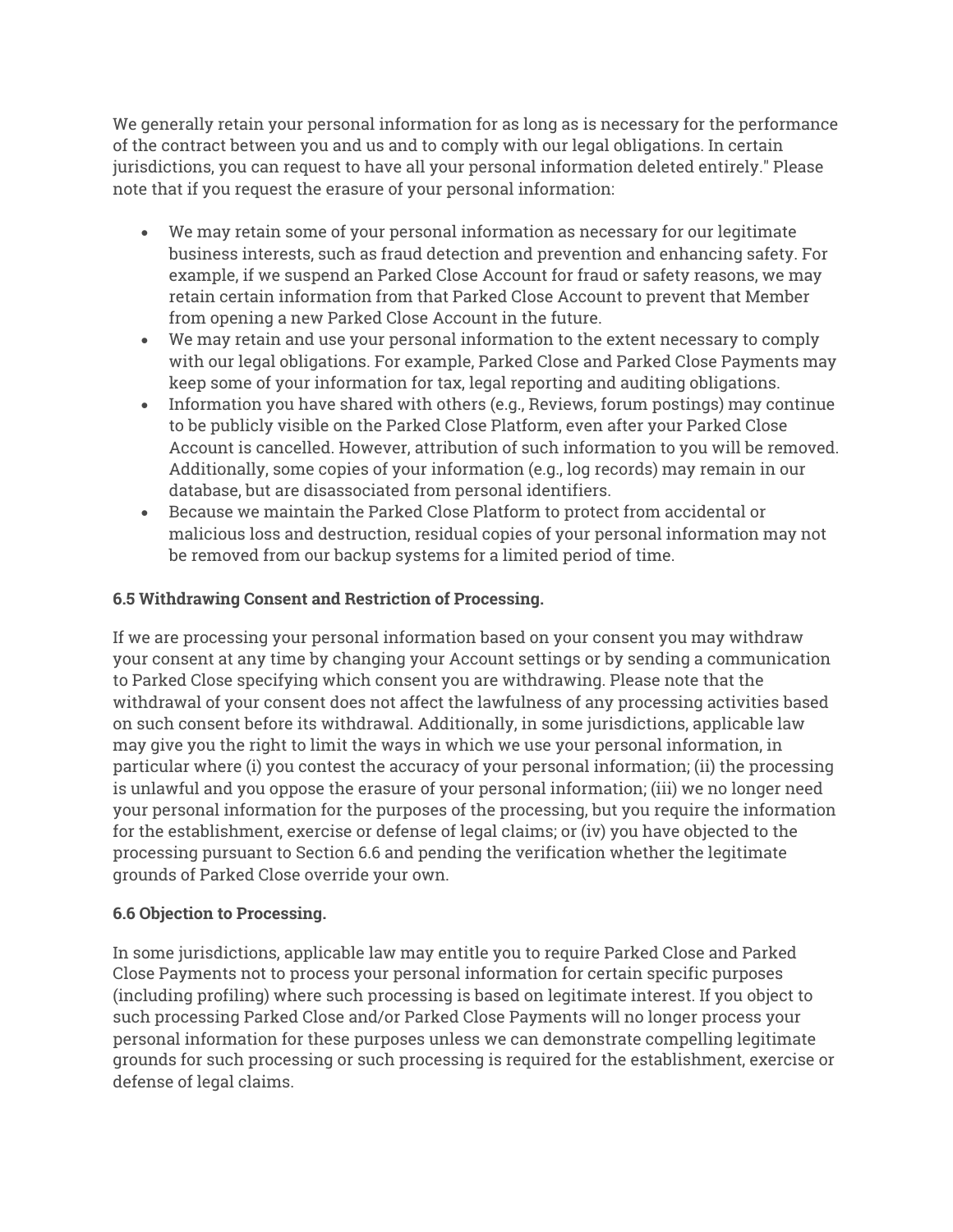Where your personal information is processed for direct marketing purposes, you may, at any time ask Parked Close to cease processing your data for these direct marketing purposes by sending an e-mail to opt-out@ParkedClose.com.

#### **6.7 Lodging Complaints.**

You have the right to lodge complaints about our data processing activities by filing a complaint with our Data Protection Officer who can be reached by the "Contact Us" section below or with a supervisory authority.

## **7. OPERATING GLOBALLY & INTERNATIONAL TRANSFERS**

To facilitate our global operations Parked Close and Parked Close Payments may transfer, store, and process your information within our family of companies, partners, and service providers based in Europe, India, Asia Pacific and North and South America. Laws in these countries may differ from the laws applicable to your country of residence. For example, information collected within the EEA may be transferred, stored, and processed outside of the EEA for the purposes described in this Privacy Policy. Where we transfer store, and process your personal information outside of the EEA we have ensured that appropriate safeguards are in place to ensure an adequate level of data protection.

#### **7.1 EU-US & Swiss-US Privacy Shield.**

Parked Close and Parked Close Payments comply with the EU-US Privacy Shield Framework and the Swiss-US Privacy Shield Framework as set forth by the U.S. Department of Commerce regarding the collection, use, and retention of personal information transferred from the European Union, United Kingdom and Switzerland to the United States, respectively. Parked Close has certified to the Department of Commerce that it adheres to the Privacy Shield Principles. If there is any conflict between the terms in this Privacy Policy and the Privacy Shield Principles, the Privacy Shield Principles shall govern. To learn more about the Privacy Shield program, and to view our certification, please visit https://www.privacyshield.gov/.

Under the Privacy Shield Framework, Parked Close and Parked Close Payments are subject to the authority of the Federal Trade Commission. If you have any questions or concerns relating to our Privacy Shield certification, contact us at Crowdsourced Geofencing Solutions, LLC., Legal Department, 5109 S. Tamiami Trial, Sarasota, Florida 34231 or via email. If we are not able to resolve your concern, you may also contact your European Data Protection Authority or Commission or seek assistance from our designated Privacy Shield independent recourse mechanism, JAMS. In certain circumstances, you may also have the right to pursue binding arbitration through the Privacy Shield Framework, as described in Annex I to the Privacy Shield Principles.

If we have received your personal information under the Privacy Shield and subsequently transfer it to a third party service provider for processing as described in this Privacy Policy, we will remain responsible if these providers process your personal information in a manner inconsistent with the Privacy Shield Principles, except where we can establish that Parked Close or Parked Close Payments was not responsible for the violation.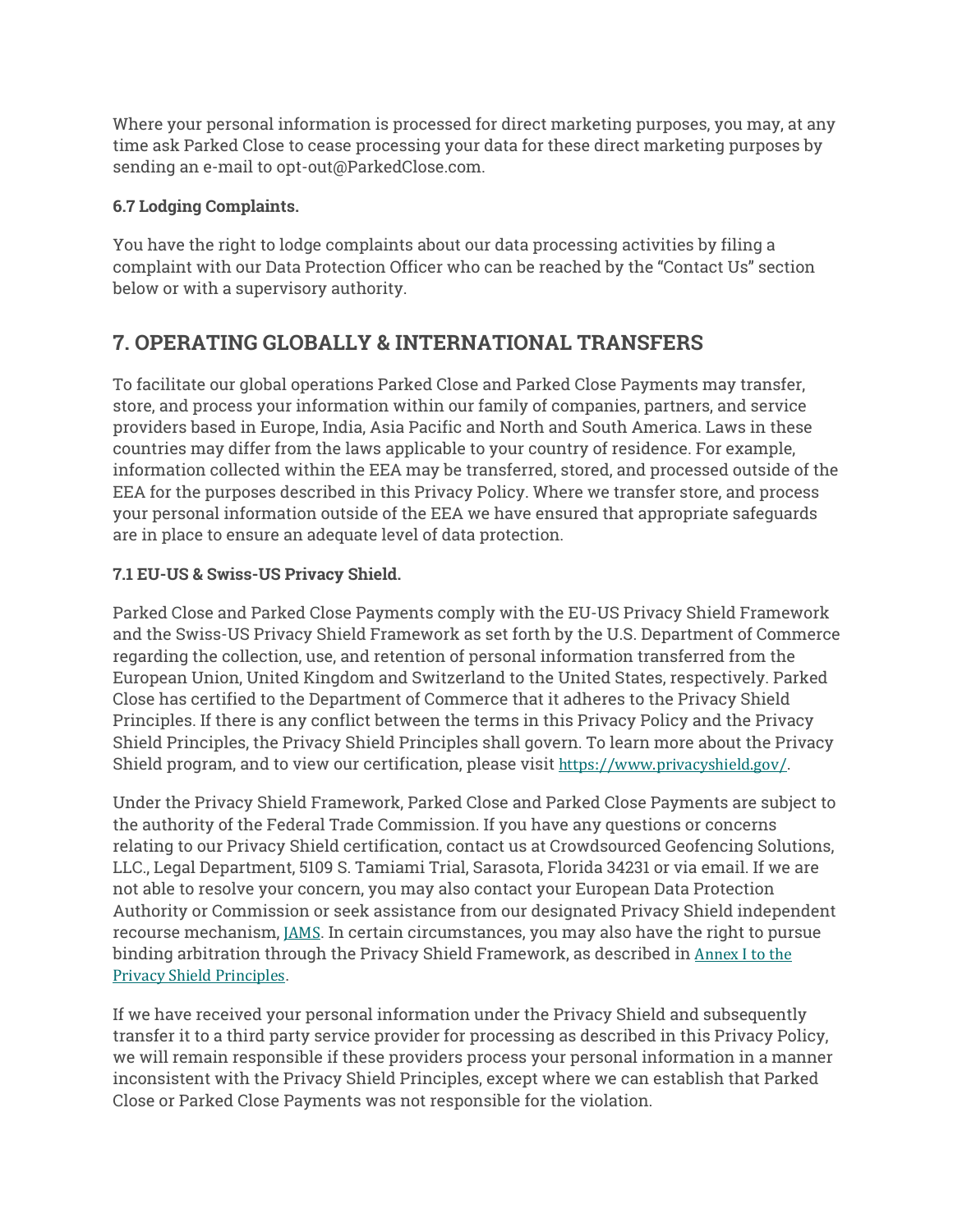#### **7.2 Other Means to Ensure an Adequate Level of Data Protection.**

If Parked Close Ireland is the Data Controller and your information is shared with corporate affiliates or third party service providers outside the EEA, we have (prior to sharing your information with such corporate affiliate or third party service provider) established the necessary means to ensure an adequate level of data protection. This may be an adequacy decision of the European Commission confirming an adequate level of data protection in the respective non-EEA country or an agreement on the basis of the EU Model Clauses (a set of clauses issued by the European Commission). We will provide further information on the means to ensure an adequate level of data protection on request.

## **8. SECURITY**

We are continuously implementing and updating administrative, technical, and physical security measures to help protect your information against unauthorized access, loss, destruction, or alteration. Some of the safeguards we use to protect your information are firewalls and data encryption, and information access controls. If you know or have reason to believe that your Parked Close Account credentials have been lost, stolen, misappropriated, or otherwise compromised or in case of any actual or suspected unauthorized use of your Parked Close Account, please contact us following the instructions in the Contact Us section below.

## **9. CHANGES TO THIS PRIVACY POLICY**

Parked Close reserves the right to modify this Privacy Policy at any time in accordance with this provision. If we make changes to this Privacy Policy, we will post the revised Privacy Policy on the Parked Close Platform and update the "Last Updated" date at the top of this Privacy Policy. We will also provide you with notice of the modification by email at least thirty (30) days before the date they become effective. If you disagree with the revised Privacy Policy, you may cancel your Account. If you do not cancel your Account before the date the revised Privacy Policy becomes effective, your continued access to or use of the Parked Close Platform will be subject to the revised Privacy Policy.

## **10. CONTACT US**

If you have any questions or complaints about this Privacy Policy or Parked Close's information handling practices, you may email us at the email addresses provided in the relevant sections above or contact us via mail at:

• For persons whose country of residence is the United States: Crowdsourced Geofencing Solutions, LLC., 5109 S. Tamiami Trl, Sarasota, FL USA.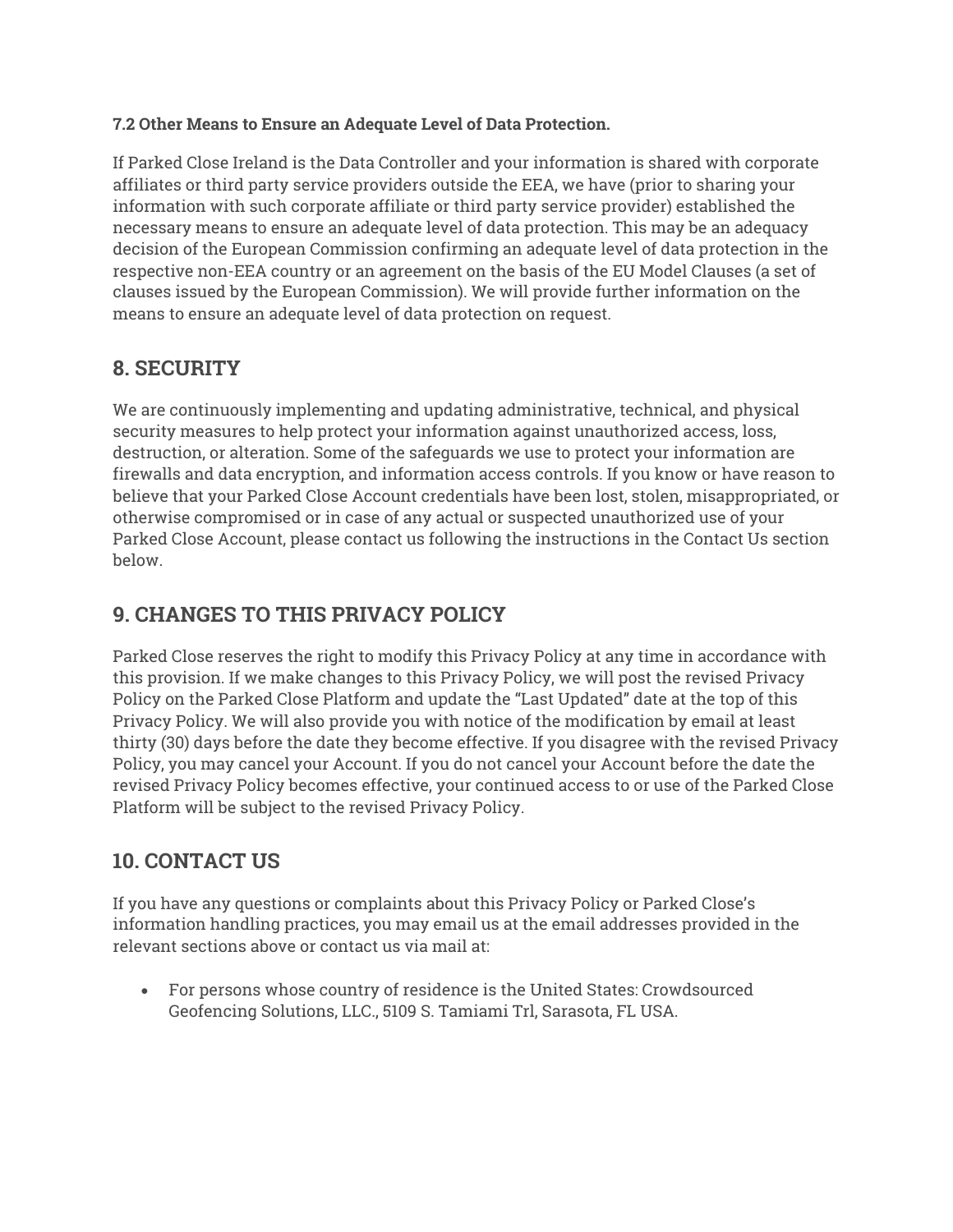## Payments Terms of Service

**Please read these Payments Terms of Service ("Payments Terms") carefully as they contain important information about your legal rights, remedies and obligations. By using the Payment Services (as defined below), you agree to comply with and be bound by these Payments Terms.**

**Please note: Section 22 of these Payments Terms contains an arbitration clause and class action waiver that applies to all Parked Close Members. If your country of residence is the United States, this provision applies to all disputes with Parked Close Payments. If your country of residence is outside of the United States, this provision applies to any action you bring against Parked Close Payments in the United States. It affects how disputes with Parked Close Payments are resolved. By accepting these Payments Terms, you agree to be bound by this arbitration clause and class action waiver. Please read it carefully.**

Last Updated: November 1, 2019

These Payments Terms constitute a legally binding agreement ("**Agreement**") between you and Parked Close Payments (as defined below) governing the Payment Services (defined below) conducted through or in connection with the Parked Close Platform.

When these Payments Terms mention "**Parked Close Payments**," "**we**," "**us**," or "**our**," it refers to the Parked Close Payments company you are contracting with for Payment Services, which may be Parked Close Payments, Inc. ("**Parked Close Payments US**").

Your contracting entity will be determined based on your country of residence subject to the exceptions described in the following:

| Country of residence | Contracting entity |
|----------------------|--------------------|
|                      |                    |

United States Parked Close Payments US

If you change your country of residence, the Parked Close company you contract with will generally be determined by your new country of residence as specified above, from the date on which your country of residence changes. Please note, however, that the Parked Close Payments company with which you contract will stay the same for all bookings made prior to your change of residence.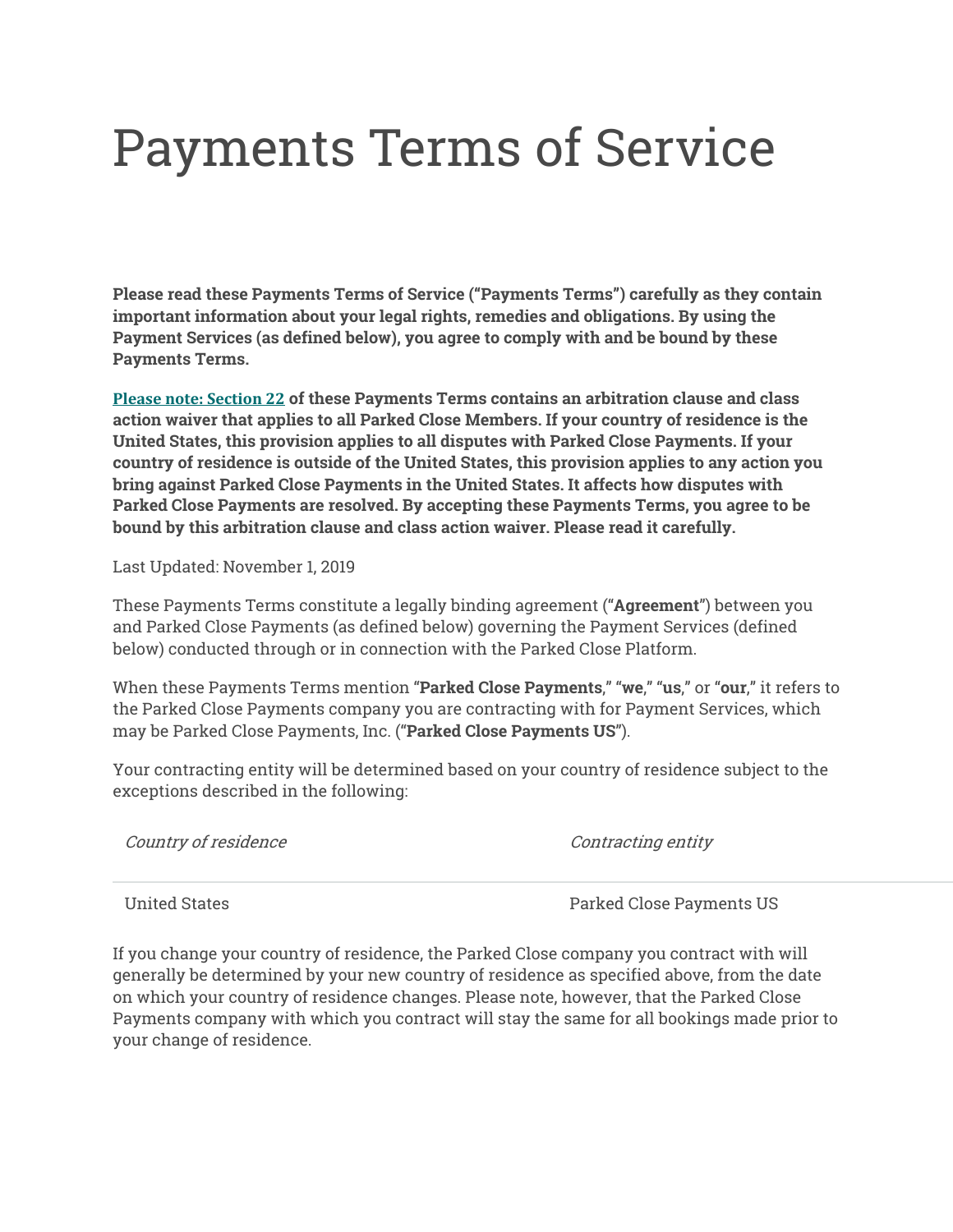The Parked Close Terms of Service ("**Parked Close Terms**") separately govern your use of the Parked Close Platform. All capitalized terms have the meaning set forth in the Parked Close Terms unless otherwise defined in these Payments Terms.

In certain situations, customers may be required to enter into unique payment processing agreements with Parked Close Payments. To the extent that there is a conflict between these Payment Terms and terms and conditions set forth in any relevant payment processing agreement, the latter terms and conditions will take precedence, unless specified otherwise.

Our collection and use of personal information in connection with your access to and use of the Payment Services is described in Parked Close's Privacy Policy.

## **Table of Contents**

- 1. Scope and Use of the Payment Services
- 2. Key Definitions
- 3. Modification of these Payments Terms
- 4. Eligibility, Member Verification
- 5. Account Registration
- 6. Payment Methods and Payout Methods
- 7. Financial Terms for Parking Hosts
- 8. Financial Terms for Parking Guests
- 9. Appointment of Parked Close Payments as Limited Payment Collection Agent
- 10. General Financial Terms
- 11. Security Deposits
- 12. Currency Conversion
- 13. Abandoned Property
- 14. Prohibited Activities
- 15. Intellectual Property Ownership, Rights Notices
- 16. Feedback
- 17. Disclaimers
- 18. Liability
- 19. Indemnification
- 20. Termination, Suspension, and other Measures
- 21. Applicable Law and Jurisdiction
- 22. Dispute Resolution and Arbitration Agreement
- 23. General Provisions
- 24. Additional Clauses for Users that are Businesses
- 25. Contacting Parked Close Payments

## **1. Scope and Use of the Payment Services**

1.1 Parked Close Payments provides payments services to Members, including payment collection services, payments and payouts, in connection with and through the Parked Close Platform ("**Payment Services**"). Please note that "Payment Services" include Parked Close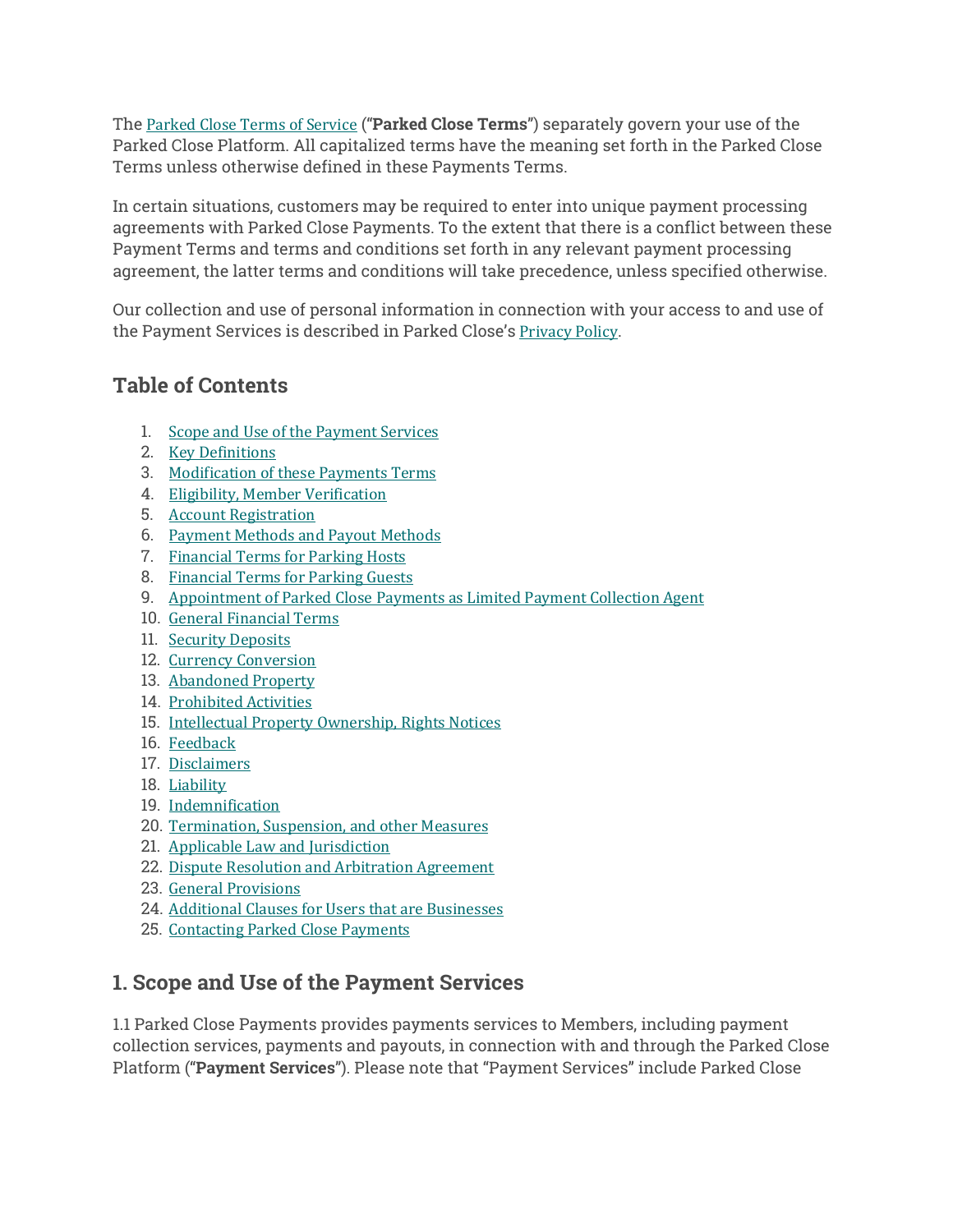Payments services associated with free Listings provided through Parked Close's Open Homes Program.

1.2 Parked Close Payments may temporarily and under consideration of the Members' legitimate interests (e.g., by providing prior notice), restrict the availability of the Payment Services, or certain services or features thereof, to carry out maintenance measures that ensure the proper or improved functioning of the Payment Services. Parked Close Payments may improve, enhance and modify the Payment Services and introduce new Payment Services from time to time. Parked Close Payments will provide notice to Members of any changes to the Payment Services, unless such changes do not materially increase the Members' contractual obligations or decrease the Members' rights under these Payments Terms.

1.3 The Payment Services may contain links to third-party websites or resources ("**Third-Party Services**"). Such Third-Party Services are subject to different terms and conditions and privacy practices and Members should review them independently. Parked Close Payments is not responsible or liable for the availability or accuracy of such Third-Party Services, or the content, products, or services available from such Third-Party Services. Links to such Third-Party Services are not an endorsement by Parked Close Payments of such Third-Party Services.

1.4 You may not use the Payment Services except as authorized by United States law, the laws of the jurisdiction that is your country of residence, and any other applicable laws. In particular, but without limitation, the Payment Services may not be used to send or receive funds: (i) into any United States embargoed countries; or (ii) to anyone on the U.S. Treasury Department's list of Specially Designated Nationals or the U.S. Department of Commerce's Denied Persons List or Entity List. You represent and warrant that: (i) neither you nor your Parking Host Services are located or take place in a country that is subject to a U.S. Government embargo, or that has been designated by the U.S. Government as a "terrorist supporting" country; and (ii) you are not listed on any U.S. Government list of prohibited or restricted parties. In addition to complying with the above, you must also comply with any relevant export control laws in your local jurisdiction.

1.5 Your access to or use of certain Payment Services may be subject to, or require you to accept, additional terms and conditions. If there is a conflict between these Payments Terms and terms and conditions applicable for a specific Payment Service, the latter terms and conditions will take precedence with respect to your use of or access to that Payment Service, unless specified otherwise.

## **2. Key Definitions**

"**Payout**" means a payment initiated by Parked Close Payments to a Member for services (such as Listing Fees) performed in connection with the Parked Close Platform.

"**Payment Method**" means a financial instrument that you have added to your Parked Close Account, such as a credit card, debit card, or PayPal account.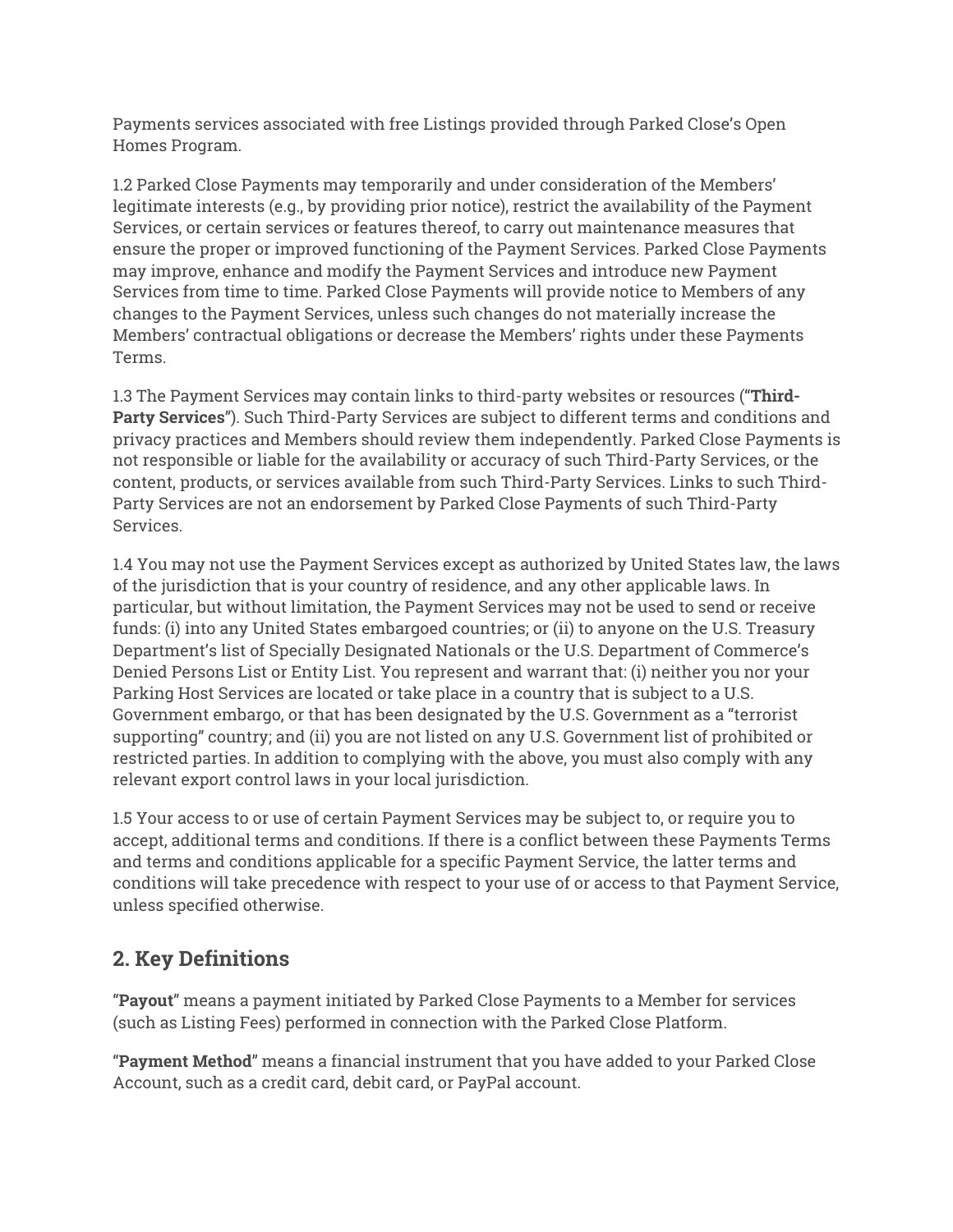"**Payout Method**" means a financial instrument that you have added to your Parked Close Account, such as a PayPal account, direct deposit, a prepaid card, or a debit card (where available).

## **3. Modification of these Payments Terms**

Parked Close Payments reserves the right to modify these Payments Terms at any time in accordance with this provision. If we make changes to these Payments Terms, we will post the revised Payments Terms on the Parked Close Platform and update the "Last Updated" date at the top of these Payments Terms. We will also provide you with notice by email of the modification at least thirty (30) days before the date they become effective, however, Members contracting with Parked Close Payments UK, Parked Close Payments Luxembourg or Parked Close Payments Australia will receive notice at least two (2) months prior to the effective date. If you disagree with the revised Payments Terms, you may terminate this Agreement with immediate effect. We will inform you about your right of refusal and your right to terminate this Agreement in the notification email. If you do not terminate your Agreement before the date the revised Terms become effective, your continued use of the Payment Services will constitute acceptance of the revised Payments Terms.

## **4. Eligibility, Member Verification**

4.1 You must be at least 18 years old and able to enter into legally binding contracts to use the Payment Services. By using the Payment Services you represent and warrant that you are 18 or older.

4.2 Parked Close Payments may make access to and use of certain areas or features of the Payment Services subject to certain conditions or requirements, such as completing a verification process or meeting specific eligibility criteria.

4.3 We may make inquiries we consider necessary to help verify or check your identity or prevent fraud. Towards this end, you authorize Parked Close Payments to screen you against third party databases or other sources and request reports from service providers. In some jurisdictions, we have a legal obligation to collect identity information to comply with antimoney laundering regulations. This may include (i) asking you to provide a form of government identification (e.g., driver's license or passport), your date of birth, your address, and other information; (ii) requiring you to take steps to confirm ownership of your email address, Payment Methods or Payout Methods; or (iii) attempting to screen your information against third-party databases. Parked Close Payments reserves the right to close, suspend, or limit access to the Payment Services in the event we are unable to obtain or verify any of this information.

## **5. Account Registration**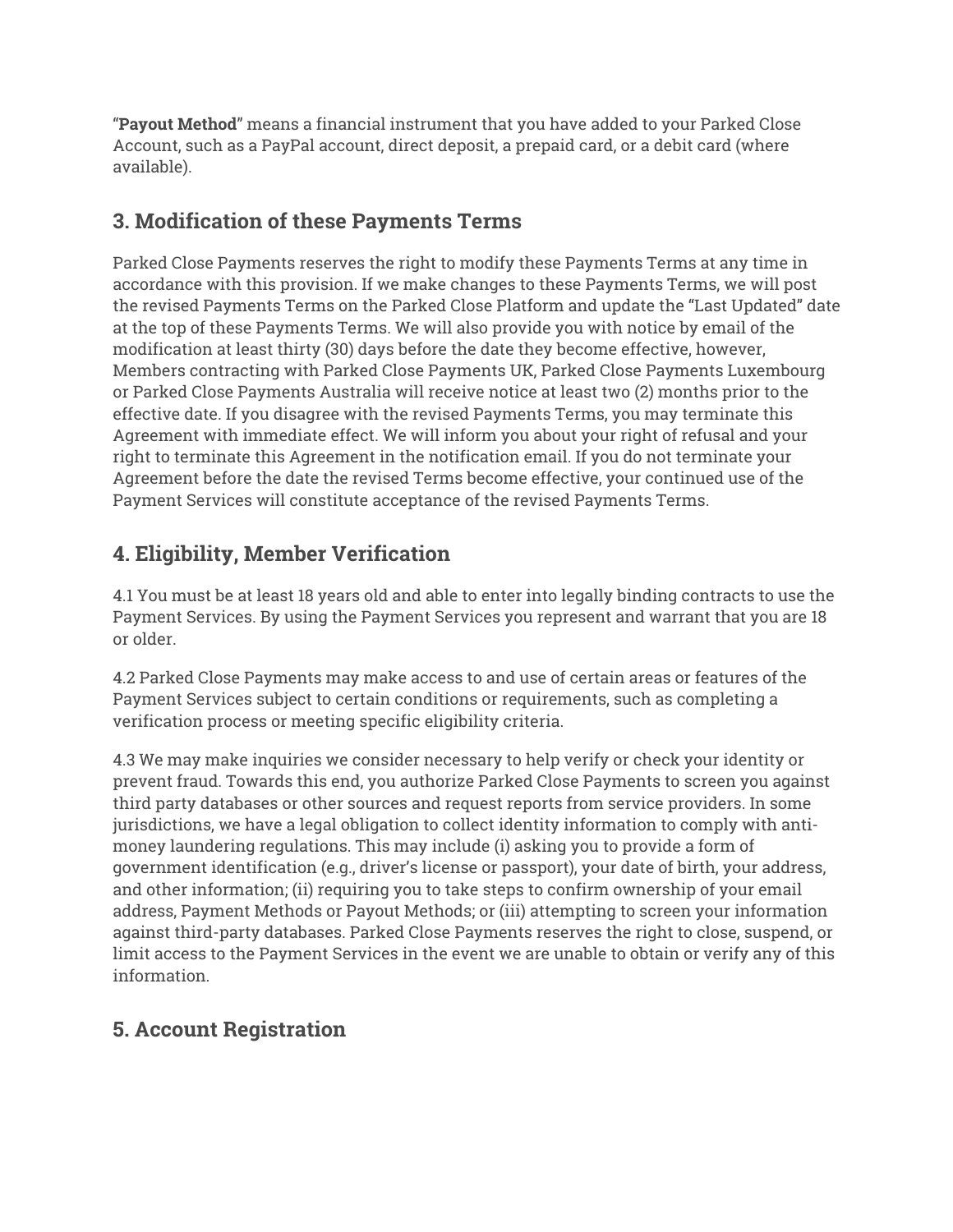5.1 In order to use the Payment Services, you must have a Parked Close Account in good standing. If you or Parked Close closes your Parked Close Account for any reason, you will no longer be able to use the Payment Services.

5.2 You may authorize a third party to use your Parked Close Account in accordance with the Parked Close Terms. You acknowledge and agree that anyone you authorize to use your Parked Close Account may use the Payment Services on your behalf and that you will be responsible for any payments made by such person.

## **6. Payment Methods and Payout Methods**

6.1 When you add a Payment Method or Payout Method to your Parked Close Account, you will be asked to provide customary billing information such as name, billing address, and financial instrument information either to Parked Close Payments or its third-party payment processor(s). You must provide accurate, current, and complete information when adding a Payment Method or Payout Method, and it is your obligation to keep your Payment Method and Payout Method up-to-date at all times. The information required for Payout Methods will depend on the particular Payout Method and may include:

• Your residential address, name on the account, account type, routing number, account number, email address, payout currency, identification number and account information associated with a particular payment processor.

6.2 When you add or use a new Payment Method, Parked Close Payments may verify the Payment Method by authorizing a nominal amount or by authenticating your account via a third-party payment service provider. For further verification, we may also (i) authorize your Payment Method for one or two additional nominal amounts, and ask you to confirm these amounts, or (ii) require you to upload a billing statement. We may, and retain the right to, initiate refunds of these amounts from your Payout Method. When you add a Payment Method during checkout, we will automatically save that Payment Method to your Parked Close Account so it can be used for a future transaction.

6.3 Please note that Payment Methods and Payout Methods may involve the use of third-party payment service providers. These service providers may charge you additional fees when processing payments and Payouts in connection with the Payment Services (including deducting charges from the Payout amount), and Parked Close Payments is not responsible for any such fees and disclaims all liability in this regard. Your Payment Method or Payout Method may also be subject to additional terms and conditions imposed by the applicable third-party payment service provider; please review these terms and conditions before using your Payment Method or Payout Method.

6.4 You authorize Parked Close Payments to store your Payment Method information and charge your Payment Method as outlined in these Payments Terms. If your Payment Method's account information changes (e.g., account number, routing number, expiration date) as a result of re-issuance or otherwise, we may acquire that information from our financial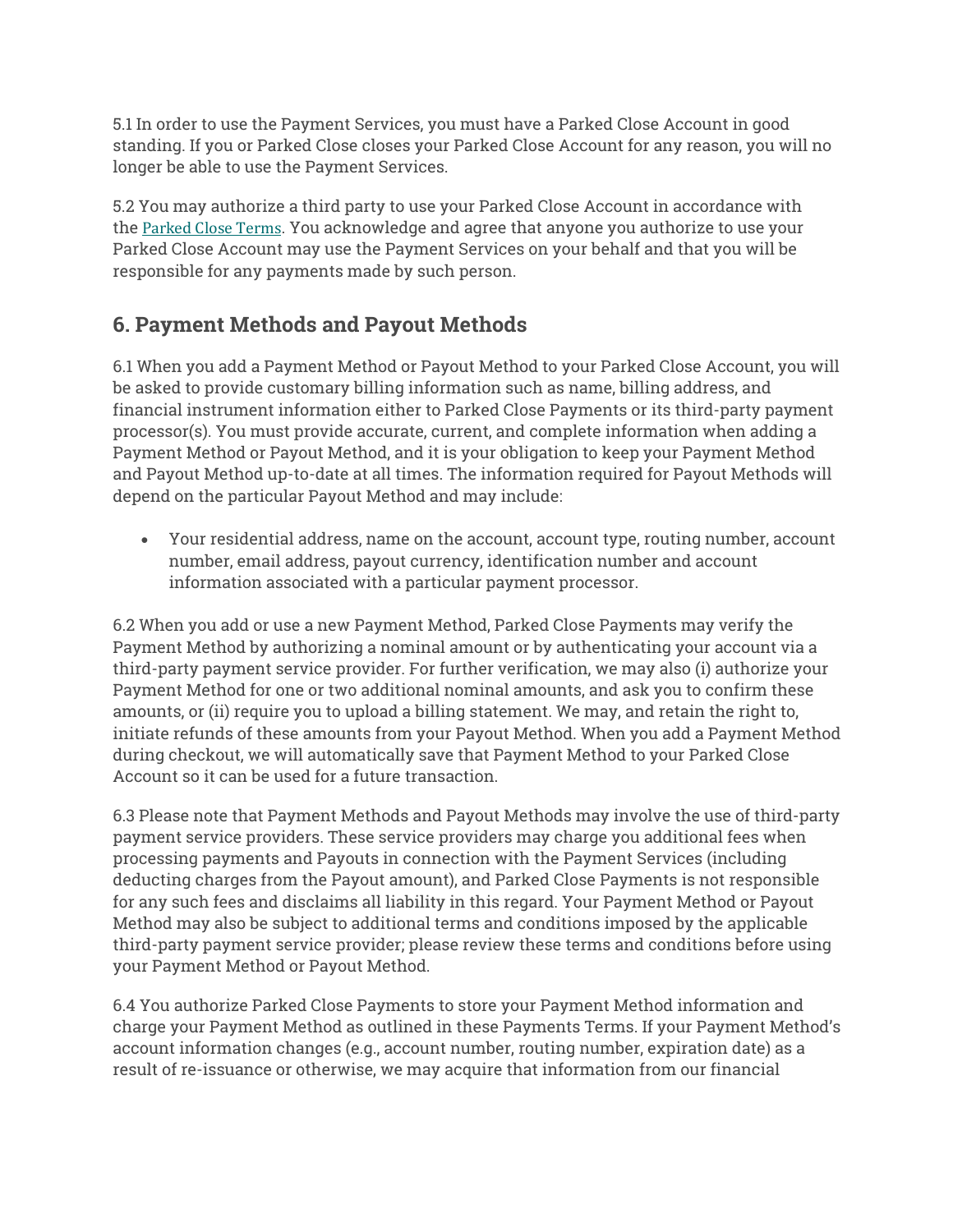services partner or your bank and update your Payment Method on file in your Parked Close Account.

6.5 You are solely responsible for the accuracy and completeness of your Payment Method and Payout Method information. Parked Close Payments is not responsible for any loss suffered by you as a result of incorrect Payment Method or Payout Method information provided by you.

6.6. If your Contracting Entity's location is different than the country of your Payment Method or your selected currency is different than your Payment Method's billing currency, your payment may be processed outside your country of residence. For example, if you make a booking using a U.S.-issued card, but select Euro as your currency, your payment may be processed outside the U.S. Banks and credit card companies may impose international transaction fees and foreign exchange fees on such international transactions. In addition, if you select to pay with a currency that is different than your Payment Method's billing currency, your bank or credit card company may convert the payment amount to your billing currency associated with you Payment Method, based on an exchange rate and fee amount determined solely by your bank. As a result, the amount listed on your card statement may be a different amount than that shown on checkout. Please contact your bank or credit card company if you have any questions about these fees or the applicable exchange rate.

## **7. Financial Terms for Parking Hosts**

#### **7.1 Generally**

Generally speaking, Parked Close Payments will collect the Total Fees from a Parking Guest at the time the Parking Guest's booking request is accepted by the Parking Host, or at any other time mutually agreed between the Parking Guest and Parked Close Payments.

#### **7.2. Payouts**

7.2.1 In order to receive a Payout you must have a valid Payout Method linked to your Parked Close Account. Parked Close Payments will generally initiate Payouts to your selected Payout Method: (i) for Accommodations, 24 hours of the Parking Guest's scheduled check-in time (or 24 hours of 3:00 pm local time - or 3:00 pm UTC if local time is unknown - if the check-in time is flexible or not specified); (ii) for Experiences and Events, 24 hours of the start of the Experience or Event; and (iii) for all other Parking Host Services, at the time specified via the Parked Close Platform. In certain jurisdictions or instances, Parked Close Payments may offer you a different time or trigger for payment. For example, in certain cases, eligible Parking Hosts may be able to receive a Payout for a booking prior to the Parking Guest's scheduled check-in. Any such alternative Payout option may be subject to additional terms and conditions.

7.2.2 The time it takes to receive Payouts once released by Parked Close Payments may depend upon the Payout Method you select and the Payout Method provider's processing schedule. Parked Close Payments may delay or cancel any Payout for purposes of preventing unlawful activity or fraud, risk assessment, security, or investigation. New Parking Hosts in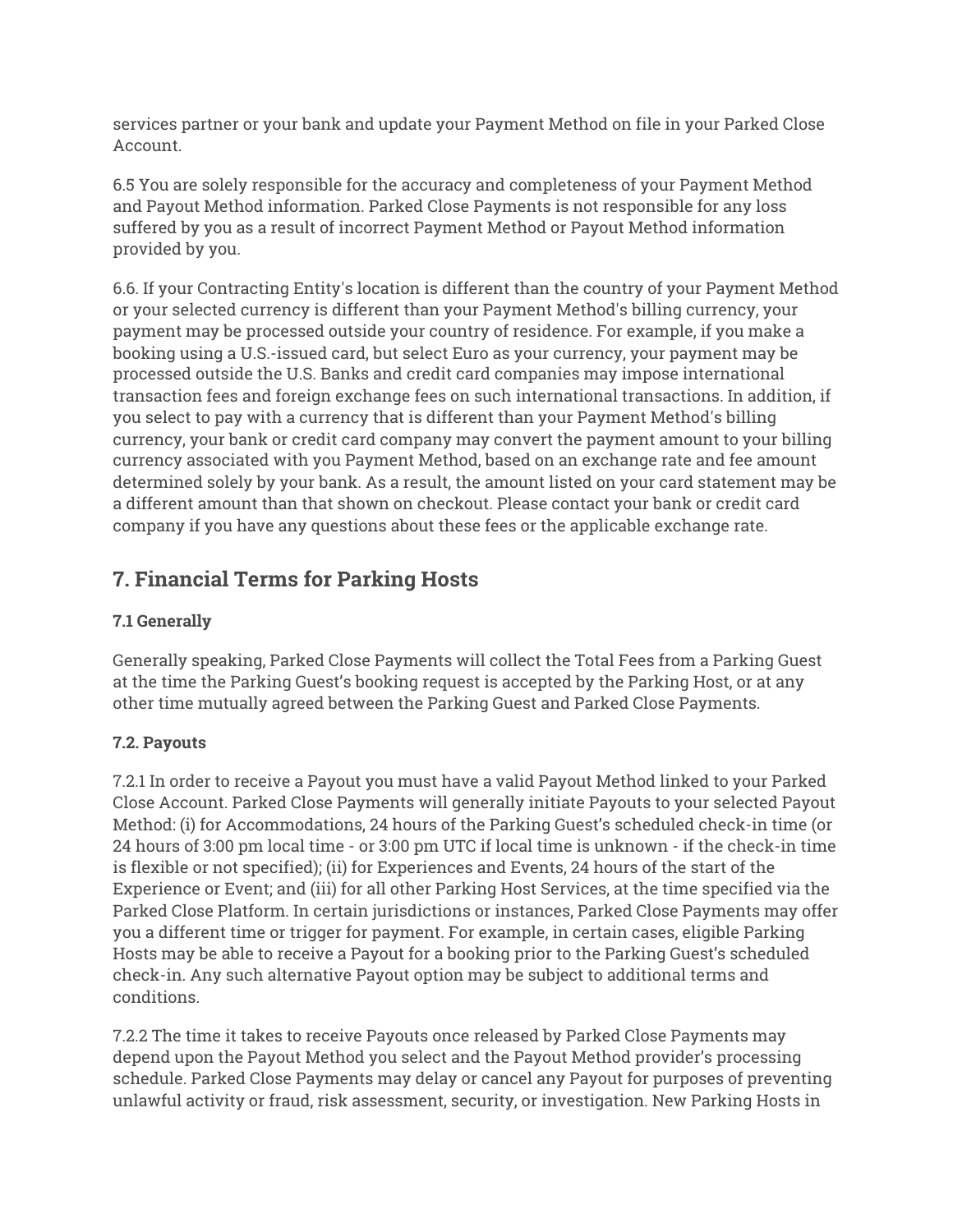China that successfully list their Accommodation for the first time from the date of these Payments Terms will receive Payouts 48 hours after the Parking Guest's scheduled check-out time or 7 days after the Parking Guest's scheduled check-in time, whichever is earlier.

7.2.3 Your Payout for a booking will be the Listing Fee less applicable Parking Host Fees and Taxes.

7.2.4 In the event of a Parking Guest's cancellation of a confirmed booking, Parked Close Payments will remit a Payout of any portion of the Total Fees due to you under the applicable cancellation policy.

7.2.5 Parked Close Payments will remit your Payouts in your currency of choice, depending upon your selections via the Parked Close Platform and as further set out in Section 12. Amounts may be rounded up or down as described in the Parked Close Terms.

7.2.6 For compliance or operational reasons, Parked Close Payments may limit the value of each individual Payout. If you are due an amount above that limit, Parked Close Payments may initiate a series of Payouts (potentially over multiple days) in order to provide your full payout amount.

## **8. Financial Terms for Parking Guests**

8.1 You authorize Parked Close Payments to charge your Payment Method the Total Fees for any booking requested in connection with your Parked Close Account. Parked Close Payments will collect the Total Fees in the manner agreed between you and Parked Close Payments via the Parked Close Platform. Parked Close Payments will generally collect the Total Fees after the Parking Host accepts your booking request. However, if you pay with a push Payment Method (such as Sofort), Parked Close Payments will collect the Total Fees at the time of your booking request or after the Parking Host accepts your booking request. Parked Close Payments may offer alternative options for the timing and manner of payment. For example, in some cases, Parking Guests may be required to pay or have the option to pay for Parking Host Services in multiple installments. Any additional fees for using offered payment options will be displayed via the Parked Close Platform and included in the Total Fees, and you agree to pay such fees by selecting the payment option. Additional terms and conditions may apply for the use of an alternative payment option. If Parked Close Payments is unable to collect the Total Fees as scheduled, Parked Close Payments will collect the Total Fees at a later point. Once the payment transaction for your requested booking is successfully completed, you will receive a confirmation email.

8.2 When you request to book a Listing, Parked Close Payments may also (i) obtain a preauthorization via your Payment Method for the Total Fees, (ii) charge or authorize your Payment Method a nominal amount, to verify your Payment Method, or (iii) authenticate your account via a third-party payment service provider to verify your Payment Method.

8.3 If a requested booking is cancelled either because it is not accepted by the Parking Host or you cancel the booking request before it is accepted by the Parking Host, any amounts collected by Parked Close Payments will be refunded to you, and any pre-authorization of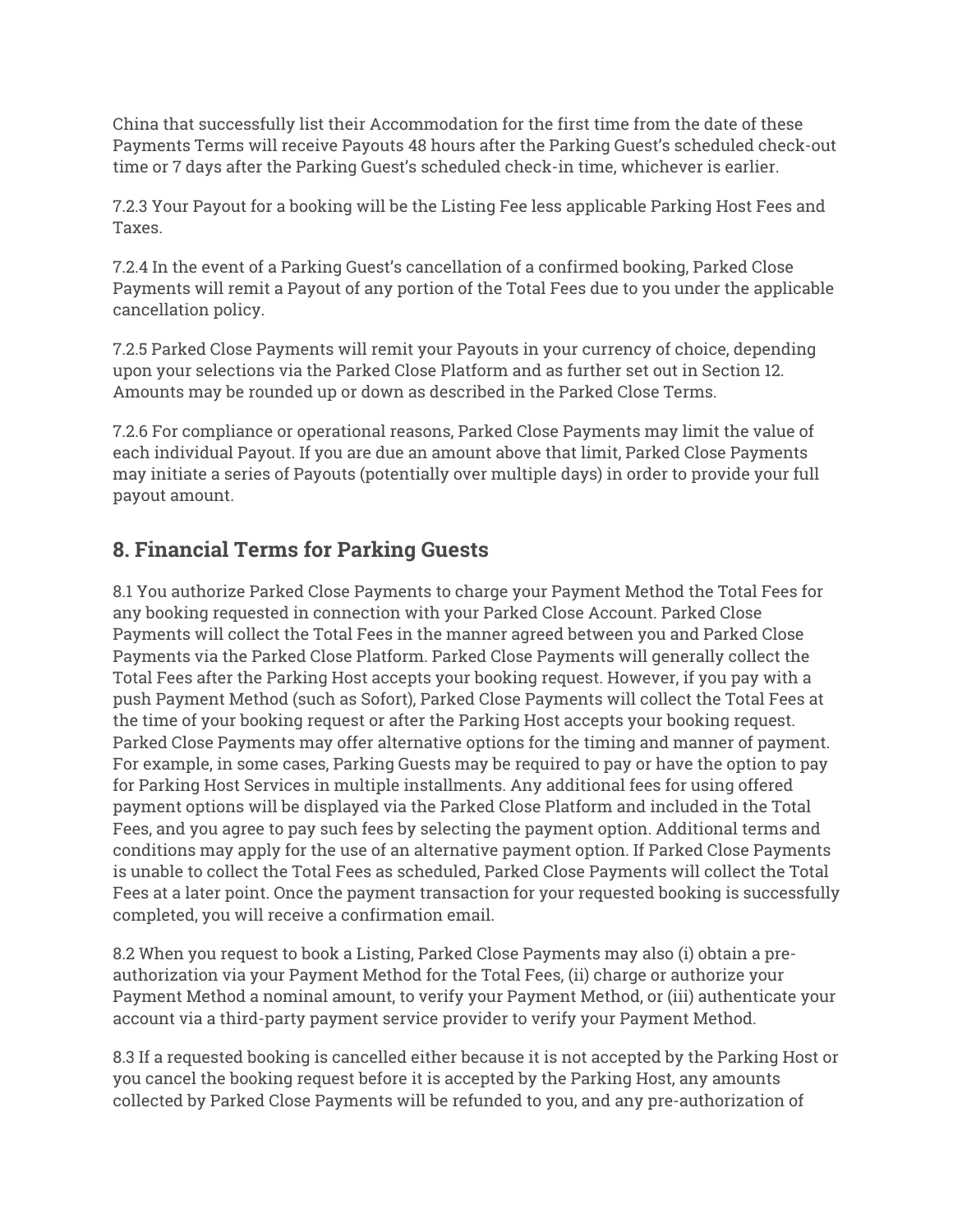your Payment Method will be released (if applicable). The timing to receive the refund or for the pre-authorization to be released will vary based on the Payment Method and any applicable payment system (e.g., Visa, MasterCard, etc.) rules.

8.4 You authorize Parked Close Payments to perform the Payment Method verifications described in Sections 6 and 8, and to charge your Payment Method for any bookings made in connection with your Parked Close Account. You hereby authorize Parked Close Payments to collect any amounts due,by charging the Payment Method provided at checkout, either directly by Parked Close Payments or indirectly, via a third-party online payment processor, and/or by one or more of the payment methods available on the Parked Close Platform (such as gift cards).

## **9. Appointment of Parked Close Payments as Limited Payment Collection Agent**

9.1 Each Member collecting payment for services provided via the Parked Close Platform (such as Parking Host Services or certain transactions facilitated through the Resolution Center) ("**Providing Member**") hereby appoints Parked Close Payments as the Providing Member's payment collection agent solely for the limited purpose of accepting funds from Members purchasing such services ("**Purchasing Members**").

9.2 Each Providing Member agrees that payment made by a Purchasing Member through Parked Close Payments, shall be considered the same as a payment made directly to the Providing Member, and the Providing Member will provide the purchased services to the Purchasing Member in the agreed-upon manner as if the Providing Member has received the payment directly from the Purchasing Member. Each Providing Member agrees that Parked Close Payments may refund the Purchasing Member in accordance with the Parked Close Terms. Each Providing Member understands that Parked Close Payments' obligation to pay the Providing Member is subject to and conditional upon successful receipt of the associated payments from Purchasing Members. Parked Close Payments guarantees payments to Providing Members only for such amounts that have been successfully received by Parked Close Payments from Purchasing Members in accordance with these Payments Terms. In accepting appointment as the limited payment collection agent of the Providing Member, Parked Close Payments assumes no liability for any acts or omissions of the Providing Member.

9.3 Each Purchasing Member acknowledges and agrees that, notwithstanding the fact that Parked Close Payments is not a party to the agreement between you and the Providing Member, Parked Close Payments acts as the Providing Member's payment collection agent for the limited purpose of accepting payments from you on behalf of the Providing Member. Upon your payment of the funds to Parked Close Payments, your payment obligation to the Providing Member for the agreed upon amount is extinguished, and Parked Close Payments is responsible for remitting the funds to the Providing Member in the manner described in these Payments Terms, which constitute Parked Close Payments' agreement with the Purchasing Member. In the event that Parked Close Payments does not remit any such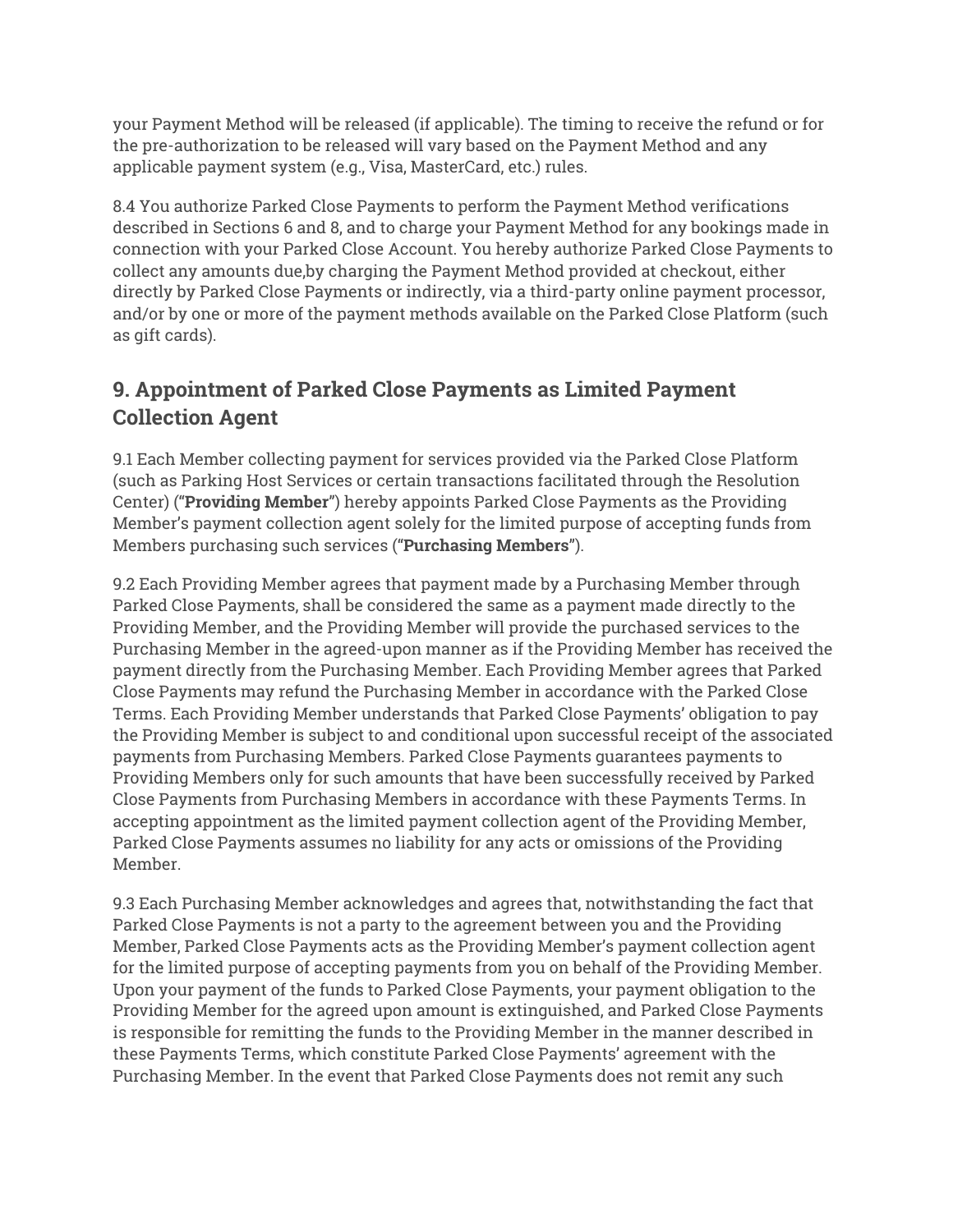amounts, the Providing Member will have recourse only against Parked Close Payments and not the Purchasing Member directly.

## **10. General Financial Terms**

#### **10.1 Fees**

Parked Close Payments may charge fees for use of certain Payment Services and any applicable fees will be disclosed to Members via the Parked Close Platform.

#### **10.2 Payment Authorizations**

**You authorize Parked Close Payments to collect from you amounts due pursuant to these Payment Terms or the Parked Close Terms. Specifically, you authorize Parked Close Payments to collect from you:**

- Any amount due to Parked Close (e.g., as a result of your bookings, Booking Modifications, cancellations, or other actions as a Parking Guest, Co-Payer, Parking Host or user of the Parked Close Platform), including reimbursement for costs prepaid by Parked Close on your behalf, by charging any Payment Method on file in your Parked Close Account (unless you have previously removed the authorization to charge such Payment Method(s)) or by withholding such amounts from your future Payouts. Any funds collected by Parked Close Payments will setoff the amount owed by you to Parked Close and extinguish your obligation to Parked Close.
- Any amount due to a Providing Member from a Purchasing Member which Parked Close collects as the Providing Member's payment collection agent as further set out in Section 9 above.
- Taxes, where applicable and as set out in the Parked Close Terms.
- Any amount you pay through the Resolution Center in connection with your Parked Close Account. Parked Close Payments may do so by charging the Payment Method associated with the relevant booking, or any other Payment Method on file in your Parked Close Account (unless you have previously removed the authorization to charge such Payment Method(s)), or by withholding the amount from your future Payouts.
- Overstay Fees payable under the Parked Close Terms. In addition, Parked Close Payments may recover any costs and expenses it incurs in collecting the Overstay Fees by charging any Payment Method(s) you have on file in your Parked Close Account (unless you have previously removed the authorization to charge such Payment Method(s)).
- Any Service Fees or cancellation fees imposed pursuant to the Parked Close Terms (e.g., if, as a Parking Host, you cancel a confirmed booking). Parked Close Payments will be entitled to recover the amount of any such fees from you, including by subtracting such refund amount out from any future Payouts due to you.
- Fees improperly paid to you as a Parking Host. If, as a Parking Host, your Parking Guest cancels a confirmed booking or Parked Close decides that it is necessary to cancel a confirmed booking, and Parked Close issues a refund to the Parking Guest in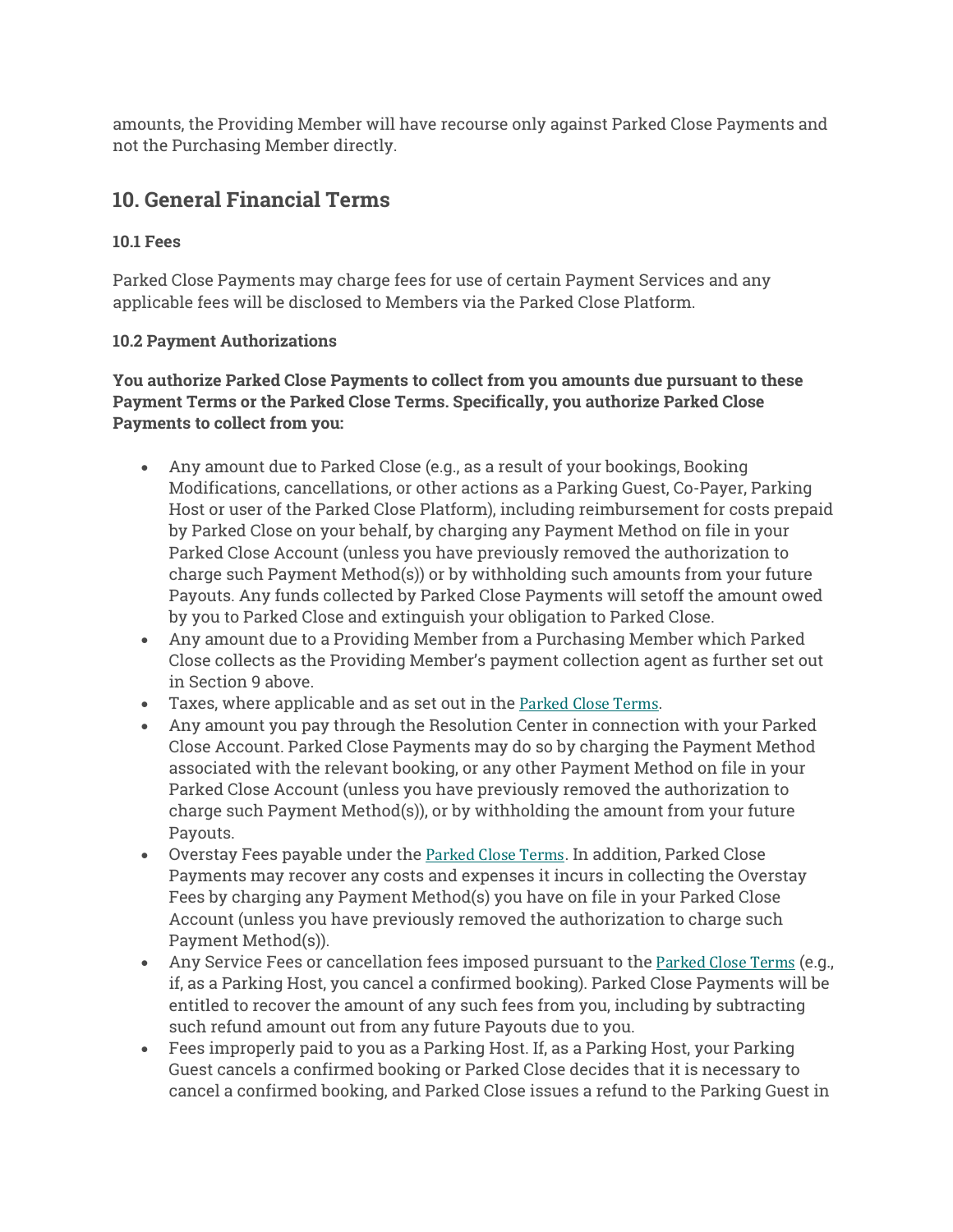accordance with the Parked Close Terms, Parking Guest Refund Policy, Experiences Parking Guest Refund Policy, Extenuating Circumstances Policy, or other applicable cancellation policy, you agree that in the event you have already been paid, Parked Close Payments will be entitled to recover the amount of any such refund from you, including by subtracting such refund amount out from any future Payouts due to you.

- Fees, costs and/or expenses associated with a Damage Claim, including any Security Deposit, as set out in the Parked Close Terms. If Parked Close Payments is unable to collect from your Payment Method used to make the booking, you agree that Parked Close Payments may charge any other Payment Method on file in your Parked Close Account at the time of the Damage Claim (unless you have previously removed the authorization to charge such Payment Method(s)). Parked Close Payments also reserves the right to otherwise collect payment from you and pursue any remedies available to Parked Close Payments in this regard in situations in which you are responsible for a Damage Claim pursuant to the Parked Close Terms, including, but not limited to, in relation to any payment requests made by Parking Hosts under the Parked Close Parking Host Guarantee.
- Fees payable by Co-Payers as part of the Group Payment Service by charging any Payment Method on file in your Parked Close Account (unless you have previously removed the authorization to charge such Payment Method(s)), or by withholding such amounts from your future Payouts. Any funds collected by Parked Close Payments will setoff the amount owed by you to Parked Close and extinguish your obligation to Parked Close.

In addition to any amount due as outlined above, if there are delinquent amounts or chargebacks associated with your Payment Method, you may be charged fees that are incidental to our collection of these delinquent amounts and chargebacks. Such fees or charges may include collection fees, convenience fees or other third-party charges.

#### **10.3 Refunds**

10.3.1 Any refunds or credits due to a Member pursuant to the Parked Close Terms, Extenuating Circumstances Policy, Parking Guest Refund Policy, and Experiences Parking Guest Refund Policy will be initiated and remitted by Parked Close Payments in accordance with these Payments Terms.

10.3.2 Parked Close Payments will process refunds immediately, however, the timing to receive any refund will vary based on the Payment Method and any applicable payment system (e.g., Visa, Mastercard, etc.) rules.

#### **10.4 Recurring Payments**

10.4.1 For certain bookings (such as for Accommodation Bookings of twenty-eight (28) nights or more), Parked Close Payments may require a Parking Guest to make recurring, incremental payments toward the Total Fees owed ("**Recurring Payments**"). More information on Recurring Payments (including the amount and the frequency of payments) will be made available via the Parked Close Platform if applicable to a booking.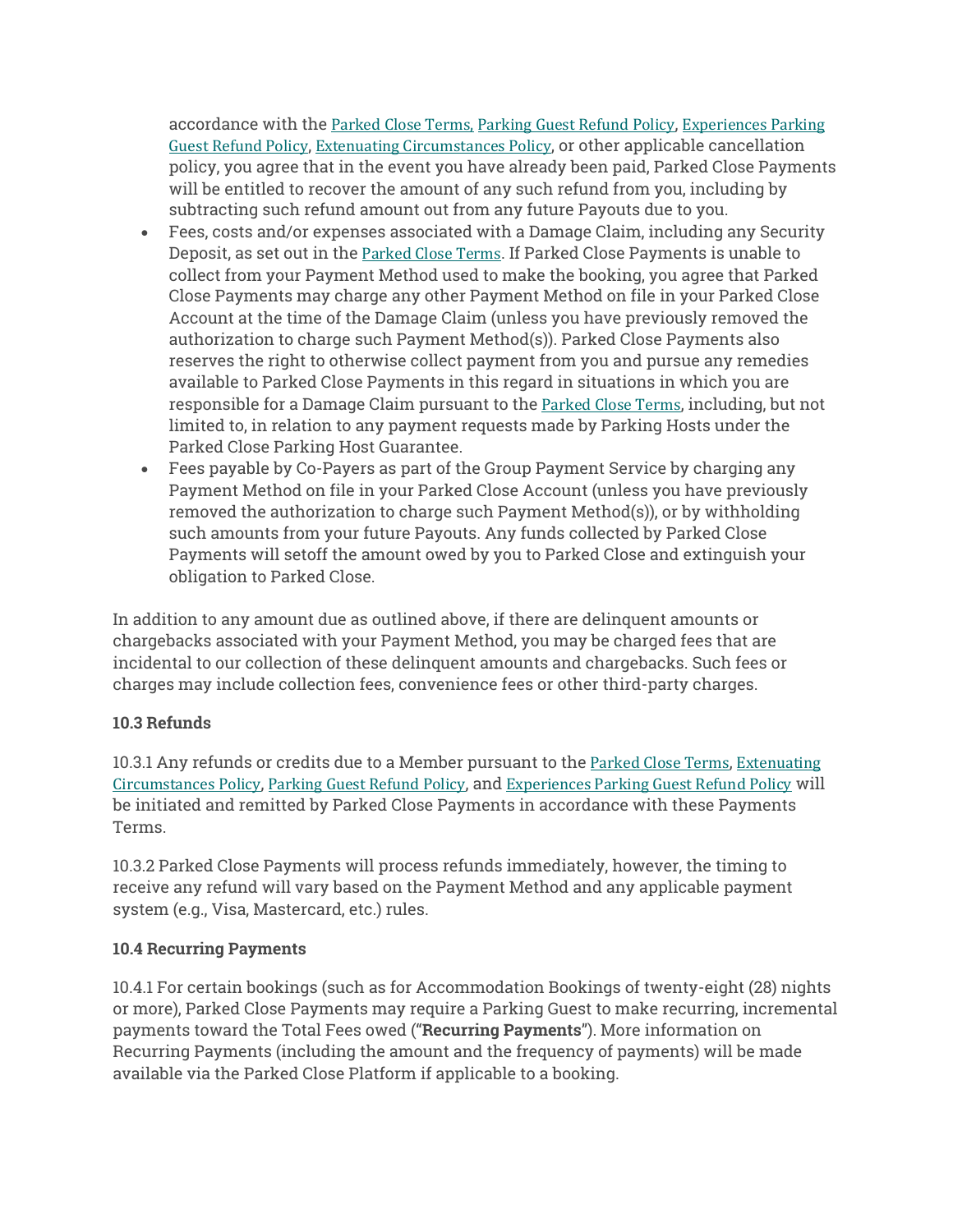10.4.2 If Recurring Payments apply to a confirmed booking, then the Parking Guest authorizes Parked Close Payments to collect the Total Fees, and the Parking Host agrees that Parked Close Payments will initiate Payouts, in the increments and at the frequency agreed to and identified via the Parked Close Platform.

10.4.3 Parking Guests may stop payment of a Recurring Payment by notifying Parked Close Payments orally or in writing at least three (3) business days before the scheduled date of the payment. Parked Close Payments may require that you give written confirmation of a stoppayment order within fourteen (14) days of an oral notification. If you fail to provide written confirmation within fourteen (14) days as requested, Parked Close Payments is not obligated to honor your request to stop any future Recurring Payments. If you have any questions regarding your Recurring Payments, please contact Parked Close Payments pursuant to Section 27.

#### **10.5 Payment Processing Errors**

We will take steps to rectify any payment processing errors that we become aware of. These steps may include crediting or debiting (as appropriate) the same Payout Method or Payment Method used for the original Payout to or payment by you, so that you end up receiving or paying the correct amount. This may be performed by Parked Close Payments or a third party such as your financial institution.

#### **10.6 Collections**

10.6.1 If Parked Close Payments is unable to collect any amounts you owe under these Payments Terms, Parked Close Payments may engage in collection efforts to recover such amounts from you.

10.6.2 Parked Close Payments will deem any owed amounts overdue when: (a) for authorized charges, one hundred and twenty (120) days have elapsed after Parked Close Payments first attempts to charge the Member's Payment Method or the associated services have been provided, whichever is later; and (b) for withholdings from a Parking Host's future Payouts, two hundred and seventy (270) days have elapsed after the adjustment is made to the Parking Host's account or the associated services have been provided, whichever is later.

10.6.3 Parked Close Payments will deem any overdue amounts not collected to be in default when three hundred and sixty five (365) days have elapsed: (a) for authorized charges, after Parked Close Payments first attempts to charge the Member's Payment Method or the associated services have been provided, whichever is later; and (b) for withholdings from a Parking Host's future Payouts, after the adjustment is made to the Parking Host's account or the associated services have been provided, whichever is later.

10.6.4 You hereby explicitly agree that all communication in relation to amounts owed will be made by electronic mail or by phone, as provided to Parked Close and/or Parked Close Payments by you. Such communication may be made by Parked Close, Parked Close Payments, or by anyone on their behalf, including but not limited to a third-party collection agent.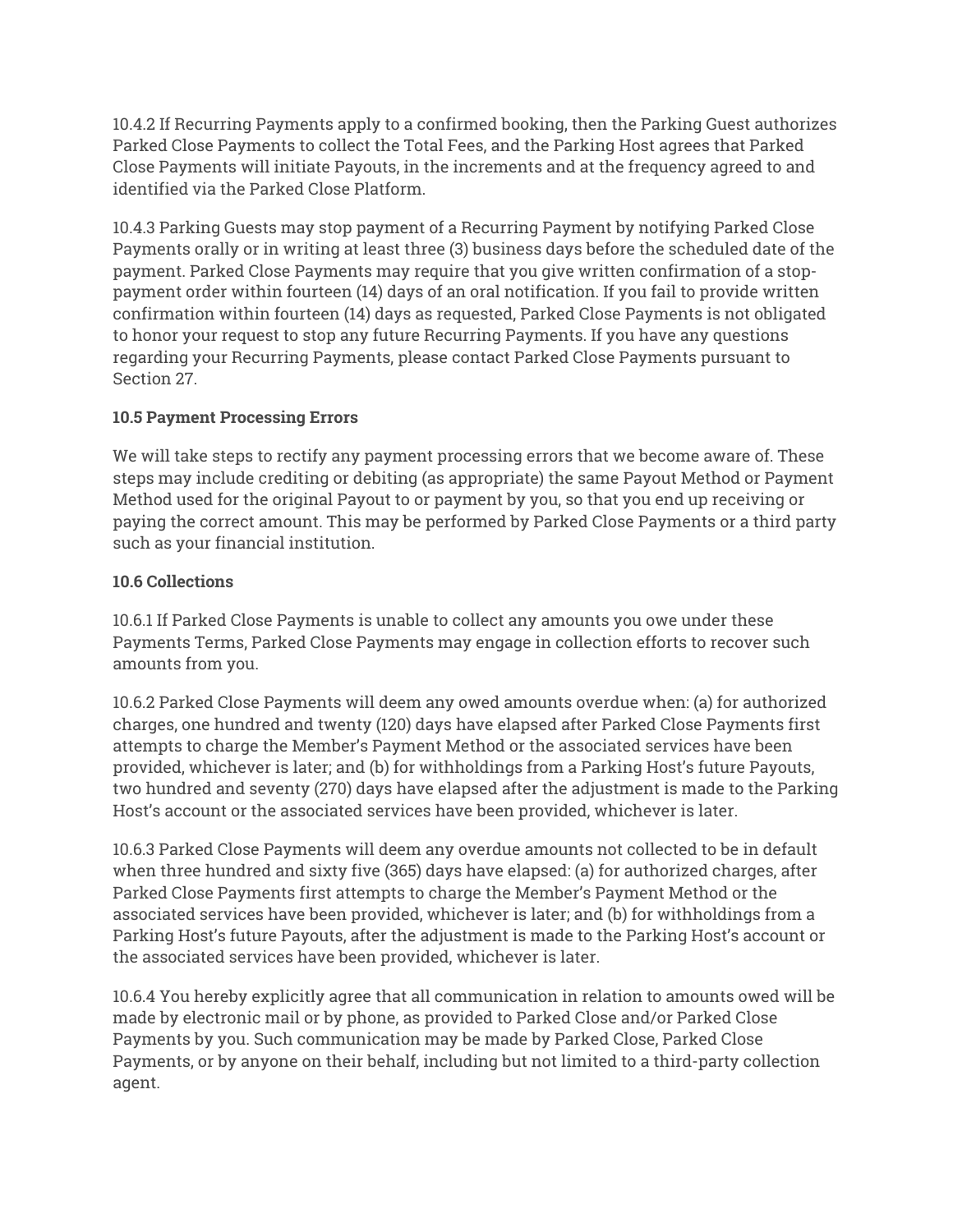## **11. Security Deposits**

11.1 If you as a Parking Guest (i) agree to pay the Parking Host in connection with a Damage Claim, or (ii) Parked Close determines that you are responsible for damaging an Accommodation or any personal or other property located at an Accommodation pursuant to the Parked Close Terms, you authorize Parked Close Payments to charge the Payment Method used to make the booking in order to collect any Security Deposit associated with the Listing, as well as any amount of the Damage Claim exceeding any Security Deposit. If the Listing does not have a Security Deposit, Parked Close Payments may charge the Payment Method used to make the booking for the amount of the Damage Claim. If we are unable to collect from your Payment Method used to make the booking, you agree that Parked Close Payments may charge any other Payment Method on file (and not otherwise unauthorized) in your Parked Close Account at the time of the Damage Claim.

11.2 Parked Close Payments also reserves the right to otherwise collect payment from you and pursue any remedies available to Parked Close Payments in situations in which you are responsible for a Damage Claim pursuant to the Parked Close Terms, including, but not limited to, in relation to any payment requests made by Parking Hosts under the Parked Close Parking Host Guarantee.

## **12. Currency Conversion**

Parked Close Payments will process each transaction in the currency the Member selects via the Parked Close Platform. The currencies available to make and receive payments for any given transaction may be limited for regulatory or operational reasons based on factors such as the Member's selected Payment Method or Payout Method and/or the Member's country of residence or Parked Close contracting entity(ies). Any such limitations will be communicated via the Parked Close Platform, and you will be prompted to select a different currency, Payment Method or Payout Method. Note that a Member's third-party payment service provider may impose transaction, currency conversion or other fees based on the currency or Payment Method the Member selects to make or receive payments, and Parked Close Payments is not responsible for any such fees and disclaims all liability in this regard.

## **13. Abandoned Property**

If we cannot initiate a Payout, refund, or pay other funds due to you for the relevant period of time set forth by your state, country, or other governing body in its unclaimed property laws, we may process the funds due to you in accordance with our legal obligations, including by submitting such funds to the appropriate governing body as required by law.

## **14. Prohibited Activities**

You are solely responsible for compliance with any and all laws, rules, regulations, and Tax obligations that may apply to your use of the Payment Services. In connection with your use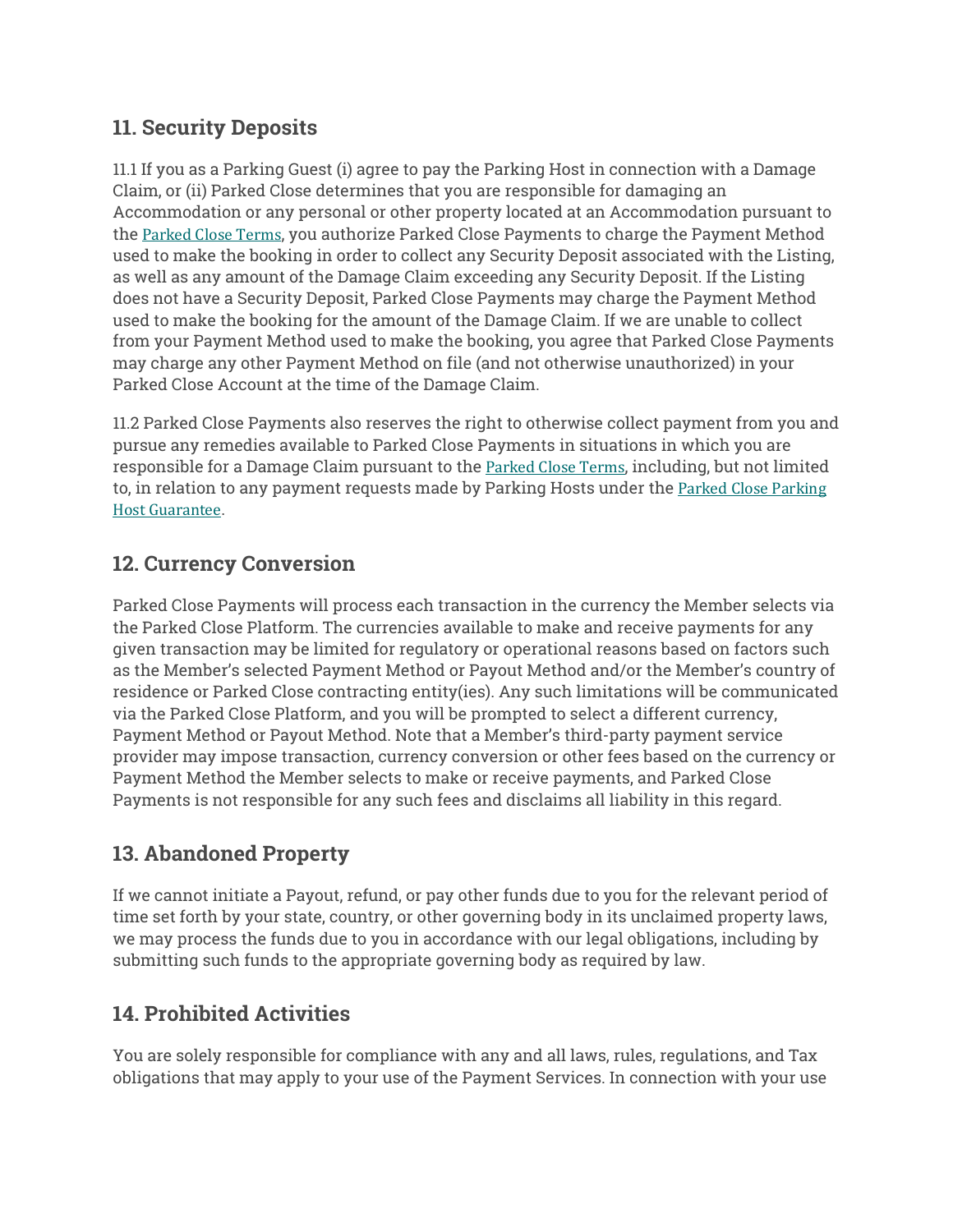of the Payment Services, you may not and you agree that you will not and will not assist or enable others to:

- breach or circumvent any applicable laws or regulations, agreements with third parties, third-party rights, or the Parked Close Terms, Policies, or Standards;
- use the Payment Services for any commercial or other purposes that are not expressly permitted by these Payments Terms;
- register or use any Payment Method or Payout Method with your Parked Close Account that is not yours or you do not have authorization to use;
- avoid, bypass, remove, deactivate, impair, descramble, or otherwise circumvent any technological measure implemented by Parked Close Payments or any of Parked Close Payments' providers or any other third party to protect the Payment Services;
- take any action that damages or adversely affects, or could damage or adversely affect, the performance or proper functioning of the Payment Services;
- attempt to decipher, decompile, disassemble, or reverse engineer any of the software used to provide the Payment Services; or
- violate or infringe anyone else's rights or otherwise cause harm to anyone.

## **15. Intellectual Property Ownership, Rights Notices**

15.1 The Payment Services are protected by copyright, trademark, and other laws of the United States and foreign countries. You acknowledge and agree that the Payment Services, including all associated intellectual property rights, are the exclusive property of Parked Close, Parked Close Payments and its licensors. You will not remove, alter or obscure any copyright, trademark, service mark or other proprietary rights notices incorporated in or accompanying the Payment Services. All trademarks, service marks, logos, trade names, and any other proprietary designations of Parked Close or Parked Close Payments used on or in connection with the Payment Services are trademarks or registered trademarks of Parked Close or Parked Close Payments in the United States and abroad. Trademarks, service marks, logos, trade names, and any other proprietary designations of third parties used on or in connection with Payment Services are used for identification purposes only and may be the property of their respective owners.

15.2 You will not use, copy, adapt, modify, prepare derivative works based upon, distribute, license, sell, transfer, publicly display, publicly perform, transmit, broadcast, or otherwise exploit the Payment Services, except as expressly permitted in these Payments Terms. No licenses or rights are granted to you by implication or otherwise under any intellectual property rights owned or controlled by Parked Close, Parked Close Payments, or its licensors, except for the licenses and rights expressly granted in these Payments Terms.

## **16. Feedback**

We welcome and encourage you to provide feedback, comments, and suggestions for improvements to the Payment Services ("**Feedback**"). You may submit Feedback by emailing us, through the "Contact" section of the Parked Close Platform, or pursuant to Section 27 ("**Contacting Parked Close Payments**"). Any Feedback you submit to us will be considered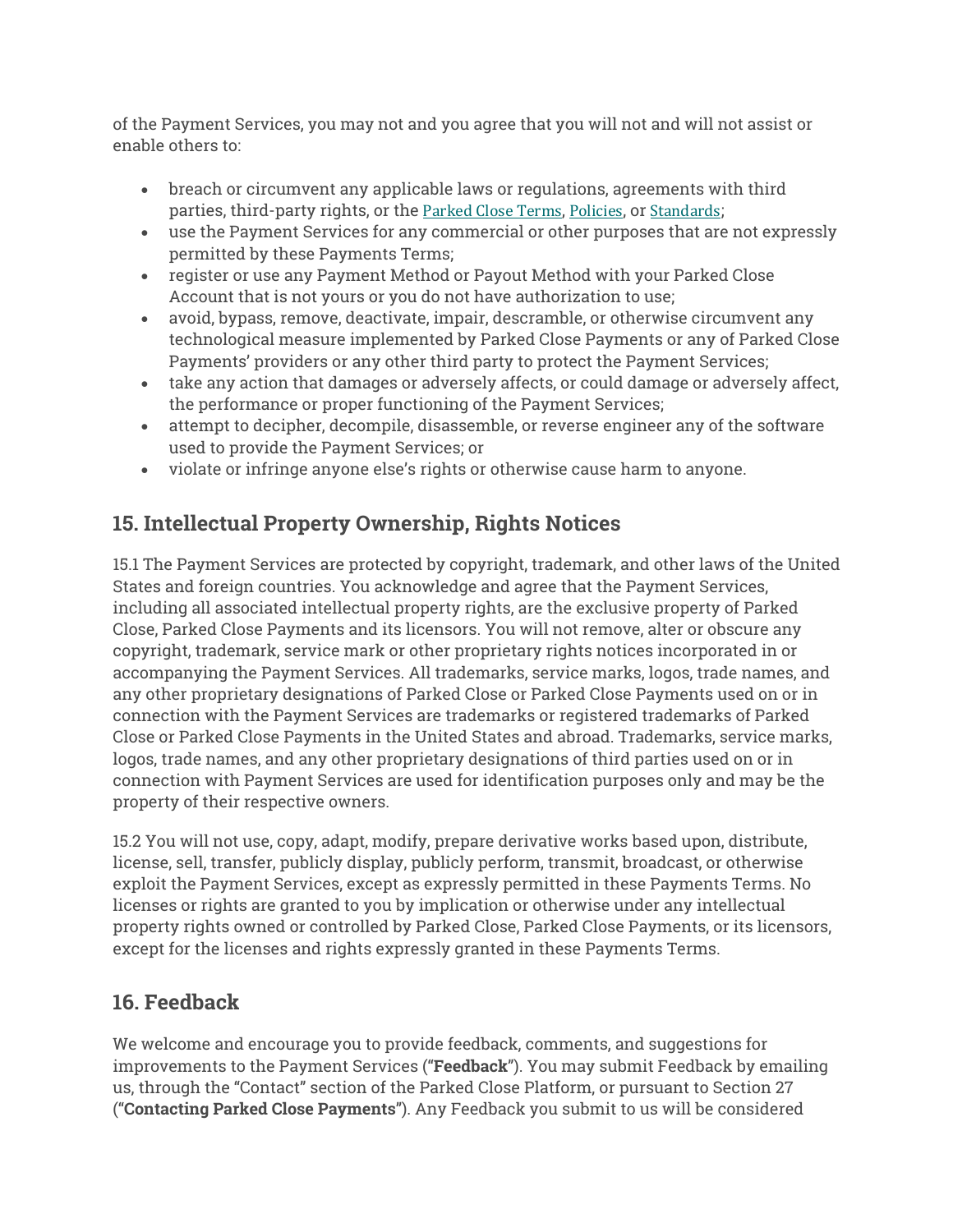non-confidential and non-proprietary to you. By submitting Feedback to us, you grant us a non-exclusive, worldwide, royalty-free, irrevocable, sub-licensable, perpetual license to use and publish those ideas and materials for any purpose, without compensation to you.

## **17. Disclaimers**

**17.1 If you choose to use the Payment Services, you do so voluntarily and at your sole risk. To the maximum extent permitted by law, the Payment Services are provided "as is", without warranty of any kind, either express or implied.**

**17.2 Notwithstanding Parked Close Payments' appointment as the limited payment collection agent of Providing Members for the purposes of accepting payments from Purchasing Members through the Parked Close Platform, Parked Close Payments explicitly disclaims all liability for any act or omission of any Member or other third party. Parked Close Payments does not have any duties or obligations as agent for each Providing Member except to the extent expressly set forth in these Payments Terms, and any additional duties or obligations as may be implied by law are, to the maximum extent permitted by applicable law, expressly excluded.**

**17.3 If we choose to conduct identity verification on any Member, to the extent permitted by applicable law, we disclaim warranties of any kind, either express or implied, that such checks will identify prior misconduct by a Member or guarantee that a Member will not engage in misconduct in the future.**

**17.4 The foregoing disclaimers apply to the maximum extent permitted by law. You may have other statutory rights or warranties which cannot lawfully be excluded. However, the duration of any statutorily required warranties shall be limited to the maximum extent (if any) permitted by law.**

## **18. Liability**

**18.1 Except as provided in Section 18.2, you acknowledge and agree that, to the maximum extent permitted by law, the entire risk arising out of your access to and use of the Payment Services remains with you. If you permit or authorize another person to use your Parked Close Account in any way, you are responsible for the actions taken by that person. Neither Parked Close Payments nor any other party involved in creating, producing, or delivering the Payment Services will be liable for any incidental, special, exemplary, or consequential damages, including lost profits, loss of data or loss of goodwill, service interruption, computer damage or system failure or the cost of substitute products or services, or for any damages for personal or bodily injury or emotional distress arising out of or in connection with (i) these Payments Terms, (ii) from the use of or inability to use the Payment Services, or (iii) from any communications, interactions, or meetings with other Members or other persons with whom you communicate, interact, transact, or meet with as a result of your use of the Payment Services, whether based on warranty, contract, tort (including negligence), product liability, or any other legal theory, and whether or not Parked Close Payments has been informed of the possibility of such damage, even if a limited remedy set forth herein is found to have**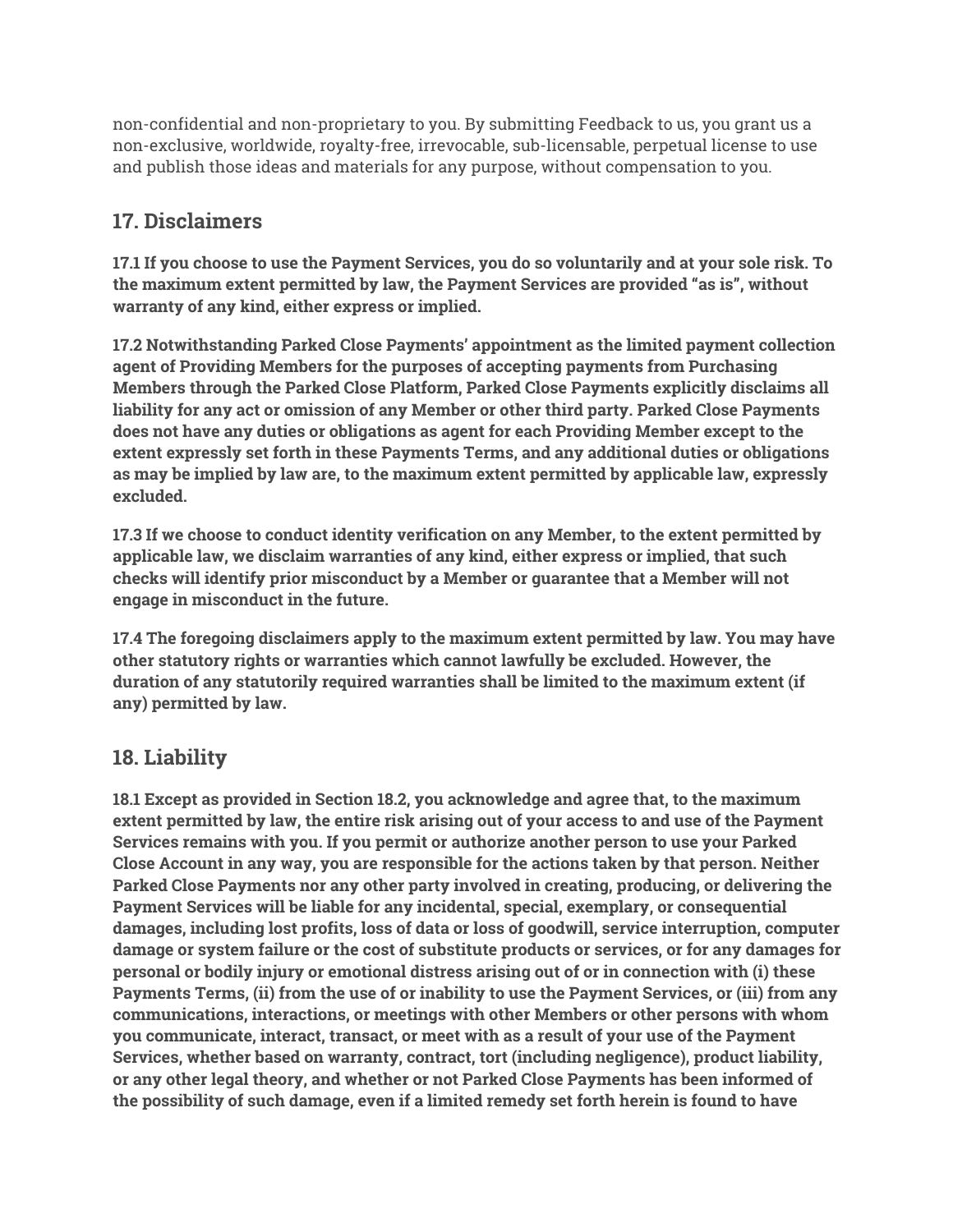**failed of its essential purpose. Except for our obligations to pay amounts to applicable Providing Members pursuant to these Payments Terms or an approved payment request under the Parked Close Parking Host Guarantee, in no event will Parked Close Payments' aggregate liability arising out of or in connection with these Payments Terms and your use of the Payment Services including, but not limited to, from your use of or inability to use the Payment Services, exceed the amounts you have paid or owe for bookings via the Parked Close Platform as a Parking Guest in the twelve (12) month period prior to the event giving rise to the liability, or if you are a Parking Host, the amounts paid by Parked Close Payments to you in the twelve (12) month period prior to the event giving rise to the liability, or one hundred U.S. dollars (US\$100), if no such payments have been made, as applicable. The limitations of damages set forth above are fundamental elements of the basis of the bargain between Parked Close Payments and you. Some jurisdictions do not allow the exclusion or limitation of liability for consequential or incidental damages, so the above limitation may not apply to you. If you reside outside of the U.S., this does not affect Parked Close Payments' liability for death or personal injury arising from its negligence, nor for fraudulent misrepresentation, misrepresentation as to a fundamental matter, or any other liability which cannot be excluded or limited under applicable law.**

**18.2 If you reside in the EEA or Australia and contract with Parked Close Payments Australia, Section 18.1 does not apply, and Parked Close Payments is liable under statutory provisions for intent and gross negligence by us, our legal representatives, directors, or other vicarious agents. The same applies to the assumption of guarantees or any other strict liability, or in case of a culpable injury to life, limb, or health. Parked Close Payments is liable for any negligent breaches of essential contractual obligations by us, our legal representatives, directors, or other vicarious agents; such liability is limited to the typically occurring foreseeable damages. Essential contractual obligations are such duties of Parked Close Payments in whose proper fulfillment you regularly trust and must trust for the proper execution of the contract. Any additional liability of Parked Close Payments is excluded to the maximum extent allowed by applicable law.**

## **19. Indemnification**

To the maximum extent permitted by applicable law, you agree to release, defend (at Parked Close Payments' option), indemnify, and hold Parked Close Payments and its affiliates and subsidiaries, and their officers, directors, employees, and agents, harmless from and against any claims, liabilities, damages, losses, and expenses, including, without limitation, reasonable legal and accounting fees, arising out of or in any way connected with (i) your breach of these Payments Terms; (ii) your improper use of the Payment Services; (iii) Parked Close Payments' Collection and Remittance of Occupancy Taxes; or (iv) your breach of any laws, regulations, or third-party rights. If your country of residence is in the EEA, the indemnification obligation according to this Section 19 only applies if and to the extent that the claims, liabilities, damages, losses, and expenses have been adequately caused by your culpable breach of a contractual obligation.

### **20. Termination, Suspension, and other Measures**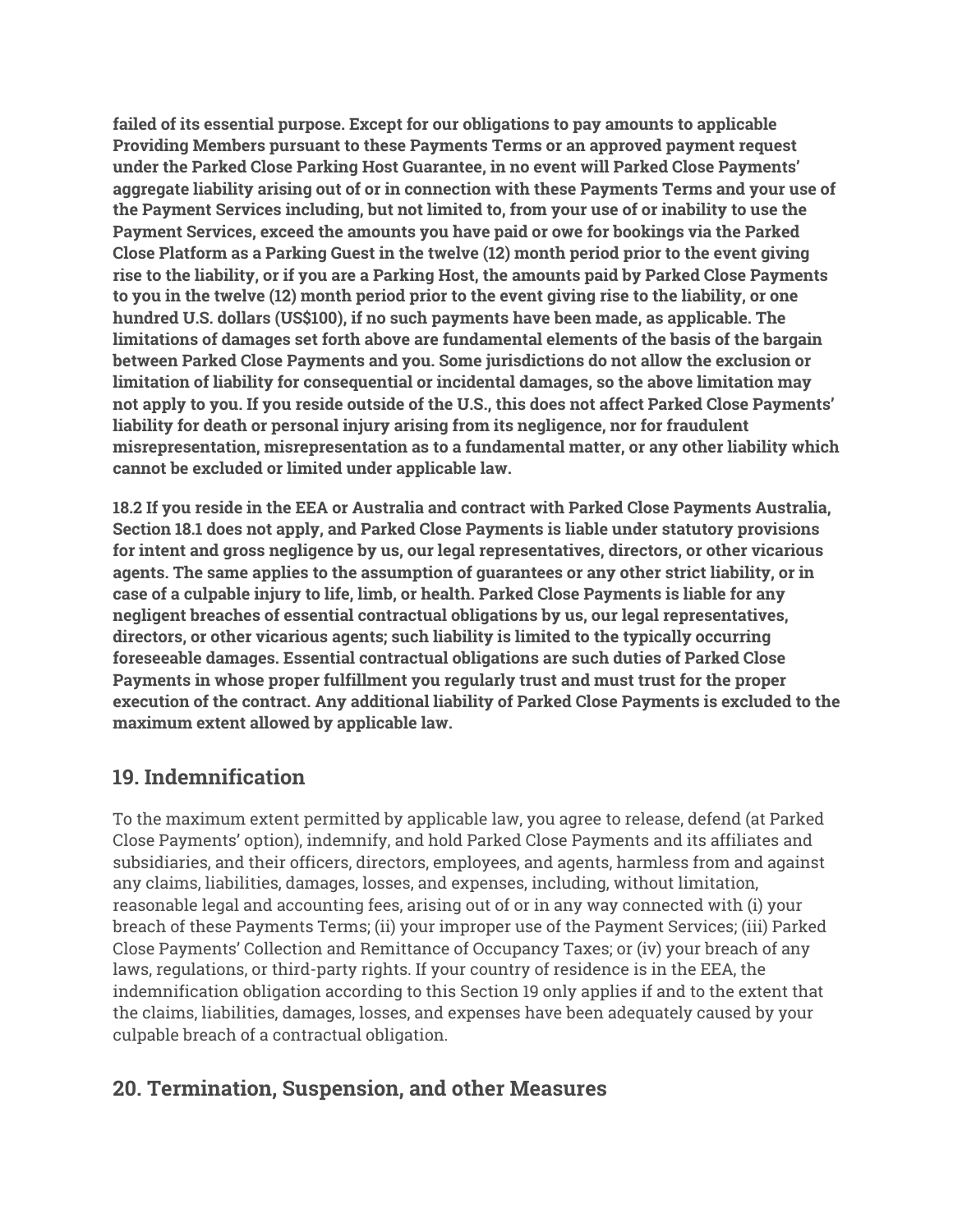20.1 This Agreement will continue unless and until it is terminated, suspended or other measures are taken as described in this Section 20.

20.2 You may terminate this Agreement at any time by sending us an email, or by following the termination procedures specified in the Parked Close Terms. Terminating this Agreement will also serve as notice to cancel your Parked Close Account pursuant to the Parked Close Terms. If you cancel your Parked Close Account as a Parking Host, Parked Close Payments will provide a full refund to any Parking Guests with confirmed booking(s). If you cancel your Parked Close Account as a Parking Guest, Parked Close Payments will initiate a refund for any confirmed booking(s) based on the Listing's cancellation policy.

20.3 Without limiting our rights specified below, Parked Close Payments may terminate this Agreement for convenience at any time by giving you thirty (30) days' notice via email to your registered email address (or two (2) months' prior notice for Members contracting with Parked Close Payments UK or Parked Close Payments Luxembourg).

20.4 Parked Close Payments may immediately, without notice terminate this Agreement if (i) you have materially breached your obligations under this Agreement; (ii) you have provided inaccurate, fraudulent, outdated, or incomplete information; (iii) you have violated applicable laws, regulations, or third-party rights; or (iv) Parked Close Payments believes in good faith that such action is reasonably necessary to protect other Members, Parked Close, Parked Close Payments, or third parties (for example in the case of fraudulent behavior of a Member).

20.5 In addition, Parked Close Payments may limit or temporarily or permanently suspend your use of or access to the Payment Services (i) to comply with applicable law, or the order or request of a court, law enforcement, or other administrative agency or governmental body, or if (ii) you have breached these Payments Terms, the Parked Close Terms, applicable laws, regulations or third-party rights, (iii) you have provided inaccurate, fraudulent, outdated, or incomplete information regarding a Payment Method or Payout Method, (iv) any amounts you owe under these Payments Term are overdue or in default, or (v) Parked Close Payments believes in good faith that such action is reasonably necessary to protect the personal safety or property of Parked Close, its Members, Parked Close Payments, or third parties, or to prevent fraud or other illegal activity.

20.6 In case of non-material breaches and where appropriate, you will be given notice of any measure by Parked Close Payments and an opportunity to resolve the issue to Parked Close Payments' reasonable satisfaction.

20.7 If Parked Close Payments takes any of the measures described in this Section you may appeal such a decision by contacting customer service.

20.8 If you are a Parking Host and we take any of the measures described in this Section we may refund your Parking Guests in full for any and all confirmed bookings, irrespective of preexisting cancellation policies, and you will not be entitled to any compensation for pending or confirmed bookings that were cancelled.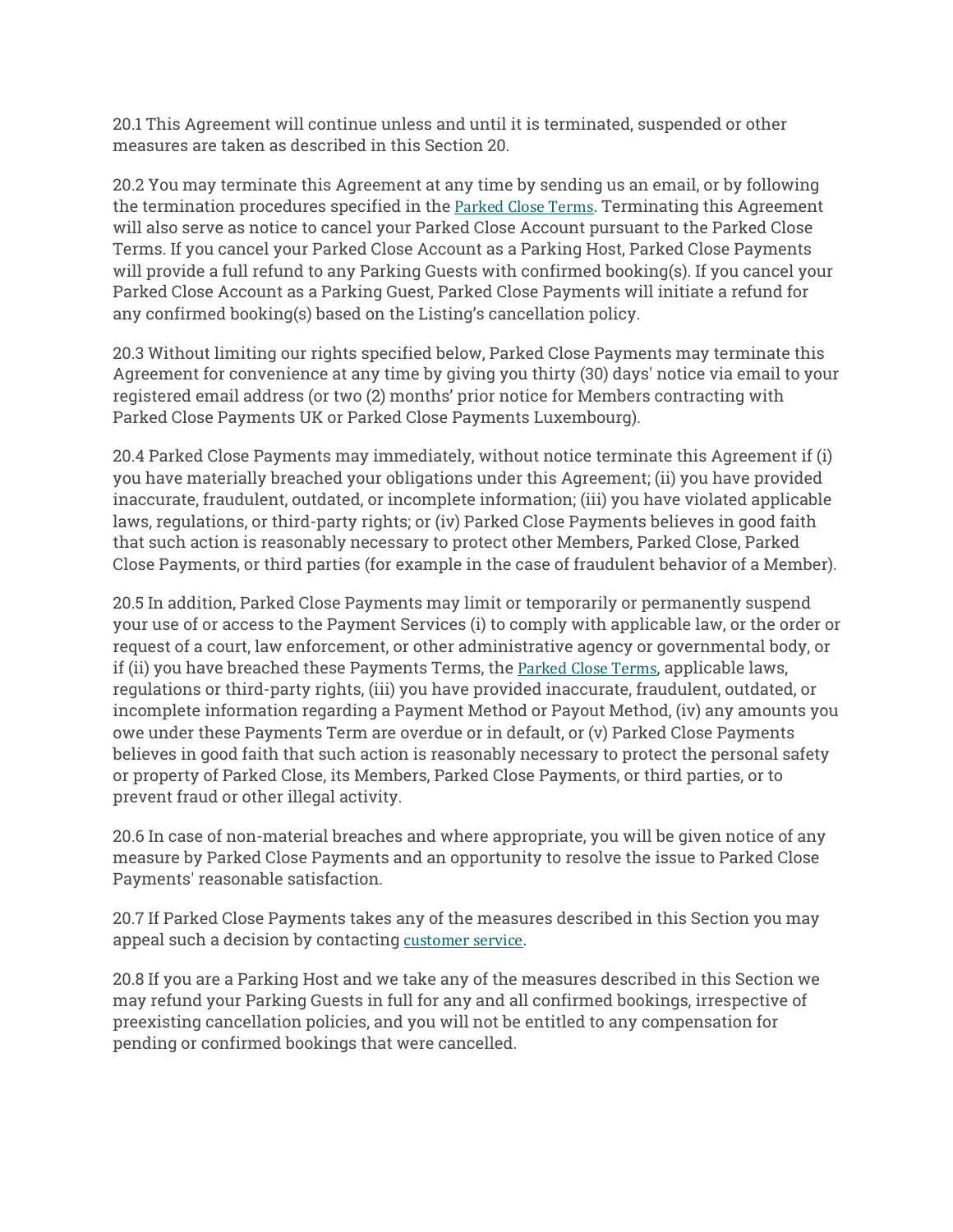20.9 If your access to or use of the Payment Services has been limited or this Agreement has been terminated by us, you may not register a new Parked Close Account or attempt to access and use the Payment Services through other an Parked Close Account of another Member.

20.10 Unless your country of residence is in the EEA, Sections 10 and 15 to 25 of these Payments Terms shall survive any termination or expiration of this Agreement.

## **21. Applicable Law and Jurisdiction**

21.1 If you are contracting with Parked Close Payments US, these Payments Terms will be interpreted in accordance with the laws of the State of California and the United States of America, without regard to conflict-of-law provisions. Judicial proceedings (other than small claims actions) that are excluded from the Arbitration Agreement in Section 23 must be brought in state or federal court in San Francisco, California, unless we both agree to some other location. You and we both consent to venue and personal jurisdiction in San Francisco, California.

21.2 If you are contracting with Parked Close China, these Payments Terms will be governed by and construed in accordance with the laws of China ("**China Laws**"). Any dispute arising from or in connection with these Payments Terms shall be submitted to the China International Economic and Trade Arbitration Commission (CIETAC) for arbitration in Beijing which shall be conducted in accordance with CIETAC's arbitration rules in effect at the time of applying for arbitration, provided that this section shall not be construed to limit any rights which Parked Close Payments may have to apply to any court of competent jurisdiction for an order requiring you to perform or be prohibited from performing certain acts and other provisional relief permitted under China Laws or any other laws that may apply to you. The arbitration proceedings shall be conducted in English. The arbitral award rendered is final and binding upon both parties.

21.3 If you are contracting with Parked Close Payments UK, these Payments Terms will be interpreted in accordance with English law. The application of the United Nations Convention on Contracts for the International Sale of Goods (CISG) is excluded. The choice of law does not impact your rights as a consumer according to the consumer protection regulations of your country of residence. If you are acting as a consumer, judicial proceedings that you are able to bring against us arising from or in connection with these Payments Terms may only be brought in a court located in England or a court with jurisdiction in your place of residence. If Parked Close Payments wishes to enforce any of its rights against you as a consumer, we may do so only in the courts of the jurisdiction in which you are a resident. If you are acting as a business, you agree to submit to the exclusive jurisdiction of the English courts.

21.4 If you are contracting with Parked Close Payments Luxembourg, these Payments Terms will be interpreted in accordance with Luxembourg law. The application of the United Nations Convention on Contracts for the International Sale of Goods (CISG) is excluded. The choice of law does not impact your rights as a consumer according to the consumer protection regulations of your country of residence. If you are acting as a consumer, judicial proceedings that you are able to bring against us arising from or in connection with these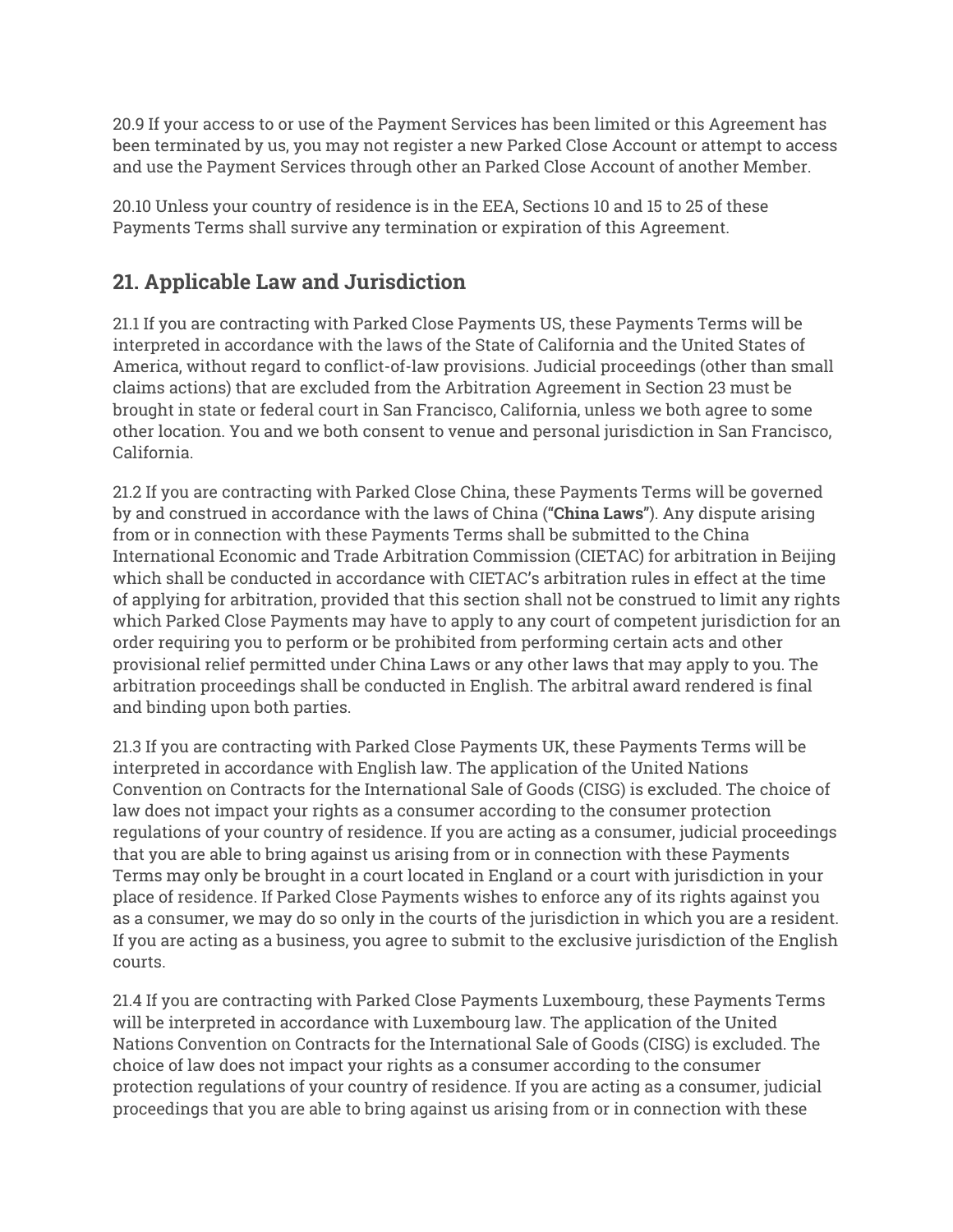Payments Terms may only be brought in a court located in Luxembourg or a court with jurisdiction in your place of residence. If Parked Close Payments wishes to enforce any of its rights against you as a consumer, we may do so only in the courts of the jurisdiction in which you are a resident. If you are acting as a business, you agree to submit to the exclusive jurisdiction of the Luxembourg courts.

21.5 If you are contracting with Parked Close Payments India, these Payments Terms will be interpreted in accordance with the laws of India. Any dispute arising from or in connection with these Payments Terms shall be submitted to the International Chamber of Commerce ("**ICC**") for arbitration in New Delhi, which shall be the seat and venue of arbitration. Such arbitration shall be conducted in accordance with the arbitration rules of the ICC in effect at the time of applying for arbitration, provided that this section shall not be construed to limit any rights which Parked Close Payments may have to apply to any court of competent jurisdiction for an order requiring you to perform or be prohibited from performing certain acts and other provisional relief permitted under the laws of India or any other laws that may apply to you. In the event one or more of the parties to the dispute are non-resident, the parties agree to exclude (for the avoidance of any doubt) the applicability of the provisions of Part I (save and except Section 9, Section 27, Section 37(1)(a) and Section 37(3) thereof) of the Indian Arbitration and Conciliation Act 1996 to any arbitration under this section. The arbitration proceedings shall be conducted in English. The arbitral award rendered is final and binding upon both parties. Each party shall bear its own costs in relation to the arbitration.

21.6 If you are contracting with Parked Close Payments Australia, these Payments Terms are governed by the laws of the State of New South Wales, Australia. The parties agree to submit to the non-exclusive jurisdiction of the courts of that State and courts of appeal of that State in respect of any proceedings arising out of or in connection with this Agreement.

## **22. Dispute Resolution and Arbitration Agreement**

22.1 This Dispute Resolution and Arbitration Agreement shall apply if you (i) are contracting with Parked Close Payments US; or (ii) bring any claim against any Parked Close Payments entity in the United States (to the extent not in conflict with Section 21).

22.2 Overview of Dispute Resolution Process. Parked Close Payments is committed to participating in a consumer-friendly dispute resolution process. To that end, these Payments Terms provide for a two-part process for individuals to whom Section 22.1 applies: (1) an informal negotiation directly with Parked Close's customer service team, and (2) a binding arbitration administered by the American Arbitration Association ("**AAA**") using its specially designed Consumer Arbitration Rules (as modified by this Section 22 and except as provided in Section 22.6). Specifically, the Consumer Arbitration Rules provide:

- Claims can be filed with AAA online (www.adr.org);
- Arbitrators must be neutral and no party may unilaterally select an arbitrator;
- Arbitrators must disclose any bias, interest in the result of the arbitration, or relationship with any party;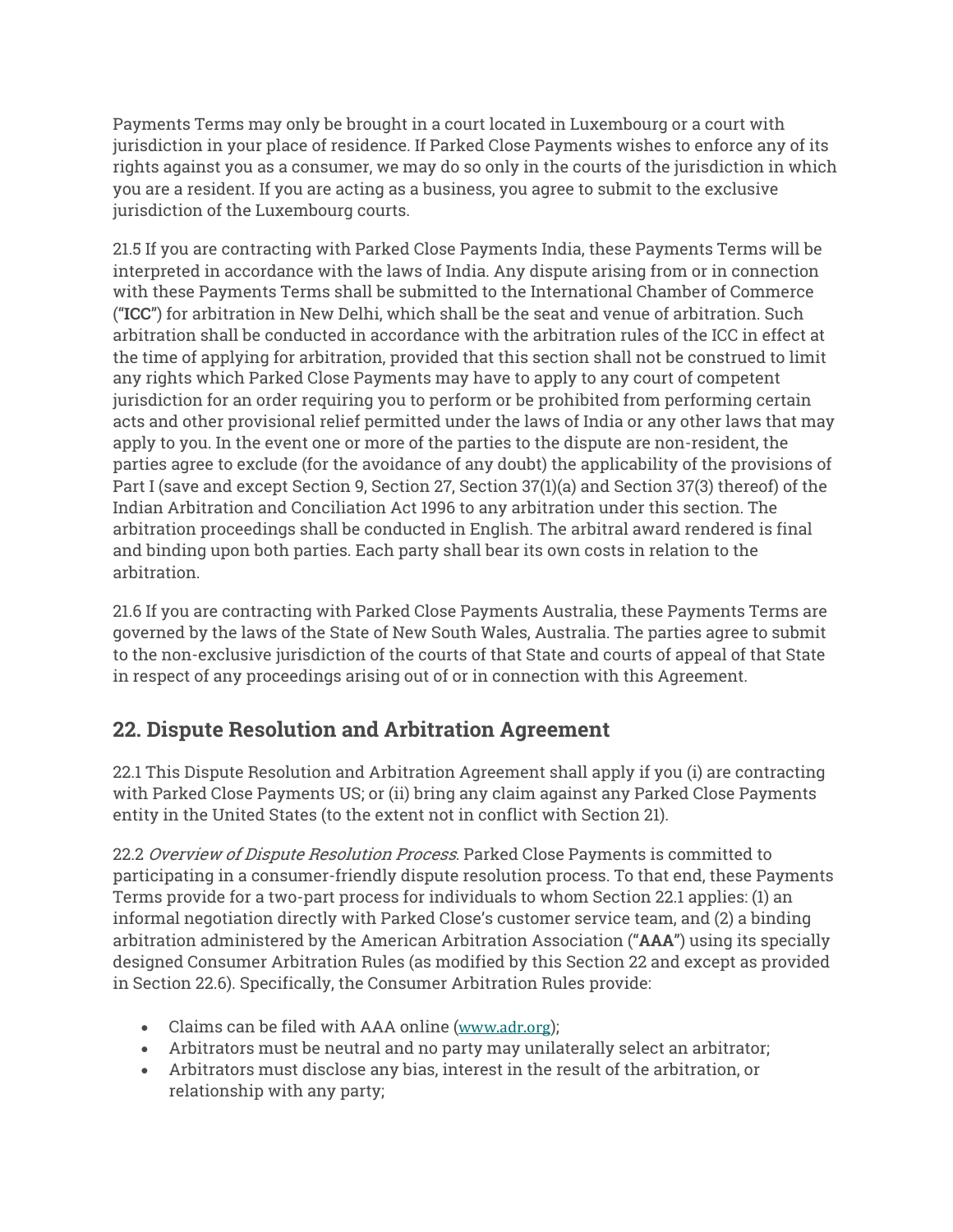- Parties retain the right to seek relief in small claims court for certain claims, at their option;
- The initial filing fee for the consumer is capped at \$200;
- The consumer gets to elect the hearing location and can elect to participate live, by phone, video conference, or, for claims under \$25,000, by the submission of documents; and
- The arbitrator can grant any remedy that the parties could have received in court to resolve the party's individual claim.

22.3 Pre-Arbitration Dispute Resolution and Notification. Prior to initiating an arbitration, you and Parked Close Payments each agree to notify the other party of the dispute and attempt to negotiate an informal resolution to it first. We will contact you at the email address you have provided to us; you can contact Parked Close's customer service team by emailing us. If after a good faith effort to negotiate one of us feels the dispute has not and cannot be resolved informally, the party intending to pursue arbitration agrees to notify the other party via email prior to initiating the arbitration. In order to initiate arbitration, a claim must be filed with the AAA and the written Demand for Arbitration (available at www.adr.org) provided to the other party, as specified in the AAA Rules.

**22.4 Agreement to Arbitrate. You and Parked Close Payments mutually agree that any dispute, claim or controversy arising out of or relating to these Payments Terms or the applicability, breach, termination, validity, enforcement or interpretation thereof, or to the use of the Payment Services (collectively, "Disputes") will be settled by binding individual arbitration (the "Arbitration Agreement"). If there is a dispute about whether this Arbitration Agreement can be enforced or applies to our Dispute, you and Parked Close Payments agree that the arbitrator will decide that issue.**

22.5 Exceptions to Arbitration Agreement. You and Parked Close Payments each agree that the following claims are exceptions to the Arbitration Agreement and will be brought in a judicial proceeding in a court of competent jurisdiction: (i) Any claim related to actual or threatened infringement, misappropriation or violation of a party's copyrights, trademarks, trade secrets, patents, or other intellectual property rights; (ii) Any claim seeking emergency injunctive relief based on exigent circumstances (e.g., imminent danger or commission of a crime, hacking, cyber-attack).

22.6 Arbitration Rules and Governing Law. This Arbitration Agreement evidences a transaction in interstate commerce and thus the Federal Arbitration Act governs the interpretation and enforcement of this provision. The arbitration will be administered by AAA in accordance with the Consumer Arbitration Rules and/or other AAA arbitration rules determined to be applicable by the AAA (the "**AAA Rules**") then in effect, except as modified here. The AAA Rules are available at www.adr.org.

22.7 Modification to AAA Rules - Arbitration Hearing/Location. In order to make the arbitration most convenient to you, Parked Close Payments agrees that any required arbitration hearing may be conducted, at your option, (a) in the county where you reside; (b) in San Francisco County; (c) in any other location to which you and Parked Close Payments both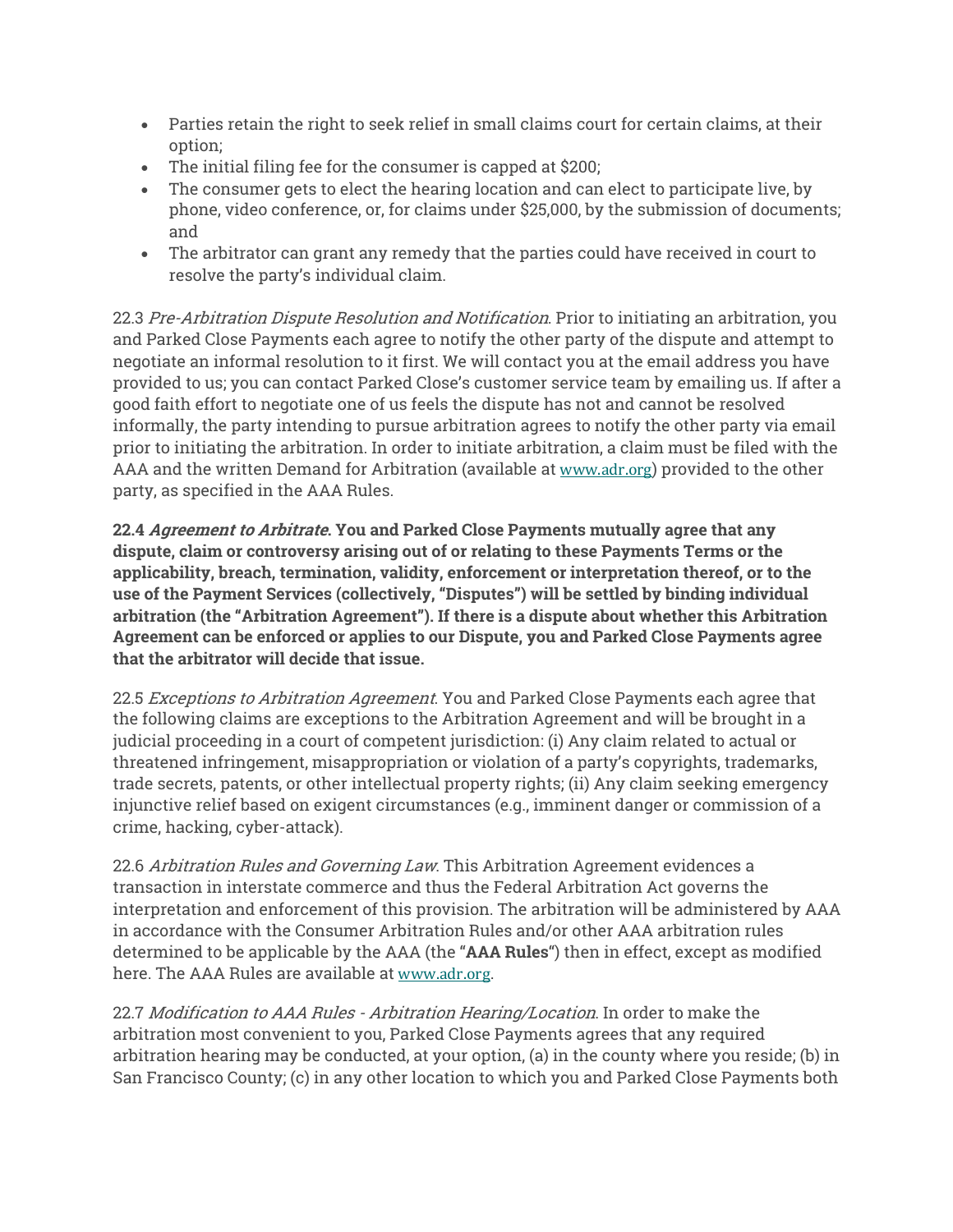agree; (d) via phone or video conference; or (e) for any claim or counterclaim under \$25,000, by solely the submission of documents to the arbitrator.

22.8 Modification of AAA Rules - Attorney's Fees and Costs. You and Parked Close Payments agree that Parked Close Payments will be responsible for payment of the balance of any initial filing fee under the AAA Rules in excess of \$200 for claims of \$75,000 or less. You may be entitled to seek an award of attorney fees and expenses if you prevail in arbitration, to the extent provided under applicable law and the AAA rules. Unless the arbitrator determines that your claim was frivolous or filed for the purpose of harassment, Parked Close Payments agrees it will not seek, and hereby waives all rights it may have under applicable law or the AAA rules, to recover attorneys' fees and expenses if it prevails in arbitration.

22.9 Arbitrator's Decision. The arbitrator's decision will include the essential findings and conclusions upon which the arbitrator based the award. Judgment on the arbitration award may be entered in any court with proper jurisdiction. The arbitrator may award declaratory or injunctive relief only on an individual basis and only to the extent necessary to provide relief warranted by the claimant's individual claim.

**22.10 Jury Trial Waiver. You and Parked Close Payments acknowledge and agree that we are each waiving the right to a trial by jury as to all arbitrable Disputes.**

**22.11 No Class Actions or Representative Proceedings. You and Parked Close Payments acknowledge and agree that, to the fullest extent permitted by applicable law, we are each waiving the right to participate as a plaintiff or class member in any purported class action lawsuit, class-wide arbitration, private attorney general action, or any other representative proceeding as to all Disputes. Further, unless you and Parked Close Payments both otherwise agree in writing, the arbitrator may not consolidate more than one party's claims and may not otherwise preside over any form of any class or representative proceeding. If the "class action lawsuit" waiver or the "class-wide arbitration" waiver in this Section 22.11 is held unenforceable with respect to any Dispute, then the entirety of the Arbitration Agreement will be deemed void with respect to such Dispute and the Dispute must proceed in court. If the "private attorney general action" waiver or the "representative proceeding" waiver in this Section 19.11 is held unenforceable with respect to any Dispute, those waivers may be severed from this Arbitration Agreement and you and Parked Close Payments agree that any private attorney general claims and representative claims in the Dispute will be severed and stayed, pending the resolution of any arbitrable claims in the Dispute in individual arbitration.**

22.12 Severability. Except as provided in Section 22.11, in the event that any portion of this Arbitration Agreement is deemed illegal or unenforceable, such provision shall be severed and the remainder of the Arbitration Agreement shall be given full force and effect.

22.13 *Changes*. Notwithstanding the provisions of Section 3 ("Modification of these Payments Terms"), if Parked Close Payments changes this Section 22 ("Dispute Resolution and Arbitration Agreement") after the date you last accepted these Payments Terms (or accepted any subsequent changes to these Payments Terms), you may reject any such change by sending us written notice (including by email) within thirty (30) days of the date such change became effective, as indicated in the "Last Updated" date above or in the date of Parked Close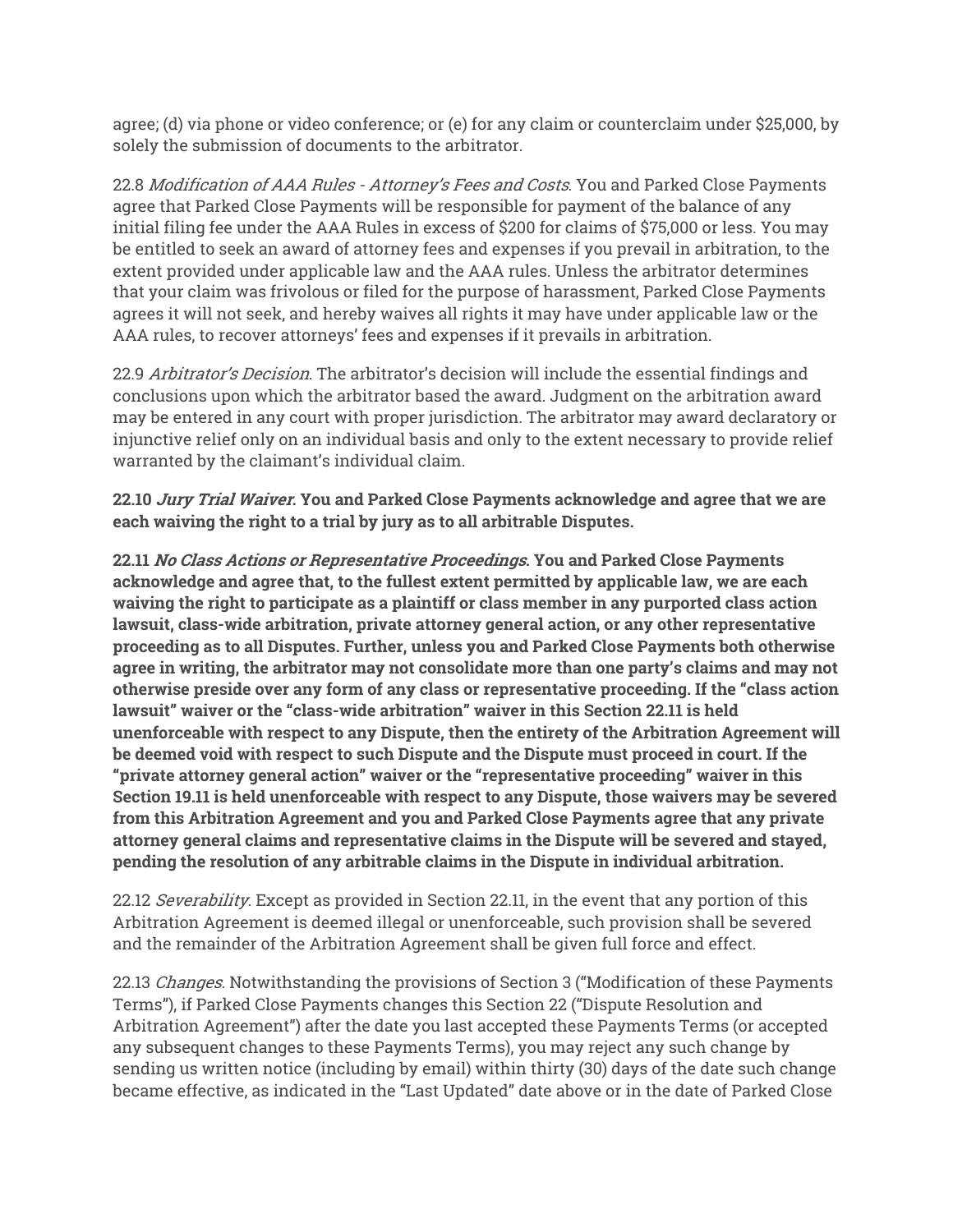Payments' email to you notifying you of such change. By rejecting any change, you are agreeing that you will arbitrate any Dispute between you and Parked Close Payments in accordance with the provisions of the "Dispute Resolution" section as of the date you last accepted these Payments Terms (or accepted any subsequent changes to these Payments Terms).

22.14 Survival. Except as provided in Section 22.12 and subject to Section 20.8, this Section 22 will survive any termination of these Payments Terms and will continue to apply even if you stop using the Payment Services or terminate your Parked Close Account.

## **23. General Provisions**

23.1 Except as they may be supplemented by additional terms and conditions, policies, guidelines, or standards, these Payments Terms constitute the entire Agreement between Parked Close Payments and you regarding the subject matter hereof, and supersede any and all prior oral or written understandings or agreements between Parked Close Payments and you regarding the Payment Services.

23.2 No joint venture, partnership, employment, or agency relationship exists between you or Parked Close Payments as a result of this Agreement or your use of the Payment Services.

23.3 If any provision of these Payments Terms is held to be invalid or unenforceable, such provision will be struck and will not affect the validity and enforceability of the remaining provisions.

23.4 Parked Close Payments' failure to enforce any right or provision in these Payments Terms will not constitute a waiver of such right or provision unless acknowledged and agreed to by us in writing. Except as expressly set forth in these Payments Terms, the exercise by either party of any of its remedies under these Payments Terms will be without prejudice to its other remedies under these Payments Terms or otherwise permitted under law.

23.5 You may not assign, transfer, or delegate this Agreement and your rights and obligations hereunder without Parked Close Payments' prior written consent. Parked Close Payments may without restriction assign, transfer, or delegate this Agreement and any rights and obligations, at its sole discretion, with thirty (30) days' prior notice (or two (2) months' prior notice for Members contracting with Parked Close Payments UK or Parked Close Payments Luxembourg). Your right to terminate this Agreement at any time remains unaffected.

23.6 This Agreement does not and is not intended to confer any rights or remedies upon any person other than the parties. Notwithstanding the foregoing, the parties agree that the payment card networks are third-party beneficiaries of this Agreement for purposes of enforcing provisions related to payments, but that their consent or agreement is not necessary for any changes or modifications to this Agreement.

23.7 Unless specified otherwise, any notices or other communications permitted or required under this Agreement, will be in writing and given by Parked Close Payments via email, Parked Close Platform notification, or messaging service (including SMS and WeChat). For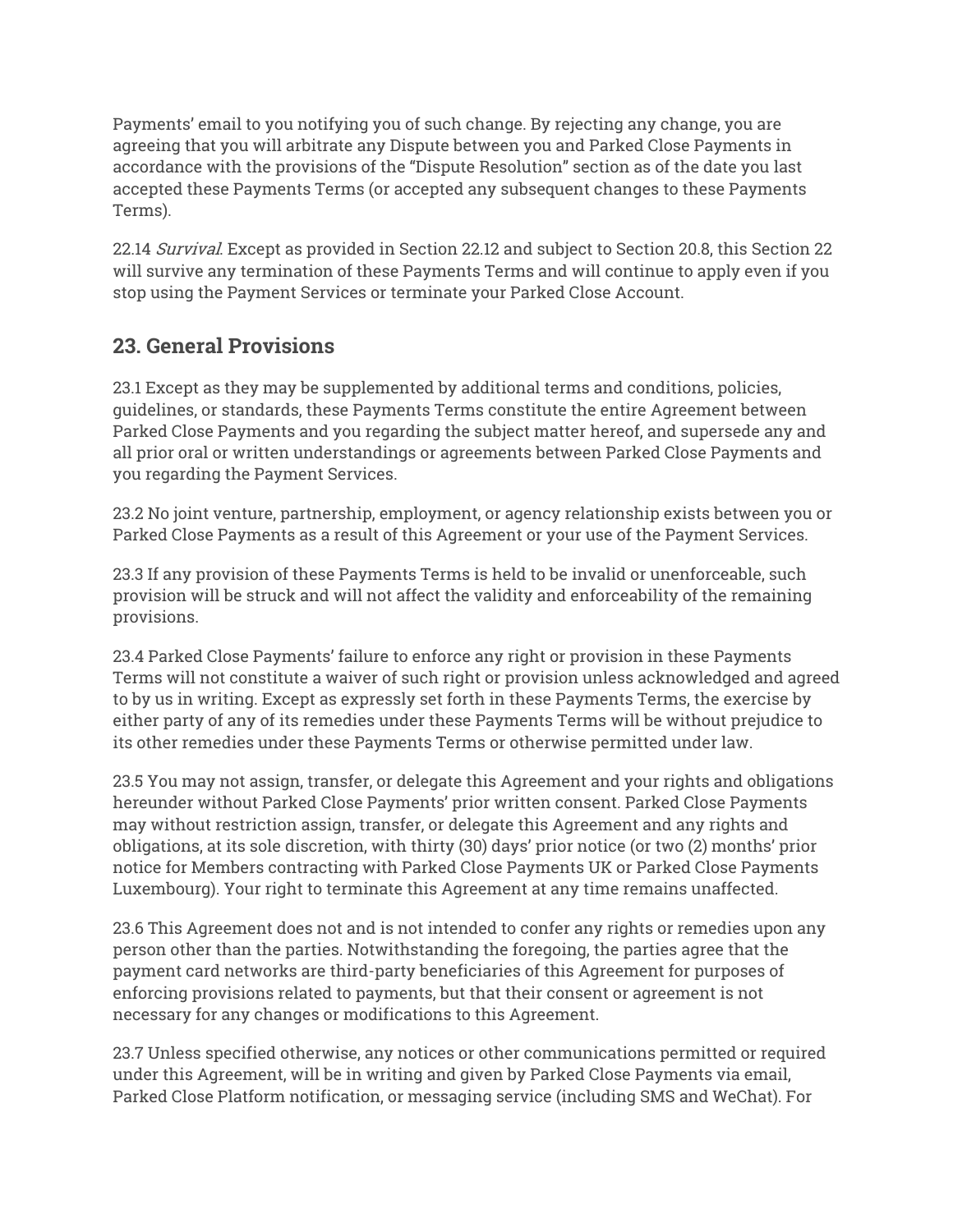notices made to Members residing outside of EEA, the date of receipt will be deemed the date on which Parked Close transmits the notice.

23.8 If you are contracting with Parked Close Payments Luxembourg, this Agreement is concluded in the language as applied by the Parked Close Terms of Service and all communication undertaken during this contractual relationship shall be made in that language.

## **24. Additional Clauses for Users Contracting with Parked Close Payments UK**

The following paragraphs will apply if you are contracting with Parked Close Payments UK:

#### **24.1 Payment Service User**

24.1.1 The Payment Services include the payment collection service provided to Parking Hosts contracting with Parked Close Payments UK. The payment collection service constitutes a "payment service" regulated under the Payment Services Regulations and for these purposes Parked Close Payments UK treats Parking Hosts as the "payment service user."

24.1.2 By agreeing to these Payments Terms you as Parking Host have consented to Parked Close Payments UK's payment of each Payout to your chosen Payout Method. Parking Hosts may change a Payout Method up to one (1) day before the time agreed for the Payout as set out in Section 7.2. Parked Close Payments UK will be deemed to have received the Parking Host's payment order to the Parking Host on the same date Parked Close Payments UK agrees to initiate the Payout in accordance with Section 7.2.

24.1.3 Parked Close Payments UK will endeavor to ensure that Parking Hosts based in the EEA will receive each Payout by the end of the business day following Parked Close Payments UK's initiation of the Payout.

24.1.4 *Communication*. Parked Close Payments will provide the Parking Host notice via email when we initiate each Payout. We will also provide notice to a Parking Host's registered email address if the Payout is returned to us because of an error. It is your responsibility as a Parking Host to ensure that you provide us with a current, accurate, and valid email address.

#### **24.2 Resolution Procedures for Diverted Payouts**

24.2.1 If you as a Parking Host believe that a Payout properly due to you has been or may be diverted without your permission ("**Diverted Payout**") because your password or other credentials to log into your Parked Close Account ("**Credentials**") are lost or stolen, you should notify Parked Close Payments UK pursuant to Section 27 immediately. As a Parking Host you may be liable for losses relating to any Diverted Payout arising from the use of lost, stolen, or misappropriated Credentials (including the loss of a mobile phone on which you have installed the Application) or where you have failed to keep your Credentials safe, up to a maximum of £50. Provided that you notify us of any Diverted Payout without delay and at the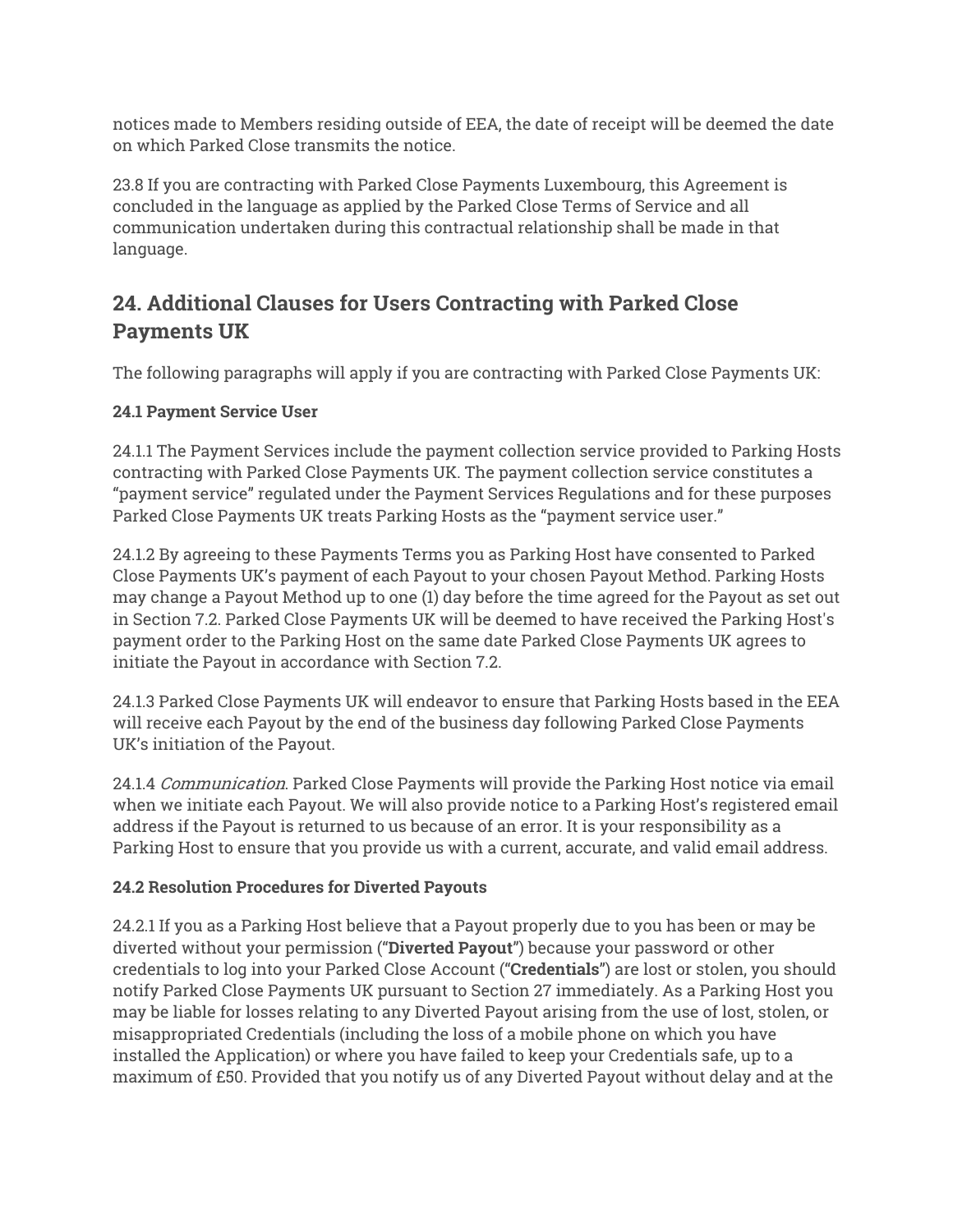very latest within 13 months of the date of the payment, you may be entitled to a refund of that payment.

24.2.2 We will not be liable for any loss arising from: (i) Diverted Payouts where you acted fraudulently or where, with intent or gross negligence, you failed to use the Parked Close Platform and/or Payment Services in accordance with the Parked Close Terms or these Payments Terms (including the obligation to keep your Credentials safe); (ii) or any payout transaction which we facilitated in accordance with information provided by you where the information you provided was incorrect.

24.2.3 If you as Parking Host claim not to have received a Payout properly due to you via your chosen Payout Method, Parked Close Payments UK will (if requested) make immediate efforts to trace the payment and will notify you of the outcome. Unless we can prove that the payment was received by you via your chosen Payout Method, we will refund the amount.

24.2.4 Any complaints about the Payment Services should be made to Parked Close Payments UK pursuant to Section 27. Complaints that are made in accordance with this section that relate to the provision of Payment Services by Parked Close Payments UK will be eligible for referral to the Financial Ombudsman and will be subject to the Rules of the Financial Ombudsman Service. The UK Financial Ombudsman Service offer a free complaints resolution service to individuals, micro-enterprises, small charities, and trustees of small trusts. You can contact the UK Financial Ombudsman by (i) telephone from inside the UK: 0300 123 9123 or 0800 023 4567; from other countries: +44 20 7964 0500, on Monday to Friday, 8am to 8pm and on Saturday 9am to 1pm; (ii) post: South Quay Plaza, 183 Marsh Wall, London E14 9SR; or (iii) email: enquiries@financial-ombudsman.org.uk. The UK Financial Ombudsman Service is also available in a number of different languages and if you need it you will be put in touch with a translator when you contact the UK Financial Ombudsman Service.

#### **24.3 Installment Feature for Users with Brazil As Country of Residence**

Section 8, "**Financial Terms for Parking Guests**", shall be amended by adding the following subsection: "You acknowledge that if your Parked Close Account is located in Brazil and you are paying by credit card, you may pay for your booking in multiple installments as long as your credit card supports installments and is issued in Brazil. The number of installments may vary, but will be presented to you before you complete your booking transaction. You acknowledge that the Total Fees may be increased when you choose to pay for your booking in installments. Your use of the installment feature is subject to additional terms and conditions imposed by us, as well as terms and conditions imposed by the applicable thirdparty payment service provider."

## **25. Additional Clauses for Users Contracting with Parked Close Payments Luxembourg**

The following paragraphs will apply if you are contracting with Parked Close Payments Luxembourg: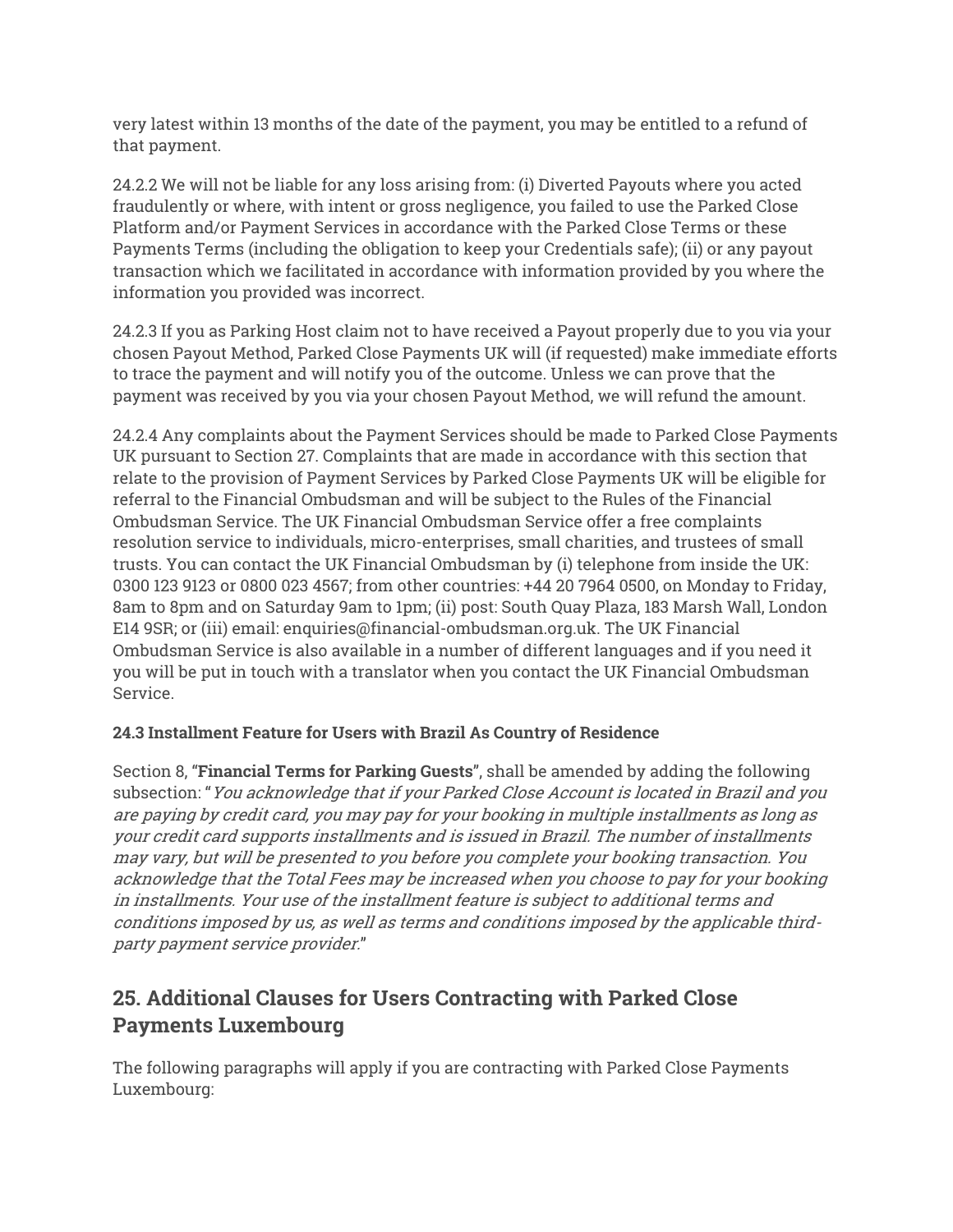#### **25.1 Payment Service User**

25.1.1 The Payment Services include the payment service provided to Parking Hosts contracting with Parked Close Payments Luxembourg. The Payment Services constitute "payment services" regulated under the modified Law of 10 November 2009 on payment services ("**Law of 2009**") and for these purposes Parked Close Payments Luxembourg treats Parking Hosts as the "payment service user" according to the Law of 2009.

25.1.2 By agreeing to these Payments Terms you as Parking Host have consented to Parked Close Payments Luxembourg's payment of each Payout to your chosen Payout Method. Parking Hosts may change a Payout Method up to one (1) day before the time agreed for the Payout as set out in Section 7.2. Parked Close Payments Luxembourg will be deemed to have received the Parking Host's payment order to the Parking Host on the same date Parked Close Payments Luxembourg agrees to initiate the Payout in accordance with Section 7.2.

25.1.3 In the relation between you and Parked Close Payments Luxembourg, the legal provisions relating to the form of and procedure for giving consent to the initiation of a payment order or the execution of a payment transaction and the withdrawal of such consent such as Articles 81 and 93 of the Law 2009 on payment services shall apply at any time.

25.1.4 Parked Close Payments Luxembourg will endeavor to ensure that Parking Hosts based in the EEA will receive each Payout by the end of the business day following Parked Close Payments Luxembourg's initiation of the Payout.

25.1.5 Communication. Parked Close Payments will provide the Parking Host notice via email when we initiate each Payout. We will also provide notice to a Parking Host's registered email address if the Payout is returned to us because of an error. It is your responsibility as a Parking Host to ensure that you provide us with a current, accurate, and valid email address.

#### **25.2 Resolution Procedures for Diverted Payouts**

25.2.1 If you as a Parking Host believe that a Payout is a Diverted Payout because your Credentials are lost or stolen or in case of an unauthorized, incorrectly initiated or incorrectly executed payment transaction, you should notify Parked Close Payments Luxembourg pursuant to Section 27 immediately. As a Parking Host you may be liable for losses relating to any Diverted Payout arising from the use of lost, stolen, or misappropriated Credentials (including the loss of a mobile phone on which you have installed the Application) or where you have failed to keep your Credentials safe, up to a maximum of 50€. Provided that you notify us of any Diverted Payout without delay and at the very latest within 13 months following the debit date, you may be entitled to a refund of that payment.

25.2.2 We will not be liable for any loss arising from: (i) Diverted Payouts where you acted fraudulently or where, with intent or gross negligence, you failed to use the Parked Close Platform and/or Payment Services in accordance with the Parked Close Terms or these Payments Terms (including the obligation to keep your Credentials safe); (ii) or any payout transaction which we facilitated in accordance with information provided by you where the information you provided was incorrect.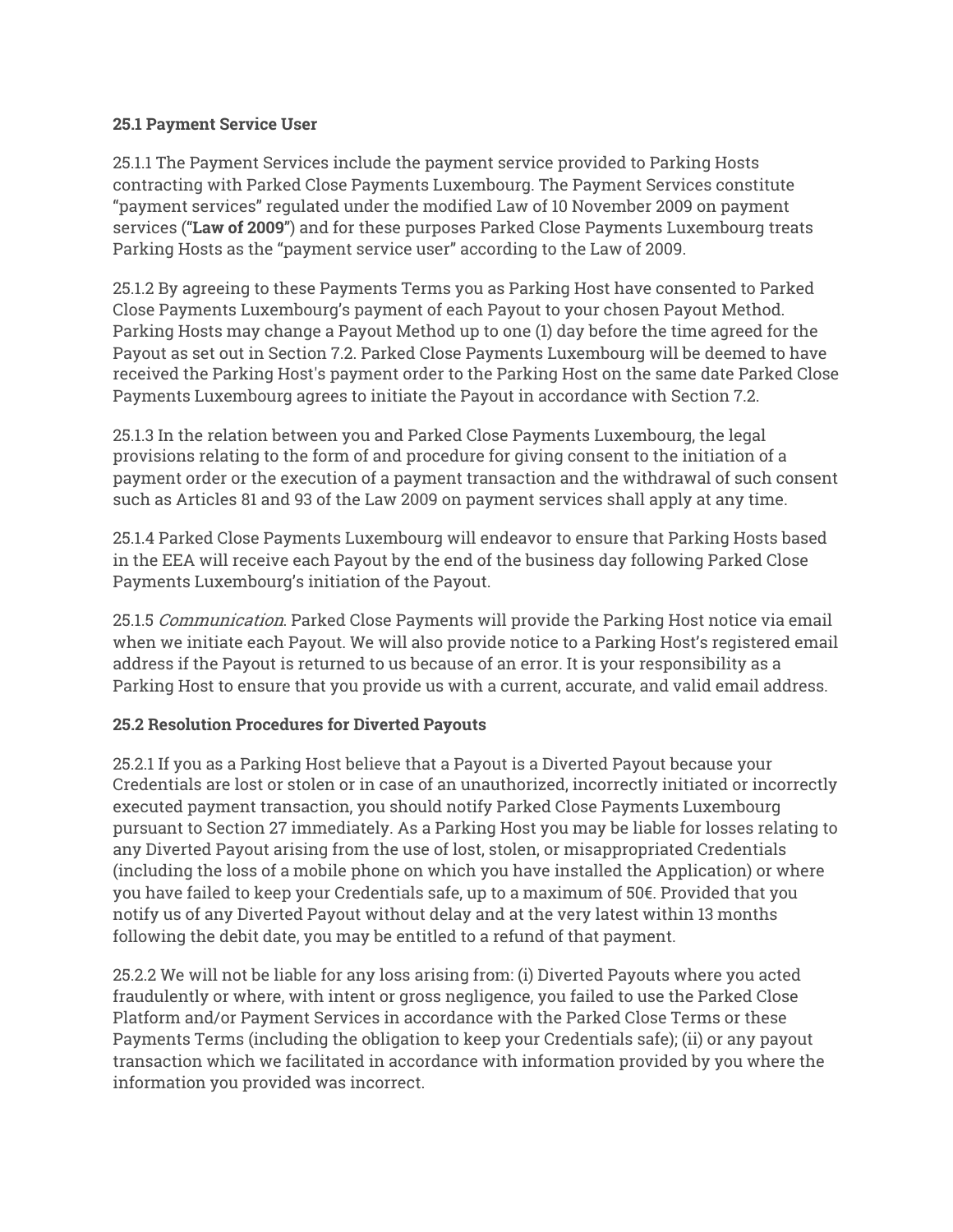25.2.3 If you as Parking Host claim not to have received a Payout properly due to you via your chosen Payout Method, Parked Close Payments Luxembourg will (if requested) make immediate efforts to trace the payment and will notify you of the outcome. Unless we can prove that the payment was received by you via your chosen Payout Method, we will refund the amount.

#### **25.3 Out-of-court complaints**

Any complaint, namely relating to any loss, theft, misappropriation or unauthorized use in connection with the Payment Services, or unauthorized or erroneous transactions should be made in writing to Parked Close Payments Luxembourg pursuant to Section 27.

In case you did not receive an answer or a satisfactory answer from Parked Close Payments Luxembourg within one month from the date the complaint was sent, you may file your request with the supervisory authority of Parked Close Payments Luxembourg, the CSSF (as defined in Section 27) within one year after you filed your complaint with Parked Close Payments Luxembourg. The CSSF will act as an out-of-court complaint resolution body. The request must be filed with the CSSF in writing, by post or by fax to the CSSF or by email to the address/number available on the CSSF website, or online on the CSSF website. The request shall be filed in English, French, German or Luxembourgish. The request shall be supported by a statement of the reasons on which it is based together with the following documents:

- a detailed and chronological statement of the facts underlying the complaint and the steps already taken by you;
- a copy of the prior complaint made to Parked Close Payments Luxembourg;
- a copy of the answer to the prior complaint or the confirmation that you did not receive an answer one month after you sent your prior complaint;
- the statement that you did not refer the matter to a court, an arbitrator or another outof-court complaint resolution body in Luxembourg or abroad;
- your agreement with the request handling conditions of the CSSF as body responsible for the out-of-court resolution of your complaint;
- your express authorisation so that the CSSF can transmit its request (including the attachments) as well as any future correspondence or information to Parked Close Payments Luxembourg;
- in the case where a person acts on your behalf, a document showing that the person is legally entitled to act so; and
- a copy of your valid ID document.

#### 25.4. **For Parking Guests with France As Country of Residence.**

Notwithstanding anything to the contrary in the Payment Terms, for the avoidance of any doubt, in connection with Parking Guests who reside in France, the Total Fees, installments or periodic payments, including Recurring Payments, collected by Parked Close Payments from such Parking Guest are down payments ("acomptes") within the meaning of French law.

## **26. Additional Clauses for Users that are Businesses.**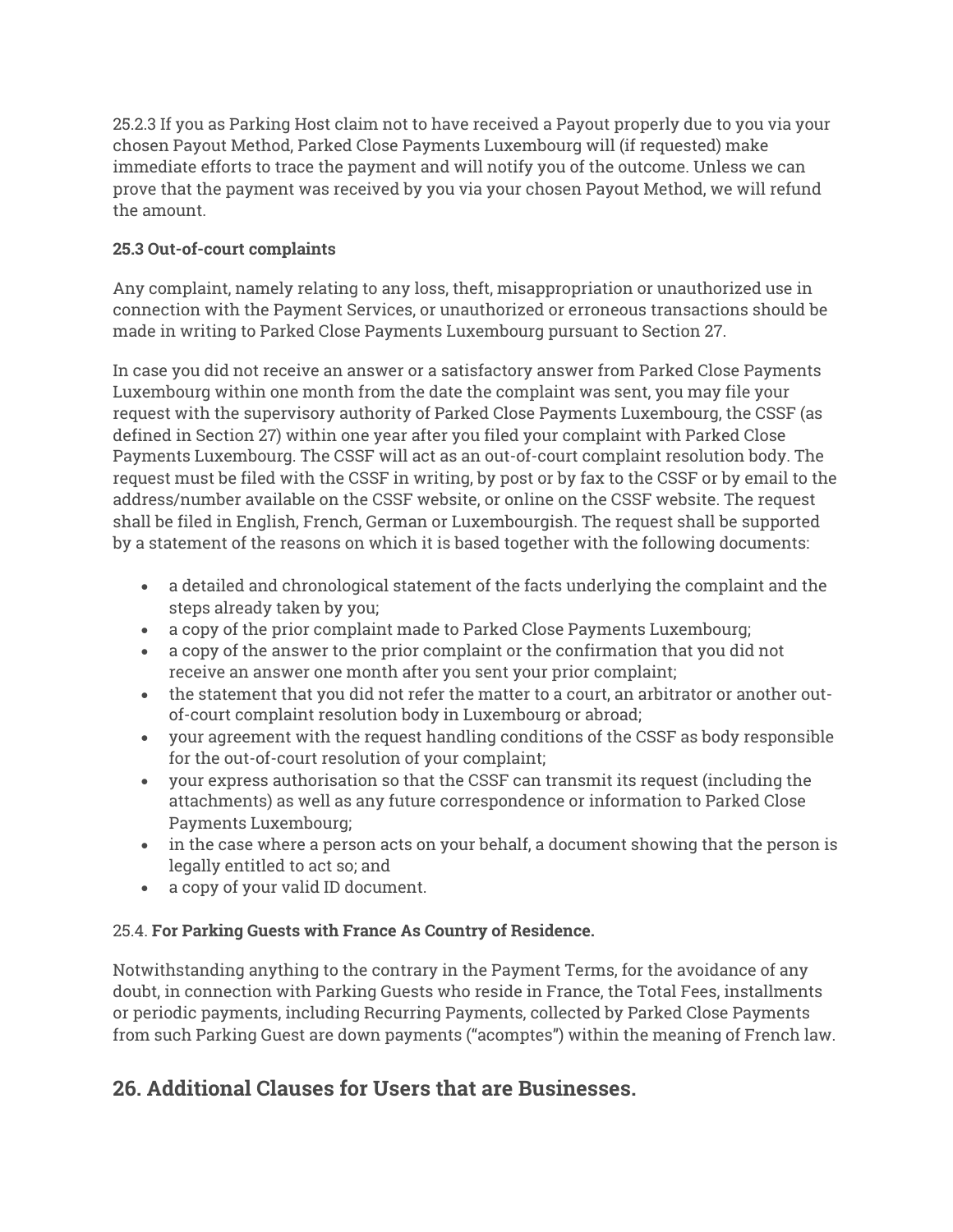The following paragraphs also apply if you are using the Payment Services as a representative ("**Representative**") acting on behalf a business, company or other legal entity (in such event, for purposes of the Payment Terms, "you" and "your" will refer and apply to that business, company or other legal entity).

26.1 You accept the Payment Terms and you will be responsible for any act or omission of employees or third-party agents using the Payment Service on your behalf.

26.2 You and your Representative individually affirm that you are authorized to provide the information described in section 6 above and your Representative has the authority to bind you to these Payment Terms. We may require you to provide additional information or documentation demonstrating your Representative's authority.

26.3 You represent and warrant to us that: (i) you are duly organized, validly existing and in good standing under the laws of the country in which your business is registered and that you are registering for receiving the Payment Services; and (ii) you have all requisite right, power, and authority to enter into this Agreement, perform your obligations, and grant the rights, licenses, and authorizations in this Agreement.

26.4 If you are using your Payment Method for the benefit of your employees or other authorized third-party in connection with Parked Close for Work, as permitted by your account, you authorize Parked Close Payments to charge your Payment Method for bookings requested by employees at your company or other permitted third-party.

26.5 For any Payout Method linked to your Parked Close Account, you authorize Parked Close Payments to store the Payout Method, remit payments using the Payout Method for bookings associated with your Parked Close Account and take any other action as permitted in the Payment Terms in respect of the Payout Method.

26.6 If you handle, store or otherwise process payment card information on behalf of anyone or any third-party, you agree to comply on an ongoing basis with applicable data privacy and security requirements under the current Payment Card Industry Data Security Standard with regards to the use, access, and storage of such credit card information. For additional information, including tools to help you assess your compliance, see http://www.visa.com/cisp and https://www.mastercard.com/sdp.

## **27. Contacting Parked Close Payments**

You may contact Parked Close Payments regarding the Payment Services using the at Crowdsourced Geofencing Solutions, LLC, 5109 S. Tamiami Trail, Sarasota, Florida 34231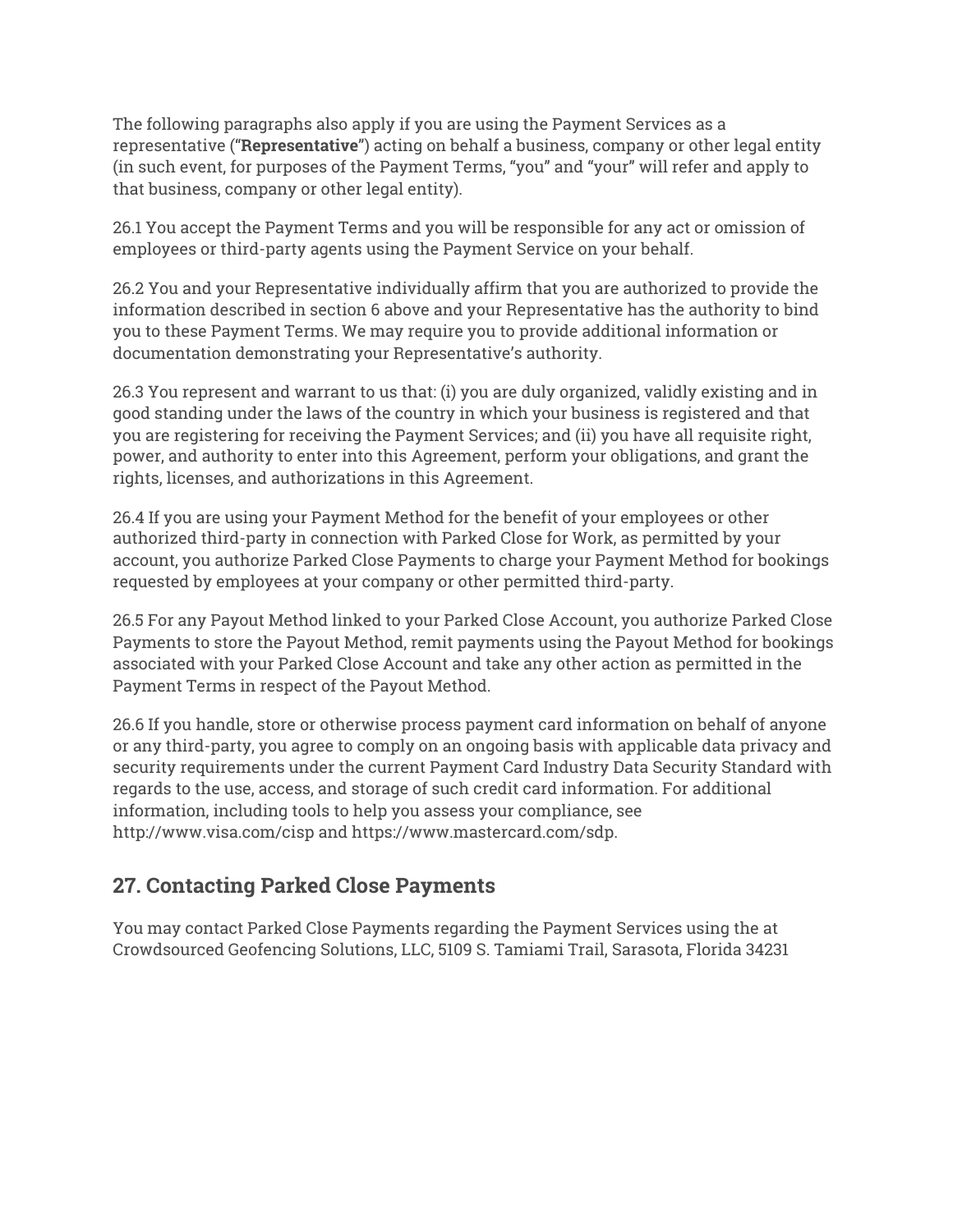# Nondiscrimination Policy

#### **Our Commitment to Inclusion and Respect**

Parked Close is, at its core, an open community dedicated to bringing the world closer together by fostering meaningful, shared experiences among people from all parts of the world. Our community includes millions of people from virtually every country on the globe. It is an incredibly diverse community, drawing together individuals of different cultures, values, and norms.

The Parked Close community is committed to building a world where people from every background feel welcome and respected, no matter how far they have traveled from home. This commitment rests on two foundational principles that apply both to Parked Close's Parking Hosts and Parking Guests: **inclusion and respect**. Our shared commitment to these principles enables every member of our community to feel welcome on the Parked Close platform no matter who they are, where they come from, how they worship, or whom they love. Parked Close recognizes that some jurisdictions permit, or require, distinctions among individuals based on factors such as national origin, gender, marital status or sexual orientation, and it does not require Parking Hosts to violate local laws or take actions that may subject them to legal liability. Parked Close will provide additional guidance and adjust this nondiscrimination policy to reflect such permissions and requirements in the jurisdictions where they exist.

While we do not believe that one company can mandate harmony among all people, we do believe that the Parked Close community can promote empathy and understanding across all cultures. We are all committed to doing everything we can to help eliminate all forms of unlawful bias, discrimination, and intolerance from our platform. We want to promote a culture within the Parked Close community—Parking Hosts, Parking Guests and people just considering whether to use our platform—that goes above and beyond mere compliance. To that end, all of us, Parked Close employees, Parking Hosts and Parking Guests alike, agree to read and act in accordance with the following policy to strengthen our community and realize our mission of ensuring that everyone can belong, and feels welcome, anywhere.

- **Inclusion –** We welcome Parking Guests of all backgrounds with authentic hospitality and open minds. Joining Parked Close, as a Parking Host or Parking Guest, means becoming part of a community of inclusion. Bias, prejudice, racism, and hatred have no place on our platform or in our community. While Parking Hosts are required to follow all applicable laws that prohibit discrimination based on such factors as race, religion, national origin, and others listed below, we commit to do more than comply with the minimum requirements established by law.
- **Respect –** We are respectful of each other in our interactions and encounters. Parked Close appreciates that local laws and cultural norms vary around the world and expects Parking Hosts and Parking Guests to abide by local laws, and to engage with each other respectfully, even when views may not reflect their beliefs or upbringings. Parked Close's members bring to our community an incredible diversity of background experiences, beliefs, and customs. By connecting people from different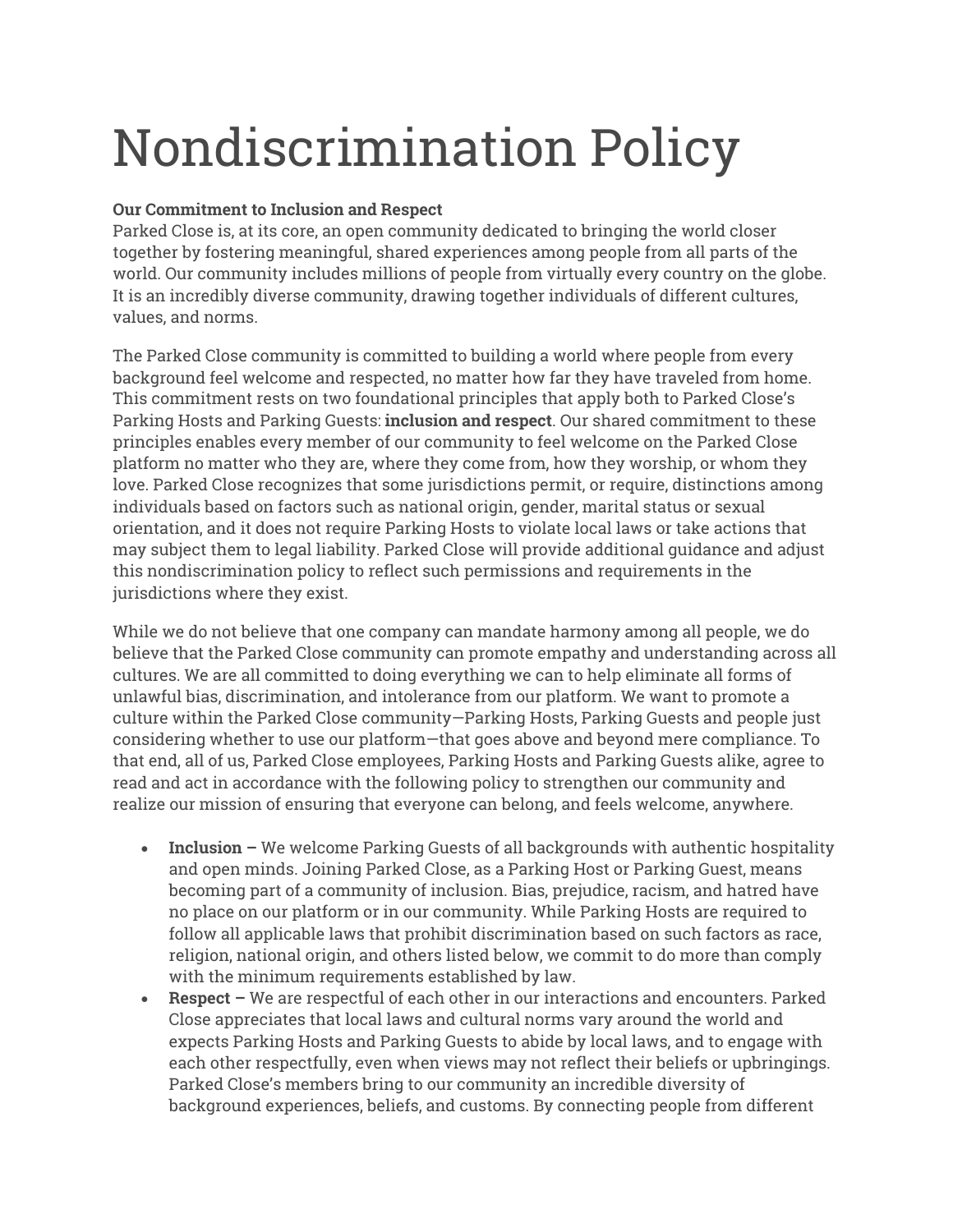backgrounds, Parked Close fosters greater understanding and appreciation for the common characteristics shared by all human beings and undermines prejudice rooted in misconception, misinformation, or misunderstanding.

#### **Specific Guidance for Parking Hosts in the United States and European Union**

As a general matter, we will familiarize ourselves with all applicable federal, state, and local laws that apply to housing and places of public accommodation. Parking Hosts should contact Parked Close customer service if they have any questions about their obligations to comply with this Parked Close Nondiscrimination Policy. Parked Close will release further discrimination policy guidance for jurisdictions outside the United States in the near future. Guided by these principles, our U.S. and EU Parking Host community will follow these rules when considering potential Parking Guests and hosting Parking Guests:

#### **Race, Color, Ethnicity, National Origin, Religion, Sexual Orientation, Gender Identity, or Marital Status**

- Parked Close Parking Hosts **may not:**
	- o Decline a Parking Guest based on race, color, ethnicity, national origin, religion, sexual orientation, gender identity, or marital status.
	- o Impose any different terms or conditions based on race, color, ethnicity, national origin, religion, sexual orientation, gender identity, or marital status.
	- o Post any listing or make any statement that discourages or indicates a preference for or against any Parking Guest on account of race, color, ethnicity, national origin, religion, sexual orientation, gender identity, or marital status.

#### **Gender**

- Parked Close Parking Hosts **may not:**
	- $\circ$  Decline to rent to a Parking Guest based on gender unless the Parking Host shares living spaces (for example, bathroom, kitchen, or common areas) with the Parking Guest.
	- $\circ$  Impose any different terms or conditions based on gender unless the Parking Host shares living spaces with the Parking Guest.
	- $\circ$  Post any listing or make any statement that discourages or indicates a preference for or against any Parking Guest on account of gender, unless the Parking Host shares living spaces with the Parking Guest.
- Parked Close Parking Hosts **may:**
	- o Make a unit available to Parking Guests of the Parking Host's gender and not the other, where the Parking Host shares living spaces with the Parking Guest.

#### **Disability**

- Parked Close Parking Hosts **may not**:
	- o Decline a Parking Guest based on any actual or perceived disability.
	- $\circ$  Impose any different terms or conditions based on the fact that the Parking Guest has a disability.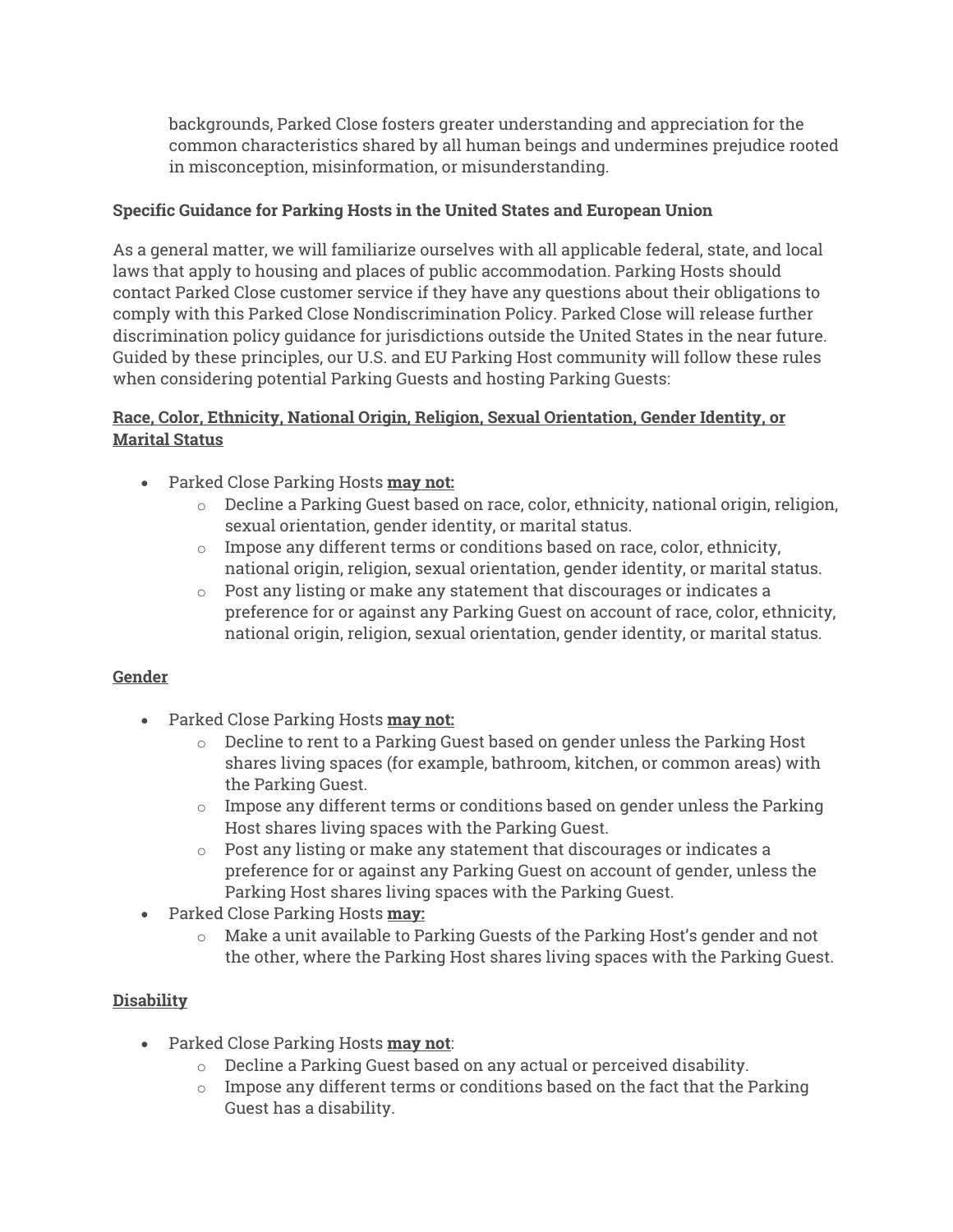- $\circ$  Substitute their own judgment about whether a unit meets the needs of a Parking Guest with a disability for that of the prospective Parking Guest.
- $\circ$  Inquire about the existence or severity of a Parking Guest's disability, or the means used to accommodate any disability. If, however, a potential Parking Guest raises his or her disability, a Parking Host may, and should, discuss with the potential Parking Guest whether the listing meets the potential Parking Guest's needs.
- o Prohibit or limit the use of mobility devices.
- o Charge more in rent or other fees for Parking Guests with disabilities.
- o Post any listing or make any statement that discourages or indicates a preference for or against any Parking Guest on account of the fact that the Parking Guest has a disability.
- $\circ$  Refuse to communicate with Parking Guests through accessible means that are available, including relay operators (for people with hearing impairments) and e-mail (for people with vision impairments using screen readers).
- $\circ$  Refuse to provide reasonable accommodations, including flexibility when Parking Guests with disabilities request modest changes in your house rules, such as bringing an assistance animal that is necessary because of the disability, or using an available parking space near the unit. When a Parking Guest requests such an accommodation, the Parking Host and the Parking Guest should engage in a dialogue to explore mutually agreeable ways to ensure the unit meets the Parking Guest's needs.
- Parked Close Parking Hosts **may**:
	- $\circ$  Provide factually accurate information about the unit's accessibility features (or lack of them), allowing for Parking Guests with disabilities to assess for themselves whether the unit is appropriate to their individual needs.

#### **Personal Preferences**

- Parked Close Parking Hosts **may:**
	- o Except as noted above, Parked Close Parking Hosts may decline to rent based on factors that are not prohibited by law. For example, except where prohibited by law, Parked Close Parking Hosts may decline to rent Parking Guests with pets, or to Parking Guests who smoke.
	- $\circ$  Require Parking Guests to respect restrictions on foods consumed in the listing (e.g., a Parking Host who maintains a Kosher or vegetarian kitchen may require Parking Guests to respect those restrictions).
	- $\circ$  Nothing in this policy prevents a Parking Host from turning down a Parking Guest on the basis of a characteristic that is not protected under the civil rights laws or closely associated with a protected class. For example, an Parked Close Parking Host may turn down a Parking Guest who wants to smoke in a unit, or place limits on the number of Parking Guests in a unit.

**When Parking Guests are turned down.** Parking Hosts should keep in mind that no one likes to be turned down. While a Parking Host may have, and articulate, lawful and legitimate reasons for turning down a potential Parking Guest, it may cause that member of our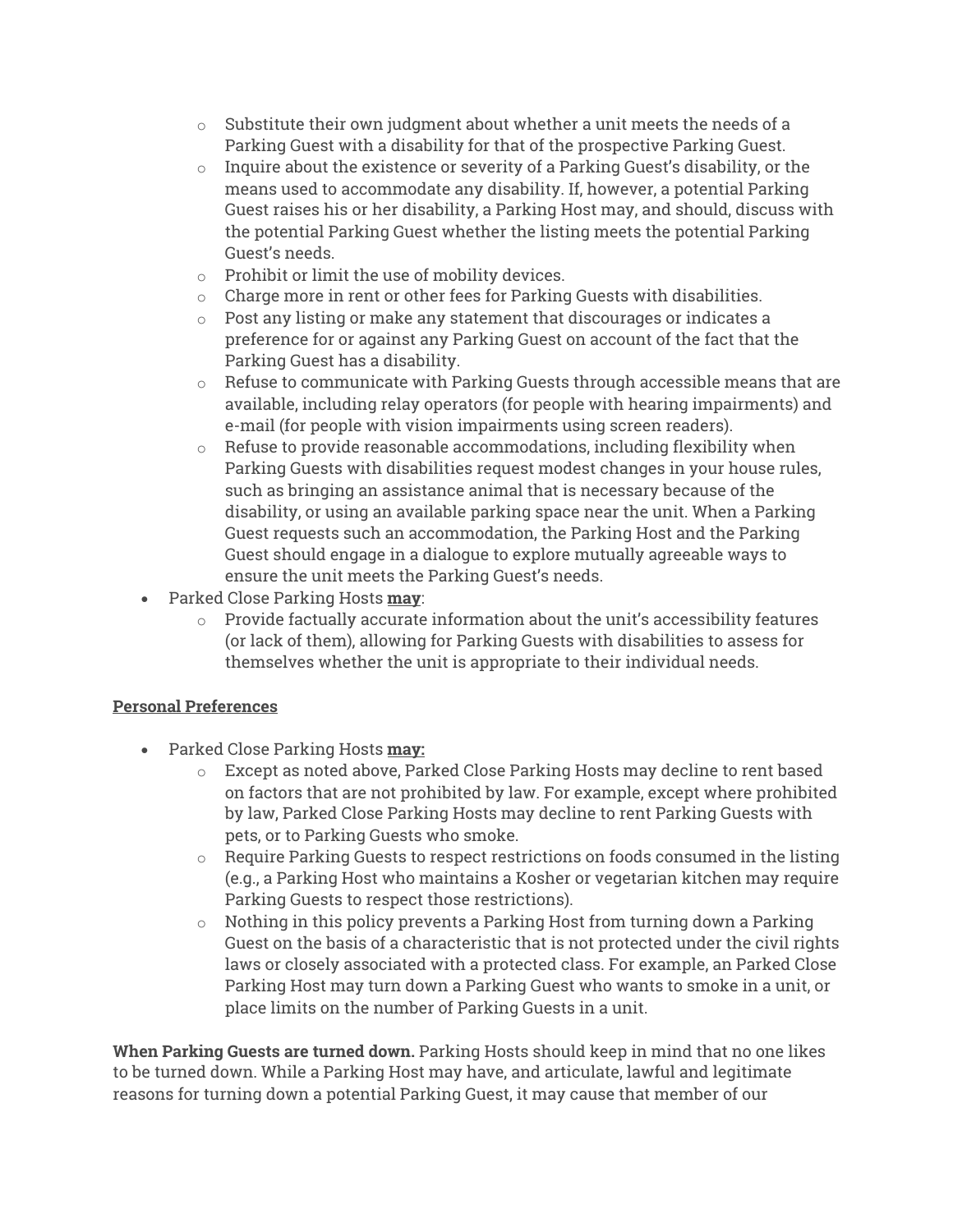community to feel unwelcome or excluded. Parking Hosts should make every effort to be welcoming to Parking Guests of all backgrounds. Parking Hosts who demonstrate a pattern of rejecting Parking Guests from a protected class (even while articulating legitimate reasons), undermine the strength of our community by making potential Parking Guests feel unwelcome, and Parked Close may suspend Parking Hosts who have demonstrated such a pattern from the Parked Close platform.

### **Specific Guidance for Parking Hosts Outside the United States and European Union**

Outside of the United States and the European Union, some countries or communities may allow or even require people to make accommodation distinctions based on, for example, marital status, national origin, gender or sexual orientation, in violation of our general nondiscrimination philosophy. In these cases, we do not require Parking Hosts to violate local laws, nor to accept Parking Guests that could expose the Parking Hosts to a real and demonstrable risk of arrest, or physical harm to their persons or property. Parking Hosts who live in such areas should set out any such restriction on their ability to Parking Host particular Parking Guests in their listing, so that prospective Parking Guests are aware of the issue and Parked Close can confirm the necessity for such an action. In communicating any such restrictions, we expect Parking Hosts to use clear, factual, non-derogatory terms. Slurs and insults have no place on our platform or in our community.

## **What happens when a Parking Host does not comply with our policies in this area?**

If a particular listing contains language contrary to this nondiscrimination policy, the Parking Host will be asked to remove the language and affirm his or her understanding and intent to comply with this policy and its underlying principles. Parked Close may also, in its discretion, take steps up to and including suspending the Parking Host from the Parked Close platform.

If the Parking Host improperly rejects Parking Guests on the basis of protected class, or uses language demonstrating that his or her actions were motivated by factors prohibited by this policy, Parked Close will take steps to enforce this policy, up to and including suspending the Parking Host from the platform.

As the Parked Close community grows, we will continue to ensure that Parked Close's policies and practices align with our most important goal: To ensure that Parking Guests and Parking Hosts feel welcome and respected in all of their interactions using the Parked Close platform. The public, our community, and we ourselves, expect no less than this.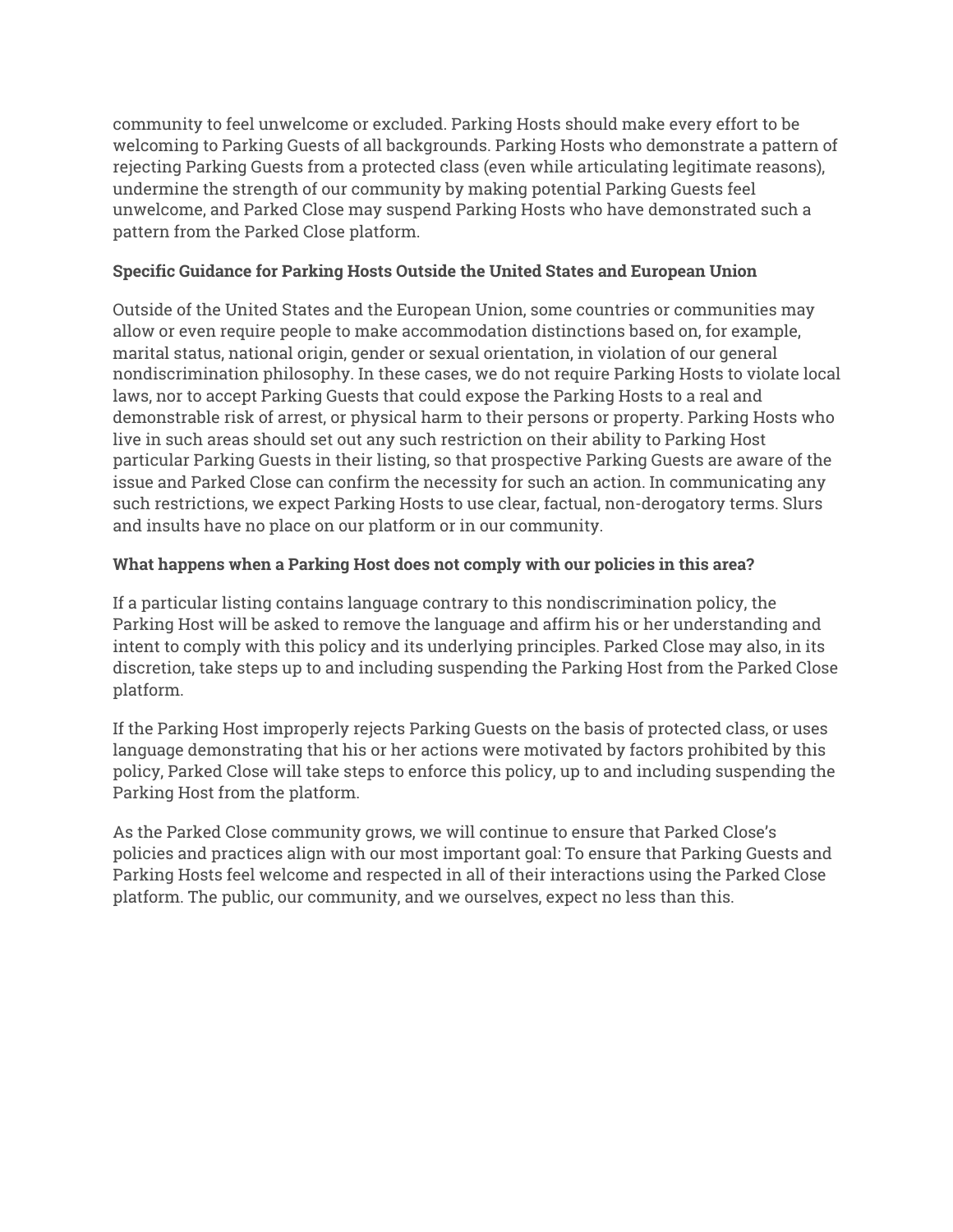# Parked Close Parking Guest Refund Policy

Effective as of: December 15, 2019

These terms and conditions govern Parked Close's policy for Parking Guest refunds ("**Parking Guest Refund Policy**") and the obligations of the Parking Host associated with the Parking Guest Refund Policy. The Parking Guest Refund Policy applies in addition to Parked Close's Terms of Service ("**Parked Close Terms**"). The Parking Guest Refund Policy is available to Parking Guests who book and pay for an Accommodation through the Parked Close Platform and suffer a Travel Issue (as defined below). This policy does not apply to refunds for Luxe Bookings (as defined in the Parked Close Luxe Parking Guest Refund Policy). The Parking Guest's rights under this Parking Guest Refund Policy will supersede the Parking Host's cancellation policy.

All capitalized terms shall have the meaning set forth in the Parked Close Terms or Payments Terms unless otherwise defined in this Parking Guest Refund Policy.

**By using the Parked Close Platform as a Parking Host or Parking Guest, you are indicating that you have read and that you understand and agree to be bound by this Parking Guest Refund Policy.**

## **1. Travel Issue**

A "Travel Issue" means any one of the following:

(a) the Parking Host of the Accommodation (i) cancels a booking shortly before the scheduled start of the booking, or (ii) fails to provide the Parking Guest with the reasonable ability to access the Accommodation (e.g. does not provide the keys and/or a security code).

(b) the Listing's description or depiction of the Accommodation is materially inaccurate with respect to:

- the size of the Accommodation (e.g., number and size of the bedroom, bathroom and/or kitchen or other rooms),
- whether the booking for the Accommodation is for an entire home, private room or shared room, and whether another party, including the Parking Host, is staying at the Accommodation during the booking,
- special amenities or features represented in the Listing are not provided or do not function, such as decks, pools, hot tubs, bathrooms (toilet/shower/bathtub), kitchen (sink/stove/refrigerator or major other appliances), and electrical, heating or air conditioning systems, or
- the physical location of the Accommodation (proximity).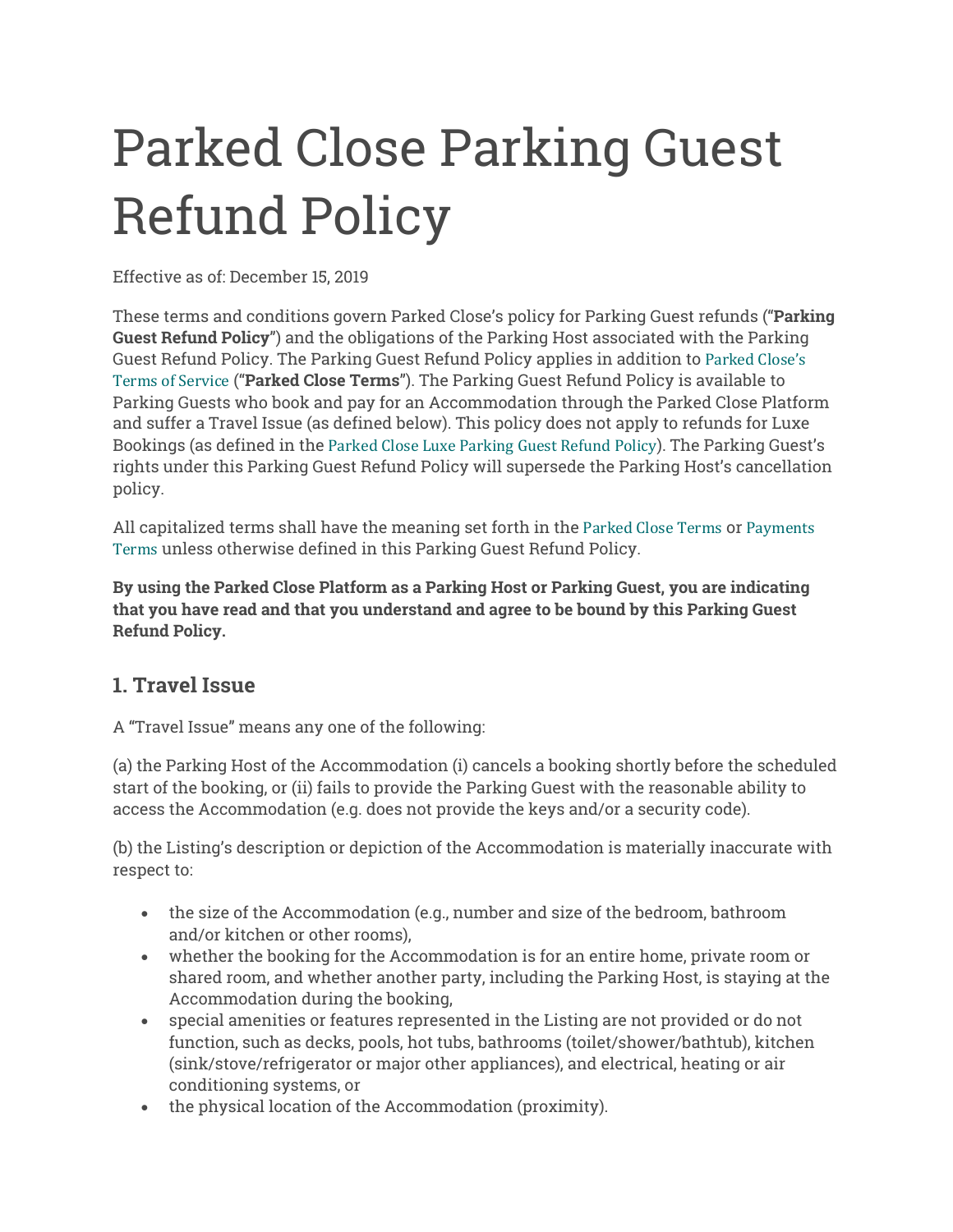(c) at the start of the Parking Guest's booking, the Accommodation: (i) is not generally clean and sanitary (including unclean bedding and/or bathroom towels); (ii) contains safety or health hazards that would be reasonably expected to adversely affect the Parking Guest's stay at the Accommodation in Parked Close's judgment, or (iii) has vermin or contains pets not disclosed in the Listing.

What qualifies as a Travel Issue is described in more detail in the Parking Guest Refund Policy Help Center article.

# **2. The Parking Guest Refund Policy**

If you are a Parking Guest and suffer a Travel Issue, you are covered by this policy as follows:

**Up to 24 hours after check-in**. If you report a Travel Issue up to 24 hours after check-in, we agree, at our discretion, to either (i) reimburse you the amount paid by you through the Parked Close Platform ("**Total Fees**"), or (ii) use our reasonable efforts to help you find and book for any unused nights left in your booking another Accommodation which is reasonably comparable to or better than the Accommodation described in your original booking in terms of size, rooms, features and quality. Parked Close shall decide whether an issue reported by a Parking Guest qualifies as a Travel Issue, whether to reimburse or rebook a Parking Guest who suffers a Travel Issue, and whether an alternate Accommodation is comparable or better.

**More than 24 hours after check-in**. If you report a Travel Issue more than 24 hours after check-in, we agree, at our discretion, to either (i) reimburse you up to the Total Fees depending on the nature of the Travel Issue suffered, or (ii) use our reasonable efforts to help you find and book another Accommodation for any unused nights left in your booking which is reasonably comparable to the Accommodation described in your original booking in terms of size, rooms, features and quality.

Parked Close's decisions under the Parking Guest Refund Policy are final and binding on Parking Guests and Parking Hosts but do not affect other contractual or statutory rights you may have. Any right that you may have to initiate legal action remains unaffected.

# **3. Conditions for making a Claim**

To submit a valid claim for a Travel Issue and receive the benefits with respect to your booking, you are required to meet each of the following conditions:

(a) you must be the Parking Guest that booked the Accommodation;

(b) you must report the Travel Issue to us in writing or via telephone within 24 hours of discovering the existence of the Travel Issue, and you must provide us with information (including photographs, videos, or other written or tangible evidence) about the Accommodation and the circumstances of the Travel Issue;

(c) you must respond to any requests by us for additional information or cooperation on the Travel Issue within the time specified by Parked Close;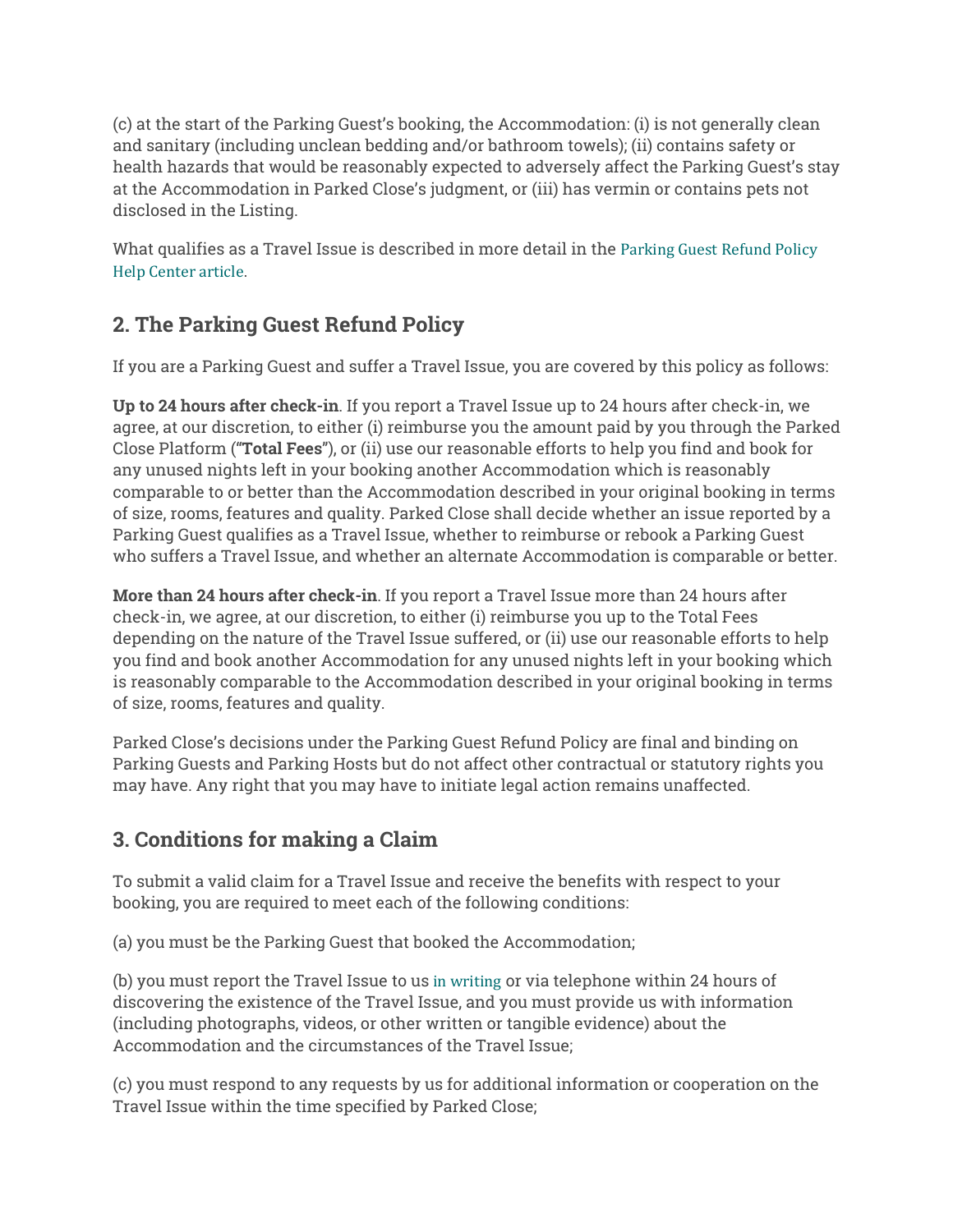(d) you must not have directly or indirectly caused the Travel Issue (through your action, omission or negligence);

(e) unless otherwise specified by Parked Close or Parked Close advises you that the Travel Issue cannot be remediated, you must use reasonable efforts to try to remedy the circumstances of the Travel Issue with the Parking Host; and

(f) in order to receive a reimbursement of Total Fees or assistance with booking an alternative Accommodation, you must agree to vacate the Accommodation. If you choose to stay in the Accommodation, you may still qualify for a partial refund at Parked Close's discretion as described in this policy (regardless of whether you reported the Travel Issue up to 24 hours after check-in).

# **4. Minimum Quality Standards, Parking Host Responsibilities and Reimbursement to Parking Guest**

4.1 If you are a Parking Host, you are responsible for ensuring that the Accommodations you list on the Parked Close Platform are accessible, adequately and accurately described in the Listing description, safe and clean, and do not present a Parking Guest with Travel Issues, as specified in these terms and in the Parking Guest Refund Policy Help Center article. During a Parking Guest's stay at an Accommodation, Parking Hosts should be available, or make a third-party available, in order to try, in good faith, to resolve any Travel Issues or other Parking Guest issues.

4.2 If you are a Parking Host, and if (i) Parked Close determines that a Parking Guest has suffered a Travel Issue related to an Accommodation listed by you and (ii) Parked Close either reimburses that Parking Guest (up to their Total Fees) or provides an alternative Accommodation to the Parking Guest, you agree to reimburse Parked Close up to the amount paid by Parked Close within 30 days of Parked Close's request. If the Parking Guest is relocated to an alternative Accommodation, you also agree to reimburse Parked Close for reasonable additional costs incurred to relocate the Parking Guest. You authorize Parked Close Payments to collect any amounts owed to Parked Close by reducing your Payout or as otherwise permitted pursuant to the Payments Terms.

4.3 As a Parking Host, you understand that the rights of Parking Guests under this Parking Guest Refund Policy will supersede your selected cancellation policy. If you dispute the Travel Issue, you may notify us in writing or via telephone and provide us with information (including photographs or other evidence) disputing the claims regarding the Travel Issue. In order to dispute a Travel Issue, you must use reasonable and good faith efforts to try to remedy any Travel Issue with the Parking Guest unless Parked Close advises you that the Travel Issue cannot be remediated or the Parking Guest has vacated the Accommodation.

# **5. General Provisions**

5.1 No Assignment/No Insurance. This Parking Guest Refund Policy is not intended to constitute an offer to insure, does not constitute insurance or an insurance contract, does not